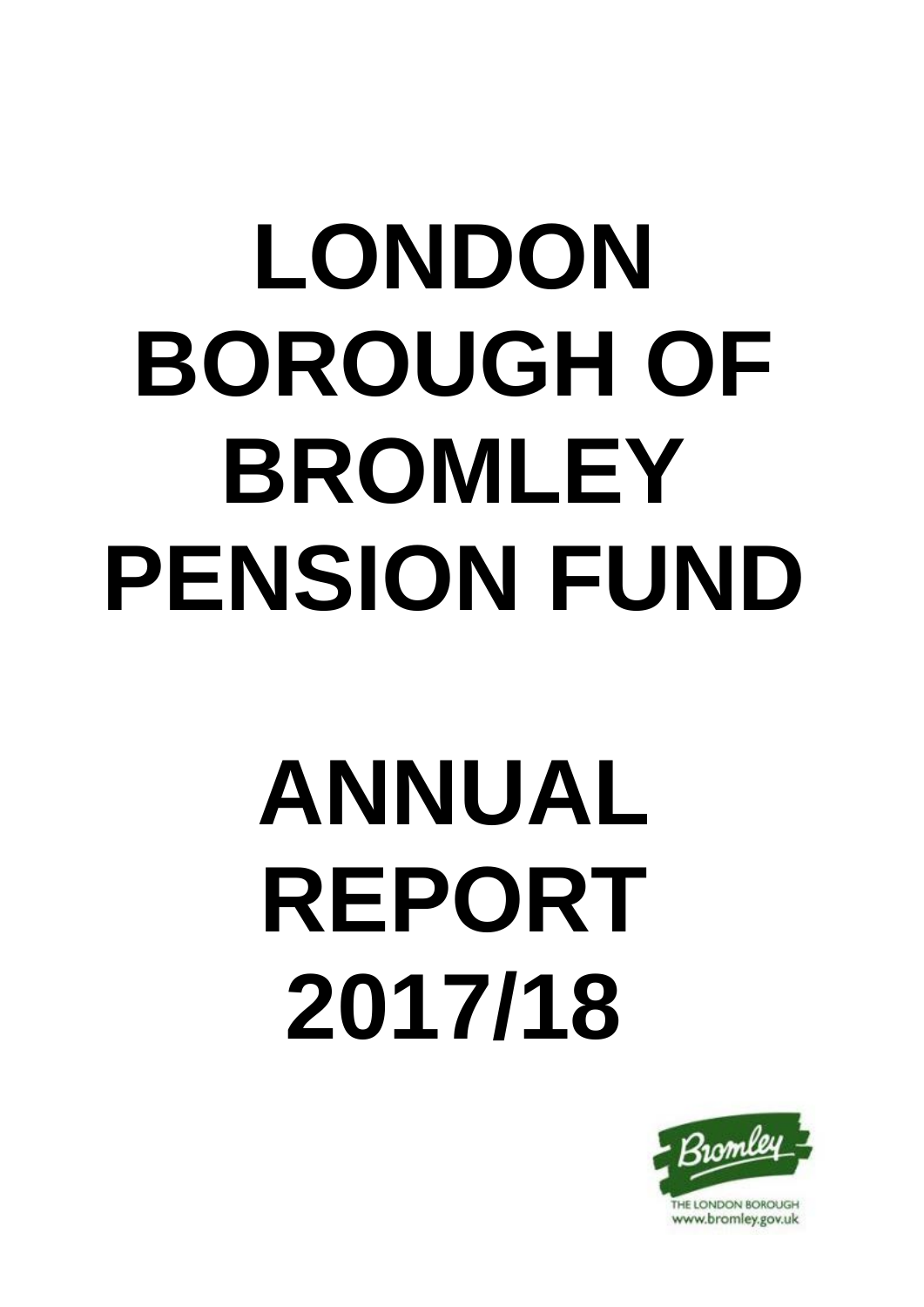## **LONDON BOROUGH OF BROMLEY PENSION FUND ANNUAL REPORT 2017/18 INDEX**

| <b>Contents</b>                                   | Page No   |
|---------------------------------------------------|-----------|
| Foreword                                          | $3 - 4$   |
| Management & Financial Performance Report         | $5 - 12$  |
| <b>Investment Policy &amp; Performance Report</b> | $13 - 19$ |
| <b>Fund Administration Report</b>                 | $20 - 22$ |
| <b>Actuarial Report</b>                           | $23 - 31$ |
| Governance Policy and Compliance Statement        | $32 - 37$ |
| <b>Fund Account and Net Assets Statement</b>      | $38 - 55$ |
| <b>Funding Strategy Statement</b>                 | $56 - 66$ |
| <b>Investment Strategy Statement</b>              | $67 - 71$ |
| <b>Communications Policy Statement</b>            | $72 - 73$ |
| Appendices                                        | $74 - 89$ |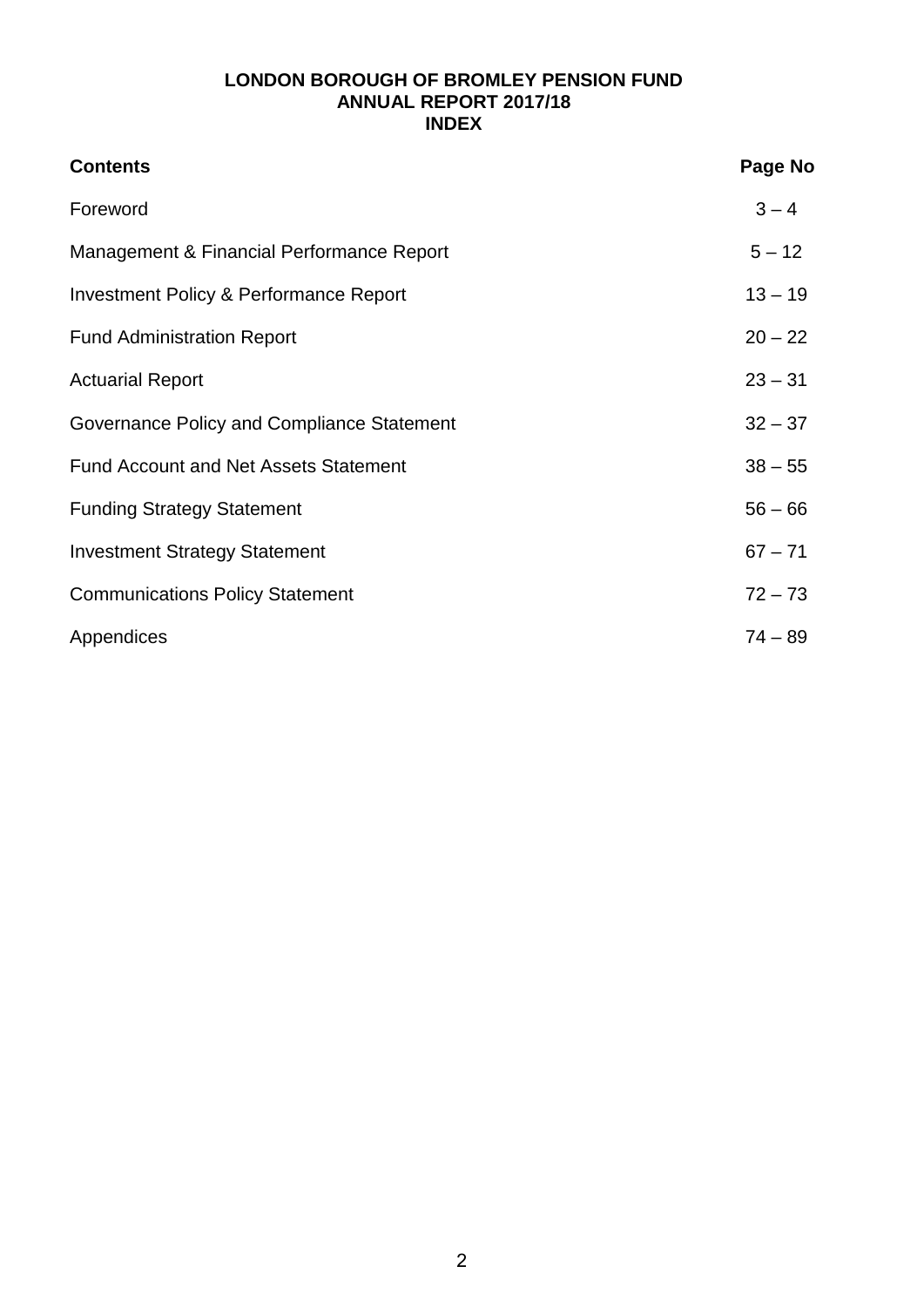## **FOREWORD**

This Annual Report has been produced to keep pensioners and other interested stakeholders informed about the administration and performance of the London Borough of Bromley Pension Fund ("the Fund"). Regulation 57 of the Local Government Pension Scheme Regulations 2013 requires an administering authority to have regard to guidance given by the Secretary of State when preparing and publishing its Pension Fund Annual Report. Revised CIPFA guidance was issued by the Secretary of State on 18th August 2014 and this report complies with the regulations and with the CIPFA guidance and includes additional disclosures required therein.

The Local Government Pension Scheme (LGPS) was established to provide death and retirement benefits for all eligible employees, mainly local government staff. The LGPS is a funded defined benefit scheme, with earnings-banded fixed employee contribution rates and variable employer rates depending on the funding level assessed every three years by the Fund's actuary. Benefits are defined in law and inflation-proofed in line with increases in the Consumer Prices Index for September. The scheme is operated by designated administering authorities - each maintains a pension fund and invests monies not needed immediately.

The Council's Pension Fund is a funded defined benefit career average (final salary until 31<sup>st</sup> March 2014) statutory scheme operated under the provisions of the Local Government Pension Scheme (LGPS) Regulations 2013. The Authority and employees pay contributions into the Fund, calculated at a level intended to ensure that pensions liabilities balance with investment assets over a period of time. The Fund provides benefits for members, including retirement pensions, lump sum retirement grants and widows' pensions.

The Fund is governed by the Superannuation Act 1972 and is administered in accordance with the following legislation:

- The LGPS (Management and Investment of Funds) Regulations 2016.
- The LGPS (Transitional Provisions, Savings and Amendment) Regulations 2014.
- The LGPS Regulations 2013 (effective from 1st April 2014).

Pension benefits accrued prior to 1<sup>st</sup> April 2014 are based on final pensionable pay and length of pensionable service and are calculated as follows:

#### Service pre 1 April 2008:

- Pension: each year worked is worth 1/80 x final pensionable salary.

- Lump sum: automatic lump sum of 3/80 for each year worked x final pensionable salary. A proportion of the accrued pension may be exchanged for a one-off tax free cash payment (£1 pension equates to a £12 lump sum).

Service post 31 March 2008:

- Pension: each year worked is worth 1/60 x final pensionable salary.

- Lump sum: no automatic lump sum, but a proportion of the accrued pension may be exchanged for a one-off tax free cash payment (£1 pension equates to a £12 lump sum).

With effect from 1<sup>st</sup> April 2014, the LGPS became a career-average scheme and pension benefits accrued from that date are calculated as follows:

- Pension: for each year of scheme membership, a pension equal to 1/49 of pensionable pay for that year will be added to an employee's pension account. Annual additions are then made to ensure the accrued pension keeps pace with inflation.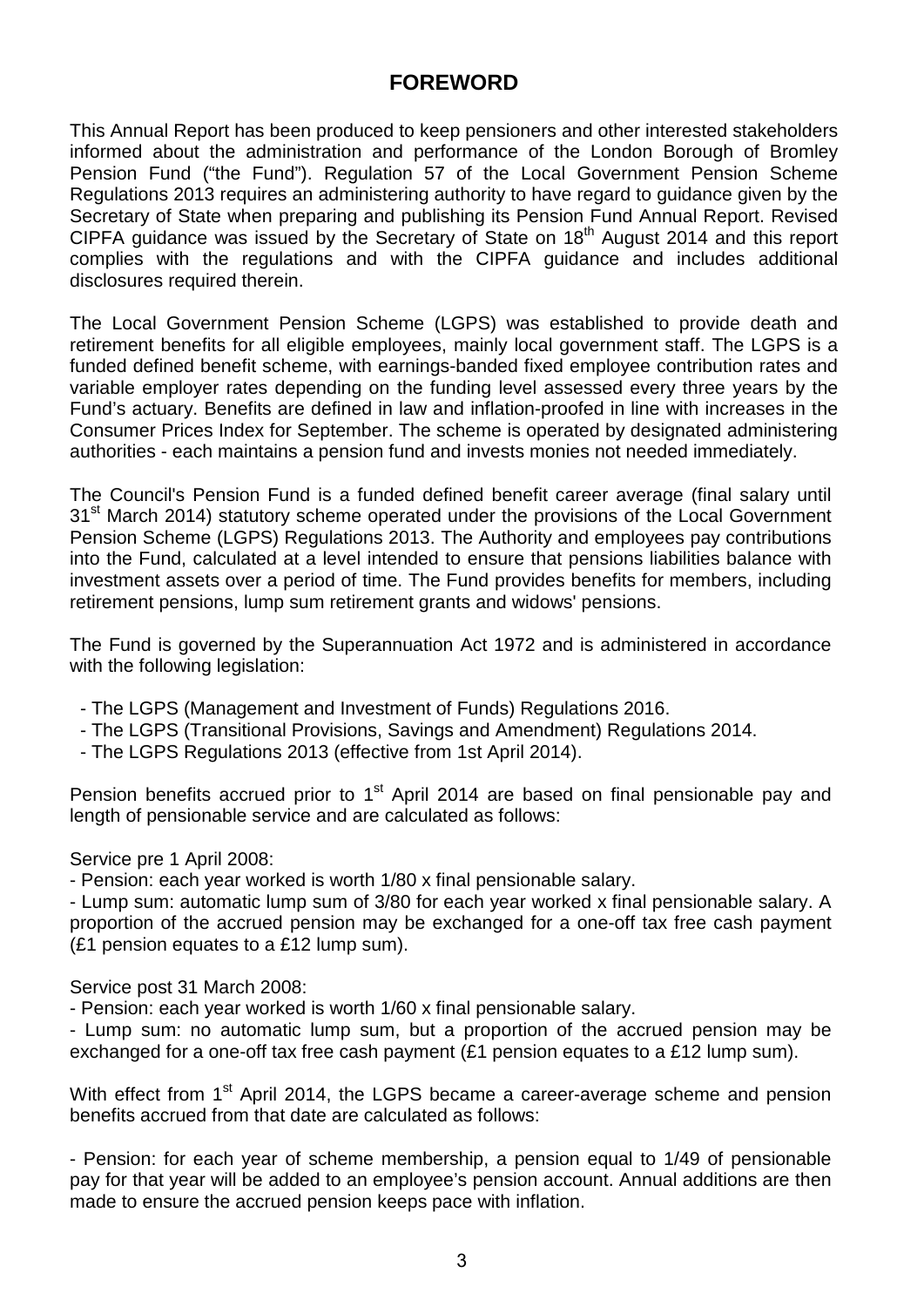- Lump sum: no automatic lump sum, but a proportion of the accrued pension may be exchanged for a one-off tax free cash payment (£1 pension equates to a £12 lump sum).

As well as a change to the way in which benefits are calculated, the normal retirement age for benefits accrued after 31<sup>st</sup> March 2014 changed to State Pension Age or 65, whichever is later.

There is a range of other benefits provided under the scheme including, but not limited to, early retirement, disability/ ill-health retirement and death benefits.

The London Borough of Bromley is a designated administering authority and is responsible for the administration of the scheme for its employees (and certain admitted bodies), excluding teachers, who have their own specific scheme. The Council discharges this responsibility through the Pensions Investment Sub-Committee consisting of seven councillors appointed by the Council and one staff representative. The Pensions Investment Sub-Committee is primarily responsible for investment and monitoring matters and reports to the General Purposes and Licensing Committee, which has overall responsibility for the administration of the scheme.

The Pensions Investment Sub-Committee has delegated the management of the Fund's active investments to professional investment managers, whose activities are specified in detailed investment management agreements and whose performance is monitored quarterly. The investment managers of the Fund are appointed by the Sub-Committee and, as at 31 March 2018, comprise Baillie Gifford, Blackrock, Fidelity and MFS International. They are regulated by the Financial Conduct Authority (FCA). The Fund's investment managers are set individual performance targets marked against relevant market benchmarks.

2017/18 saw a good performance overall, in terms of overall market returns and particularly the specific Fund returns within that market, with the total fund value rising from £943.8m as at  $1<sup>st</sup>$  April 2016 to £970.7m as at 31 $<sup>st</sup>$  March 2018, which includes the transfer payment of</sup> £32.1m made during the year. In 2016/17, the Fund outperformed the benchmark by 3.59% overall, achieving a return of +6.67% compared to the benchmark return of +3.08%. With regard to the local authority universe, the Fund had the third highest return over 1 year out of the 61 of the LGPS funds that had signed up. Further details about the Fund's performance can be found on pages 13 to 19. The Fund's investment policy is summarised on pages 13 to 14 and further details are set out in the Investment Strategy Statement on pages 67 to 71.

This Annual Report was reported to the meeting of the Pensions Investment Sub-Committee on  $24^{th}$  July 2018.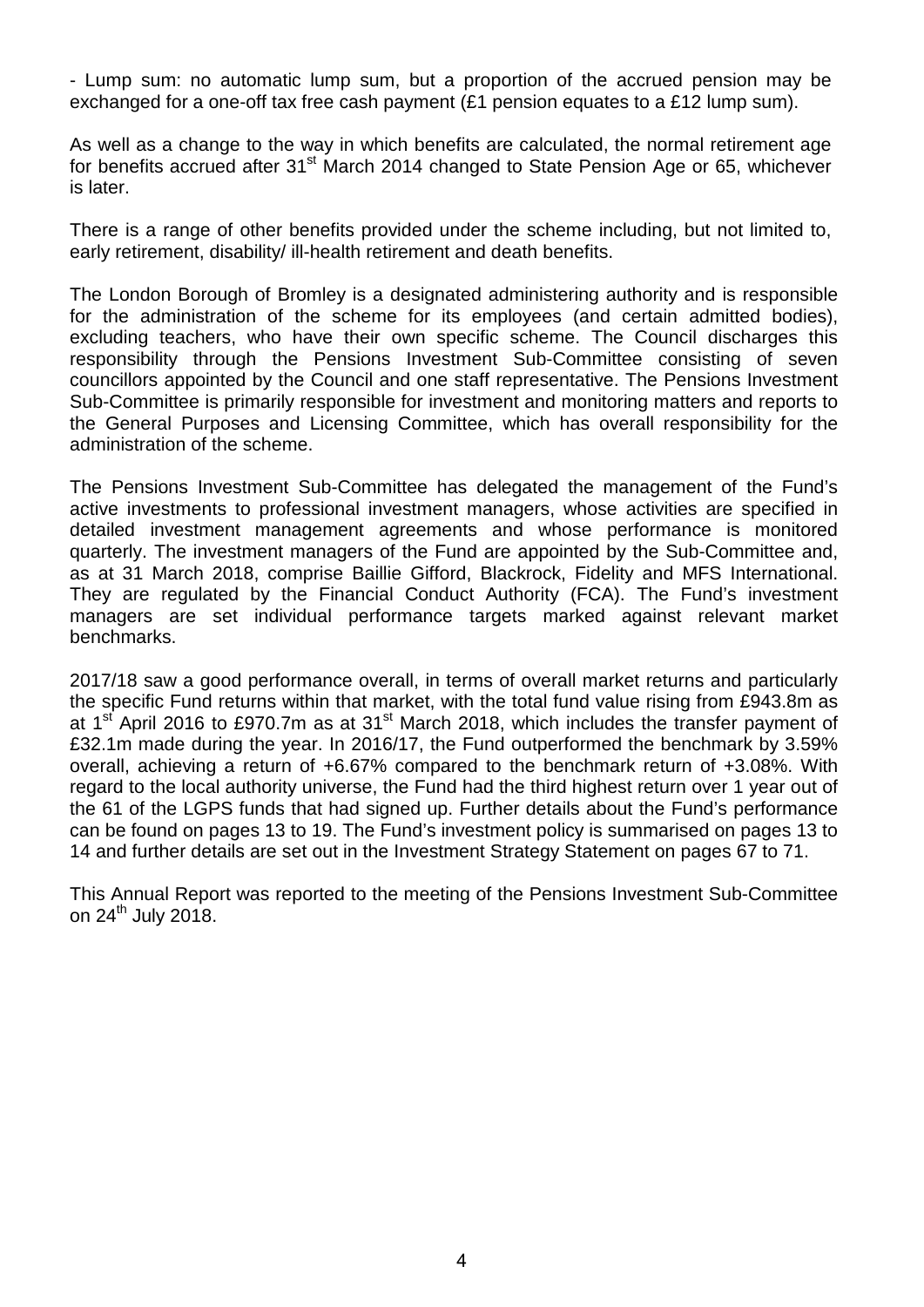#### **LONDON BOROUGH OF BROMLEY PENSION FUND**

#### **MANAGEMENT AND FINANCIAL PERFORMANCE REPORT**

#### **The Fund**

The London Borough of Bromley Pension Fund is part of the national Local Government Pension Scheme (LGPS), which is a statutory career average (final salary until 31<sup>st</sup> March 2014) scheme set up to provide pensions and retirement benefits for most local government employees including non-teaching staff in schools and for the employees of certain other bodies. It does not provide for teachers, who have a separate national scheme. Up to the local elections in May 2014, Councillors were eligible to join the scheme at the discretion of individual councils, although councillors' pensions were based on career average Members' allowances. Since May 2014, however, Councillors can no longer be active members of the scheme.

As well as for its own employees, the Fund provides for employees who transferred from the Council to Clarion Housing Group (formerly Affinity Sutton), Bromley Mytime, Liberata, Certitude, The Landscape Group, Amey, Birkin Cleaning Services, Cushman & Wakefield, Creative Support, Mears, Greenwich Leisure Ltd and British Telecom. These bodies are permitted under the regulations to contribute to the Fund and are termed Admission Bodies. It also provides for non-teaching staff in Ravensbourne College of further education within the borough which is termed Scheduled Bodies. As at  $31<sup>st</sup>$  March 2018, the Fund also provided for 96 school academies, which are also termed Scheduled Bodies. The Council is responsible for administering the Fund in accordance with various statutory regulations, the principal regulations being the Local Government Pension Scheme Regulations 2013. Dayto-day administration of the Fund, such as the collection of contributions and the payment of pensions, is contracted out to Liberata UK Ltd.

#### **Fund management and advisers**

Any decisions on discretionary matters, most of which are prescribed by the regulations, are either taken by officers under delegated authority (generally by the Director of Finance) or referred to the General Purposes and Licensing Committee. The Pensions Investment Sub-Committee oversees the investment of the Fund and has a general responsibility to monitor the Fund's financial position. The Governance Policy Statement (pages 30 to 31) sets out the responsibilities of the various parties involved in managing the Fund. Meetings are held quarterly and the Sub-Committee's membership for the year 1<sup>st</sup> April 2017 to 31<sup>st</sup> March 2018 comprised:

Councillor Keith Onslow (Chairman), Councillor Russell Mellor (Vice-Chairman), Councillor Eric Bosshard, Councillor Simon Fawthrop, Councillor Richard Williams, Councillor David Livett, Councillor Teresa Te, Jane Harding (Local Pension Board member), Brian Toms (Local Pension Board member) and Lesley Rickards (Local Pension Board member).

| Councillor                     | 05/04/2017 | 16/05/2017 | 26/09/2017 21/11/2017 | 14/12/2017 | 20/02/2018 |
|--------------------------------|------------|------------|-----------------------|------------|------------|
| Keith Onslow (Chairman)        |            |            |                       |            |            |
| Russell Mellor (Vice-Chairman) |            |            |                       |            | N          |
| Eric Bosshard                  |            |            | N                     |            |            |
| Simon Fawthrop                 |            |            |                       |            |            |
| David Livett                   |            |            |                       |            |            |
| Teresa Te                      |            |            |                       |            |            |
| <b>Richard Williams</b>        |            |            | N                     |            | N          |

#### **Member attendance at Pensions Investment Sub-Committee meetings in 2017/18.**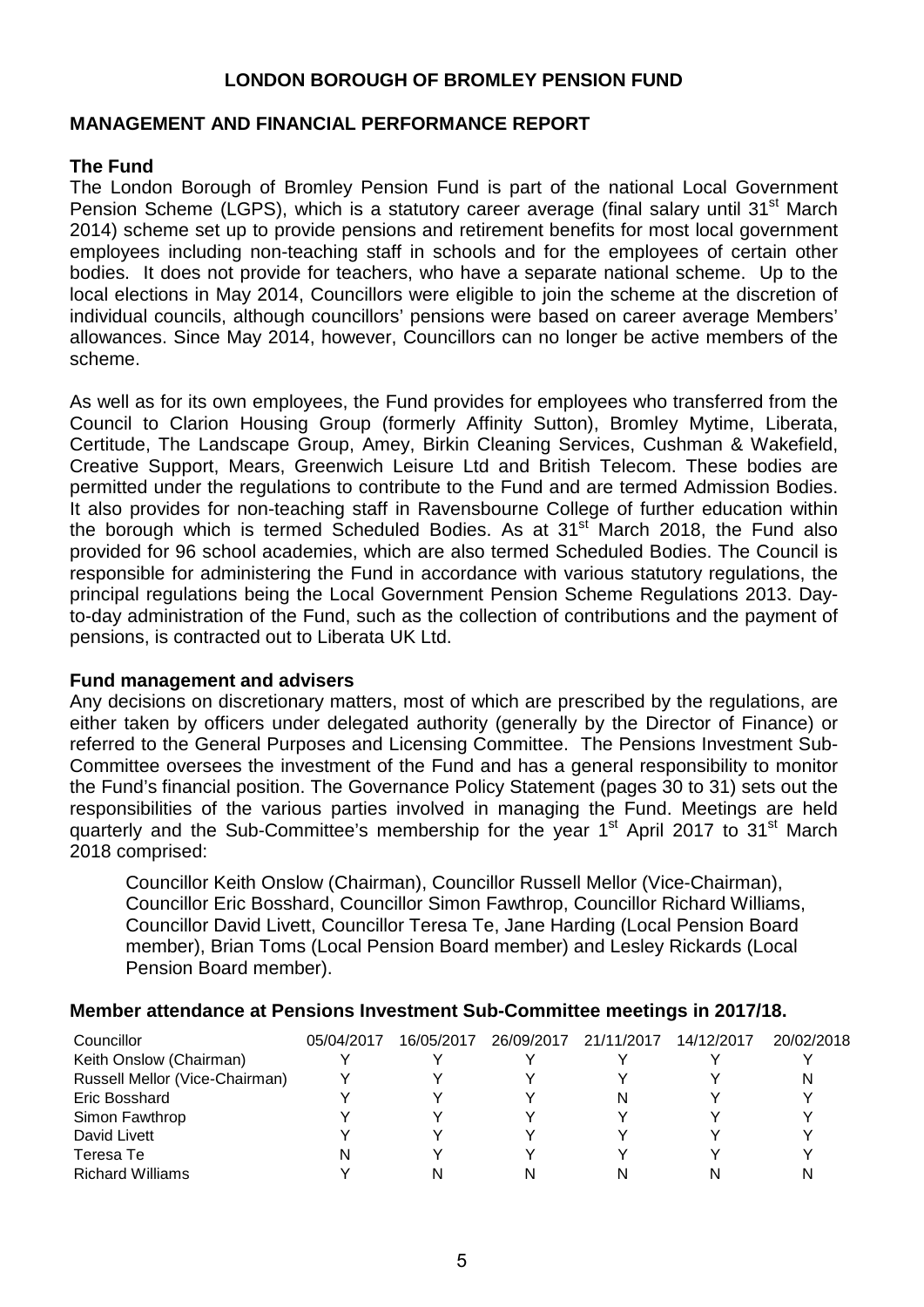In 2017/18, the Council used the services of a number of professional advisers, including:

#### *Scheme Actuary*

Mercer Ltd, No 4, Ste Paul's Square, Old Hall Street, Liverpool, L2 9SJ

## *Scheme adviser*

Allenbridge, 8 Old Jewry, London, EC2R 8DN

*Auditors*

KPMG PPL (UK), 8th Floor, 15 Canada Square East, Canary Wharf, London, E14 5GL

#### *Investment managers*

Baillie Gifford & Co, Calton Square, 1 Greenside Row, Edinburgh, EH1 3AN Blackrock, Drapers Gardens, 12 Throgmorton Avenue, London, EC2N 2DL Fidelity Investment Management Ltd, Beechgate, Millfield Lane, Lower Kingswood,

Surrey, KT20 6RP

MFS International, Paternoster House, 65 St Paul's Churchyard, London, EC4M 8AB Standard Life Investments, 1 George Street, Edinburgh, EH2 2LL

#### *Legal adviser*

Director of Corporate Services, Civic Centre, Stockwell Close, BR1 3UH *Administrator of scheme benefits*

Liberata UK Ltd, PO Box 1598, Croydon, Surrey, CR0 0ZW

#### *Custodians of scheme assets*

Bank of New York Mellon, 160 Queen Victoria Street, London, EC4V 4LA *Banker*

HSBC plc,71 Queen Victoria Street, London, EC4V 4AY

#### *Secretary to the trustees*

Director of Corporate Services, Civic Centre, Stockwell Close, BR1 3UH *AVC providers*

Aviva, Rose Lane Business Centre, PO Box 520, Norwich, NR1 3WG Equitable Life, PO Box 177, Walton Street, Aylesbury, Bucks, HP21 7YH

#### *Performance monitoring*

Pensions & Investment Research Consultants Limited (PIRC Ltd), Exchange Tower, 2 Harbour Exchange Square, London, E14 9GE

Bank of New York Mellon, 160 Queen Victoria Street, London, EC4V 4LA *Council officers*

Peter Turner, Director of Finance James Mullender, Principal Accountant

## **Local Pension Board**

From April 2015, a new governance structure for the LGPS and other public sector pension schemes came into force, which, among other things, required the administering authority to set up a Local Pension Board to assist in the management and administration of the LGPS. The Board had to be established by  $1<sup>st</sup>$  April 2015 and was required to be operational by  $1<sup>st</sup>$ August 2015. The Board's composition and terms of reference were approved by Council in February 2015 and its membership comprises two employer and two member representatives. Its main function is to assist the administering authority with the good governance of the scheme, ensuring the Fund's adherence to legislation, statutory codes of practice and guidance. The Board meet annually and submit an annual report on its work to the Council's Pensions Manager.

## **Risk Management**

There are many factors that could have an adverse impact on achievement of the funding strategy and target funding levels. These can be categorised as administrative, management and investment risks. Some of the key potential risks are listed in a section of the Funding Strategy Statement (pages 56 to 66), together with comments on their materiality, on the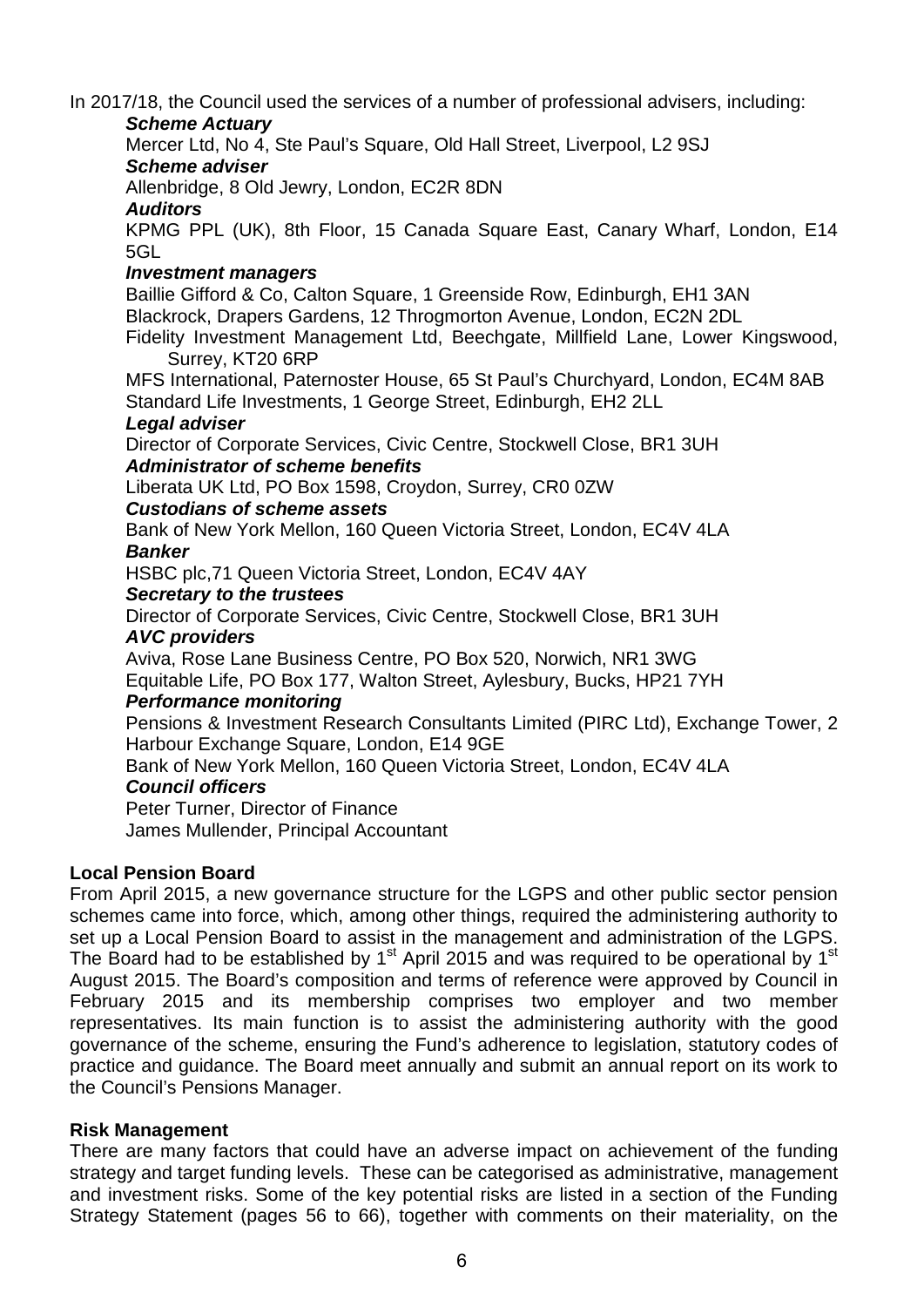procedures for monitoring them and on measures available to mitigate them. The risks listed there have been categorised in four main areas, i.e. financial, demographic, regulatory and governance risks.

The Pensions Investment Sub-Committee is responsible for the prudent and effective stewardship of the London Borough of Bromley Pension Fund. As part of this duty, the Sub-Committee oversees the monitoring and management of risk. The risk management process involves the identification, analysis, control and monitoring of risk. A key tool for the management of risk is the risk register. The register incorporates an assessment of likelihood and impact of risk events as well as control measures in place and an overall risk score. The risk register is kept under review by the Director of Finance and is presented to Members.

Officers operate within the financial procedures and control environment of the Administering Authority. These are regularly audited by internal and external audit.

#### **Management of Third Party Risk**

The Fund's investment managers and its custodian issue annual internal control documents. These documents identify internal processes and procedures and details of the audit testing done on them during the year. These provide comfort to the Fund that risk management and control policies and procedures are in place within these organisations. The Director of Finance analyses and reconciles information provided by the custodian to that of the investment manager.

The Pensions Investment Sub-Committee receives quarterly performance reports in which manager performance is reviewed. Any issues arising out of these reviews are raised at the Sub-Committee meeting. The Fund's independent investment adviser monitors the market and the activities of investment managers and informs officers if there are any concerns such as key changes of staff.

#### **Financial Performance**

The Council prepares accounts as at 31<sup>st</sup> March each year, which comply with the CIPFA Code of Practice on local authority accounting 2017/18 and the provisions of Chapter 6, Section 5 "Accounting and Reporting by Pension Funds". The Fund is a defined benefit scheme operated under the provisions of the Local Government Pension Scheme (LGPS) Regulations 2013 for the purpose of providing pension benefits for its employees. In addition to the provision of retirement pensions, the benefits include lump sum retirement grants and widows' pensions.

Day-to-day income and expenditure into and out of the Fund are recorded in the Pension Fund Revenue Account, which showed an overall surplus of £0.7m in 2017/18. The Fund's investment assets appear in the Council's Annual Statement of Accounts and the total value of the Fund's net assets increased in 2017/18 from £913.4m as at 1<sup>st</sup> April 2017 to £967.0m as at 31<sup>st</sup> March 2018. The Pension Fund Accounts and Net Assets Statement, together with supporting notes, are attached (pages 38 to 55).

#### **Results of participation in National Fraud Initiative (NFI) exercises (data matches, overpayments identified, actions taken, etc).**

As part of the National Fraud Initiative 2016 data matching exercise, the LB Bromley pension data was matched to other data such as the DWP deceased register and payroll data. No evidence of fraud was identified but there were 13 cases of overpayments in respect of pensioners who were deceased. The total amount involved was £36,331, of which £21,303 has been recovered to date. The data matching exercise is run every two years; however, management has agreed to join the flexible data matching scheme offered by the National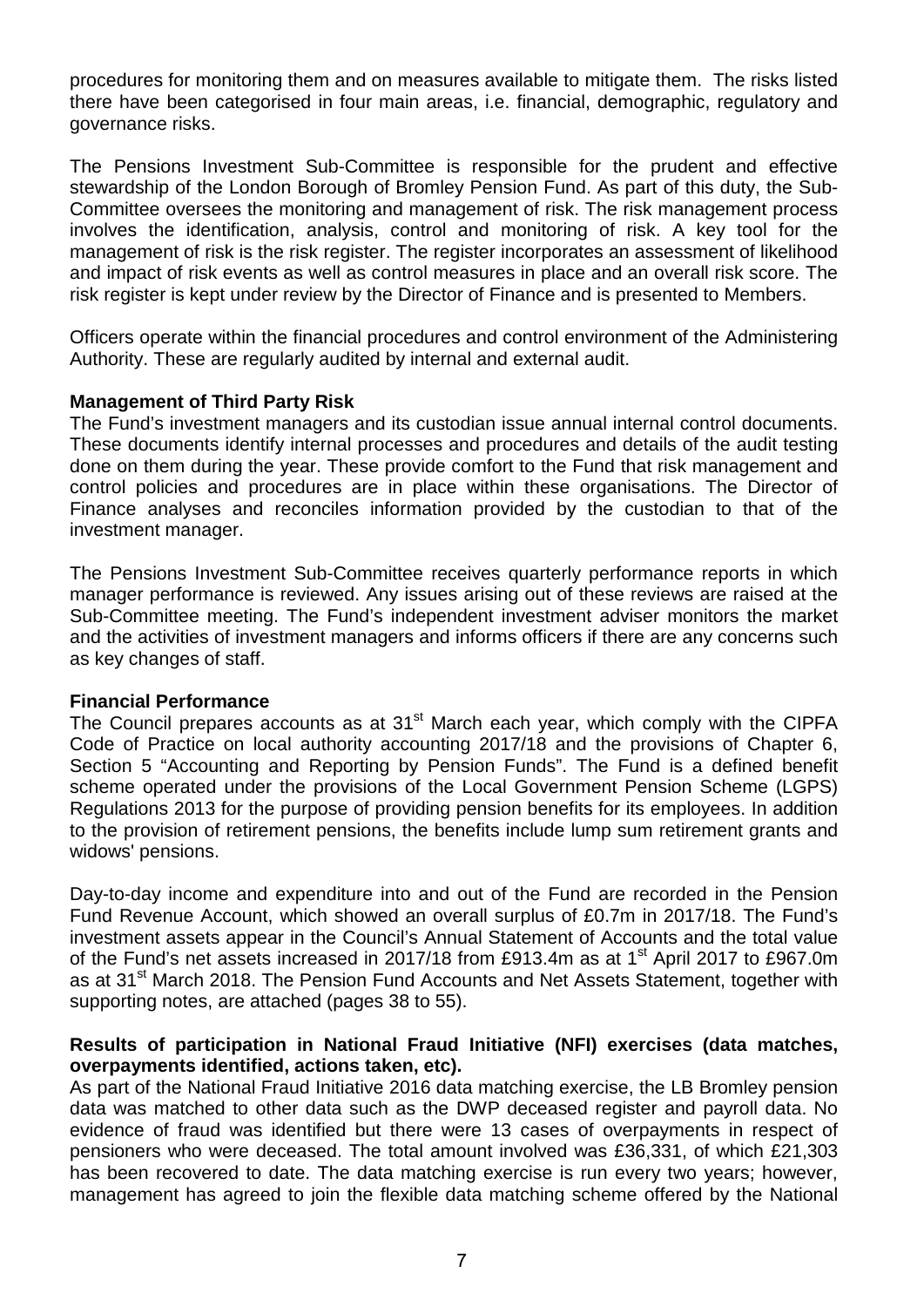Fraud Team which matches pension data to the latest DWP deceased register. This was recently matched and the results referred to the Pension Manager for investigation.

In 2016/17, an annual internal audit was completed and the report concluded controls were in place and working well in the areas of:

- Sufficient funds are available for the scheme
- Correct actuarial valuations and assumptions may be made
- Scheme assets are adequately monitored and reconciled
- Pensions payments and capital are correctly calculated
- Deductions are correctly calculated
- Payments are not made to deceased pensioners abroad
- Outsourced ICT activities are adequately managed and controlled

However,

- The Authority has not received pension fund transfer payments, which it has requested from other Authorities, in a timely manner
- Refunds may not be made in the most efficient manner
- There is no evidence of documented checks carried out by the contractor on the amounts paid over by the commissioned out employer

As a result, a substantial assurance opinion was given.

#### **Analysis of pension overpayments, recoveries and amounts written off.**

During 2017/18 there were:-

- 65 overpayments to pensioners (74 in 2016/17)
- Total Sum £25,231.93 (£39,974.48 in 2016/17)
- Total Outstanding £5.933.75, of which £351.71 in relation to death notifications received from January 2018 (£23,588.04 in 2016/17)
- Included in the above is 0 write off (0 in 2016/17)

In addition to the above there were a further 24 overpayments below £50 (18 in 2016/17) and, in such cases, the Council's policy is not to pursue.

This is the  $4<sup>th</sup>$  year this information has been required and, in future years, data will be built up to enable a 5-year analysis to be provided.

#### **Management Performance**

Liberata UK Ltd manage the general administration of the Local Government Pension Scheme for the London Borough of Bromley. Performance standards are used to monitor and improve performance. Performance is reported regularly to the Council and is published annually for the information of Scheme members.

Liberata's commitment to Scheme members is:

As administrators of the Bromley Fund, we aim to provide you with good quality service and to communicate effectively. Liberata aim to:

- Respond to e-mails and written enquiries within 10 working days of receipt *413 pieces of correspondence responded to in the last year, of which 100% were within the performance standard (100% in 2016/17)*
- Process each stage of a transfer of pension rights (to or from the Fund) within 10 days of receiving the required information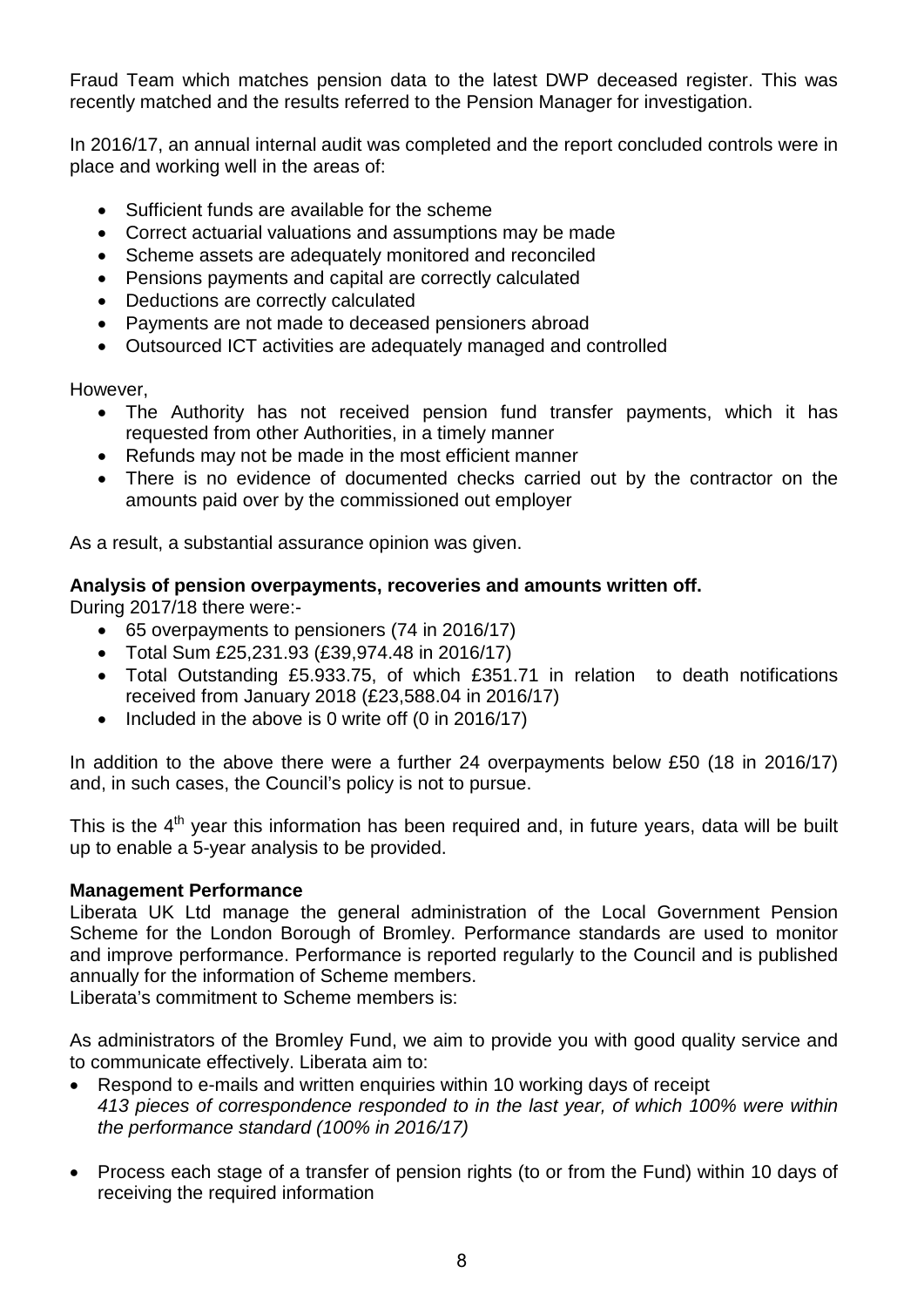*100% of 227 transfer-in quotations (100% in 2016/17) and 98.46% of 124 transfer-out quotations (96.33% in 2016/17) issued within the performance standard* 

- Process retirement grants (lump sums) within 10 working days of retirement, provided that Liberata have all the necessary information *99.50% of 308 retirement grants paid within the performance standard (99.58% in 2016/17)*
- Issue a benefit statement annually to all active and deferred members *Statements issued to all active and deferred members by August*
- Advise pensioners in April of the annual increase to their local government pension *Pensions increase letters issued to all pensioners in April*

#### **Five-year analysis of the Fund's membership data**

| <b>Status</b>                | 31/03/2018<br>No. | 31/03/2017<br>No. | 31/03/2016<br>No. | 31/03/2015<br>No. | 31/03/2014<br>No. |
|------------------------------|-------------------|-------------------|-------------------|-------------------|-------------------|
| <b>Active Members</b>        | 6,198             | 6,076             | 6,234             | 5,782             | 5,254             |
| Pensioners - widow/dependant | 743               | 727               | 711               | 700               | 706               |
| - other                      | 4,442             | 4,343             | 4,373             | 4.248             | 4,156             |
| <b>Deferred Pensioners</b>   | 5,537             | 5,258             | 5,237             | 5,066             | 4,819             |
|                              | 16,920            | 16,404            | 16,605            | 15,796            | 14,935            |
| <b>Undecided Leavers</b>     | 256               | 228               | 171               | 174               | 147               |
| <b>Frozen Refunds</b>        | 835               | 733               | 657               | 632               | 610               |
| <b>Total Membership</b>      | 18,011            | 17,365            | 17,433            | 16,602            | 15,692            |

#### **Administration costs (including fund management fees) – budget v outturn**

Actual costs of administering the Fund and its investments are compared to the original budget in the following table:

|                                                               | 2017/18<br><b>Budget</b> | 2017/18<br><b>Actual</b> | 2016/17<br><b>Budget</b> | 2016/17<br><b>Actual</b> |
|---------------------------------------------------------------|--------------------------|--------------------------|--------------------------|--------------------------|
|                                                               | £000                     | £000                     | £000                     | £000                     |
| Audit fee                                                     | 21                       | 21                       | 21                       | 21                       |
| - PSAA refund re 16/17 audit                                  | 0                        | -3                       | 0                        | 0                        |
| Bank charges/transaction costs<br>London CIV implementation & | 253                      | 337                      | 253                      | 368                      |
| service charge                                                | 75                       | 100                      | 0                        | 100                      |
| Advice & other costs                                          | 50                       | 164                      | 100                      | 108                      |
| Internal recharges                                            | 471                      | 495                      | 496                      | 624                      |
| Total administration costs                                    | 870                      | 1,114                    | 870                      | 1,221                    |
| Fund Management fees                                          | 3,500                    | 3,654                    | 2,500                    | 2,976                    |
| Total                                                         | 4,370                    | 4,768                    | 3,370                    | 4,197                    |

#### **Unit cost of administration per Fund member**

|                                    | 2017/18   | 2016/17   | 2015/16   | 2014/15   | 2013/14   |
|------------------------------------|-----------|-----------|-----------|-----------|-----------|
|                                    | £         | £         | £         |           | £         |
| Total administration costs (gross) | 4.768.158 | 4.196.802 | 3,500,537 | 3.179.862 | 2.413.062 |
| Fund Management fees               | 3.654.648 | 2.975.235 | 2,616,914 | 2.494.614 | 1,827,549 |
| Total administration costs (net)   | 1.113.510 | 1.221.567 | 883,623   | 685.248   | 585.513   |
| Cost per member:                   |           |           |           |           |           |
| Net (excluding management fees)    | £61.82    | £70.35    | £50.69    | £41.28    | £37.31    |
| Gross (including management fees)  | £264.74   | £241.68   | £200.80   | £191.53   | £153.78   |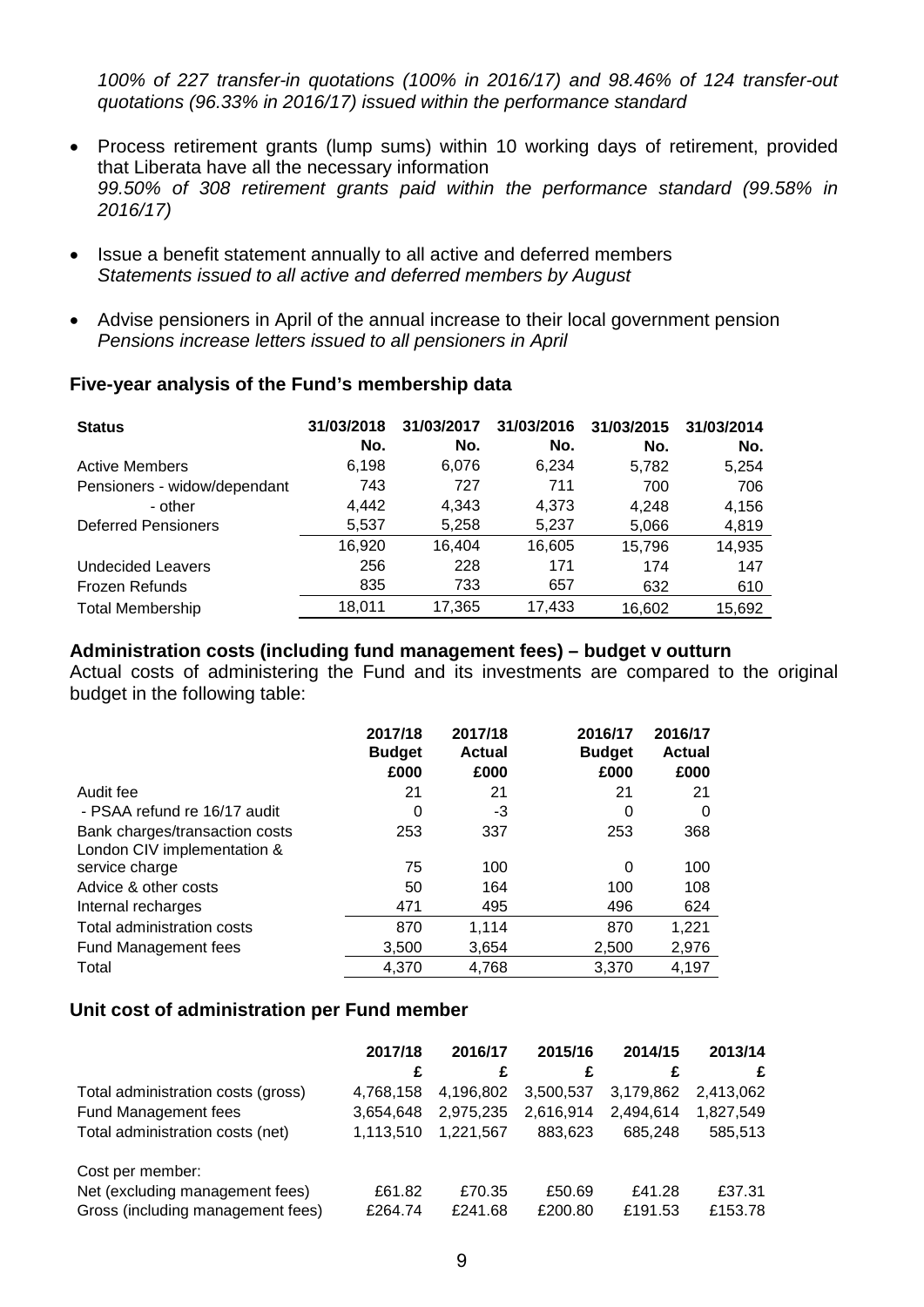#### **Details of contributions received from each employer in the Fund.**

A list of contributing employers and details of contributions received is given below. Summary details are provided in the notes to the Pension Fund Accounts (pages 42-43 and 47).

Contributions are required by statute to be paid into the Fund by the 19<sup>th</sup> day of the following month to that which they relate if paid by cheque or by 22<sup>nd</sup> if paid by bank transfer. The Pension Regulations allow the Council to charge interest on contributions that are not paid on time, but this power was not exercised in 2017/18.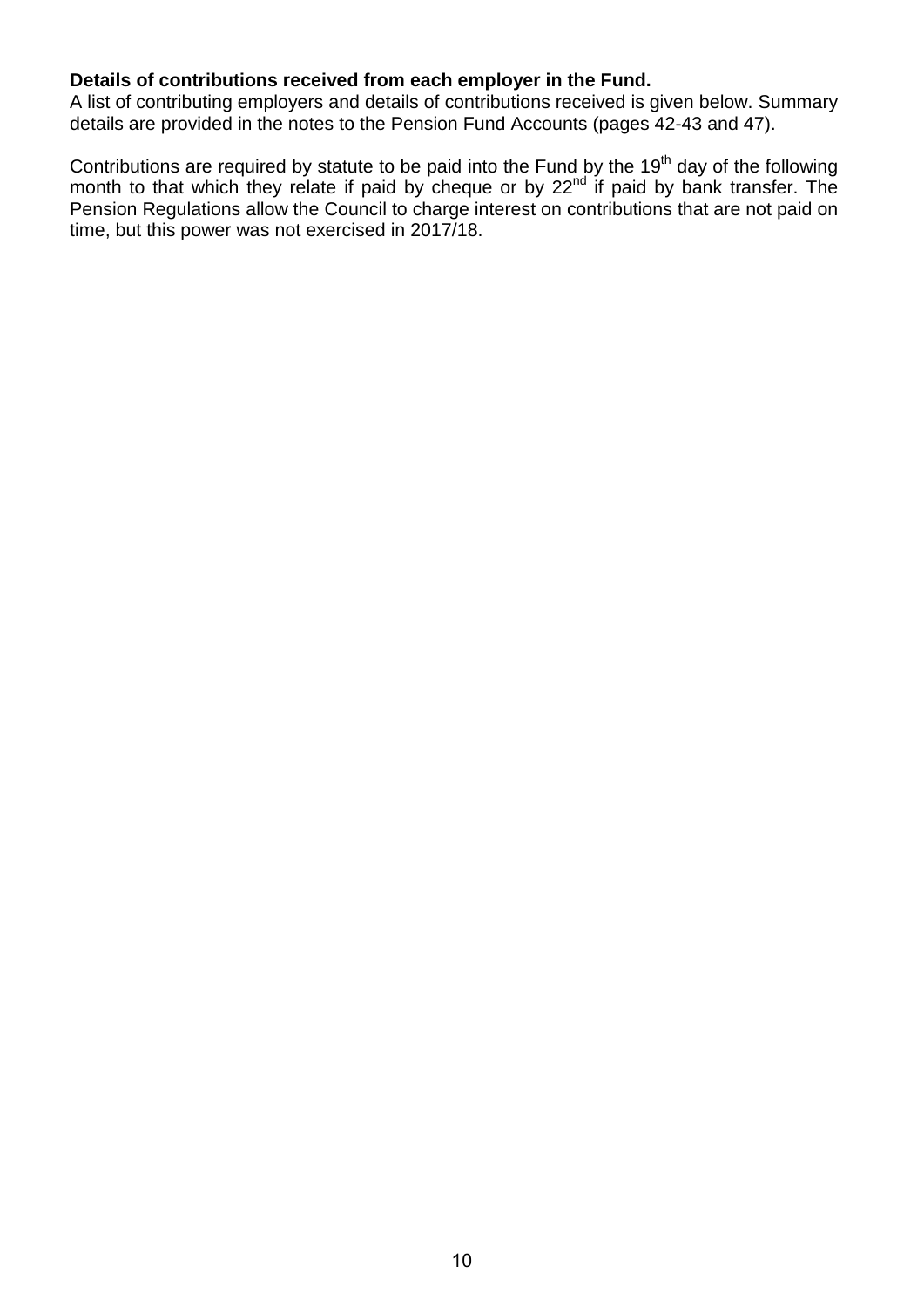|                                            | <b>Contributions 2017/18</b> |                 |              |  |  |  |
|--------------------------------------------|------------------------------|-----------------|--------------|--|--|--|
| <b>Employer</b>                            | <b>Employee</b>              | <b>Employer</b> | <b>TOTAL</b> |  |  |  |
|                                            | £                            | £               | £            |  |  |  |
| <b>LB Bromley (inc. community schools)</b> | 3,060,918                    | 10,432,445      | 13,493,363   |  |  |  |
| Primary schools/academies                  |                              |                 |              |  |  |  |
| Alexandra Infants                          | 19,583                       | 72,845          | 92,428       |  |  |  |
| Alexandra Juniors                          | 13,515                       | 54,804          | 68,319       |  |  |  |
| <b>Balgowan Primary</b>                    | 31,707                       | 128,304         | 160,011      |  |  |  |
| <b>Biggin Hill Primary</b>                 | 21,468                       | 86,269          | 107,737      |  |  |  |
| <b>Blenheim Primary</b>                    | 10,161                       | 40,615          | 50,775       |  |  |  |
| <b>Burnt Ash Primary</b>                   | 38,319                       | 156,494         | 194,814      |  |  |  |
| <b>Castlecombe Primary</b>                 | 21,814                       | 88,958          | 110,772      |  |  |  |
| <b>Chelsfield Primary</b>                  | 5,215                        | 23,897          | 29,112       |  |  |  |
| <b>Chislehurst CE Primary</b>              | 12,365                       | 49,849          | 62,214       |  |  |  |
| <b>Churchfields Primary</b>                | 10,782                       | 42,941          | 53,723       |  |  |  |
|                                            |                              |                 |              |  |  |  |
| <b>Clare House Primary</b>                 | 18,468                       | 76,377          | 94,845       |  |  |  |
| Crofton Infants                            | 33,162                       | 135,965         | 169,127      |  |  |  |
| Crofton Juniors                            | 31,389                       | 125,466         | 156,855      |  |  |  |
| <b>Cudham CE Primary</b>                   | 9,199                        | 35,485          | 44,684       |  |  |  |
| Darrick Wood Infants                       | 16,314                       | 64,728          | 81,042       |  |  |  |
| Darrick Wood Junior                        | 15,735                       | 72,795          | 88,531       |  |  |  |
| Dorset Road                                | 6,037                        | 25,150          | 31,187       |  |  |  |
| Farnborough                                | 17,289                       | 70,826          | 88,115       |  |  |  |
| Grays Farm                                 | 29,193                       | 116,132         | 145,325      |  |  |  |
| <b>Green Street Green Primary</b>          | 32,325                       | 129,562         | 161,887      |  |  |  |
| Harris Beckenham Green                     | 6,325                        | 26,649          | 32,974       |  |  |  |
| Harris Crystal Palace                      | 30,860                       | 111,023         | 141,883      |  |  |  |
| <b>Harris Kent House</b>                   | 27,575                       | 110,702         | 138,277      |  |  |  |
|                                            |                              | 11,441          |              |  |  |  |
| Harris Primary Academy Beckenham           | 6,856                        |                 | 18,297       |  |  |  |
| Harris Shortlands Academy                  | 9,731                        | 38,851          | 48,582       |  |  |  |
| <b>Hawes Down Infants School</b>           | 11,964                       | 47,902          | 59,866       |  |  |  |
| Hawes Down Junior School                   | 16,269                       | 67,066          | 83,334       |  |  |  |
| <b>Hayes Primary</b>                       | 33,420                       | 136,228         | 169,648      |  |  |  |
| <b>Highfield Infants</b>                   | 15,845                       | 66,933          | 82,778       |  |  |  |
| <b>Highfield Junior</b>                    | 12,704                       | 50,964          | 63,667       |  |  |  |
| <b>Hillside Primary</b>                    | 27,444                       | 109,560         | 137,004      |  |  |  |
| <b>Holy Innocents</b>                      | 11,554                       | 47,232          | 58,786       |  |  |  |
| James Dixon Primary                        | 33,049                       | 141,312         | 174,361      |  |  |  |
| <b>Keston Primary</b>                      | 11,247                       | 48,801          | 60,048       |  |  |  |
| La Fontaine Academy                        | 16,056                       | 31,959          | 48,016       |  |  |  |
| Langley Park Primary                       | 4,512                        | 9,040           | 13,552       |  |  |  |
| Leesons Primary                            | 21,251                       | 85,418          | 106,669      |  |  |  |
| <b>Manor Oak Primary</b>                   | 12,414                       | 50,441          | 62,855       |  |  |  |
| Marian Vian                                | 29,608                       | 118,746         | 148,355      |  |  |  |
| Mead Road                                  | 8,736                        | 34,265          | 43,001       |  |  |  |
| <b>Midfield Primary</b>                    | 36,394                       | 147,337         | 183,731      |  |  |  |
|                                            |                              |                 |              |  |  |  |
| Mottingham                                 | 23,185                       | 94,002          | 117,187      |  |  |  |
| Oak Lodge                                  | 30,128                       | 118,775         | 148,903      |  |  |  |
| Oaklands                                   | 28,592                       | 117,349         | 145,941      |  |  |  |
| Parish Primary                             | 33,579                       | 118,679         | 152,257      |  |  |  |
| Perry Hall                                 | 14,629                       | 69,719          | 84,348       |  |  |  |
| <b>Pickhurst Infants</b>                   | 25,909                       | 105,427         | 131,335      |  |  |  |
| <b>Pickhurst Juniors</b>                   | 31,889                       | 122,899         | 154,788      |  |  |  |
| <b>Pratts Bottom</b>                       | 4,330                        | 17,139          | 21,469       |  |  |  |
| <b>Princes Plain Primary</b>               | 52,358                       | 213,576         | 265,934      |  |  |  |
| Raglan Primary                             | 31,248                       | 126,880         | 158,128      |  |  |  |
| <b>Red Hill Primary</b>                    | 37,115                       | 149,429         | 186,545      |  |  |  |
| <b>Scotts Park Primary</b>                 | 27,558                       | 115,774         | 143,332      |  |  |  |
| St Anthonys RC Primary                     | 6,749                        | 31,222          | 37,971       |  |  |  |
| St Georges CE Primary                      | 23,223                       | 94,187          | 117,410      |  |  |  |
| St James RC School                         | 11,950                       | 48,355          | 60,305       |  |  |  |
|                                            |                              |                 |              |  |  |  |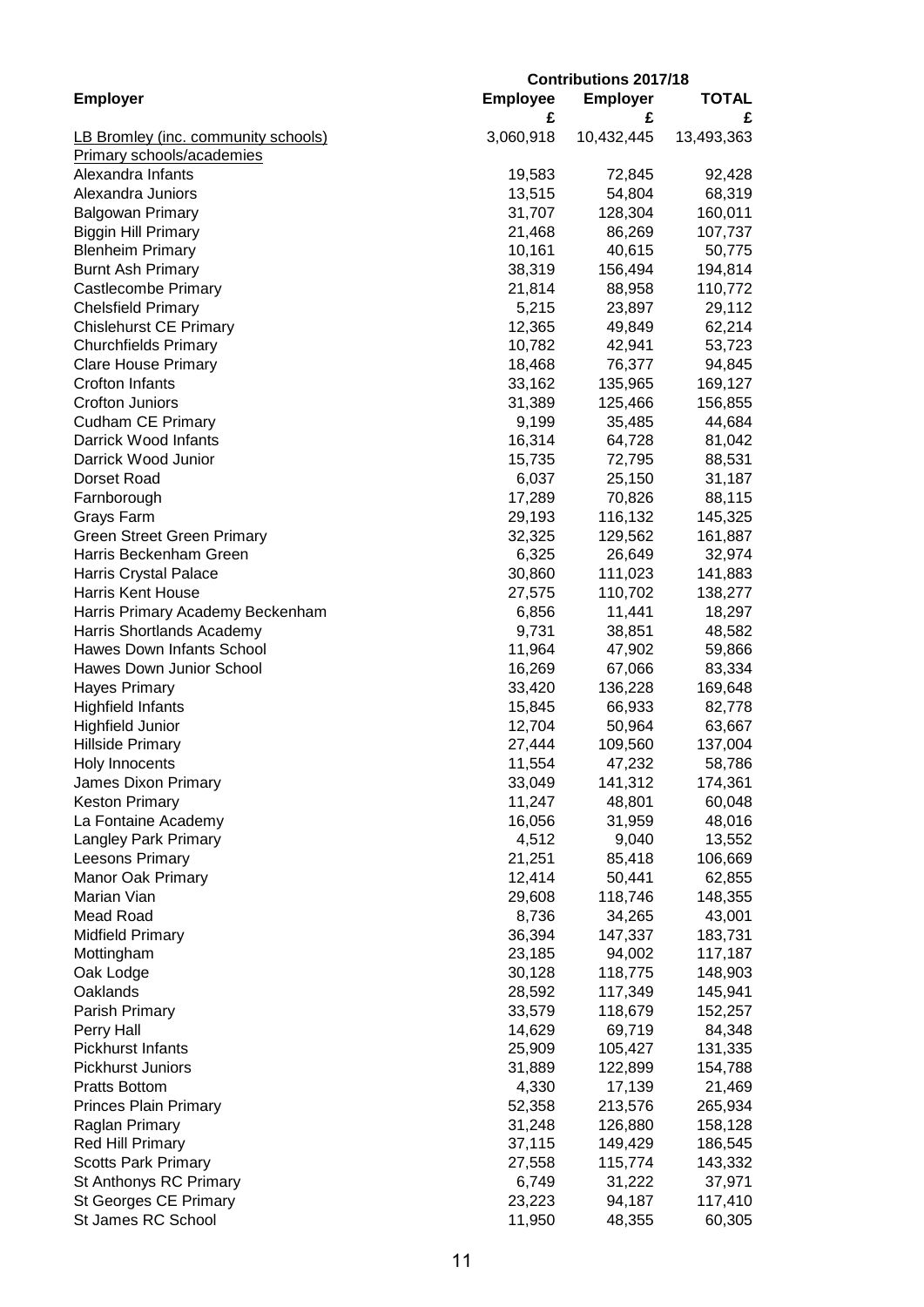|                                  | <b>Contributions 2017/18</b> |                 |              |
|----------------------------------|------------------------------|-----------------|--------------|
| <b>Employer</b>                  | <b>Employee</b>              | <b>Employer</b> | <b>TOTAL</b> |
|                                  | £                            | £               | £            |
| Primary schools/academies cont.  |                              |                 |              |
| St Johns Primary                 | 18,693                       | 75,133          | 93,826       |
| <b>St Josephs Primary</b>        | 9,727                        | 39,246          | 48,973       |
| St Marks CE Primary              | 24,740                       | 101,536         | 126,276      |
| <b>St Mary Cray</b>              | 17,744                       | 72,306          | 90,051       |
| St Mary's RC Primary             | 20,443                       | 86,352          | 106,795      |
| St Peter & St Paul Primary       | 16,080                       | 66,656          | 82,737       |
| St Philomenas Primary            | 13,264                       | 56,539          | 69,803       |
| <b>St Vincent</b>                | 13,847                       | 56,694          | 70,541       |
| <b>Stewart Fleming Primary</b>   | 20,335                       | 84,972          | 105,307      |
| The Highway Primary              | 13,678                       | 55,248          | 68,926       |
| The Spring Partnership Trust     | 9,422                        | 34,556          | 43,978       |
|                                  | 39,759                       | 160,760         |              |
| <b>Tubbenden Primary</b>         |                              |                 | 200,519      |
| Unicorn                          | 24,051                       | 98,142          | 122,193      |
| Valley                           | 35,109                       | 135,718         | 170,827      |
| Warren Road                      | 60,282                       | 214,757         | 275,039      |
| Wickham Common                   | 19,563                       | 78,417          | 97,980       |
| <b>Worsley Bridge Juniors</b>    | 16,339                       | 69,320          | 85,659       |
| <b>Secondary Schools</b>         |                              |                 |              |
| Beaverwood                       | 54,370                       | 228,976         | 283,346      |
| <b>Bishop Justus</b>             | 99,744                       | 351,749         | 451,493      |
| <b>Bullers Wood Girl</b>         | 59,764                       | 243,855         | 303,619      |
| <b>Charles Darwin</b>            | 52,024                       | 232,152         | 284,175      |
| Coopers                          | 68,945                       | 244,528         | 313,473      |
| Darrick Wood                     | 69,687                       | 268,539         | 338,226      |
| Eden Park High                   | 2,293                        | 4,556           | 6,850        |
| Harris Academy Beckenham         | 44,103                       | 164,107         | 208,210      |
| Harris Academy Bromley           | 33,333                       | 124,082         | 157,415      |
| Hayes                            | 65,244                       | 283,101         | 348,345      |
| Kemnal Technology College        | 122,199                      | 389,852         | 512,051      |
| Langley Park Boys                | 59,778                       | 228,636         | 288,414      |
| Langley Park Girls               | 56,227                       | 256,586         | 312,814      |
| Newstead Wood                    | 39,107                       | 159,358         | 198,465      |
| Ravens Wood                      | 57,141                       | 231,381         | 288,522      |
| Ravensbourne                     | 64,738                       | 249,824         | 314,561      |
| St. Olaves                       | 39,691                       | 146,809         | 186,500      |
| The Priory                       | 36,825                       | 141,310         | 178,135      |
| <b>Special/AP Schools</b>        |                              |                 |              |
| <b>Bromley Beacon Academy</b>    | 25,456                       | 96,778          | 122,235      |
| Harris Aspire                    | 11,727                       | 10,748          | 22,475       |
| The Bromley Trust Academy        | 25,395                       | 96,741          | 122,136      |
|                                  |                              |                 |              |
| The Glebe                        | 49,849                       | 191,923         | 241,772      |
| <b>Other Bodies</b>              |                              |                 |              |
| Amey                             | 31,150                       | 102,011         | 133,161      |
| <b>Birkin Cleaning</b>           | 1,071                        | 4,882           | 5,954        |
| <b>Bromley My Time</b>           | 21,572                       | 52,245          | 73,816       |
| <b>British Telecom</b>           | 5,663                        | 515,367         | 521,030      |
| Certitude                        | 57,451                       | 153,936         | 211,386      |
| <b>Churchill Cleaning</b>        | 1,527                        | 6,007           | 7,534        |
| <b>Creative Support</b>          | 8,835                        | 33,216          | 42,051       |
| <b>Cushman and Wakefield</b>     | 17,870                       | 48,928          | 66,799       |
| <b>Greenwich Leisure Limited</b> | 42,181                       | 141,695         | 183,875      |
| Liberata                         | 82,234                       | 267,055         | 349,289      |
| <b>Mears Care</b>                | 21,480                       | 78,953          | 100,434      |
| Ravensbourne College             | 264,873                      | 633,635         | 898,509      |
| The Landscape Group              | 6,037                        | 18,622          | 24,660       |
|                                  | 6,284,285                    | 22,953,687      | 29,237,971   |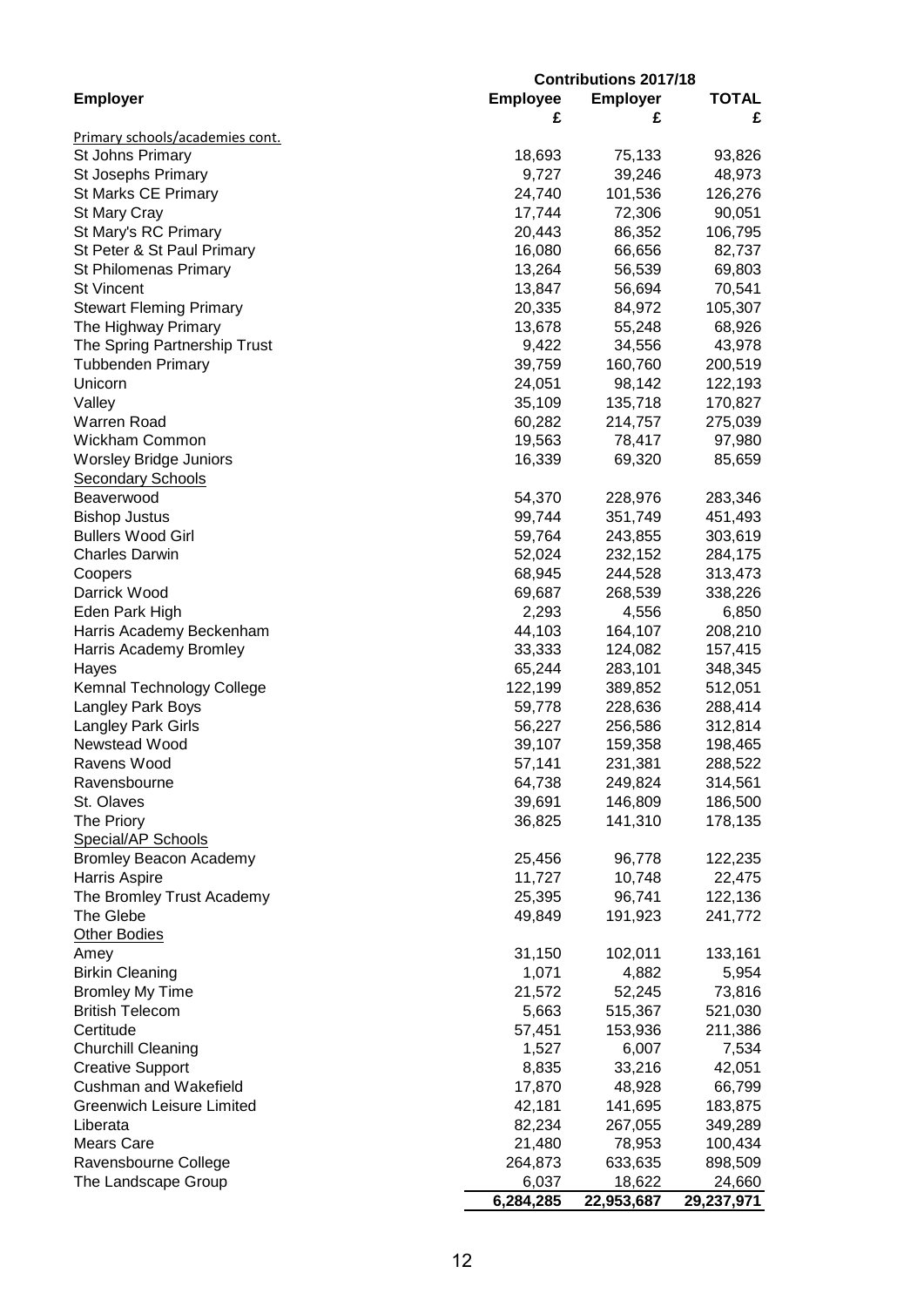#### **INVESTMENT POLICY AND PERFORMANCE REPORT**

#### **Investment Principles**

In accordance with the requirements of regulation 7 of The Local Government Pension Scheme (Management and Investment of Funds) Regulations 2016 ("the Regulations"), as amended, the Council has produced an Investment Strategy Statement (ISS). The ISS was originally approved by the Pensions Investment Sub-Committee on 22<sup>nd</sup> February 2017, and subsequent amendments (to reflect the revised asset allocation strategy) approved on 19<sup>th</sup> September 2017. This is published on the Council's website (see pages 67 to 71).

#### **Investment Managers**

Investment of the Fund is governed by the Local Government Pension Scheme (Management and Investment of Funds) Regulations 2016, which define the categories of investments that may be used. In practice, investment in all the principal classes of assets is permitted. Most of the Pensions Investment Sub-Committee's work relates to the monitoring of investment performance, which can have a critical impact on the value of the Fund's assets.

The Council currently employs five investment managers:

- Baillie Gifford & Company (initially appointed in December 1999 and still running a fixed income mandate from December 2012 and a global equities mandate from December 2013);
- Blackrock (appointed from December 2013 to manage a global equities mandate);
- Fidelity Pensions Management (originally appointed in April 1998, with a fixed income mandate since December 2013, and Multi-Asset Income Fund and UK Property Fund mandates from February 2018); and
- MFS International (appointed from December 2013 to manage a global equities mandate)

It also employs an independent custodian, the Bank of New York Mellon, to hold the Fund's investments and perform related functions such as the collection of investment income and operation of bank accounts in various currencies. The Pensions Investment Sub-Committee is responsible for all these appointments.

Quarterly meetings of the Sub-Committee are held to review the performance of the investment managers, and each manager submits a report on his activities in the previous quarter. The Fund managers attend meetings as requested to present and discuss reports on performance. The Director of Finance presents a separate report on investment performance to each meeting, based on data prepared by BNY Mellon and PIRC, and including comments from the Fund's external advisers, Allenbridge.

The investment managers have to operate within the investment powers set out in the regulations and in accordance with their benchmarks. These determine the broad allocation of investments over different asset classes and the extent to which they can diverge from that allocation. Details are included in the Fund's Investment Strategy Statement (pages 61 - 68). The Pensions Investment Sub-Committee is responsible for determining and reviewing the asset allocation strategy of the Fund and this is reviewed on a regular basis. The asset allocation strategy agreed in 2006 (two balanced portfolios managed by Fidelity and Baillie Gifford with benchmarks based on a broad 80:20 ratio of equities to bonds) remained in place until the comprehensive strategy review that took place during 2011/12 (see below), following relatively poor performance in 2011/12.

The review concluded that, in view of ongoing world market problems, a change of direction was required. Consequently, the Sub-Committee agreed to maintain the high level 80%/20% split between growth seeking assets (representing the long-term return generating part of the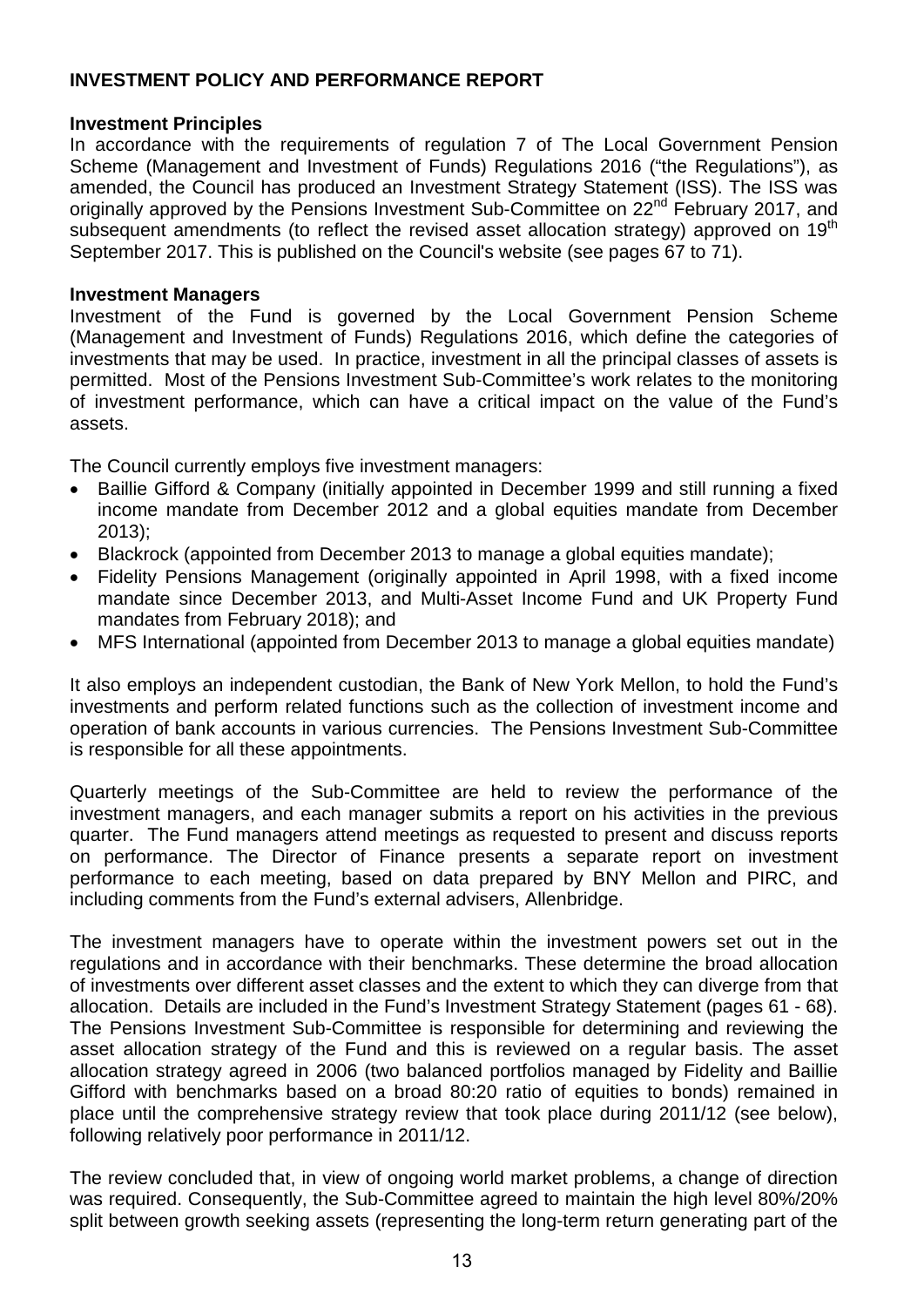Fund's assets) and protection assets (aimed at providing returns to match the future growth of the Fund's liabilities). The growth element would, however, comprise a 10% investment in Diversified Growth Funds (DGF - a completely new mandate) and a 70% allocation to global equities. The latter involved the elimination of previous arbitrary regional weightings, which now provides new managers with greater flexibility to take advantage of investment opportunities in the world's stock markets, thus, in theory at least, improving long-term returns. A 20% protection element would remain in place for investment in corporate bonds and gilts.

Following a review, the asset allocation strategy was revised in April 2017, to provide income generating investments to help meet the Fund's cash-flow requirements at the same time as aiming to reduce overall risk. The strategy removed the allocation to Diversified Growth Funds, reduced the allocation to Global Equities and Fixed Income, and introduced allocation to Property (pooled funds) and Multi-Asset Income (MAI).

Following OJEU tender exercises, mandates were awarded for MAI to Schroders (60%) and Fidelity (40%), and for Property to Fidelity. The Fidelity MAI and initial drawdown of the property fund were completed in February 2018, and the Schroders MAI investment completed in June 2018.

Fees paid to the investment managers are charged to the Fund. In 2017/18, these were calculated on the following bases:

Baillie Gifford (global equities\*) - Base fee (quarterly) 0.65% of first £30m of Fund, 0.50% of next £30m and 0.35% of remainder.

Baillie Gifford (fixed income) - Base fee (quarterly) 0.30% of total Fund value.

Baillie Gifford (DGF\*) - Base fee (quarterly) 0.65% of first £30m, 0.50% on the next £90m and 0.45% thereafter.

\* Ballie Gifford global equities and DGF values are aggregated for fee calculations Blackrock (global equities) - Base fee (quarterly) 0.30% of total Fund value.

Fidelity (fixed income) - Base fee (quarterly) 0.35% of first £10m of Fund value, 0.30% of next £10m, 0.21% of next £30m and 0.18% of remainder. From 1<sup>st</sup> January 2018 a reduction of 20% has been applied.

Fidelity (MAI) - Base fee (quarterly) 0.40% of first £20m of Fund value, 0.30% of next £30m, 0.25% of next £100m and 0.20% of remainder

Fidelity (Property) - Base fee (quarterly) 0.75%

MFS (global equities) - Base fee (quarterly) 0.60% of first £25m of Fund value, 0.45% of next £25m and 0.40% of remainder.

Standard Life (DGF) – Base fee (quarterly) 0.70% of total Fund value.

#### **Review of Investment Performance**

BNY Mellon provide an independent performance measurement service for the Fund, and PIRC provide an LGPS universe comparator service.

#### **Performance data for 2017/18**

#### *Fund Value*

The total market value of the Fund has fluctuated considerably in the last few years. Since 2002, however, increases in the good years (most notably 2005/06, 2009/10, 2012/13, 2014/15, 2016/17 and 2017/18) have far exceeded decreases in the bad years (2002/03 and 2008/09). As a result, the total value of Fund investments has increased from £180.3m as at  $31<sup>st</sup>$  March 2003 to £970.7m as at 31 $<sup>st</sup>$  March 2018. In 2017/18, the value rose by 2.9% from</sup> £943.8m to £970.7m, which included the sale of £32.1m of assets to fund the bulk transfer payment in respect of Bromley College.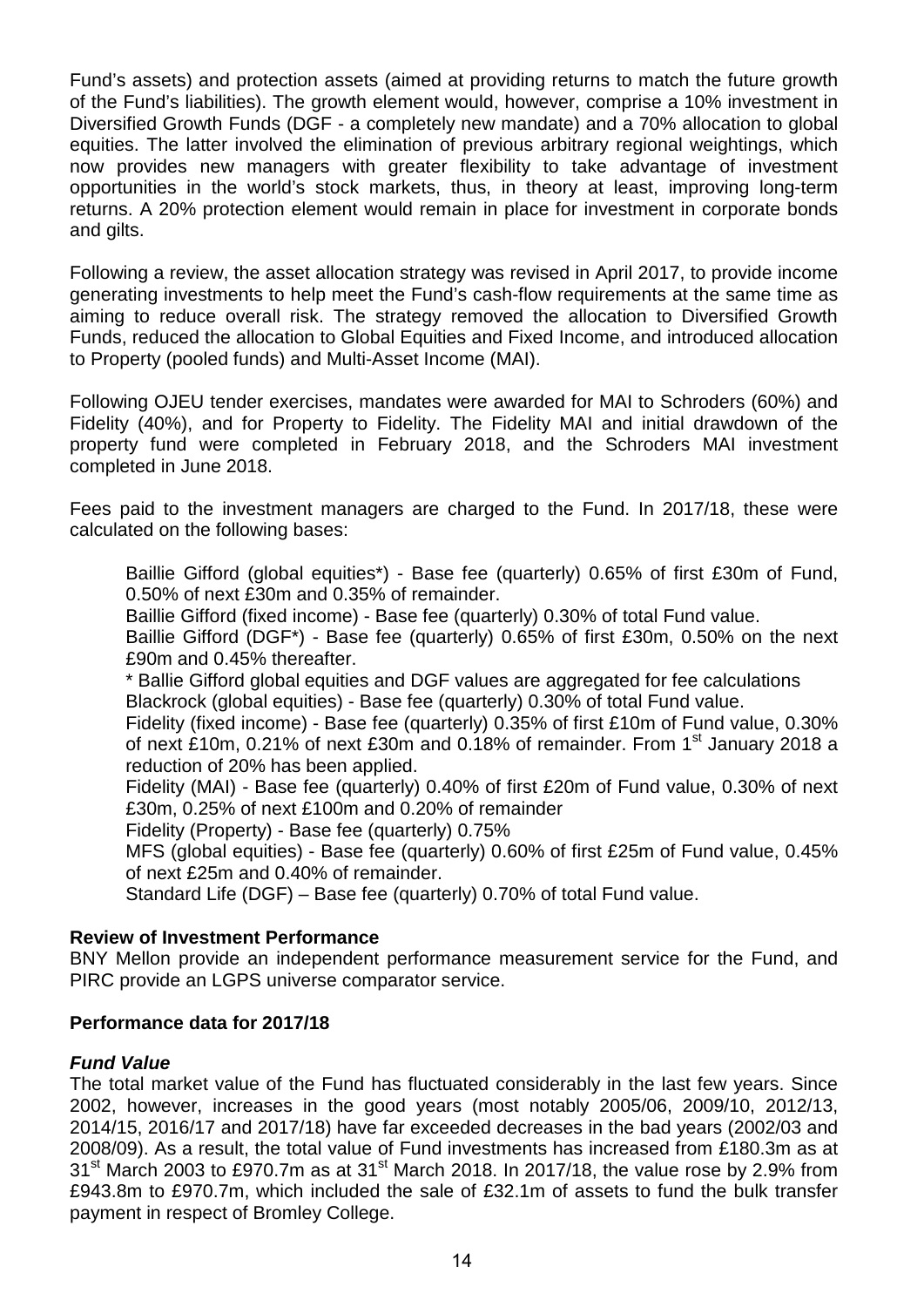#### **MOVEMENTS IN PENSION FUND MARKET VALUE (NET ASSETS) SINCE 2002**

|              |                            |            |                        |                    |       |                                   |       |                 |              |       |                    |                    | <b>Standard</b> |                          |                              |
|--------------|----------------------------|------------|------------------------|--------------------|-------|-----------------------------------|-------|-----------------|--------------|-------|--------------------|--------------------|-----------------|--------------------------|------------------------------|
| Date         |                            |            | <b>Baillie Gifford</b> |                    |       |                                   |       | <b>Fidelity</b> |              |       | <b>Blackrock</b>   | <b>MFS</b>         | Life            | <b>CAAM</b>              |                              |
|              | <b>Balanced</b><br>Mandate | <b>DGF</b> | Fixed<br>Income        | Global<br>Equities | Total | <b>Balanced</b><br>Mandate Income | Fixed |                 | MAI Property | Total | Global<br>Equities | Global<br>Equities | <b>DGF</b>      | <b>LDI</b><br>Investment | <b>GRAND</b><br><b>TOTAL</b> |
|              | £m                         | £m         | £m                     | £m                 | £m    | £m                                | £m    |                 |              | £m    | £m                 | £m                 | £m              | £m                       | £m                           |
| 31/03/2002   | 113.3                      |            |                        |                    | 113.3 | 112.9                             |       |                 |              | 112.9 |                    |                    |                 |                          | 226.2                        |
| 31/03/2003   | 90.2                       |            |                        |                    | 90.2  | 90.1                              |       |                 |              | 90.1  |                    |                    |                 |                          | 180.3                        |
| 31/03/2004   | 113.1                      |            |                        |                    | 113.1 | 112.9                             |       |                 |              | 112.9 |                    |                    |                 |                          | 226.0                        |
| 31/03/2005   | 128.5                      |            |                        |                    | 128.5 | 126.7                             |       |                 |              | 126.7 |                    |                    |                 |                          | 255.2                        |
| 31/03/2006   | 172.2                      |            |                        |                    | 172.2 | 164.1                             |       |                 |              | 164.1 |                    |                    |                 |                          | 336.3                        |
| 31/03/2007   | 156.0                      |            |                        |                    | 156.0 | 150.1                             |       |                 |              | 150.1 |                    |                    |                 | 43.5                     | 349.6                        |
| 31/03/2008   | 162.0                      |            |                        |                    | 162.0 | 151.3                             |       |                 |              | 151.3 |                    |                    |                 | 44.0                     | 357.3                        |
| 31/03/2009   | 154.4                      |            |                        |                    | 154.4 | 143.0                             |       |                 |              | 143.0 |                    |                    |                 |                          | 297.4                        |
| 31/03/2010   | 235.4                      |            |                        |                    | 235.4 | 210.9                             |       |                 |              | 210.9 |                    |                    |                 |                          | 446.3                        |
| 31/03/2011   | 262.6                      |            |                        |                    | 262.6 | 227.0                             |       |                 |              | 227.0 |                    |                    |                 |                          | 489.6                        |
| 31/03/2012   | 269.7                      |            |                        |                    | 269.7 | 229.6                             |       |                 |              | 229.6 |                    |                    |                 |                          | 499.3                        |
| 31/03/2013#  | 315.3                      | 26.5       |                        |                    | 341.8 | 215.4                             |       |                 |              | 215.4 |                    |                    | 26.1            |                          | 583.3                        |
| 31/03/2014@  | 15.1                       | 26.8       | 45.2                   | 207.8              | 294.9 |                                   | 58.4  |                 |              | 58.4  | 122.1              | 123.1              | 27.0            |                          | 625.5                        |
| 31/03/2015   |                            | 45.5       | 51.6                   | 248.2              | 345.3 |                                   | 66.6  |                 |              | 66.6  | 150.5              | 150.8              | 29.7            |                          | 742.9                        |
| 31/03/2016   |                            | 44.8       | 51.8                   | 247.9              | 344.5 |                                   | 67.4  |                 |              | 67.4  | 145.5              | 159.2              | 28.3            |                          | 744.9                        |
| 31/03/2017   |                            | 49.3       | 56.8                   | 335.3              | 441.4 |                                   | 74.3  |                 |              | 74.3  | 193.2              | 206.4              | 28.5            |                          | 943.8                        |
| 30/06/2017   |                            | 50.1       | 56.7                   | 351.2              | 458.0 |                                   | 74.5  |                 |              | 74.5  | 164.8              | 210.5              | 28.8            |                          | 936.6                        |
| 30/09/2017\$ |                            | 50.7       | 56.9                   | 365.0              | 472.6 |                                   | 74.6  |                 |              | 74.6  | 169.1              | 210.8              | 28.8            |                          | 955.9                        |
| 31/12/2017   |                            | 51.4       | 57.8                   | 383.6              | 492.8 |                                   | 76.3  |                 |              | 76.3  | 180.0              | 219.6              | 29.3            |                          | 998.0                        |
| 31/03/2018&  |                            |            | 58.0                   | 380.0              | 438.0 |                                   | 75.6  | 79.2            | 15.9         | 170.7 | 155.2              | 206.8              |                 |                          | 970.7                        |
| 30/04/2018   |                            |            | 57.6                   | 387.7              | 445.3 |                                   | 75.2  | 80.2            | 15.8         | 171.2 | 158.2              | 208.9              |                 |                          | 983.6                        |

# £50m Fidelity equities sold in Dec 2012 to fund Standard Life and Baillie Gifford DGF allocations.

@ Assets sold by Fidelity (£170m) and Baillie Gifford (£70m) in Dec 2013 to fund MFS and Blackrock global equities.

\$ £32m Blackrock global equities sold in July 2017 to pay group transfer value re Bromley College.

& Assets sold by Baillie Gifford (£51m), Standard Life (£29m) and Blackrock (£19m) in Feb 2018 to fund Fidelity MAI and Property funds.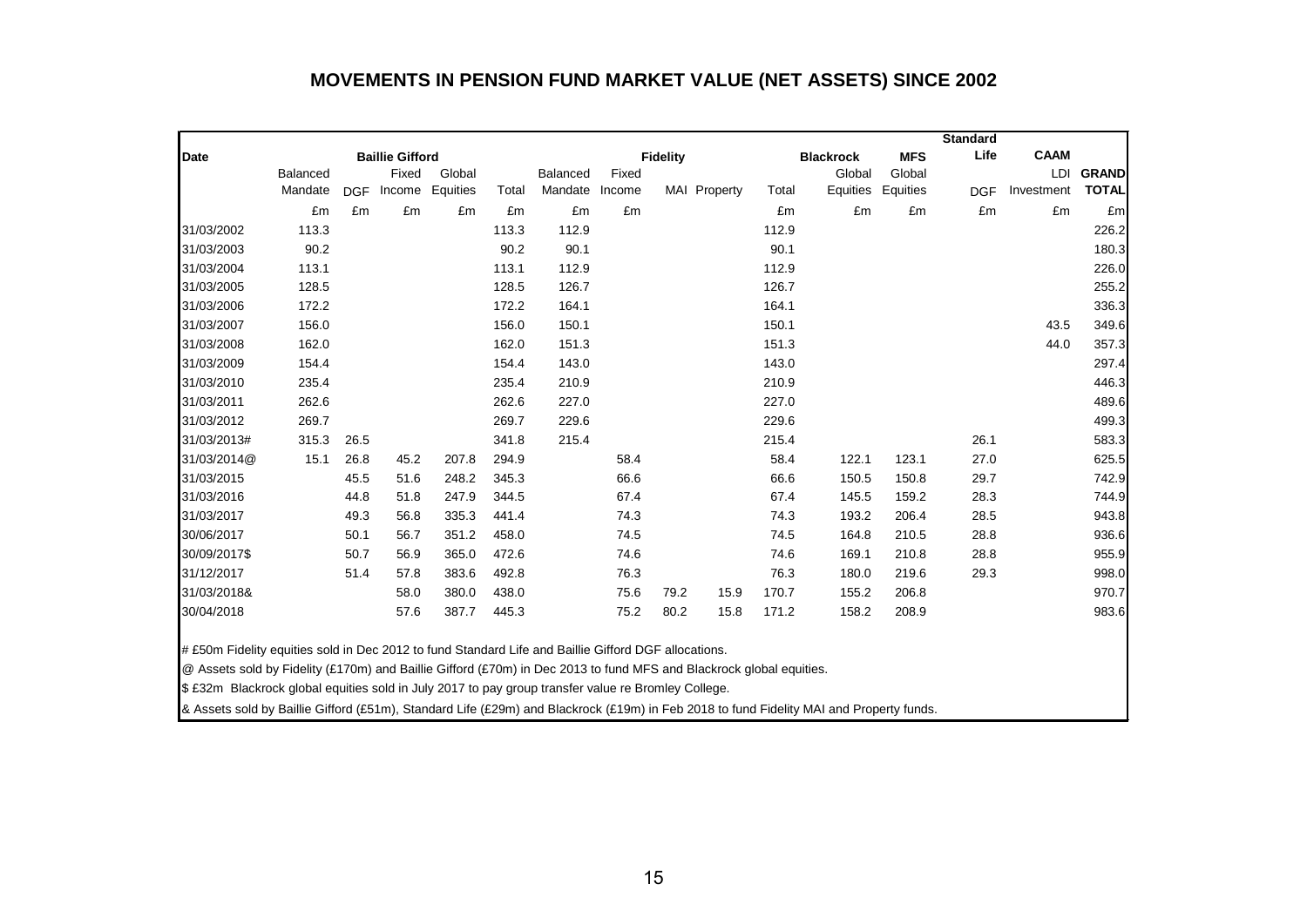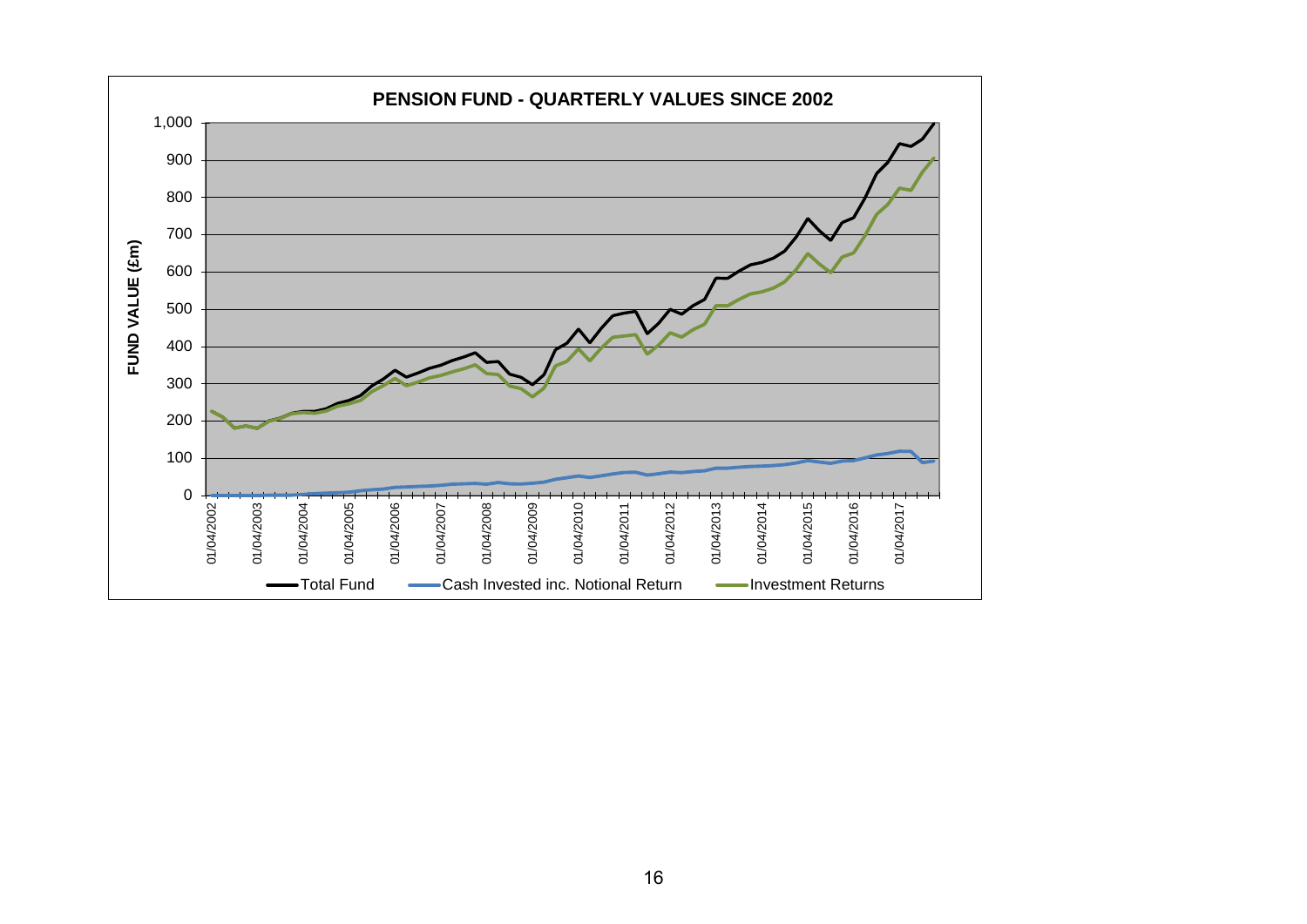## *Investment Performance*

The Fund's medium and long-term returns have remained very strong overall, with returns of 6.7% for 2017/18 and 26.8% for 2016/17 against the benchmark of 3.1% and 24.6% respectively, ranking 3<sup>rd</sup> and 1<sup>st</sup> respectively in the LGPS Universe of 61 funds maintained by PIRC.

For 2015/16, the total return was +0.1% for against the benchmark return of +0.5% (ranking in the 39<sup>th</sup> percentile (the lowest rank being 100%)). In 2014/15, the fund returned +18.5% compared to the benchmark return of  $+16.4\%$  (overall ranking in the 5<sup>th</sup> percentile).

For comparison, the rankings in earlier years were 29% in 2013/14, 4% in 2012/13, 74% in 2011/12, 22% in 2010/11, 2% in 2009/10 (the second best in the whole local authority universe), 33% in 2008/09, 5% in 2007/08, 100% in 2006/07 (equal worst in the whole local authority universe), 5% in 2005/06, 75% in 2004/05, 52% in 2003/04, 43% in 2002/03 and 12% in 2001/02.

From December 2013 until the initial implementation of the revised Asset Allocation Strategy in February 2018, the Fund employed a total of five managers, and since then has employed four, all of which are measured against specific benchmarks and are given specific performance objectives, as follows:

- Global equities Baillie Gifford, Blackrock and MFS are all required to outperform the MSCI All Countries World Index.
- Multi-Asset Income Fidelity are required to generate a total return in excess of 4% p.a.
- Fixed income Baillie Gifford are required to outperform 88% Sterling Aggregate Benchmark (50% FTSE UK Conventional Gilts Actuaries All stocks index and 50% Bank of America Merrill Lynch Sterling Non-Gilt Index), 6% JP Morgan GBI-EM Global Diversified Index un-hedged in Sterling and 6% Bloomberg Barclays Global Aggregate Credit GBP Hedged Index; Fidelity are required to outperform 50% iBoxx Gilts/50% iBoxx non-Gilts.
- Property Fidelity are required to outperform the IPD UK PFI All Balanced Property Fund Index
- DGF Baillie Gifford are required to achieve Base Rate + 3.5%; Standard Life are required to achieve 6 month Libor + 5% (both mandates terminated February 2018).

The Bank of New York Mellon measures their results against these benchmarks, and at total Fund level, PIRC maintains the local authority universe for comparator information. The following tables show total Fund performance and the performance returns of the individual managers in periods ended 31<sup>st</sup> March 2018.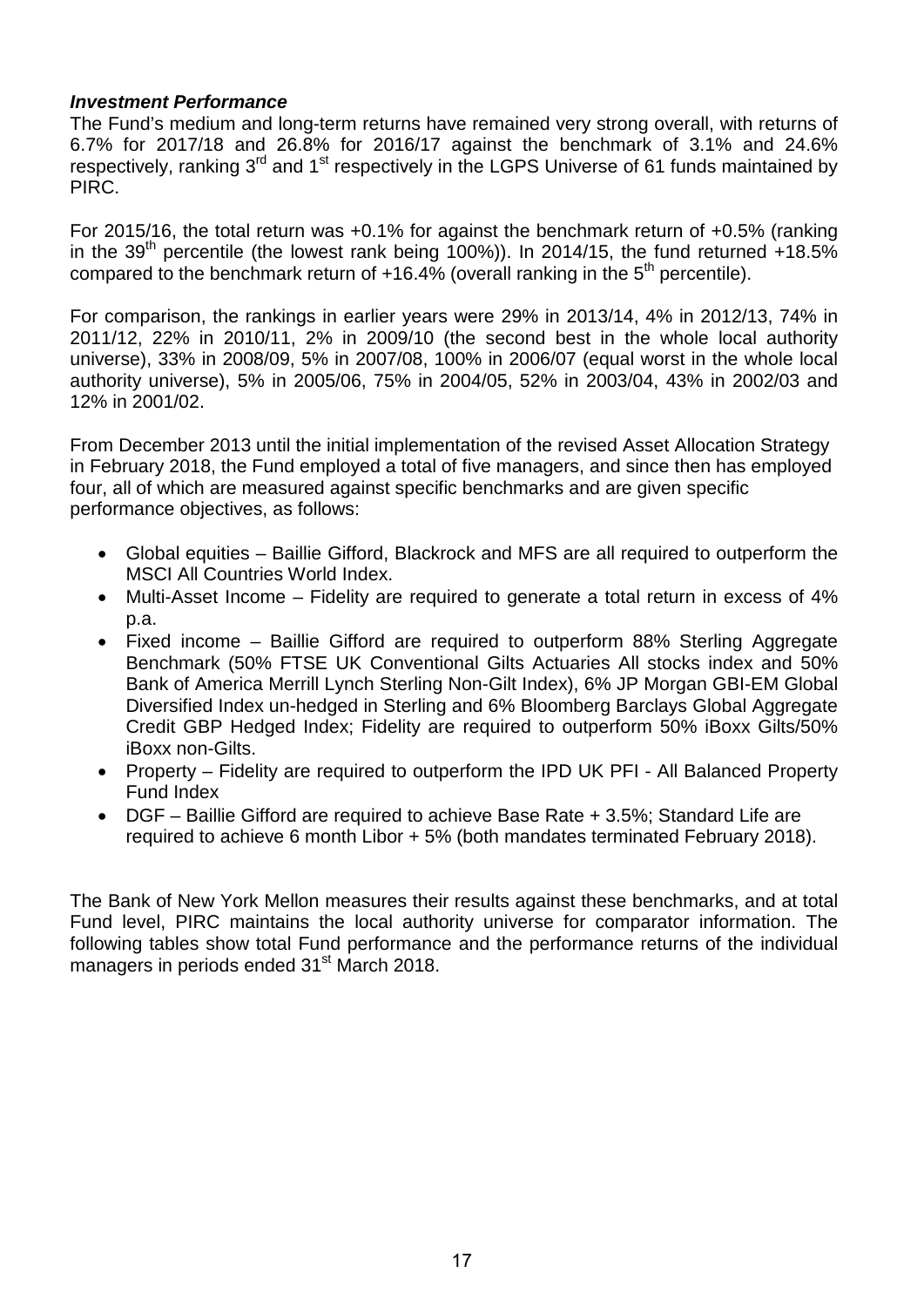| <b>Portfolio</b>                                                     | 1 Year % | 3 Years % | 5 Years % | <b>Since</b><br><b>Inception</b><br>$\frac{9}{6}$ |
|----------------------------------------------------------------------|----------|-----------|-----------|---------------------------------------------------|
| <b>Baillie Gifford Global Equity</b>                                 | 13.32    | 15.24     | 14.63     | 8.56                                              |
| <b>Benchmark</b>                                                     | 2.90     | 10.77     | 11.25     | 7.46                                              |
| Excess Return                                                        | 10.42    | 4.46      | 3.37      | 1.09                                              |
| <b>Baillie Gifford Fixed Income</b>                                  | 1.95     | 3.88      |           | 6.35                                              |
| <b>Benchmark</b>                                                     | 0.95     | 3.72      |           | 5.92                                              |
| Excess Return                                                        | 1.00     | 0.16      |           | 0.43                                              |
| <b>Blackrock Global Equity</b>                                       | 6.82     | 11.04     |           | 13.38                                             |
| <b>Benchmark</b>                                                     | 2.90     | 10.78     |           | 12.53                                             |
| Excess Return                                                        | 3.92     | 0.26      |           | 0.85                                              |
| <b>Fidelity Fixed Income</b>                                         | 1.73     | 4.61      | 7.19      | 6.71                                              |
| <b>Benchmark</b>                                                     | 0.89     | 3.56      | 5.85      | 5.87                                              |
| <b>Excess Return</b>                                                 | 0.84     | 1.05      | 1.34      | 0.84                                              |
| <b>Fidelity MAI</b><br><b>Benchmark</b><br>Excess Return             |          |           |           | $-1.21$<br>0.33<br>$-1.53$                        |
| <b>Fidelity Property</b><br><b>Benchmark</b><br><b>Excess Return</b> |          |           |           | 0.61<br>1.90<br>$-1.29$                           |
| <b>MFS Global Equity</b>                                             | 0.43     | 10.92     |           | 13.31                                             |
| <b>Benchmark</b>                                                     | 2.37     | 10.18     |           | 11.82                                             |
| <b>Excess Return</b>                                                 | $-1.94$  | 0.74      |           | 1.49                                              |
| <b>Total Fund</b>                                                    | 6.67     | 10.62     | 11.53     | 8.88                                              |
| <b>Benchmark</b>                                                     | 3.08     | 8.91      | 9.80      |                                                   |
| <b>Excess Return</b>                                                 | 3.59     | 1.71      | 1.74      |                                                   |

## **Medium and long-term performance data**

The Fund's short, medium and long-term returns have remained very strong, with the Fund ranking 3<sup>rd</sup>, 1<sup>st</sup>, 2<sup>nd</sup>, 1<sup>st</sup>, 2<sup>nd</sup> and 2<sup>nd</sup> over 1, 3, 5, 10, 20 and 30 years respectively to 31<sup>st</sup> March 2018\*, and underlines the fact that the Fund's performance has been consistently strong over a long period. Whole Fund returns and rankings for individual years are shown in the following table:

| Year                   | Whole   |           | Local     | Whole          |
|------------------------|---------|-----------|-----------|----------------|
|                        | Fund    | Benchmark | Authority | Fund           |
|                        | Return  | Return    | average*  | Ranking*       |
|                        | %       | $\%$      | %         |                |
| Financial year figures |         |           |           |                |
| 2017/18                | 6.7     | 3.1       | 4.5       | $\mathbf{3}$   |
| 2016/17                | 26.8    | 24.6      | 21.4      | 1              |
| 2015/16                | 0.1     | 0.5       | 0.2       | 39             |
| 2014/15                | 18.5    | 16.4      | 13.2      | $\overline{7}$ |
| 2013/14                | 7.6     | 6.2       | 6.4       | 29             |
| 2012/13                | 16.8    | 14.0      | 13.8      | 4              |
| 3 year ave to 31/3/18  | 10.6    | 8.9       | 8.3       | 1              |
| 2014/15                | 14.6    | 13.4      | 11.2      | 1              |
| 2013/14                | 8.4     | 7.5       | 6.4       | 6              |
| 2012/13                | 14.2    | 12.1      | 11.1      | 5              |
| 2011/12                | $2.2\,$ | 2.0       | 2.6       | 74             |
| 2010/11                | 9.0     | 8.0       | 8.2       | 22             |
| 5 year ave to 31/3/18  | 11.5    | 9.8       | 8.8       | $\overline{2}$ |
| 2012/13                | 13.6    | 12.0      | 10.7      | 1              |
| 2011/12                | 8.8     | 7.6       | 7.1       | 6              |
| 2010/11                | 10.7    | 9.2       | 8.8       | 11             |
| 2009/10                | 48.7    | 41.0      | 35.2      | $\overline{2}$ |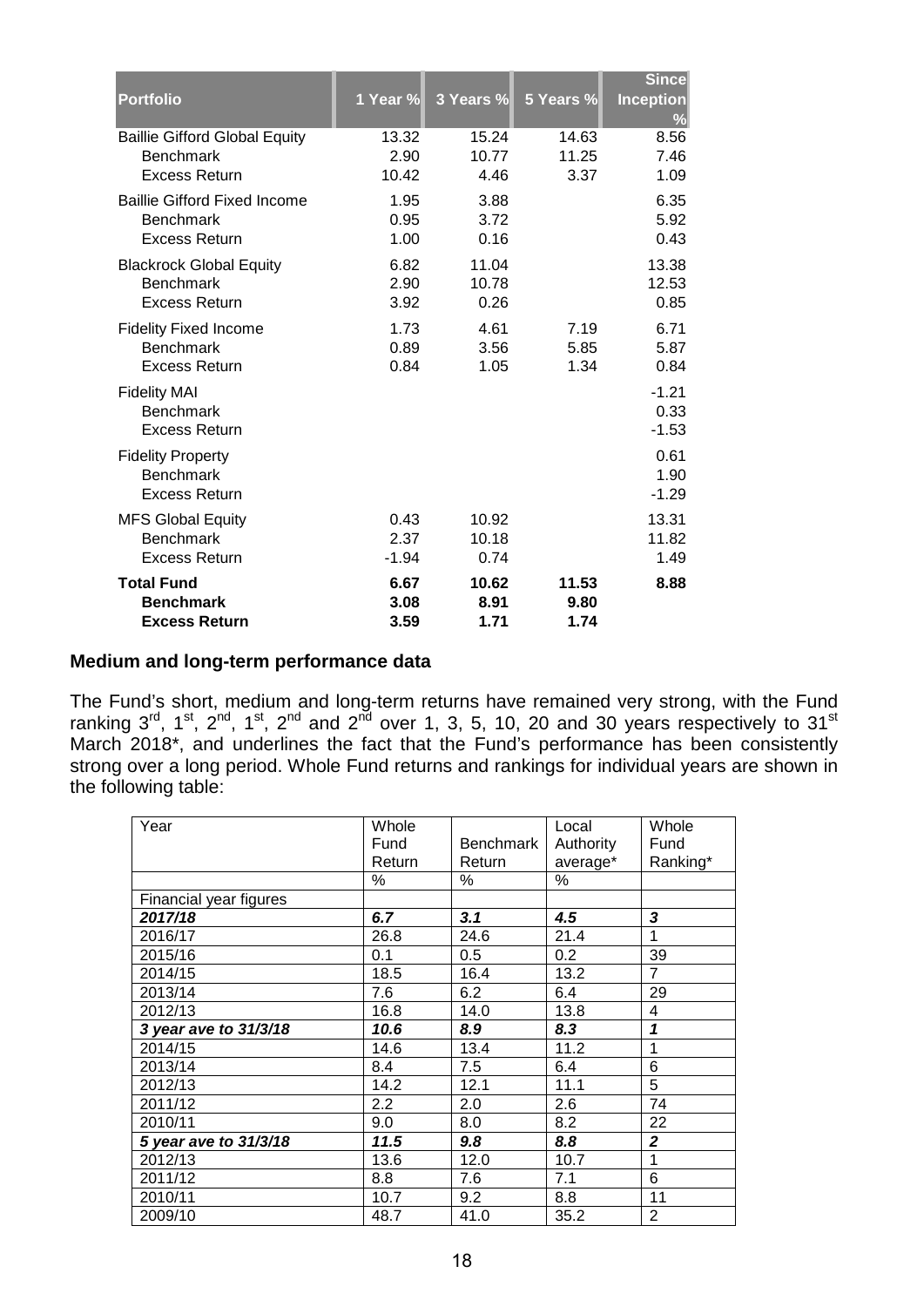| 2008/09                | $-18.6$ | $-19.1$ | $-19.9$ | 33  |  |
|------------------------|---------|---------|---------|-----|--|
| 2007/08                | 1.8     | $-0.6$  | $-2.8$  | 5   |  |
| 2006/07                | 2.4     | 5.2     | 7.0     | 100 |  |
| 2005/06                | 27.9    | 24.9    | 24.9    | 5   |  |
| 10 year ave to 31/3/18 | 10.5    | n/a     | 7.7     |     |  |
| 20 year ave to 31/3/18 | 7.8     | n/a     | 6.5     | o   |  |
| 30 year ave to 31/3/18 | 9.7     | n/a     | 8.9     | ◠   |  |

\*The most recent LA averages and rankings as at 31/03/18 are based on the PIRC LA universe containing 61 of the 89 funds.

#### **Custodial arrangements**

The Fund uses the Bank of New York (BNY) Mellon as custodian of the cash and securities deposited for safe custody, including stocks, shares, bonds, notes, coupons, certificates of deposit or commercial paper, whether in certificated, uncertificated, registered or bearer form. BNY also effect settlements and other transfers and arranges for the collection of dividends and other receipts.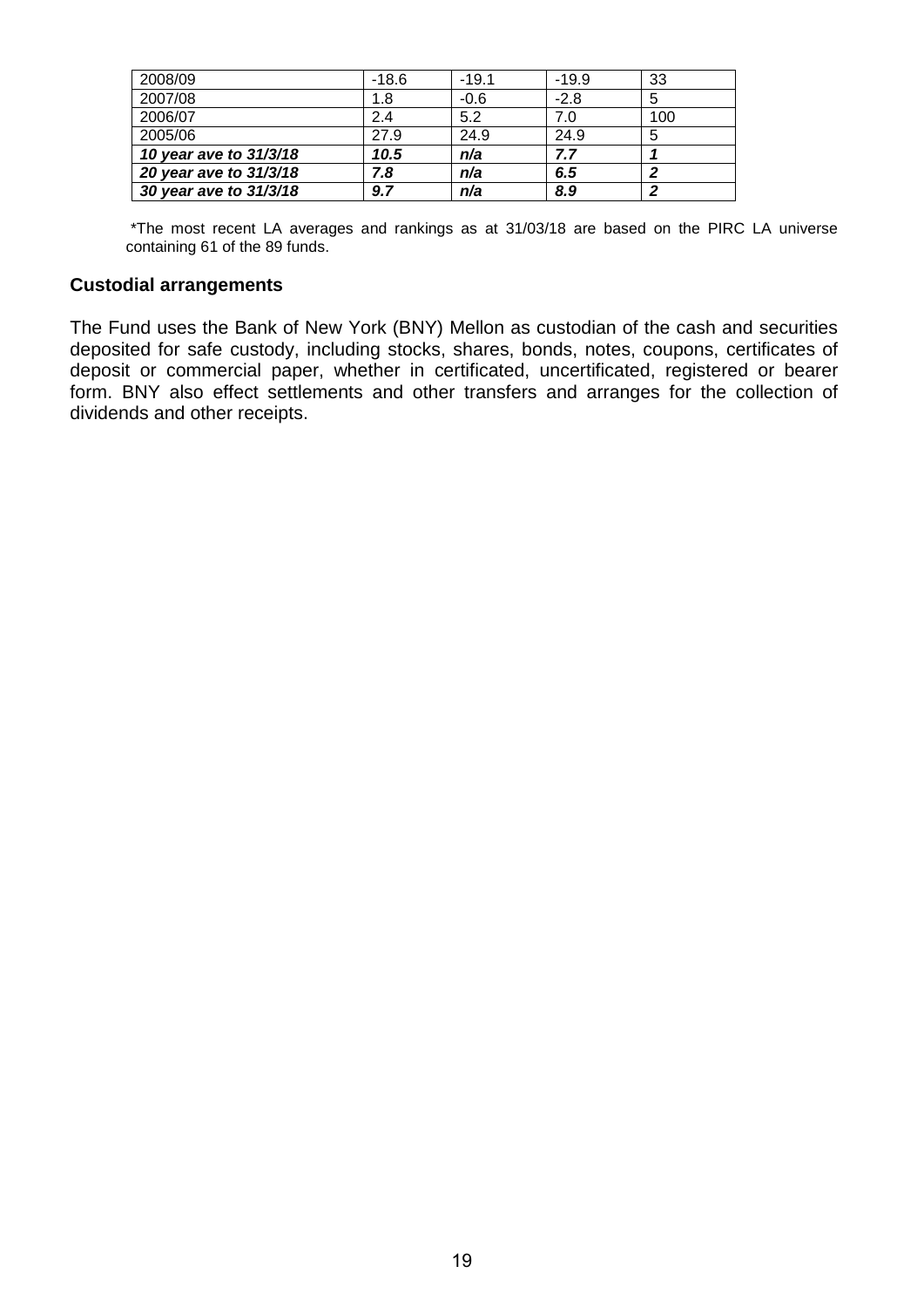## **FUND ADMINISTRATION REPORT**

#### **Pension Fund Governance Policy and Compliance Statement**

In accordance with regulation 73A of the Local Government Pension Scheme Regulations 1997, the Council has produced a Pension Fund Governance Policy Statement. This is attached at pages 32 to 33. In addition, the Local Government Pension Scheme Regulations 2013 require administering authorities to report the extent of compliance against a set of best practice principles published by the government. This Governance Compliance Statement was reported to the General Purposes and Licensing Committee in July 2008 and is attached at pages 34 to 37.

#### **Fund Administration**

Liberata UK Ltd manage the general administration of the Local Government Pension Scheme for the London Borough of Bromley. Details of their performance against standards are shown in the Management and Financial Report above.

Details of administration costs, including investment management fees, adviser fees and fees paid to Liberata are shown on pages 11 and 12 and in the supporting notes to the Pension Fund accounts (page 48).

#### **Liberata UK Ltd**

As administrators of the Fund, Liberata aim to provide Members with good quality service and to communicate effectively. They undertake the administration of the LGPS Regulations and associated legislation for over 15,000 Fund members, including LB Bromley staff, nonteaching staff employed by LB Bromley, Clarion Housing Group (formerly Affinity Sutton), Bromley MyTime, Liberata, Landscape Group, Certitude, Churchill Cleaning Services, Birkin Cleaning Services, Amey, Cushman and Wakefield, Ravensbourne College, British Telecom, Creative Support, GLL, Mears Care, academies and elected Members of the Council.

Administrator functions include:

- Provision of retirement benefits, life cover and dependants' benefits for current and former staff and their dependants.
- Maintenance of member pension records via interface from the Council payroll.
- Implementation of changes in the regulations affecting benefit (or potential benefit) entitlements and keeping members informed of their options.
- Provision of illustrations for transfer of members' previous pension benefits into the Fund and, where appropriate, affecting the transfer.
- Provision, on request, of illustrations of the benefits of paying additional contributions.
- Provision of details of preserved entitlements for early leavers and transfers out and payment as necessary.
- Provision of forecasts of redundancy and early retirement benefits and payment as necessary.
- Calculation and recovery of employer costs associated with the capital impact on the Fund of early payment of benefits – including one-off payments.
- Operation of special provisions of the LGPS relating to elected Members who have opted to join the Fund.
- Provision of data to the Council's actuary for the annual IAS19 exercise and for triennial full valuations of the Fund.
- Submission of statutory returns to government bodies as required.
- Maintenance of Pensions IT system, with updated versions and revisions to tables as advised by the actuary or the Government's Actuary Department.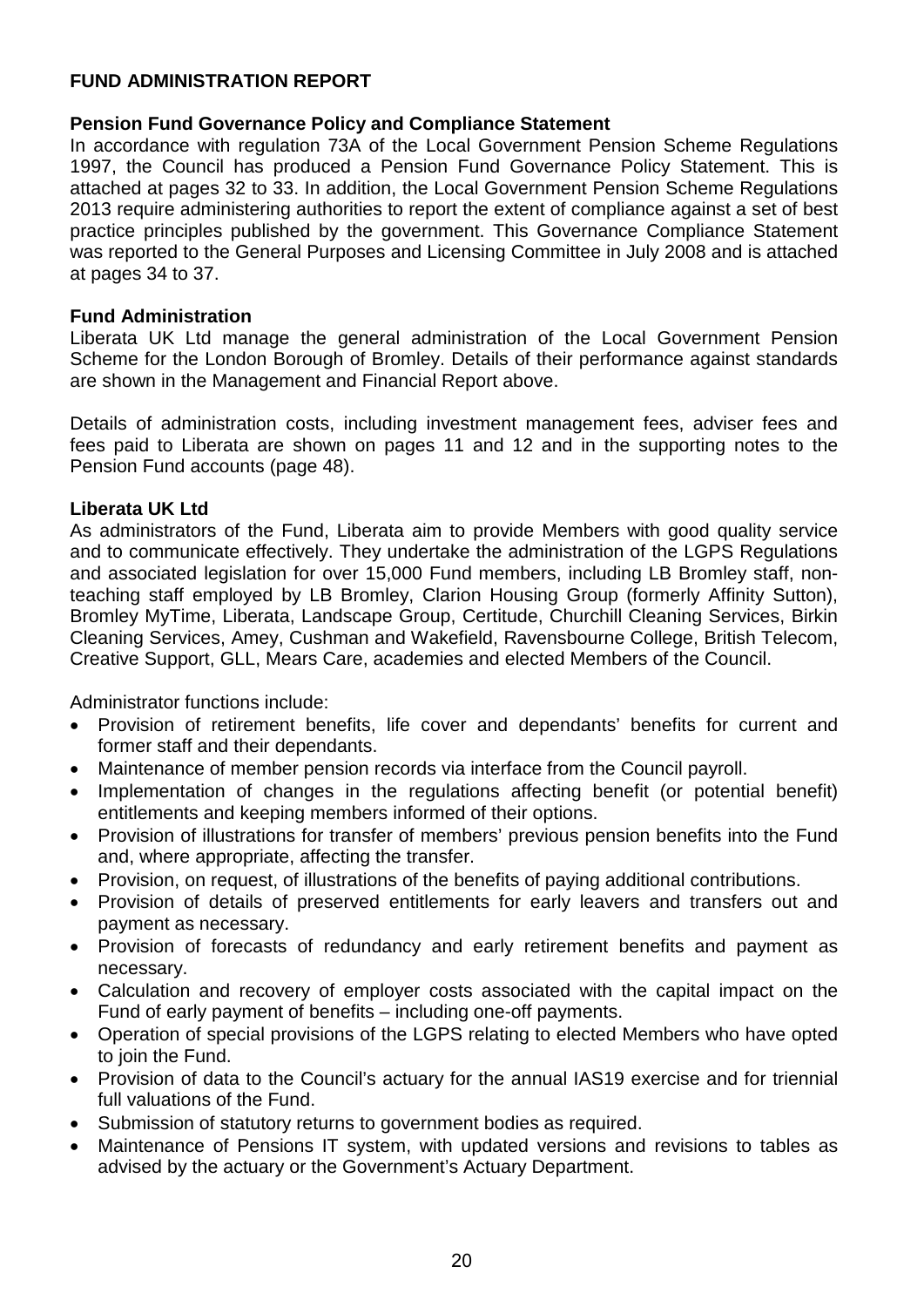• Advice and assistance on pension issues where members' employment is being transferred to a contractor under TUPE. Arranging terms for admission agreements to the Fund for new employers.

Key activity in 2017/18 included:

- Production of the academy conversion data for the Actuary, to enable them to calculate the pension deficit for the 7 Schools that have converted to academy status during 2017/18.
- Transitional enrolment was completed for all eligible jobholders in October 2017
- Reconciliation of all transfer in/out payments and retirement grants and death grants for 2017/18 completed.

#### **Enquiries and Complaints**

In order to protect Members' interests, the Council is required by the LGPS regulations to set up a two-stage appeal procedure. Full details of these can be obtained from the Liberata Pensions Team (contact details shown below). In addition to the internal dispute process, Members also have access to a number of external advisers or regulators who are there to assist with pension matters.

#### **Contacts for further information**

| Liberata UK Ltd.           | Tel: 020 8603 3429              |
|----------------------------|---------------------------------|
| PO Box 1598,               | E-mail: pensions@bromley.gov.uk |
| Croydon,                   | Website: www.liberata.com       |
| Surrey, CR0 0ZW            |                                 |
| London Borough of Bromley, | Tel: 020 8464 3333              |
| Director of Finance,       | Website: www.bromley.gov.uk     |
| Civic Centre,              |                                 |
| Stockwell Close,           |                                 |
| Bromley, Kent, BR1 3UH     |                                 |

**Pension Tracing Service** (for ex-members no longer in touch with former employers) The Pension Service. The Tel: 0345 600 2537 The Pension Service 9, Mail Handling Site A, Wolverhampton, WV98 1LU

The former Pensions Advisory Service (TPAS) has now merged with **The Pensions Ombudsman (TPO)** 

to provide a service to assist members with any difficulties that they cannot resolve with their pension schemes, and to investigate and determine any complaint or dispute involving maladministration of the Scheme, or matters of fact or law.

The Pensions Ombudsman 10 South Colonnade Canary Wharf London E14 4PU

Telephone 0800 917 4487 Website www.pensions-ombudsman.org.uk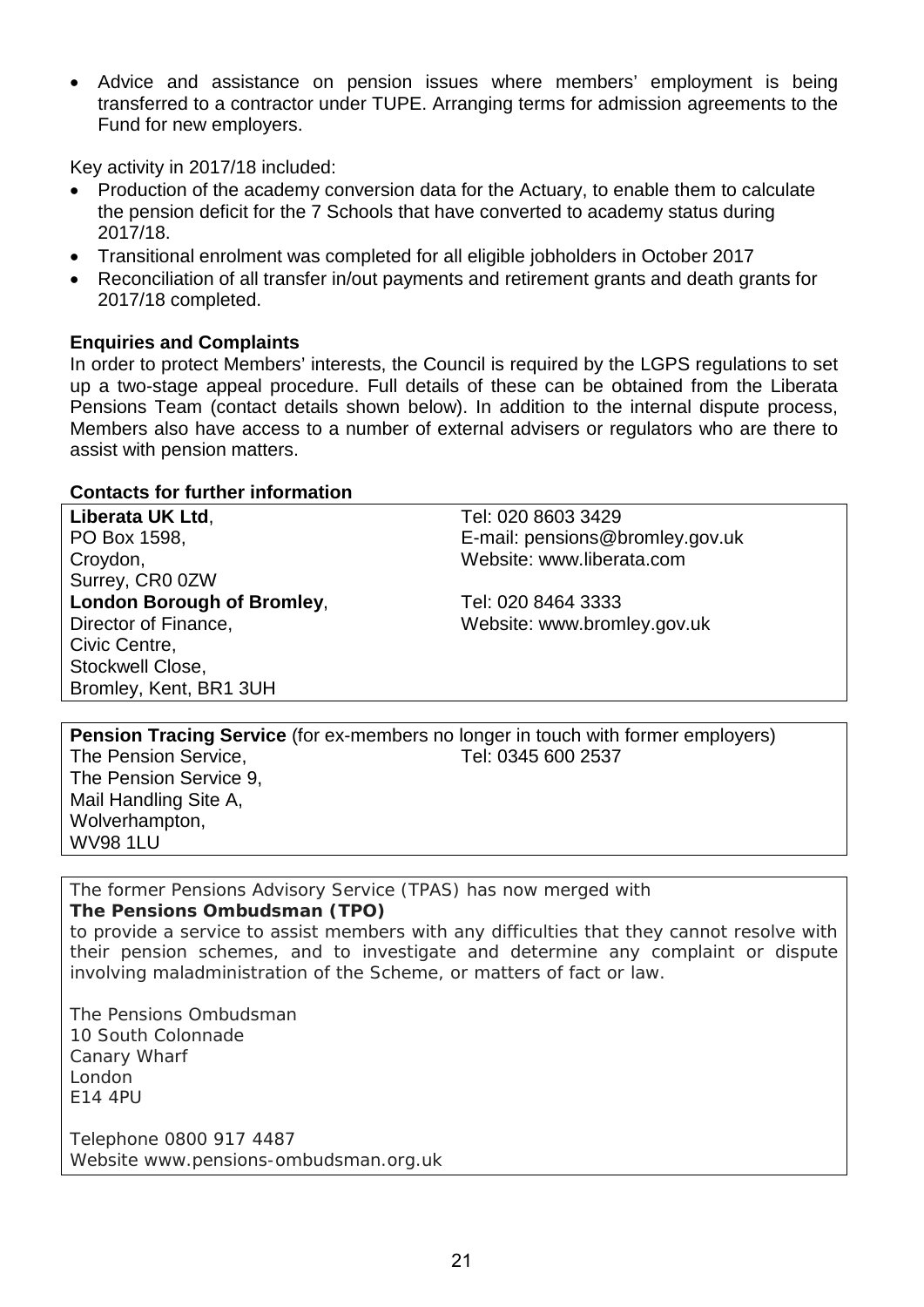#### **Self-Service Pensions**

Members of the Fund can access their own pension records online, through the Altair Member Self Service (MSS). This service allows Members to view their own records and carry out their own pension benefits calculations, including deferred benefits, pension predictions, lump sum commutation options and redundancy estimates. Members also have the option of updating their Expression of Wish records (by downloading and submitting a signed form) and personal details such as change of address or name. An activation key to access the Altair Member Self Service function can be requested by accessing [https://bromleypensionsonline.bromley.gov.uk](https://bromleypensionsonline.bromley.gov.uk/) and a key and details of how to use MSS will be sent direct to the member.

#### **The Fund's Internal Dispute Resolution Procedure.**

Members are initially encouraged to contact Liberata UK if they are not sure which benefits they are entitled to or if they have a problem with their benefits. Many problems are resolved informally in this way before they escalate.

If, however, Members are not satisfied with anything relating to their membership of the Fund, their pension benefits or decisions taken that affect them (or their dependants), they have the right to ask for a review under the formal complaint procedure. This procedure is called the Internal Dispute Resolution Procedure (IDRP).

#### The IDRP has two stages:

Stage 1: the complaint should be made formally, in writing, within 6 months of the date of notification of the decision against which the member wishes to complain. A person nominated by the employer will review the decision and inform the complainant in writing within 3 months of the date on which the complaint was logged.

Stage 2: the member can ask for a 2<sup>nd</sup> look at the complaint (by a person not involved in the  $1<sup>st</sup>$  stage decision) if he/she is not satisfied with the  $1<sup>st</sup>$  stage decision or if the  $1<sup>st</sup>$  stage decision has not been made within 3 months of the date on which it was logged.

If the complainant is still unhappy with the decision after the  $2<sup>nd</sup>$  stage, he/she can take the case to the Pensions Ombudsman, provided this is within 3 years of the original decision or problem.

There were 3 formal complaints raised through the IDRP in 2017/18.

#### **Membership of Bodies**

The Fund is a member of the following bodies:

Local Government Pensions Committee – provides technical advice, guides, communications and training on the Local Government Pension Scheme.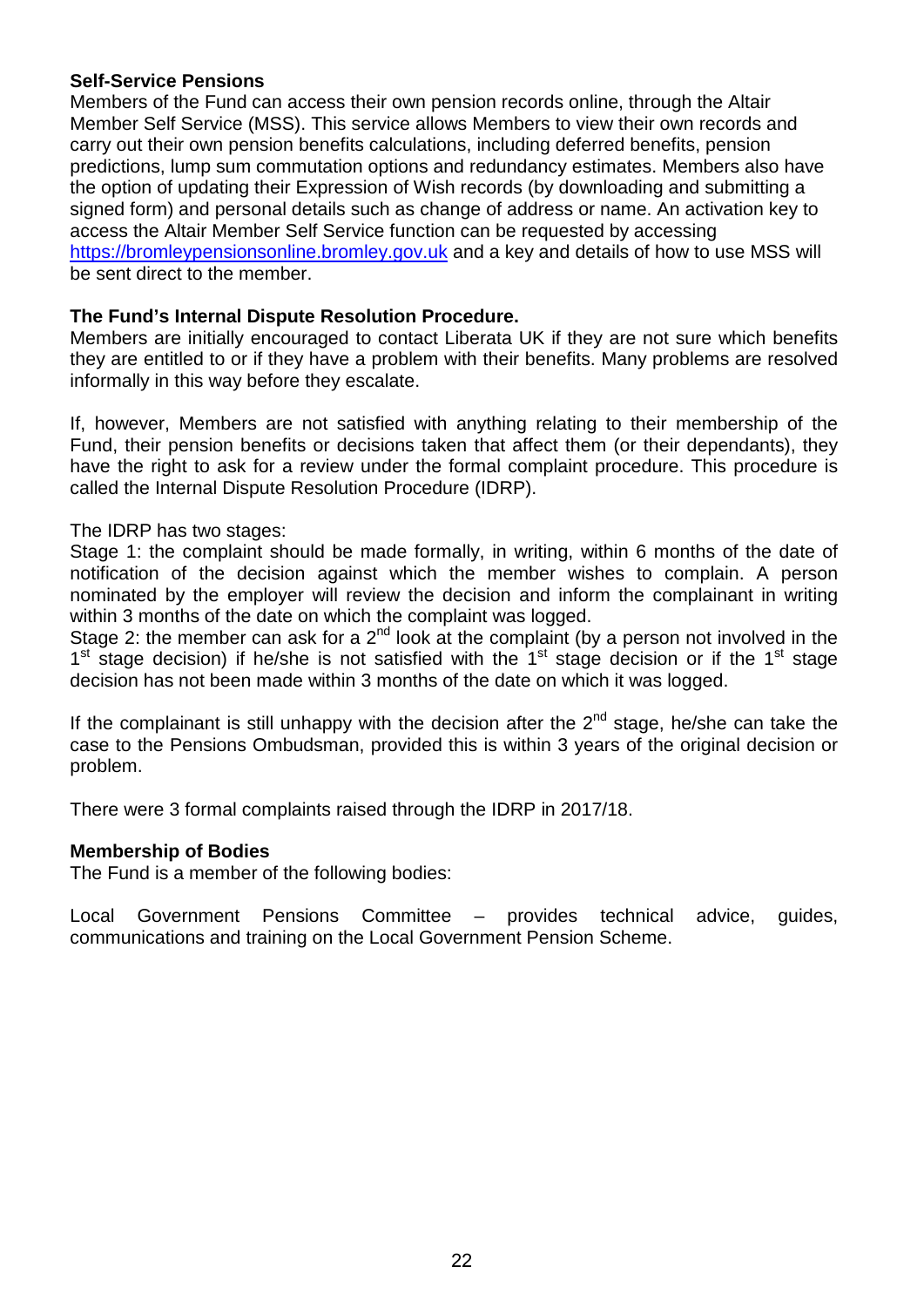#### **ACTUARIAL REPORT**

The regulations require an actuarial valuation of the Fund's assets and liabilities every three years and the Pensions Investment Sub-Committee is responsible for considering the actuary's report. In the report on the most recent valuation as at 31st March 2016, the Fund's actuary, Mercer Ltd, determined the level of employers' contributions for the three years 2017/18 to 2019/20. Employers' contributions have to provide both for the ongoing cost of pensions in respect of employees' future service and for the eventual elimination of the shortfall in respect of past service. Contribution rates for the years 2014/15 to 2016/17 were set by the 2013 valuation. The next full valuation of the Fund (as at 31<sup>st</sup> March 2019) will be carried out during 2019/20.

In the 2016 valuation, the actuary found that the value of the Fund's assets represented 91% of the value of its liabilities, up from 82% in 2013. The actuarially assessed positions at 31 March 2013 and 2016 are summarised in the table below.

| <b>Valuation</b> | 31 March 2013   31 March 2016 |     | % change |
|------------------|-------------------------------|-----|----------|
|                  | £m                            | £m  | %        |
| Liabilities      | 712                           | 818 | $+14.9$  |
| Assets           | 584                           | 748 | $+28.1$  |
| Shortfall        | 128                           | 70  | $-45.3$  |
| Funding level    | 82%                           | 91% | $+9.0$   |

The key actuarial assumptions as at 31<sup>st</sup> March 2013 and 2016 are shown below:

| <b>Financial Assumptions</b>           | 2013   | 2016   |
|----------------------------------------|--------|--------|
| Future investment returns              | % p.a. | % p.a. |
| <b>Discount Rate</b>                   | 4.95   | 4.2    |
| Pay increases - long term              | 4.1    | 3.7    |
| Pay increases $-$ short term (3 years) | 1.0    | n/a    |
| <b>General inflation</b>               | 2.6    | 2.2    |
| <b>Pension increases</b>               | 2.6    | 22     |

In the 2013 Valuation, the primary employer contribution rate in respect of future service with effect from  $1<sup>st</sup>$  April 2014 to 31<sup>st</sup> March 2017 was set at 15.3% for all Fund employers. The 2016 Valuation increased this to a weighted average of 17.0% for the three years  $1<sup>st</sup>$  April 2017 to 31<sup>st</sup> March 2020, and for the Council, the rate is 16.9%. In addition to the primary contributions in respect of Fund members, employers are also required to make contributions to eliminate the Fund deficit, the secondary contribution rate. For the Council, this was fixed in the 2013 valuation at £5.9m per annum in 2014/15, 2015/16 and 2016/17 with the aim of recovering the deficit over a period of 15 years. For the 2016 valuation, this reduced to £2.1m per annum for 2017/18 to 2019/20, with a deficit recovery period of 12 years.

The 2016 valuation report also contained contribution rates for the other employers in the Fund, including Ravensbourne College, Clarion Housing (formerly Affinity Sutton), Liberata UK, Bromley MyTime, Certitude, Birkin Cleaning Services, Amey, Churchill Cleaning, Cushman & Wakefield and The Landscape Group as well as for schools. Separate contribution rates were also set for those schools that had adopted academy status. A deficit recovery period of no more than 12 years was set for all these employers, in line with the period set for the Council. The Contribution Schedule set by the actuary is shown on pages 26 to 29.

The Fund income from employer contributions by the Council has increased steadily over the years, principally because there has been a funding shortfall in the Fund since the early nineties. Since then, a programme of annual increases in employer contributions has been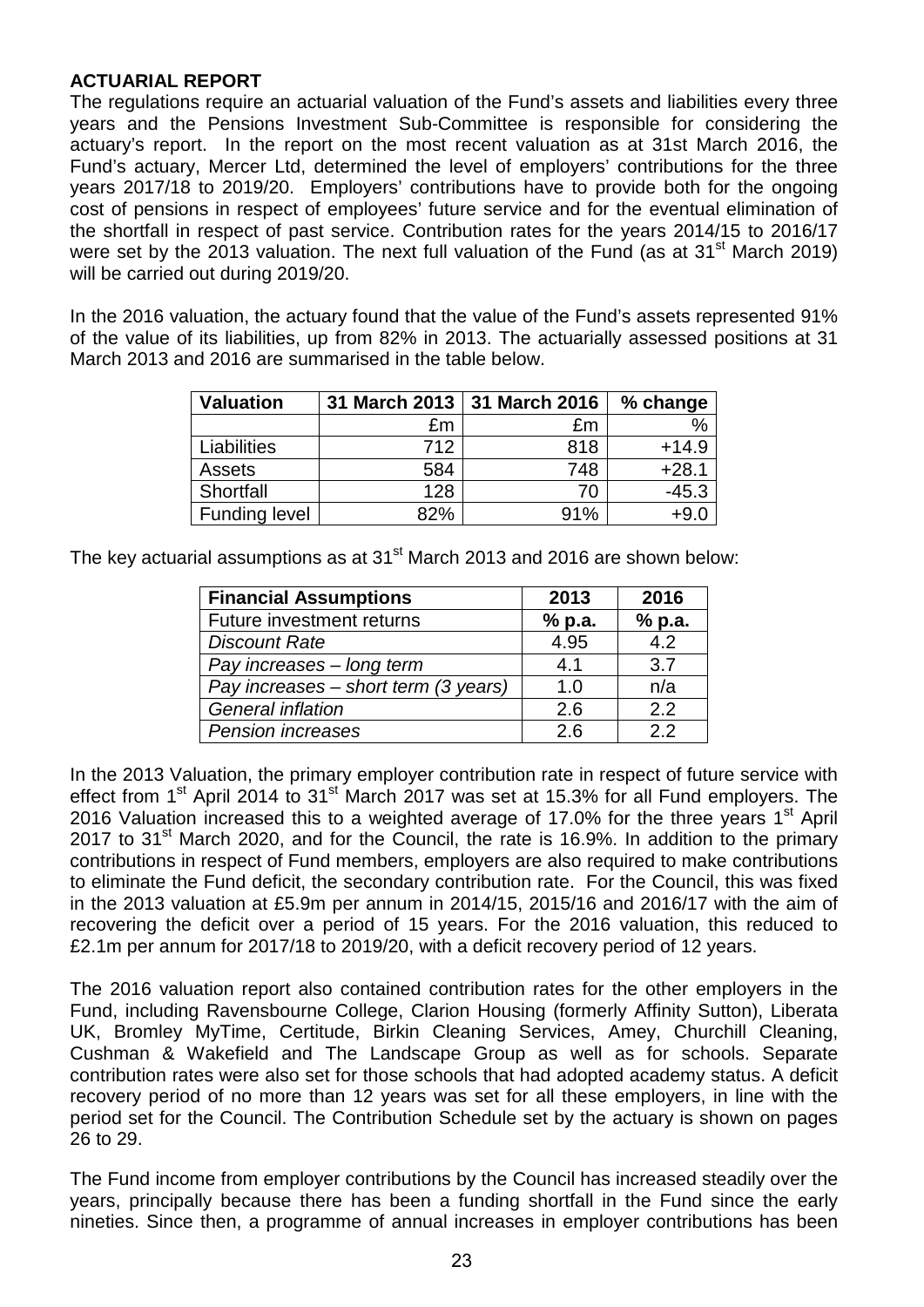implemented with the aim of eliminating the shortfall over an extended period. For a variety of reasons, however, the shortfall has persisted and, in common with all defined benefit schemes, both public and private, there has been a sharp deterioration since the turn of the century as the result of adverse market conditions and improved longevity. The Fund's current strategy is to achieve a funding level of 100% by 2028, but this will be reassessed in the next full valuation (as at 31<sup>st</sup> March 2019), the results of which will be known towards the end of 2019/20.

The latest Fund valuation report (as at 31<sup>st</sup> March 2016) can be found at [http://www.bromley.gov.uk/downloads/file/2937/pension\\_fund\\_actuarial\\_valuation\\_report\\_31](http://www.bromley.gov.uk/downloads/file/2937/pension_fund_actuarial_valuation_report_31_march_2016) [\\_march\\_2016.](http://www.bromley.gov.uk/downloads/file/2937/pension_fund_actuarial_valuation_report_31_march_2016) No interim valuations were carried out between that date and the previous full valuation as at  $31<sup>st</sup>$  March 2013.

The actuary's Summary Funding Statement and Rates and Adjustments certificate are attached at pages 25 to 26 and 27 to 31 respectively.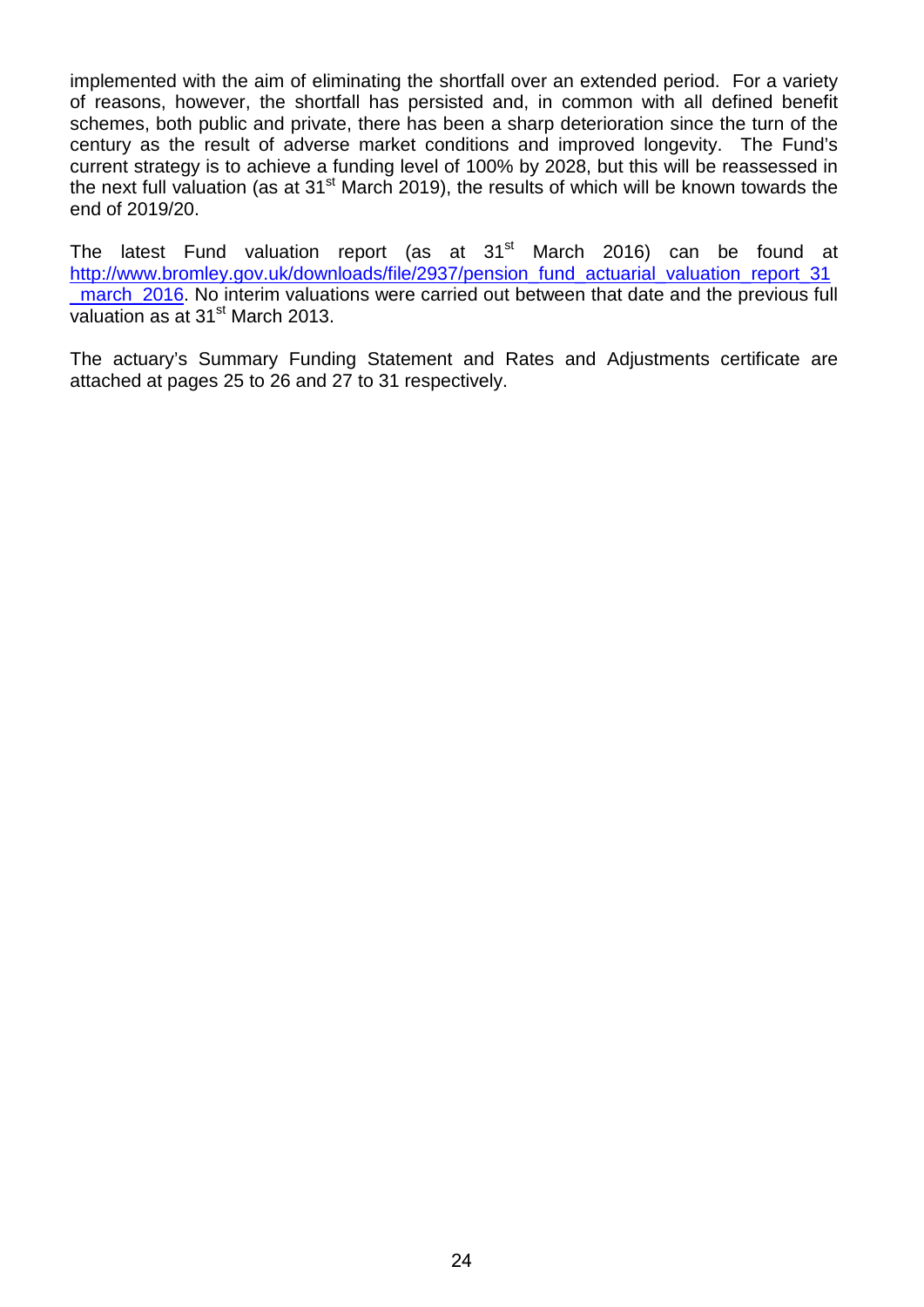#### **LONDON BOROUGH OF BROMLEY PENSION FUND ACTUARIAL VALUATION 31 MARCH 2016 – KEY RESULTS OF THE FUNDING ASSESSMENT (Section 3 of the Actuarial Valuation as at 31 March 2016)**

#### **SOLVENCY FUNDING POSITION**

The table below compares the assets and liabilities of the Fund at 31 March 2016. Figures are also shown for the last valuation as at 31 March 2013 for comparison.

|                          | £m            |               |  |  |
|--------------------------|---------------|---------------|--|--|
|                          | 31 March 2016 | 31 March 2013 |  |  |
| <b>Total assets</b>      | 748           | 584           |  |  |
| Liabilities:             |               |               |  |  |
| Active members           | 258           | 237           |  |  |
| Deferred pensioners      | 167           | 131           |  |  |
| Pensioners               | 393           | 344           |  |  |
| <b>Total liabilities</b> | 818           | 712           |  |  |
| Past service surplus /   | (70)          | (128)         |  |  |
| (shortfall)              |               |               |  |  |
| <b>Funding level</b>     | 91%           | 82%           |  |  |

The liability value at 31 March 2016 shown in the table above is known as the Fund's solvency funding target". The solvency funding target is calculated using assumptions that the Administering Authority has determined are appropriate having consulted with the actuary, and are also set out in the Administering Authority's Funding Strategy Statement (FSS).

The table shows that at 31 March 2016 there was a shortfall of £70m against the Fund's solvency funding target. An alternative way of expressing the position is that the Fund's assets were sufficient to cover 91% of its liabilities – this percentage is known as the solvency funding level of the Fund.

At the previous valuation at 31 March 2013 the shortfall was £128m, equivalent to a solvency funding level of 82%. The key reasons for the changes between the two valuations are considered in Section 4 of the full valuation report. Further details of the way in which the solvency funding target has been calculated are set out in Appendix A of the full valuation report.

#### **PRIMARY CONTRIBUTION RATE**

The valuation looks at the normal employer contribution rate required to cover the cost of the benefits (including death benefits and expenses) that will be built up over the year after the valuation date (the "Primary Contribution Rate"). A summary of the assumptions used is provided in Appendix A of the full valuation report.

The table below gives a breakdown of the Primary Contribution Rate at 31 March 2016 and also shows the corresponding rate at 31 March 2013 for comparison. In calculating the average Primary Contribution Rate we have not made any allowance for future members to opt for the 50:50 scheme.

Active members pay contributions to the Fund as a condition of membership in line with the rates required under the governing Regulations (see Appendix D of the full report).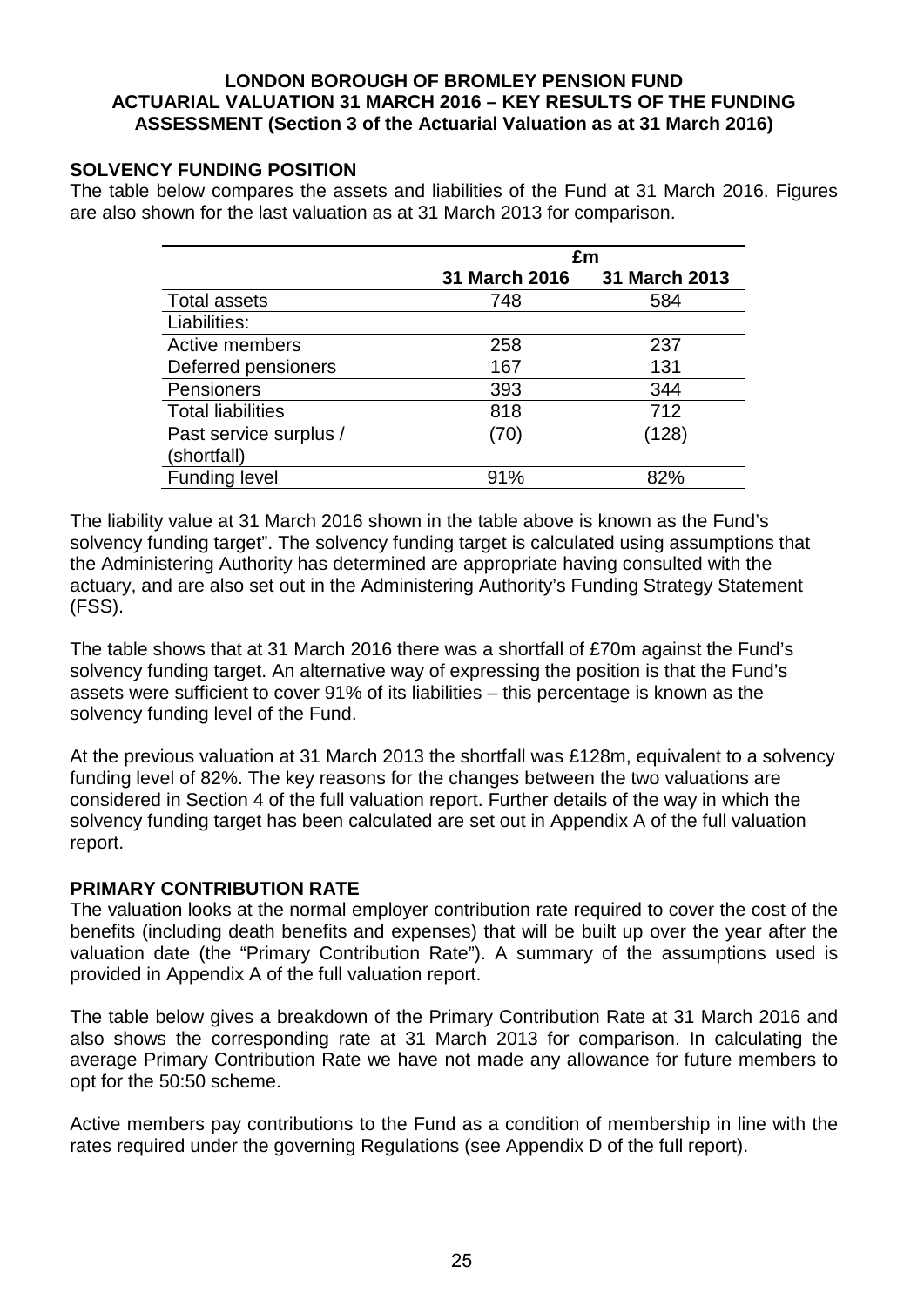|                                                            | % of pensionable pay |                  |
|------------------------------------------------------------|----------------------|------------------|
|                                                            | 31 March<br>2016     | 31 March<br>2013 |
| Normal contribution rate for retirement and death benefits | 22.8                 | 21.2             |
| Allowance for administrative expenses                      | 0.7                  | 0.7              |
| Total normal contribution rate                             | 23.5                 | 21.9             |
| Average member contribution rate                           | 6.5                  | 6.6              |
| Common Contribution rate                                   | 17.0                 | 15.3             |

*\* In line with updated CIPFA guidance, the 2016 Primary Contribution Rate is the weighted average of the individual employer Primary Contribution Rates as derived based on their individual circumstances (e.g. whether or not they are closed to new entrants).*

## **CORRECTING THE SHORTFALL – SECONDARY CONTRIBUTION RATE**

The funding objective as set out in the FSS is to achieve and maintain a solvency funding level of 100% of liabilities (the solvency funding target). In line with the FSS, where a shortfall exists at the effective date of the valuation a deficit recovery plan will be put in place which requires additional contributions to correct the shortfall (or contribution reductions to refund any surplus).

The FSS sets out the process for determining the recovery plan in respect of each employer. At this actuarial valuation the average deficit recovery period adopted is approximately 11 years, and the total initial recovery payment (the "Secondary rate" for 2017/18) is approximately £5.9m per annum in £ terms**.**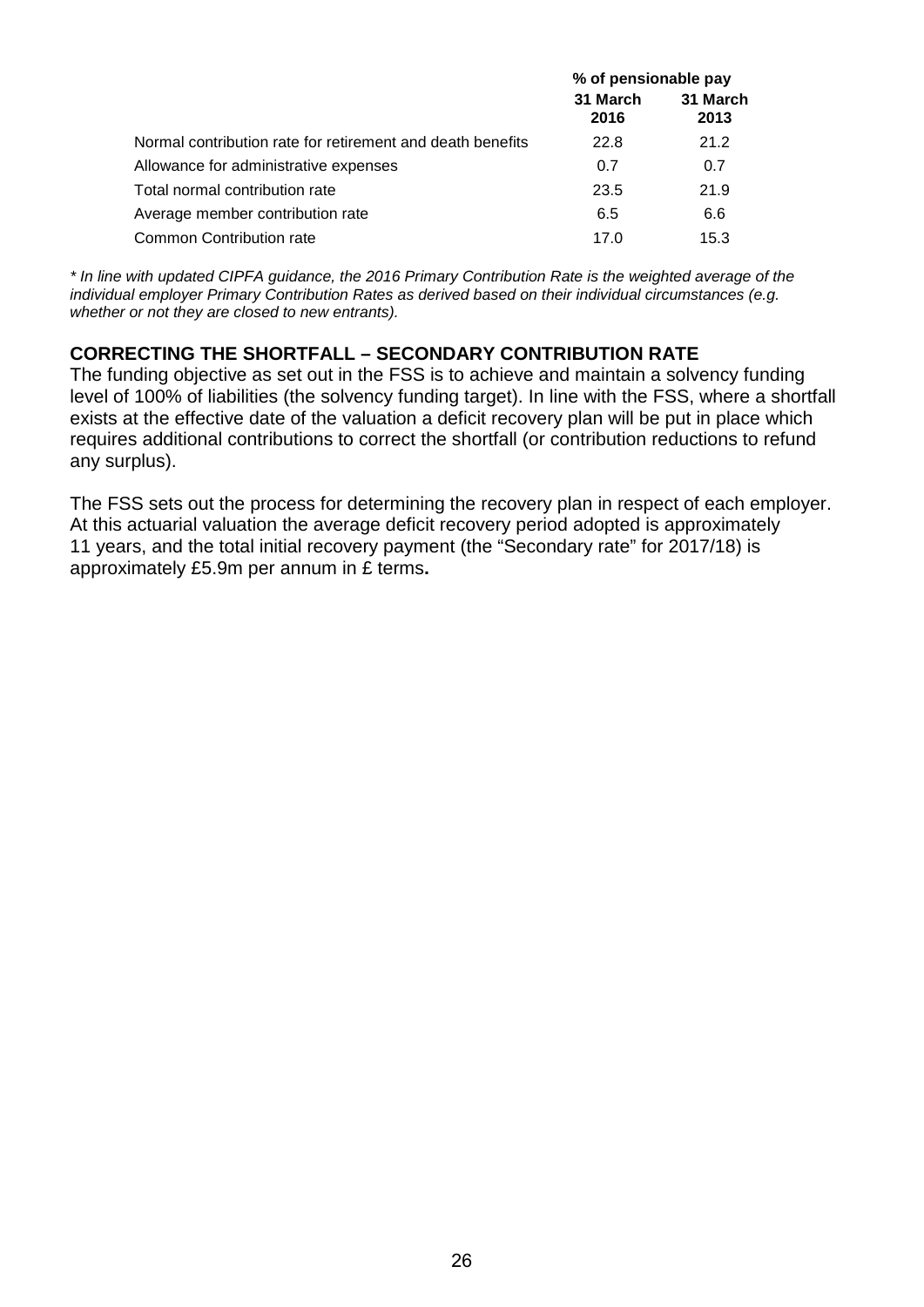#### **LONDON BOROUGH OF BROMLEY PENSION FUND ACTUARIAL VALUATION 31 MARCH 2016 – RATES AND ADJUSTMENTS CERTIFICATE ISSUED IN ACCORDANCE WITH REGULATION 62 (Appendix G of the Funding Report of the Actuarial Valuation as at 31 March 2016)**

#### **PRIMARY CONTRIBUTION RATE**

I hereby certify that, in my opinion, the primary rate of the employers' contribution for the whole Fund for each of the three years beginning 1 April 2017 is 17.0% of pensionable pay.

The primary rate of contribution for each employer for the three year period beginning 1 April 2017 is set out in the attached schedule**.** 

#### **SECONDARY CONTRIBUTION RATE**

I hereby certify that, in my opinion, the secondary rate of the employer's contribution for the whole Fund for each of the three years beginning 1 April 2017 is as follows:

2017/18 £2.6 million plus 3.3% of pensionable pay 2018/19 £2.6 million plus 3.3% of pensionable pay 2019/20 £2.6 million plus 3.3% of pensionable pay

The secondary rate of contribution for each employer for each of the three years beginning 1 April 2017 is set out in the attached schedule.

#### **CONTRIBUTION AMOUNTS PAYABLE**

The total contribution payable for each employer is the total of the primary and secondary rates as detailed in the attached schedule. Contributions will be paid monthly in arrears with each payment normally being due by the 19th of the following month (or the 22nd if paid electronically) unless otherwise noted in the schedule**.** 

#### **FURTHER ADJUSTMENTS**

A further individual adjustment shall be applied in respect of each non-ill health early retirement occurring in the period of three years covered by this certificate. This further individual adjustment will be calculated in accordance with methods agreed from time to time between the Fund's Actuary and the Administering Authority.

The contributions set out in the attached schedule represent the minimum contribution which may be paid by each employer in total over the 3 years covered by the certificate. Additional contributions or a different pattern of contributions may be paid if requested by the employer concerned at the sole discretion of the Administering Authority as agreed with the Actuary. The total contributions payable by each employer will be subject to a minimum of zero.

The individual employer contributions may be varied as agreed by the Actuary and Administering Authority to reflect any changes in contribution requirements as a result of any benefit costs being insured with a third party or parties including where the third party or parties participate in the Fund.

In cases where an element of an existing Scheme employer's deficit is transferred to a new employer on its inception, the Scheme employer's deficit recovery contributions, as shown on the schedule to this Certificate in Appendix H, may be reallocated between the Scheme employer and the new employer to reflect this, on advice of the Actuary and as agreed with the Administering Authority so that the total payments remain the same overall.

The Administering Authority and employer with advice from the Fund's Actuary can agree that contributions payable under this certificate can be sourced under an alternative financing arrangement which provides the Fund with equivalent cash contributions.

#### **REGULATION 6 2(8)**

No allowance for non-ill health early retirements has been made in determining the results of the valuation, on the basis that the costs arising will be met by additional contributions. Allowance for ill health retirements has been included in each employer's contribution rate, on the basis of the method and assumptions set out in the report.

#### **Ian Kirk Clive Lewis Fellow of the Institute and Faculty of Actuaries Fellow of the Institute and Faculty of Actuaries 31st March 2017**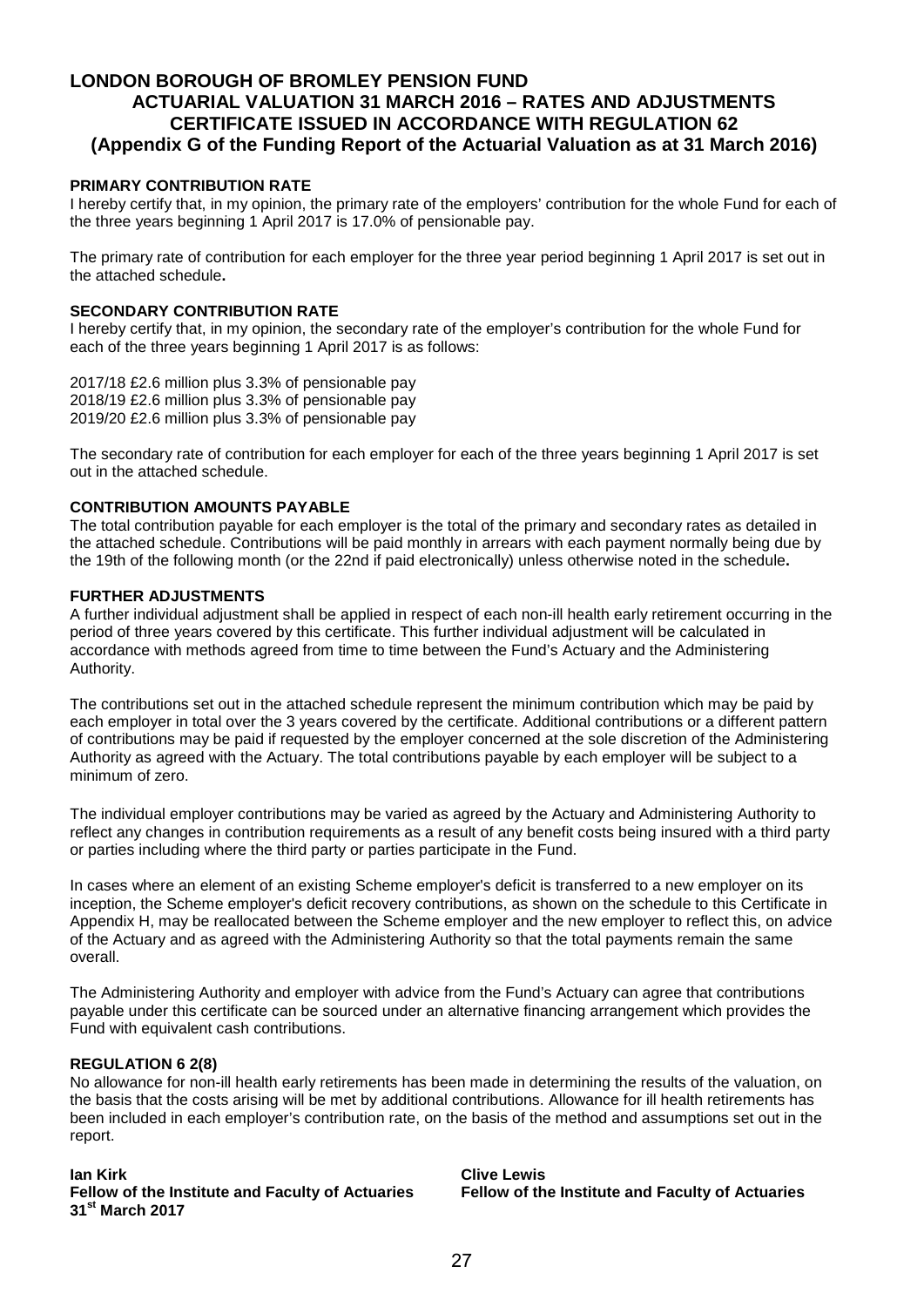## Schedule to the Rates and Adjustment Certificate dated 31 March 2017

|                                                   | <b>Primary</b><br><b>Secondary rates</b> |                                  | <b>Total Contribution rates</b> |         |         |                     |                     |                                   |
|---------------------------------------------------|------------------------------------------|----------------------------------|---------------------------------|---------|---------|---------------------|---------------------|-----------------------------------|
| <b>Employer (Number)</b>                          | <b>Notes</b>                             | rate<br>2017/18<br>to<br>2019/20 | 2017/18                         | 2018/19 | 2019/20 | 2017/18             | 2018/19             | 2019/20                           |
| <b>Major Scheme Employer</b>                      |                                          |                                  |                                 |         |         |                     |                     |                                   |
| <b>London Borough of Bromley</b><br>(Council) (1) |                                          | 16.9%                            | £2.1 $m$                        | £2.1m   | £2.1m   | 16.9% plus<br>£2.1m | 16.9% plus<br>£2.1m | $\overline{16.9\%}$ plus<br>£2.1m |
| <b>London Borough of Bromley</b><br>(Schools) (1) |                                          | 16.9%                            | 6.4%                            | 6.4%    | 6.4%    | 23.3%               | 23.3%               | 23.3%                             |
| <b>Other Scheme Employers (non Academies)</b>     |                                          |                                  |                                 |         |         |                     |                     |                                   |
| Ravensbourne College (27)                         |                                          | 12.1%                            | 4.9%                            | 4.9%    | 4.9%    | 17.0%               | 17.0%               | 17.0%                             |
| St Olaves (31)                                    |                                          | 18.2%                            | 5.1%                            | 5.1%    | 5.1%    | 23.3%               | 23.3%               | 23.3%                             |
| <b>Academies / Free Schools</b>                   |                                          |                                  |                                 |         |         |                     |                     |                                   |
| Alexandra Infants (645)                           |                                          | 18.1%                            | 5.2%                            | 5.2%    | 5.2%    | 23.3%               | 23.3%               | 23.3%                             |
| Alexandra Junior (635)                            |                                          | 18.0%                            | 5.3%                            | 5.3%    | 5.3%    | 23.3%               | 23.3%               | 23.3%                             |
| Balgowan Primary School (616)                     |                                          | 18.2%                            | 5.1%                            | 5.1%    | 5.1%    | 23.3%               | 23.3%               | 23.3%                             |
| Biggin Hill Primary (617)                         |                                          | 15.5%                            | 7.8%                            | 7.8%    | 7.8%    | 23.3%               | 23.3%               | 23.3%                             |
| <b>Bishop Justus Academy</b><br>(604)             |                                          | 18.2%                            | 5.1%                            | 5.1%    | 5.1%    | 23.3%               | 23.3%               | 23.3%                             |
| <b>Bromley Beacon Academy</b><br>(676)            |                                          | 13.7%                            | 9.6%                            | 9.6%    | 9.6%    | 23.3%               | 23.3%               | 23.3%                             |
| <b>Bromley Trust Academy (656)</b>                |                                          | 17.7%                            | 5.6%                            | 5.6%    | 5.6%    | 23.3%               | 23.3%               | 23.3%                             |
| Bullers Wood School (606)                         |                                          | 17.1%                            | 7.8%                            | 7.8%    | 7.8%    | 24.9%               | 24.9%               | 24.9%                             |
| <b>Burnt Ash Primary (679)</b>                    |                                          | 14.8%                            | 8.5%                            | 8.5%    | 8.5%    | 23.3%               | 23.3%               | 23.3%                             |
| Castlecombe Primary (647)                         |                                          | 17.8%                            | 5.5%                            | 5.5%    | 5.5%    | 23.3%               | 23.3%               | 23.3%                             |
| <b>Charles Darwin Academy</b><br>(607)            |                                          | 19.5%                            | 7.9%                            | 7.9%    | 7.9%    | 27.4%               | 27.4%               | 27.4%                             |
| Chelsfield Primary School (680)                   | 1                                        | 21.3%                            | 4.2%                            | 4.2%    | 4.2%    | 25.5%               | 25.5%               | 25.5%                             |
| <b>Chislehurst CE Primary</b><br>(662)            |                                          | 18.2%                            | 5.1%                            | 5.1%    | 5.1%    | 23.3%               | 23.3%               | 23.3%                             |
| Chislehurst School for Girls<br>(603)             |                                          | 18.7%                            | 7.0%                            | 7.0%    | 7.0%    | 25.7%               | 25.7%               | 25.7%                             |
| <b>Clare House Primary School (684)</b>           | 1                                        | 17.9%                            | 5.4%                            | 5.4%    | 5.4%    | 23.3%               | 23.3%               | 23.3%                             |
| <b>Coopers Technology</b><br>Academy (605)        |                                          | 16.1%                            | 7.2%                            | 7.2%    | 7.2%    | 23.3%               | 23.3%               | 23.3%                             |
| Crofton Infants School (632)                      |                                          | 16.6%                            | 6.7%                            | 6.7%    | 6.7%    | 23.3%               | 23.3%               | 23.3%                             |
| Crofton Junior School (624)                       |                                          | 17.9%                            | 5.4%                            | 5.4%    | 5.4%    | 23.3%               | 23.3%               | 23.3%                             |
| Cudham CE Primary (668)                           |                                          | 19.0%                            | 4.3%                            | 4.3%    | 4.3%    | 23.3%               | 23.3%               | 23.3%                             |
| Darrick Wood Academy<br>(602)                     |                                          | 17.2%                            | 6.1%                            | 6.1%    | 6.1%    | 23.3%               | 23.3%               | 23.3%                             |
| <b>Darrick Wood Infants School</b><br>(618)       |                                          | 17.7%                            | 5.6%                            | 5.6%    | 5.6%    | 23.3%               | 23.3%               | 23.3%                             |
| <b>Darrick Wood Junior School</b><br>(683)        | 1                                        | 20.4%                            | 6.5%                            | 6.5%    | 6.5%    | 26.9%               | 26.9%               | 26.9%                             |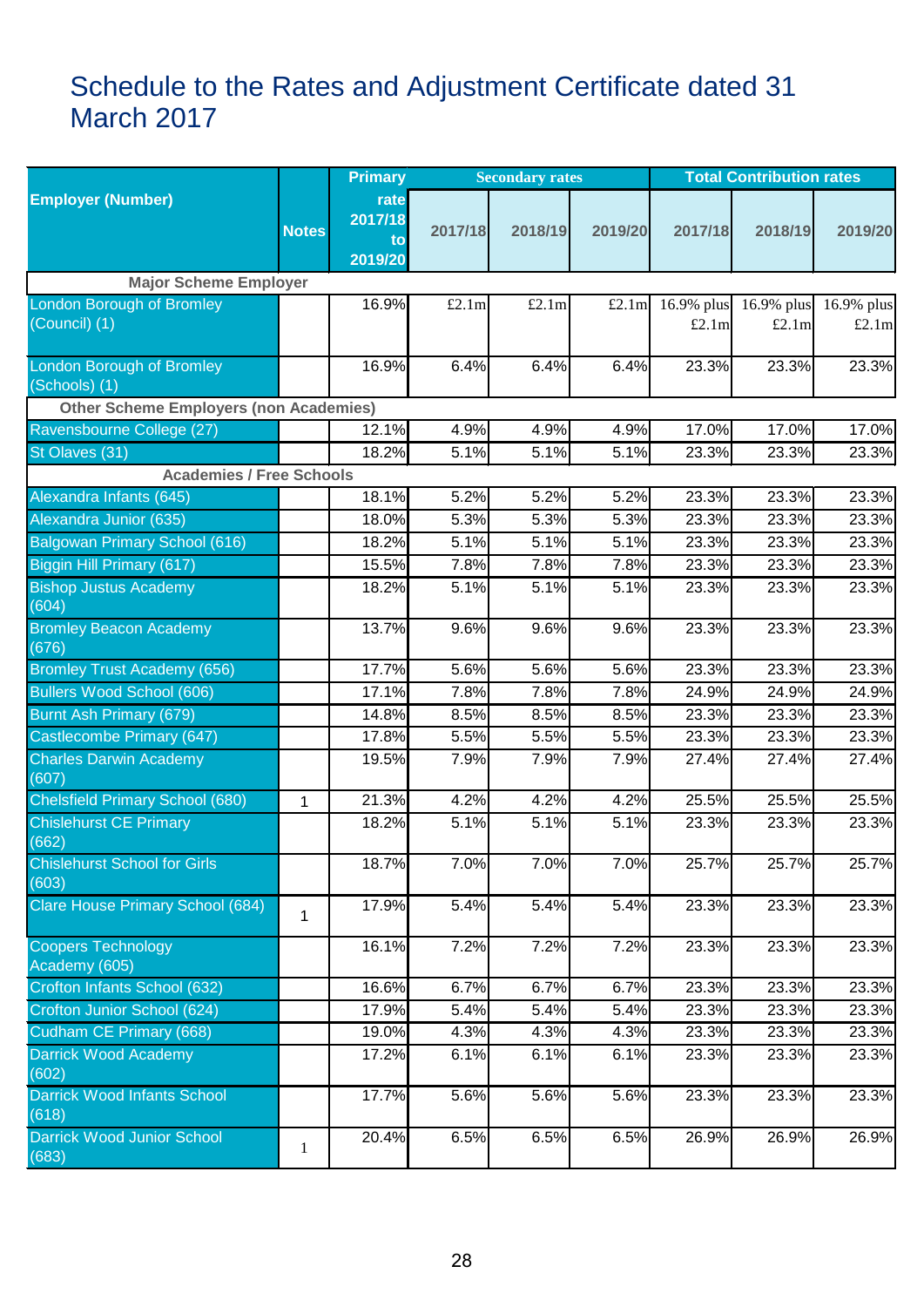|                                                         |              | <b>Primary</b>                   |            | <b>Secondary rates</b> |         |         | <b>Total Contribution rates</b> |         |
|---------------------------------------------------------|--------------|----------------------------------|------------|------------------------|---------|---------|---------------------------------|---------|
| <b>Employer (Number)</b>                                | <b>Notes</b> | rate<br>2017/18<br>to<br>2019/20 | 2017/18    | 2018/19                | 2019/20 | 2017/18 | 2018/19                         | 2019/20 |
| <b>Academies / Free Schools</b>                         |              |                                  |            |                        |         |         |                                 |         |
| <b>Dorset Road Infant School</b><br>(685)               | 1            | 18.0%                            | 5.3%       | 5.3%                   | 5.3%    | 23.3%   | 23.3%                           | 23.3%   |
| Farnborough Primary (643)                               |              | 17.7%                            | 5.6%       | 5.6%                   | 5.6%    | 23.3%   | 23.3%                           | 23.3%   |
| <b>Grays Farm Primary (639)</b>                         |              | 15.4%                            | 7.9%       | 7.9%                   | 7.9%    | 23.3%   | 23.3%                           | 23.3%   |
| <b>Green Street Green Primary</b><br>(619)              |              | 17.4%                            | 5.9%       | 5.9%                   | 5.9%    | 23.3%   | 23.3%                           | 23.3%   |
| Harris Academy Beckenham<br>(627)                       |              | 13.2%                            | 10.1%      | 10.1%                  | 10.1%   | 23.3%   | 23.3%                           | 23.3%   |
| Harris Academy Bromley (626)                            |              | 15.4%                            | 7.9%       | 7.9%                   | 7.9%    | 23.3%   | 23.3%                           | 23.3%   |
| Harris Academy Orpington<br>(630)                       |              | 16.9%                            | 6.8%       | 6.8%                   | 6.8%    | 23.7%   | 23.7%                           | 23.7%   |
| Harris Aspire (641)                                     |              | 11.3%                            | $-5.7%$    | $-5.7%$                | $-5.7%$ | 5.6%    | 5.6%                            | 5.6%    |
| Harris Crystal Palace (637)                             |              | 18.1%                            | 5.2%       | 5.2%                   | 5.2%    | 23.3%   | 23.3%                           | 23.3%   |
| Harris Kent House (636)                                 |              | 16.5%                            | 6.8%       | 6.8%                   | 6.8%    | 23.3%   | 23.3%                           | 23.3%   |
| <b>Harris Primary Academy</b><br>Beckenham (677)        |              | 9.9%                             | <b>Nil</b> | Nil                    | Nil     | 9.9%    | 9.9%                            | 9.9%    |
| <b>Harris Primary Academy</b><br>Orpington (631)        |              | 15.1%                            | 8.2%       | 8.2%                   | 8.2%    | 23.3%   | 23.3%                           | 23.3%   |
| Harris Shortlands (658)                                 |              | 18.8%                            | 4.5%       | 4.5%                   | 4.5%    | 23.3%   | 23.3%                           | 23.3%   |
| Hawes Down Infants (666)                                |              | 19.3%                            | 7.6%       | 7.6%                   | 7.6%    | 26.9%   | 26.9%                           | 26.9%   |
| Hawes Down Junior (667)                                 |              | 18.4%                            | 4.9%       | 4.9%                   | 4.9%    | 23.3%   | 23.3%                           | 23.3%   |
| <b>Hayes Primary School (614)</b>                       |              | 16.6%                            | 6.7%       | 6.7%                   | 6.7%    | 23.3%   | 23.3%                           | 23.3%   |
| <b>Hayes Secondary School</b><br>(608)                  |              | 18.9%                            | 4.4%       | 4.4%                   | 4.4%    | 23.3%   | 23.3%                           | 23.3%   |
| Highfield Infants (638)                                 |              | 17.9%                            | 5.4%       | 5.4%                   | 5.4%    | 23.3%   | 23.3%                           | 23.3%   |
| Highfield Junior (640)                                  |              | 16.3%                            | 7.0%       | 7.0%                   | 7.0%    | 23.3%   | 23.3%                           | 23.3%   |
| <b>Holy Innocents RC Primary</b><br>(665)               |              | 16.1%                            | 7.2%       | 7.2%                   | 7.2%    | 23.3%   | 23.3%                           | 23.3%   |
| <b>James Dixon Primary School</b><br>(689)              | 1            | 16.4%                            | 6.9%       | 6.9%                   | 6.9%    | 23.3%   | 23.3%                           | 23.3%   |
| Kemnal Academy (601)                                    |              | 14.9%                            | 8.4%       | 8.4%                   | 8.4%    | 23.3%   | 23.3%                           | 23.3%   |
| <b>Keston Church of England Primary</b><br>School (652) |              | 20.8%                            | 4.4%       | 4.4%                   | 4.4%    | 25.2%   | 25.2%                           | 25.2%   |
| La Fontaine Academy (655)                               |              | 11.9%                            | $-0.1%$    | $-0.1%$                | $-0.1%$ | 11.8%   | 11.8%                           | 11.8%   |
| Langley Park Boys Academy (609)                         |              | 18.2%                            | 5.6%       | 5.6%                   | 5.6%    | 23.8%   | 23.8%                           | 23.8%   |
| Langley Park Girls School (613)                         |              | 18.4%                            | 11.1%      | 11.1%                  | 11.1%   | 29.5%   | 29.5%                           | 29.5%   |
| Langley Park Primary School (688)                       | 1            | 11.7%                            | Nil        | Nil                    | Nil     | 11.7%   | 11.7%                           | 11.7%   |
| Leesons Primary (657)                                   |              | 16.4%                            | 6.9%       | 6.9%                   | 6.9%    | 23.3%   | 23.3%                           | 23.3%   |
| Manor Oak Primary (644)                                 |              | 16.2%                            | 7.1%       | 7.1%                   | 7.1%    | 23.3%   | 23.3%                           | 23.3%   |
| Marian Vian Primary (672)                               |              | 19.0%                            | 4.3%       | 4.3%                   | 4.3%    | 23.3%   | 23.3%                           | 23.3%   |
| Mead Road Infants (674)                                 |              | 17.6%                            | 5.7%       | 5.7%                   | 5.7%    | 23.3%   | 23.3%                           | 23.3%   |
| Midfield Primary (664)                                  |              | 14.6%                            | 8.7%       | 8.7%                   | 8.7%    | 23.3%   | 23.3%                           | 23.3%   |
| Mottingham Primary (675)<br><b>Newstead Wood School</b> |              | 17.7%                            | 5.6%       | 5.6%                   | 5.6%    | 23.3%   | 23.3%                           | 23.3%   |
| (610)                                                   |              | 17.6%                            | 7.0%       | 7.0%                   | 7.0%    | 24.6%   | 24.6%                           | 24.6%   |
| Oak Lodge Primary (669)                                 |              | 19.6%                            | 4.0%       | 4.0%                   | 4.0%    | 23.6%   | 23.6%                           | 23.6%   |
| Oaklands Primary (673)                                  |              | 17.5%                            | 5.8%       | 5.8%                   | 5.8%    | 23.3%   | 23.3%                           | 23.3%   |
| Parish Academy (633)                                    |              | 18.5%                            | 4.8%       | 4.8%                   | 4.8%    | 23.3%   | 23.3%                           | 23.3%   |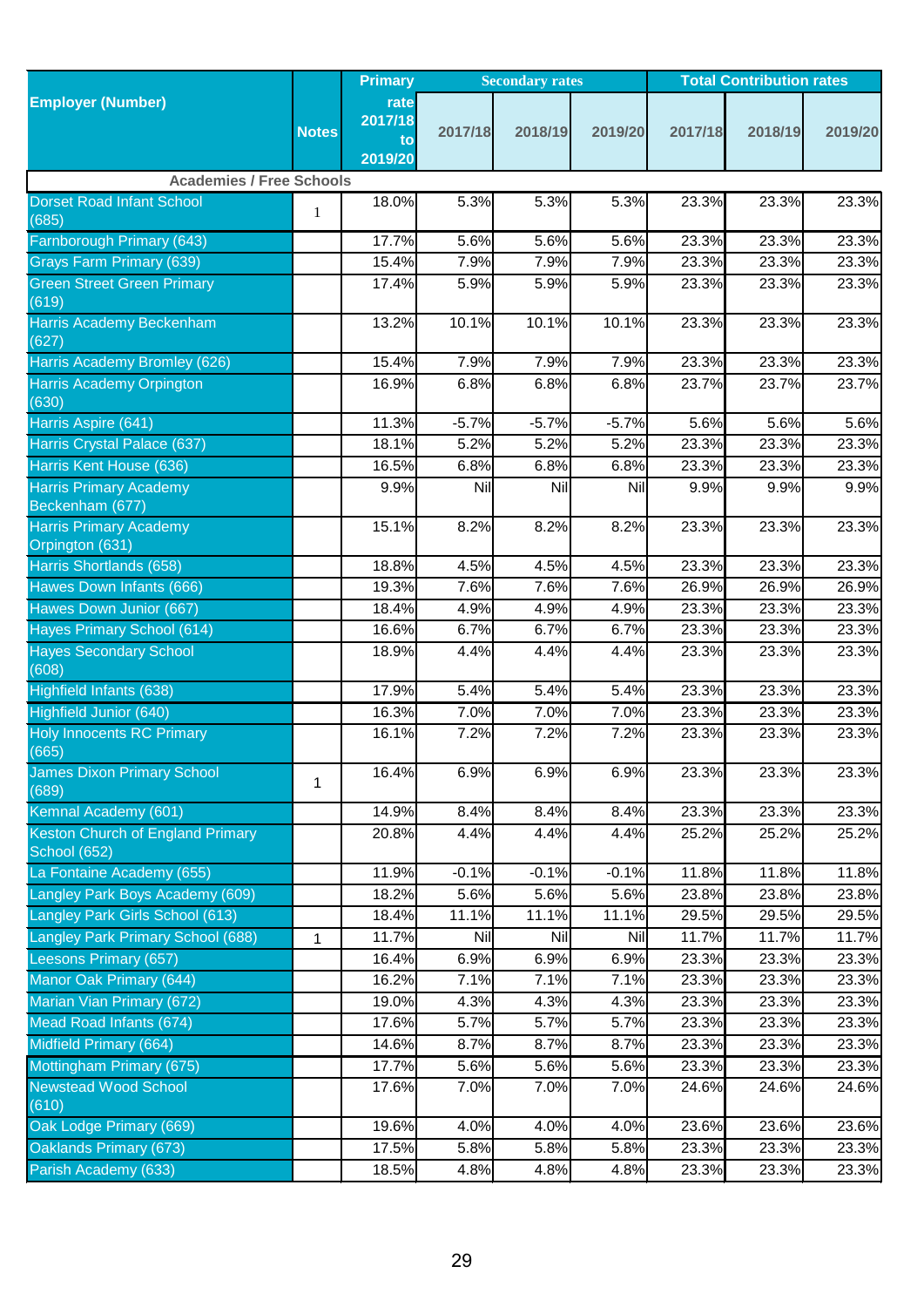|                                                    |              | <b>Primary</b>                   |         | <b>Secondary rates</b>     |            |                  | <b>Total Contribution rates</b> |                  |
|----------------------------------------------------|--------------|----------------------------------|---------|----------------------------|------------|------------------|---------------------------------|------------------|
| <b>Employer (Number)</b>                           | <b>Notes</b> | rate<br>2017/18<br>to<br>2019/20 | 2017/18 | 2018/19                    | 2019/20    | 2017/18          | 2018/19                         | 2019/20          |
| <b>Academies / Free Schools</b>                    |              |                                  |         |                            |            |                  |                                 |                  |
| Perry Hall Primary (642)                           |              | 19.4%                            | 6.3%    | 6.3%                       | 6.3%       | 25.7%            | 25.7%                           | 25.7%            |
| Pickhurst Infants School (620)                     |              | 16.2%                            | 7.1%    | 7.1%                       | 7.1%       | 23.3%            | 23.3%                           | 23.3%            |
| <b>Pickhurst Junior Academy</b>                    |              | 17.9%                            | 5.4%    | 5.4%                       | 5.4%       | 23.3%            | 23.3%                           | 23.3%            |
| (621)                                              |              |                                  |         |                            |            |                  |                                 |                  |
| <b>Pratts Bottom Primary</b>                       | 1            | 19.0%                            | 4.3%    | 4.3%                       | 4.3%       | 23.3%            | 23.3%                           | 23.3%            |
| <b>School (681)</b>                                |              |                                  |         |                            |            |                  |                                 |                  |
| Raglan Primary (634)                               |              | 17.0%                            | 6.3%    | 6.3%                       | 6.3%       | 23.3%            | 23.3%                           | 23.3%            |
| Ravensbourne Academy<br>(612)                      |              | 16.2%                            | 7.1%    | 7.1%                       | 7.1%       | 23.3%            | 23.3%                           | 23.3%            |
| Ravenswood School (611)                            |              | 17.4%                            | 8.1%    | 8.1%                       | 8.1%       | 25.5%            | 25.5%                           | 25.5%            |
| Red Hill Primary School (686)                      | $\mathbf 1$  | 17.2%                            | 6.1%    | 6.1%                       | 6.1%       | 23.3%            | 23.3%                           | 23.3%            |
| <b>Scotts Park Primary (650)</b>                   |              | 15.3%                            | 8.0%    | 8.0%                       | 8.0%       | 23.3%            | 23.3%                           | 23.3%            |
| St George's Bickley C of E<br>Primary School (687) | 1            | 17.1%                            | 6.2%    | 6.2%                       | 6.2%       | 23.3%            | 23.3%                           | 23.3%            |
| St James' RC School (629)                          |              | 19.2%                            | 4.1%    | 4.1%                       | 4.1%       | 23.3%            | 23.3%                           | 23.3%            |
| St John's CE Primary (646)                         |              | 17.7%                            | 5.6%    | 5.6%                       | 5.6%       | 23.3%            | 23.3%                           | 23.3%            |
| <b>St Joseph's RC Primary</b><br>(648)             |              | 17.0%                            | 6.3%    | 6.3%                       | 6.3%       | 23.3%            | 23.3%                           | 23.3%            |
| St Mark's CE Primary (663)                         |              | 16.9%                            | 6.4%    | 6.4%                       | 6.4%       | 23.3%            | 23.3%                           | 23.3%            |
| St Mary Cray Primary (659)                         |              | 16.4%                            | 6.9%    | 6.9%                       | 6.9%       | 23.3%            | 23.3%                           | 23.3%            |
| St Mary's RC Primary (653)                         |              | 20.5%                            | 5.4%    | 5.4%                       | 5.4%       | 25.9%            | 25.9%                           | 25.9%            |
| St Peter & St Paul RC Primary (651)                |              | 14.7%                            | 8.6%    | 8.6%                       | 8.6%       | 23.3%            | 23.3%                           | 23.3%            |
| <b>St Philomena's RC Primary</b><br>(649)          |              | 20.0%                            | 4.1%    | 4.1%                       | 4.1%       | 24.1%            | 24.1%                           | 24.1%            |
| <b>St Vincent's RC Primary</b><br>(660)            |              | 20.0%                            | 3.7%    | 3.7%                       | 3.7%       | 23.7%            | 23.7%                           | 23.7%            |
| <b>Stewart Fleming Academy (622)</b>               |              | 16.1%                            | 7.2%    | 7.2%                       | 7.2%       | 23.3%            | 23.3%                           | 23.3%            |
| <b>The Highway Primary</b><br>School (682)         | 1            | 18.1%                            | 5.2%    | 5.2%                       | 5.2%       | 23.3%            | 23.3%                           | 23.3%            |
| Trinity C of E Primary School (661)                |              | 16.5%                            | 6.8%    | 6.8%                       | 6.8%       | 23.3%            | 23.3%                           | 23.3%            |
| Tubbenden Primary School (628)                     |              | 18.3%                            | 5.0%    | 5.0%                       | 5.0%       | 23.3%            | 23.3%                           | 23.3%            |
| <b>Unicorn Primary (671)</b>                       |              | 17.7%                            | 5.6%    | 5.6%                       | 5.6%       | 23.3%            | 23.3%                           | 23.3%            |
| Valley Primary School (623)                        |              | 17.9%                            | 5.4%    | 5.4%                       | 5.4%       | 23.3%            | 23.3%                           | 23.3%            |
| Warren Road School (615)                           |              | 19.1%                            | 6.4%    | 6.4%                       | 6.4%       | 25.5%            | 25.5%                           | 25.5%            |
| Wickham Common Primary (670)                       |              | 16.9%                            | 6.4%    | 6.4%                       | 6.4%       | 23.3%            | 23.3%                           | 23.3%            |
| <b>Worsley Bridge Primary (678)</b>                |              | 15.9%                            | 7.4%    | 7.4%                       | 7.4%       | 23.3%            | 23.3%                           | 23.3%            |
| <b>Admitted Bodies</b>                             |              |                                  |         |                            |            |                  |                                 |                  |
| Affinity Sutton (6)                                |              | 0.0%                             | £64.3k  | £66.9k                     | £69.6k     | £64.3k           | £66.9k                          | £69.6k           |
| Amey $(40)$                                        |              | 21.2%                            | Nil     | Nil                        | Nil        | 21.2%            | 21.2%                           | 21.2%            |
| <b>Birkin Cleaning Services (36)</b>               |              | 25.8%                            | Nil     | $\overline{\mathsf{N}}$ il | Nil        | 25.8%            | 25.8%                           | 25.8%            |
| Bromley My Time (33)                               |              | 38.0%                            | £478.3k | £478.3k                    | £478.3k    | 38.0%            | 38.0%                           | 38.0%            |
|                                                    | 2            |                                  |         |                            |            | plus             | plus                            | plus             |
| Certitude (39)                                     |              | 20.6%                            | $-3.3%$ | $-3.3%$                    | $-3.3%$    | £478.3k<br>17.3% | £478.3k<br>17.3%                | £478.3k<br>17.3% |
| <b>Churchill Cleaning (Beckenham)</b>              |              | 26.2%                            | Nil     | Nil                        | <b>Nil</b> | 26.2%            | 26.2%                           | 26.2%            |
| (41)                                               |              |                                  |         |                            |            |                  |                                 |                  |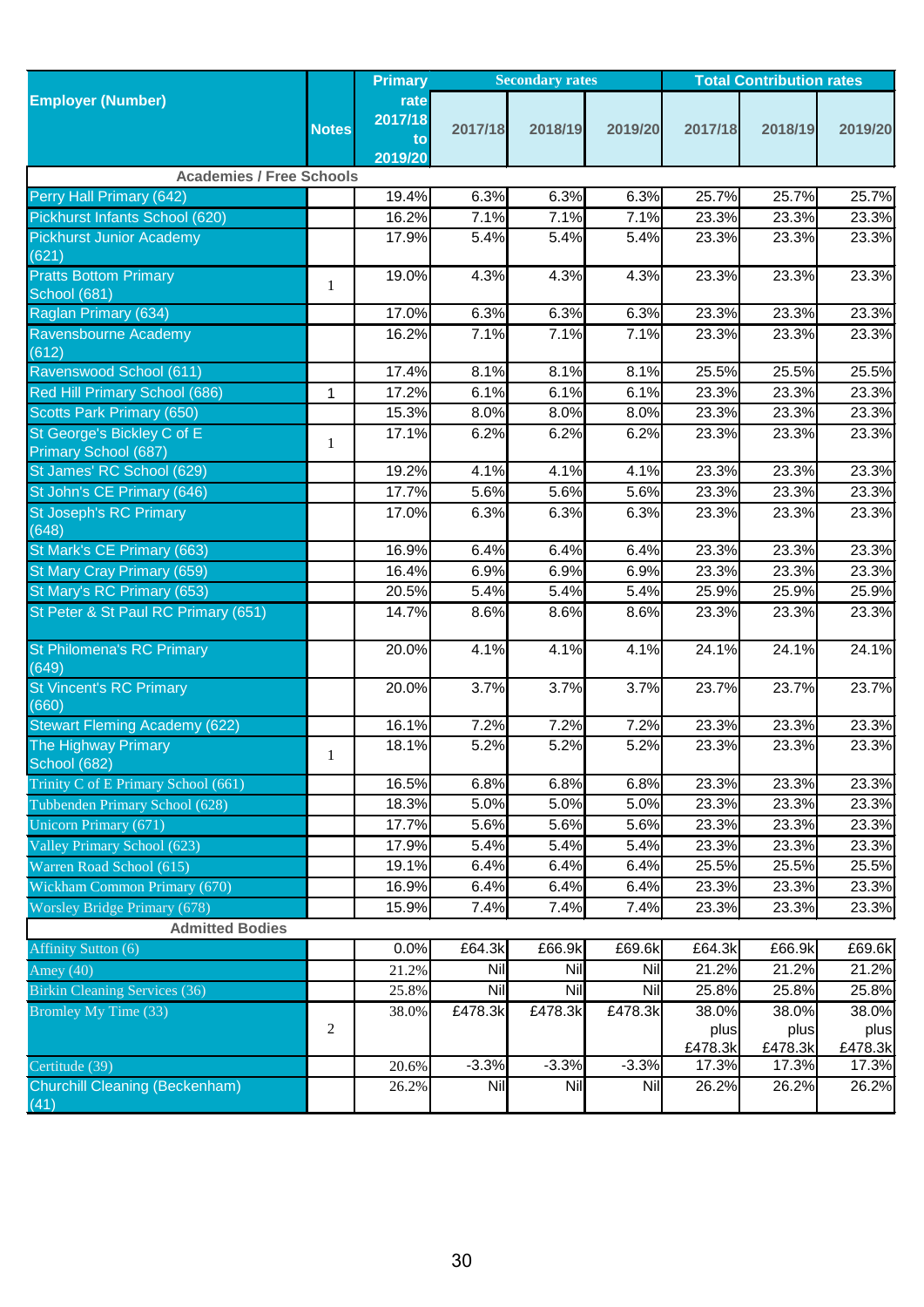|                                               |              | <b>Primary</b>                   |         | <b>Secondary rates</b> |         |         | <b>Total Contribution rates</b> |         |
|-----------------------------------------------|--------------|----------------------------------|---------|------------------------|---------|---------|---------------------------------|---------|
| <b>Employer (Number)</b>                      | <b>Notes</b> | rate<br>2017/18<br>to<br>2019/20 | 2017/18 | 2018/19                | 2019/20 | 2017/18 | 2018/19                         | 2019/20 |
| <b>Churchill Cleaning (Beckenham)</b><br>(41) |              | 26.2%                            | Nill    | <b>Nil</b>             | Nill    | 26.2%   | 26.2%                           | 26.2%   |
| <b>Churchill Cleaning (Bromley)</b><br>(37)   |              | 24.2%                            | Nill    | <b>Nil</b>             | Nill    | 24.2%   | 24.2%                           | 24.2%   |
| <b>Cushman and Wakefield (42)</b>             |              | 20.6%                            | Nil     | Nil                    | Nill    | 20.6%   | 20.6%                           | 20.6%   |
| Liberata (35)                                 |              | 20.6%                            | $-0.2%$ | $-0.2%$                | $-0.2%$ | 20.4%   | 20.4%                           | 20.4%   |
| The Landscape Group (38)                      |              | 19.7%                            | Nil     | <b>Nil</b>             | Nill    | 19.7%   | 19.7%                           | 19.7%   |

Note:

1. These employers were admitted to the Fund after 31 March 2016.

2. The Primary and Secondary rates for this employer shown are provisional only and will be subject to review by the the employer has concluded a review of its pension commitments.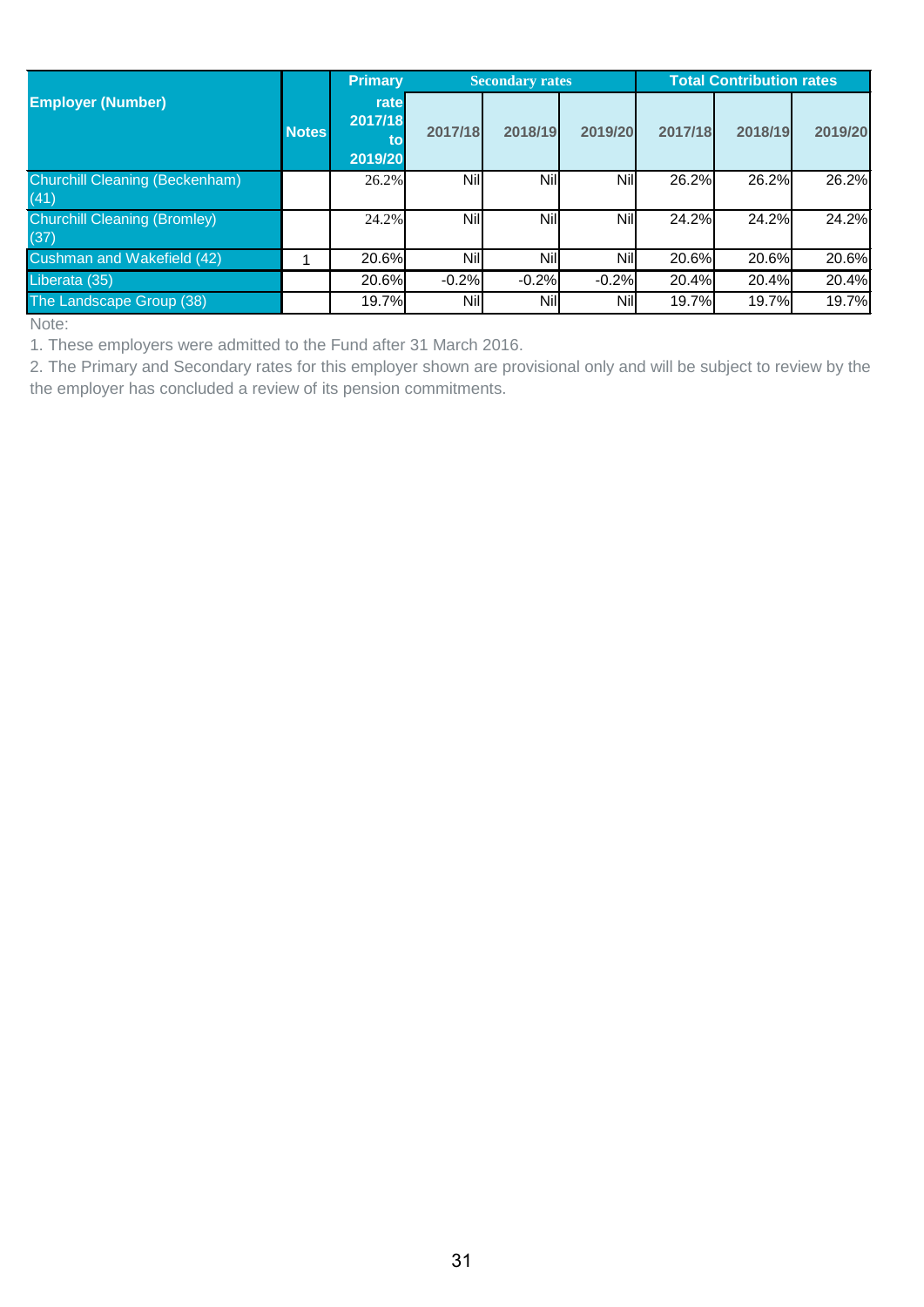#### **LONDON BOROUGH OF BROMLEY PENSION FUND GOVERNANCE POLICY STATEMENT**

- 1. This statement has been published in accordance with regulation 55 of the Local Government Pension Scheme Regulations 2013.
- 2. It was published after consultation with the other employers in the Fund, namely Bromley & Orpington College, Ravensbourne College, Clarion Housing (formerly Affinity Sutton), Bromley Mytime and Bromley & Lewisham MIND. The Council also consulted its employees through their departmental representatives and trade unions.
- 3. Before publishing the statement, the Council took into account guidance issued by the CIPFA Pensions Panel under the title "Local Government Pension Scheme: Pension Fund Decision Making – Guidance Notes (2006)".
- 4. Under Schedule 1, paragraph H1 of The Local Authorities (Functions and Responsibilities) (England) Regulations 2000 (SI 2000 No. 2853), functions relating to local government pensions are not to be the responsibility of an authority's Executive.
- 5. The Council has made the following arrangements for delegation of its functions relating to pensions:
	- (a) Overall responsibility for administration of the Local Government Pension Scheme has been delegated to the General Purposes and Licensing Committee.
	- (b) Responsibility for the following functions has been delegated to the Pensions Investment Sub-Committee, which is a sub-committee of the General Purposes and Licensing Committee:
		- (i) Monitoring the financial position of the Pension Fund, including consideration of the triennial actuarial valuations.
		- (ii) Investment of the Pension Fund, including the appointment of investment managers.
		- (iii) Management of the Council's additional voluntary contributions (AVC) scheme.
	- (c) Responsibility for day-to-day administration has been delegated to the Director of Finance. He has issued operational guidelines for internal use by staff, including staff employed by Liberata Pensions, for reference in determining the day-to-day issues that have been delegated to him.
- 6. The General Purposes and Licensing Committee normally meets six times a year. Its membership comprises 15 elected councillors, with its political make-up determined according to proportionality rules.
- 7. The Pensions Investment Sub-Committee normally meets four times a year. Its primary function is to review the investment performance of the Fund's external investment managers. Its membership comprises seven elected councillors, with its political makeup determined in accordance with proportionality rules.
- 8. Neither the General Purposes and Licensing Committee nor the Pensions Investment Sub-Committee includes any representatives of the other Fund employers. The Council does not believe that it would be practicable for these employers to be represented on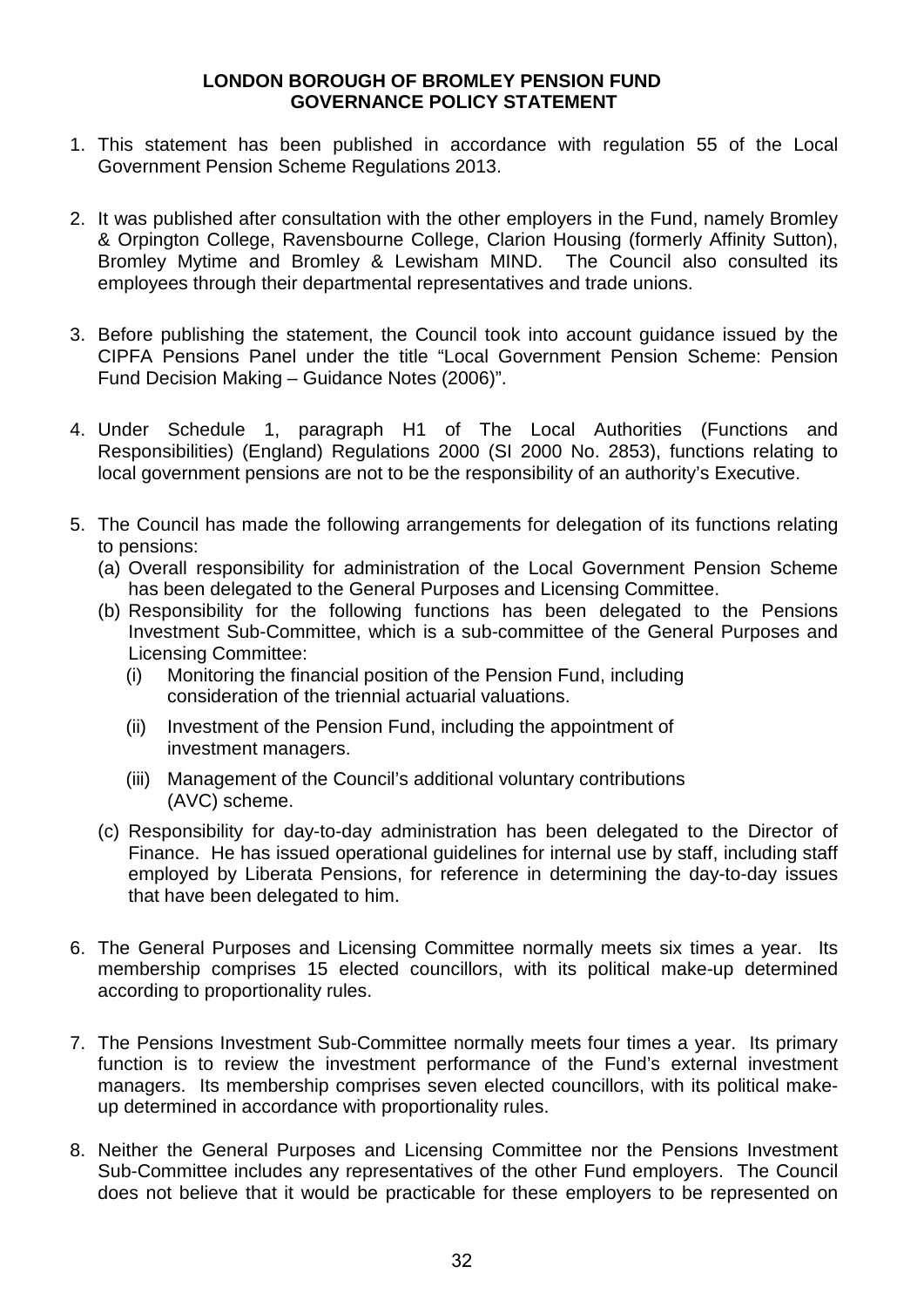either committee, as this would result in an inappropriate balance of committee membership given that a large proportion of the Fund's members are the financial responsibility of the Council.

9. In addition to both the General Purposes and Licensing Committee and the Pensions Investment Sub-Committee, a Local Pension Board (hereinafter referred to as 'the Board') has been established to meet the requirements of The Local Government Pension Scheme Regulations 2013 (as amended). The role of the Local Pension Board is to "*assist*" administering authorities to secure compliance with the LGPS regulations and other legal and regulatory requirements, and generally to ensure the efficient and effective governance and administration of the LGPS.

The Board is not a Local Authority committee, but has been established by Council. It may only operate within its Terms of Reference. A full copy of the Terms of Reference is available on request and a summary of the key points can be found below:

- The Board must comprise of an equal number of Employer and Member Representatives, with no fewer than two of each;
- Member Representatives are formally appointed by the General Purposes and Licensing Committee. Employer Representatives are formally appointed by full Council on the recommendation of the General Purposes and Licensing Committee;
- The Board must meet officially on an annual basis, further ad hoc meetings may be convened as and when required;
- The Board's role is to oversee and it is not a decision making body with regard to the management of the Pension Fund;
- No independent Chairman will be appointed to the Board. Instead, Employer and Member representatives will rotate the chairing of meetings on an annual basis.

In the event of a vote, Board members have one vote per member. However, it is anticipated that the Board will reach a consensus where possible.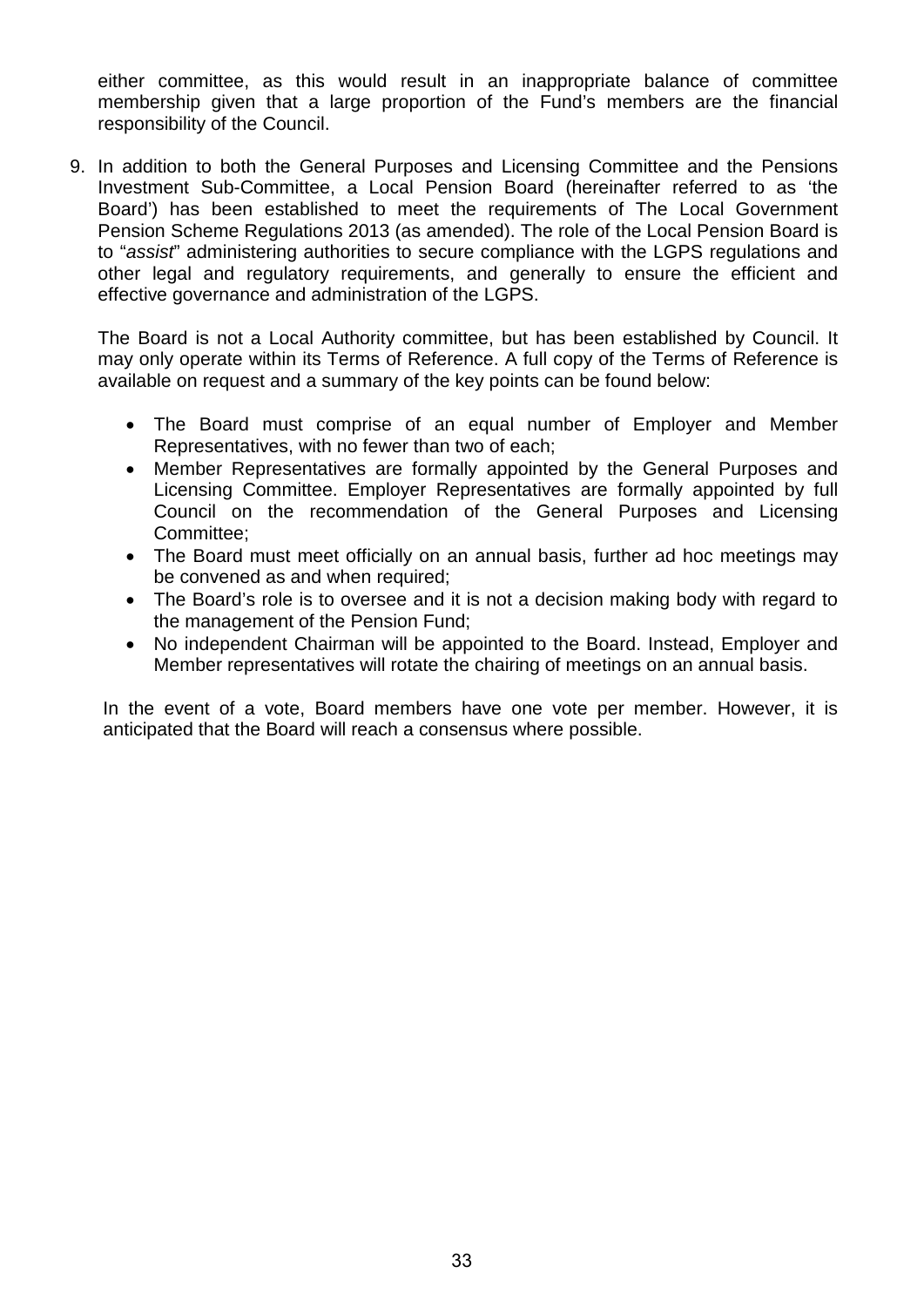## **GOVERNANCE COMPLIANCE STATEMENT**

The objective of the Governance Compliance Statement is to make the administration and stewardship of the scheme more transparent and accountable to our stakeholders.

## **Principle A – Structure**

| a) | The management of the administration of benefits and<br>strategic management of fund assets clearly rests with the<br>main committee established by the appointing council.                                                                                   | <b>Fully Compliant</b> |
|----|---------------------------------------------------------------------------------------------------------------------------------------------------------------------------------------------------------------------------------------------------------------|------------------------|
| b) | That representatives of participating LGPS employers,<br>admitted bodies and scheme members (including pensioner<br>and deferred members) are members of either the main or<br>secondary committee established to underpin the work of the<br>main committee. | Partly compliant       |
| C) | That where a secondary committee or panel has been<br>established, the structure ensures effective communication<br>across both levels.                                                                                                                       | Partly compliant       |
| d) | That where a secondary committee or panel has been<br>established, at least one seat on the main committee is<br>allocated for a member from the secondary committee or<br>panel.                                                                             | Partly compliant       |

\* Please use this space to explain the reason for non-compliance (regulation 73A(1)(c)/1997 Regulations)

Neither the General Purposes and Licensing Committee nor the Pensions Investment Sub-Committee includes any representatives of the other Fund employers. The Council does not believe that it would be practicable for these employers to be represented on either committee, as this would result in an inappropriate balance of committee membership given that a large proportion of the Fund's members are the financial responsibility of the Council. This matter will be kept under review. There are two employer representatives and two member representatives on the Local Pension Board.

#### **Principle B – Representation**

| a) | That all key stakeholders are afforded the opportunity to be   Partly compliant<br>represented within the main or secondary committee<br>structure. These include :-                                                                                            |  |
|----|-----------------------------------------------------------------------------------------------------------------------------------------------------------------------------------------------------------------------------------------------------------------|--|
|    | i) employing authorities (including non-scheme<br>employers, e.g, admitted bodies);<br>ii) scheme members (including deferred<br>and<br>pensioner scheme members),<br>iii) independent professional observers, and<br>iv) expert advisors (on an ad-hoc basis). |  |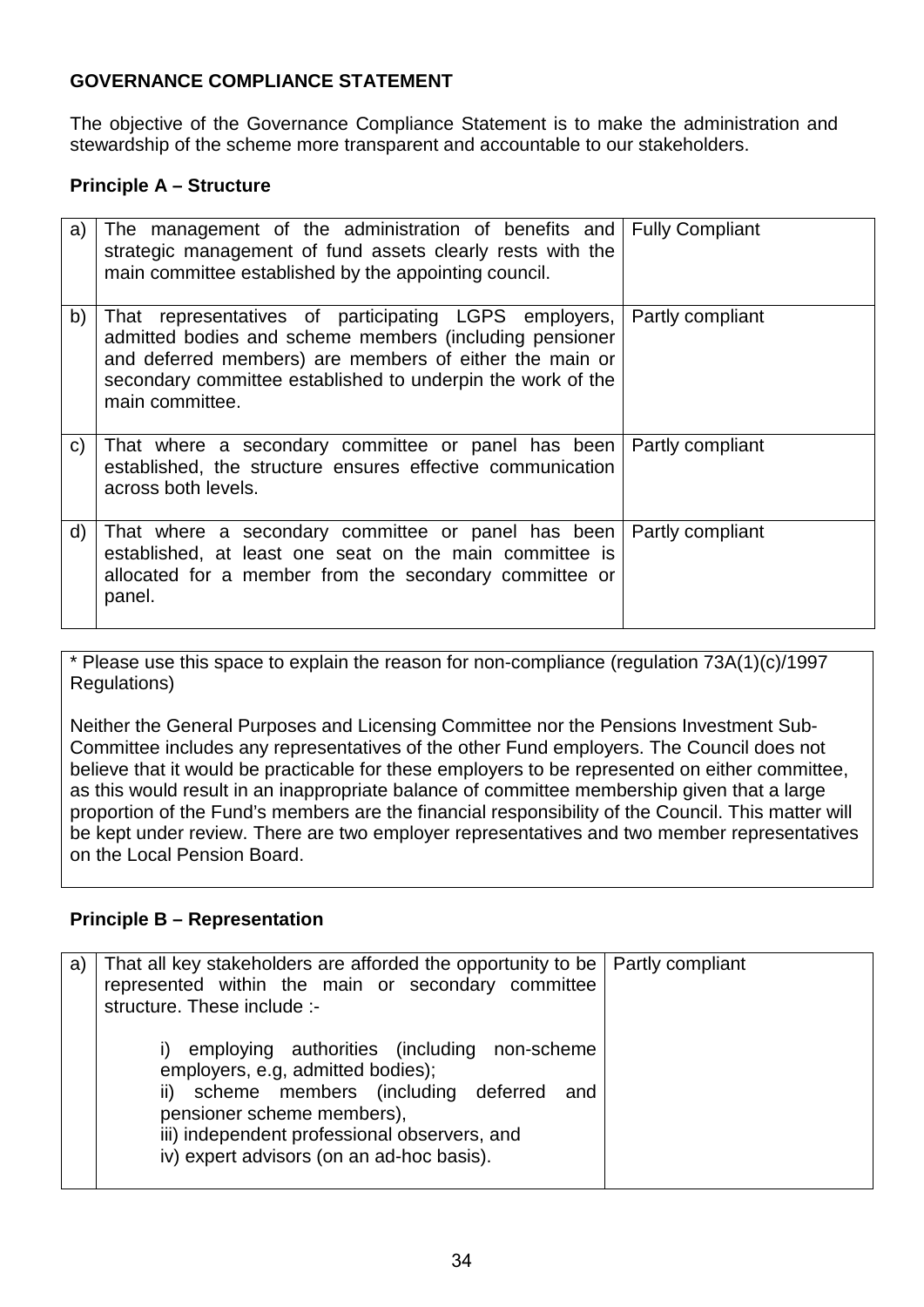| b) | That where lay members sit on a main or secondary Fully compliant |  |
|----|-------------------------------------------------------------------|--|
|    | committee, they are treated equally in terms of access to         |  |
|    | papers and meetings, training and are given full opportunity      |  |
|    | to contribute to the decision making process, with or             |  |
|    | without voting rights.                                            |  |
|    |                                                                   |  |

Please use this space to explain the reason for non-compliance (regulation 73A(1)(c)/1997 Regulations)

The Local Pension Board membership comprises two employer representatives and two member representatives.

Please use this space if you wish to add anything to explain or expand on the ratings given above :-

The two employer representatives and two member representatives on the Local Pensions Board receive all papers for, and can attend Sub-Committee meetings. Equal access is given to training and they also have a full opportunity to contribute to the decision making process but without voting rights.

## **Principle C – Selection and role of lay members**

| a) That committee or panel members are made fully aware of Fully compliant |  |
|----------------------------------------------------------------------------|--|
| the status, role and function they are required to perform                 |  |
| on either a main or secondary committee                                    |  |
|                                                                            |  |

#### **Principle D – Voting**

| a) The policy of individual administering authorities on voting Fully compliant<br>rights is clear and transparent, including the justification for |
|-----------------------------------------------------------------------------------------------------------------------------------------------------|
| not extending voting rights to each body or group<br>represented on main LGPS committees.                                                           |

Please use this space if you wish to add anything to explain or expand on the ratings given above :-

Before publishing the statement, the Council took into account guidance issued by the CIPFA Pensions Panel under the title "Local Government Pension Scheme: Pension Fund Decision Making – Guidance Notes (2006)".

#### **Principle E – Training, Facility time, Expenses**

| reimbursement of expenses in respect of members<br>involved in the decision-making process. | a) | That, in relation to the way in which statutory and related<br>decisions are taken by the administering authority, there<br>is a clear policy on training, facility time and | Fully compliant |
|---------------------------------------------------------------------------------------------|----|------------------------------------------------------------------------------------------------------------------------------------------------------------------------------|-----------------|
|---------------------------------------------------------------------------------------------|----|------------------------------------------------------------------------------------------------------------------------------------------------------------------------------|-----------------|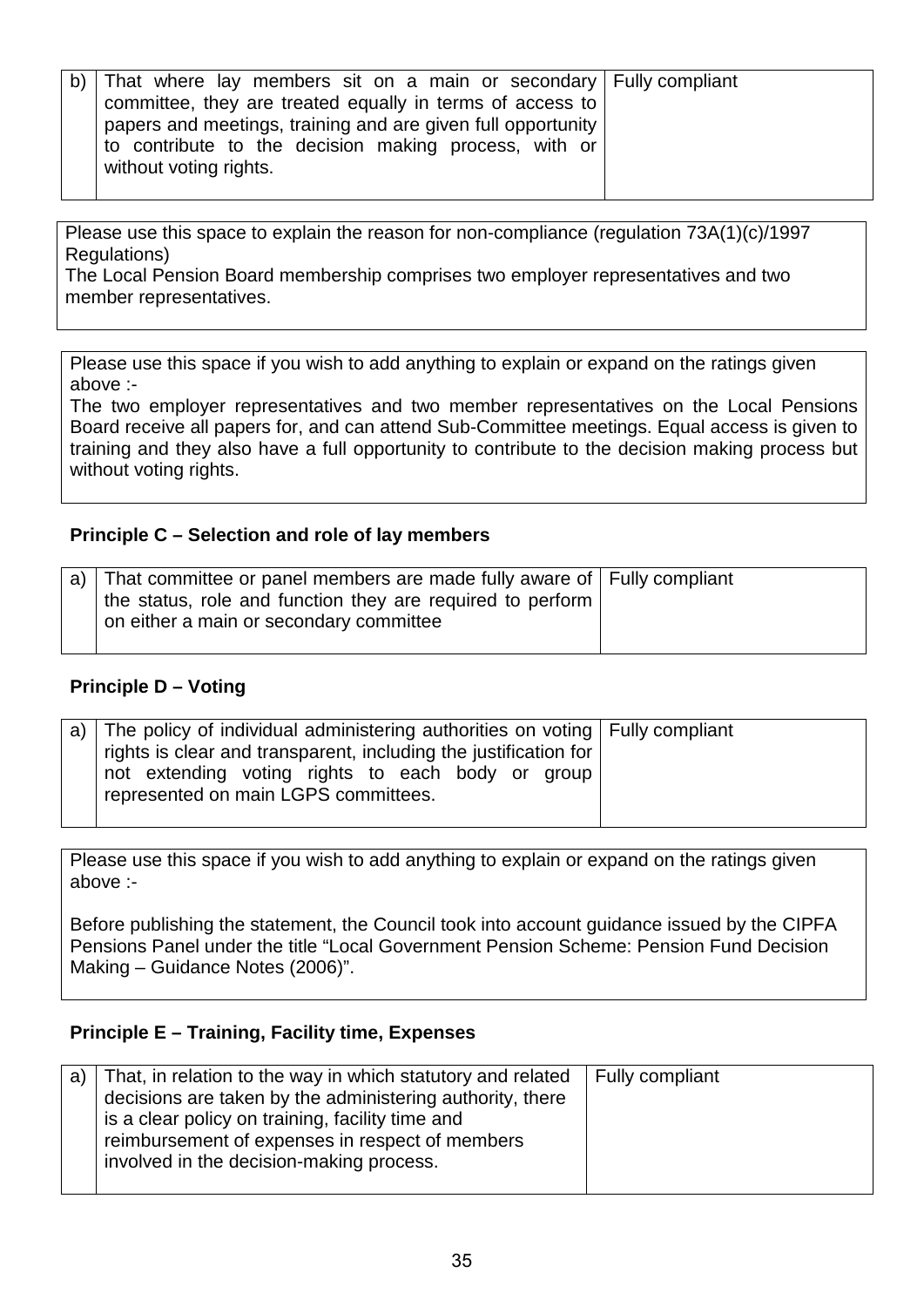| b)                                                                                                      | That where such a policy exists, it applies equally to all<br>members of committees, sub-committees, advisory | Fully compliant |  |  |
|---------------------------------------------------------------------------------------------------------|---------------------------------------------------------------------------------------------------------------|-----------------|--|--|
|                                                                                                         | panels or any other form of secondary forum.                                                                  |                 |  |  |
| Please use this space if you wish to add anything to explain or expand on the ratings given<br>above :- |                                                                                                               |                 |  |  |
|                                                                                                         |                                                                                                               |                 |  |  |

The policy is to ensure that there is regular and comprehensive access to training. In-house training sessions for Councillors were held in January 2016 and January 2017, and the next one has been arranged for November 2018.

## **Principle F – Meetings (frequency/quorum)**

| a)           | That an administering authority's main committee or Fully compliant<br>committees meet at least quarterly.                                                                                                                  |                  |
|--------------|-----------------------------------------------------------------------------------------------------------------------------------------------------------------------------------------------------------------------------|------------------|
| b)           | That an administering authority's secondary committee or<br>panel meet at least twice a year and is synchronised with<br>the dates when the main committee sits.                                                            | Not applicable   |
| $\mathbf{C}$ | That administering authorities who do not include lay<br>members in their formal governance arrangements,<br>provide a forum outside of those arrangements by which<br>the interests of key stakeholders can be represented | Partly compliant |

\* Please use this space to explain the reason for non-compliance (regulation 73A(1)(c)/1997 Regulations)

As stated the two employer representatives and two member representatives on the Local Pensions Board receive all papers for, and can attend all Pensions Investment Sub-Committee meetings.

Please use this space if you wish to add anything to explain or expand on the ratings given above :-

The General Purposes and Licensing Committee meets six times per year plus any special meetings.

The Pensions Investment Sub Committee meets four times per annum plus any special meetings.

#### **Principle G – Access**

| a) | That, subject to any rules in the Council's constitution, all Fully compliant |  |
|----|-------------------------------------------------------------------------------|--|
|    | members of main and secondary committees or panels                            |  |
|    | have equal access to committee papers, documents and                          |  |
|    | advice that fall to be considered at meetings of the main                     |  |
|    | committee.                                                                    |  |
|    |                                                                               |  |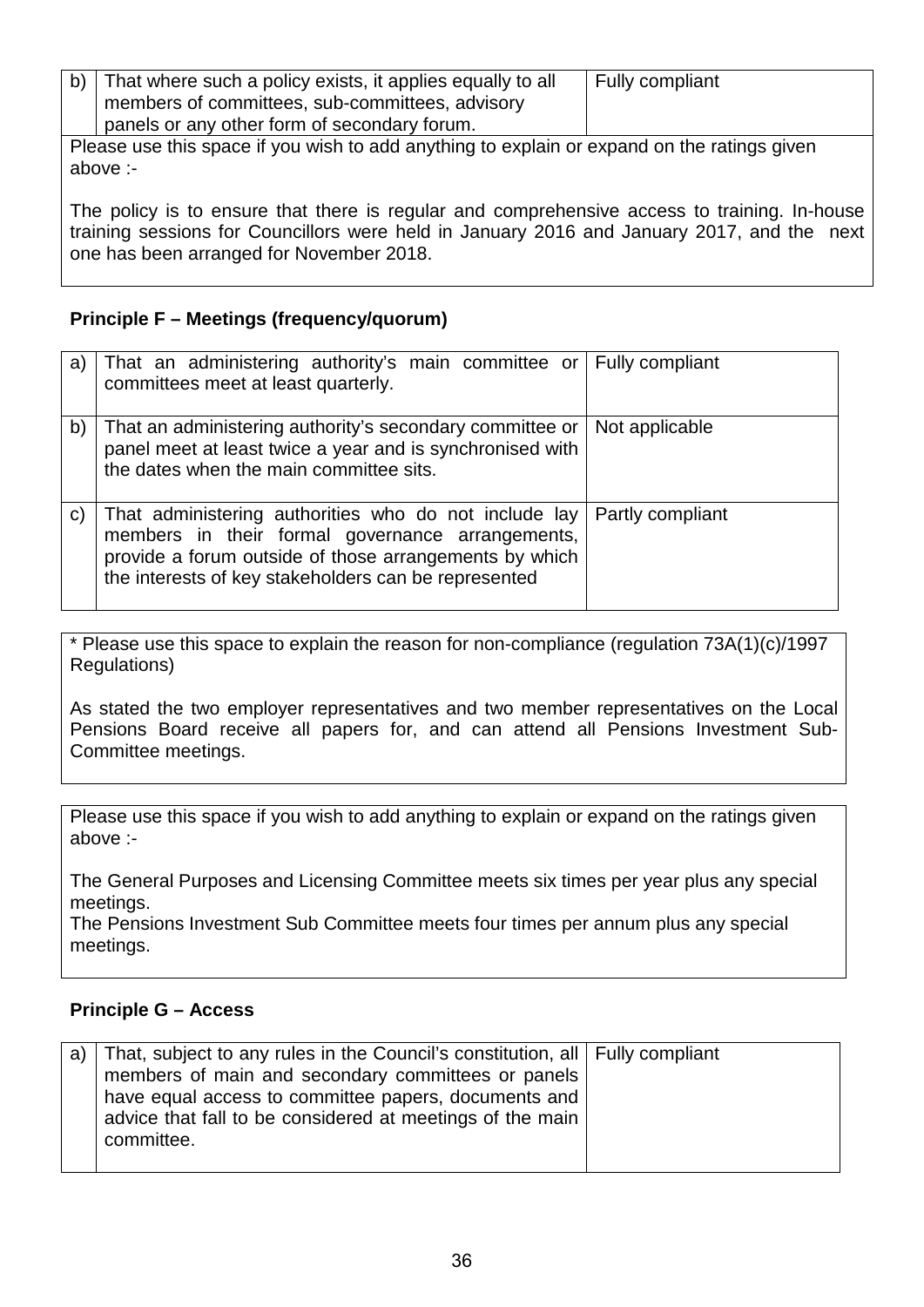Please use this space if you wish to add anything to explain or expand on the ratings given above :-

Equal access is given.

### **Principle H – Scope**

|  |                                               |  |  |  | a) That administering authorities have taken steps to bring Fully compliant |
|--|-----------------------------------------------|--|--|--|-----------------------------------------------------------------------------|
|  | wider scheme issues within the scope of their |  |  |  |                                                                             |
|  | governance arrangements                       |  |  |  |                                                                             |
|  |                                               |  |  |  |                                                                             |

Please use this space if you wish to add anything to explain or expand on the ratings given above :-

Wider scheme issues are also part of the Council's governance arrangements.

# **Principle I – Publicity**

| a) That administering authorities have published details of $\vert$ Fully compliant |  |
|-------------------------------------------------------------------------------------|--|
| their governance arrangements in such a way that                                    |  |
| stakeholders with an interest in the way in which the                               |  |
| scheme is governed, can express an interest in wanting                              |  |
| to be part of those arrangements.                                                   |  |
|                                                                                     |  |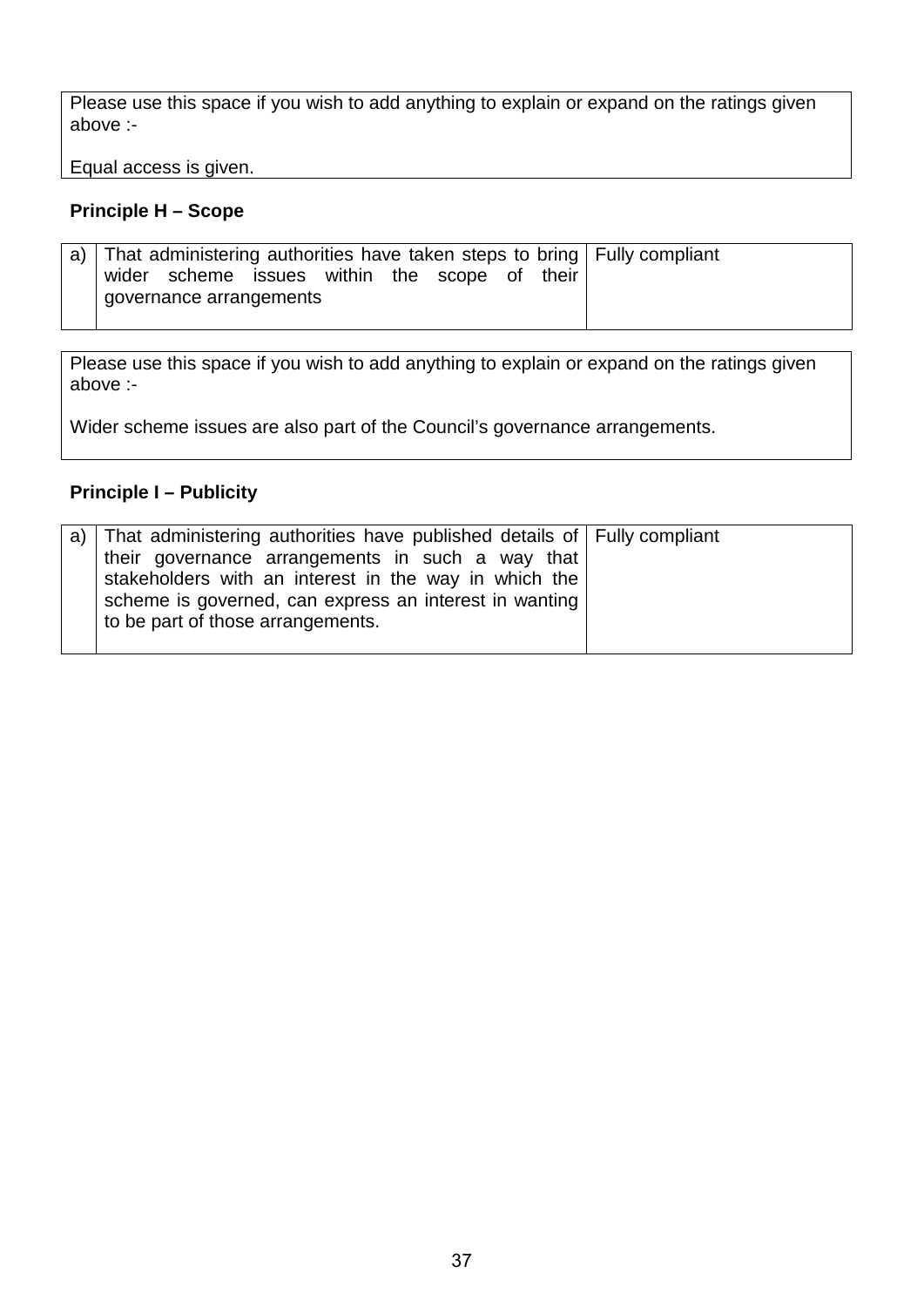### **FUND ACCOUNT AND NET ASSETS STATEMENT**

Regulation 34(1)(f) requires an administering authority to prepare a Pension Fund account and net assets statement with supporting notes and disclosures prepared in accordance with proper practice. These statements must be included in this annual report and must be drawn up in accordance with the Code of Practice on Local Authority Accounting issued by CIPFA.

The accounts have to be accompanied by a statement of responsibilities signed by the Director of Finance and by the independent auditor's report. These can be found on pages 39 and 40. The Fund Account and Net Assets Statement are on pages 41 and 42, supporting notes are on pages 43 to 54 and details of the Pension Fund Revenue Account are on page 55.

During 2017/18, the total net assets of the Fund rose from £913.4m to £967.0m. The Pension Fund Revenue Account showed an overall surplus of £0.7m in 2017/18 (excluding changes in market value), and total Fund membership numbers increased in the year from 16,404 to 16,920.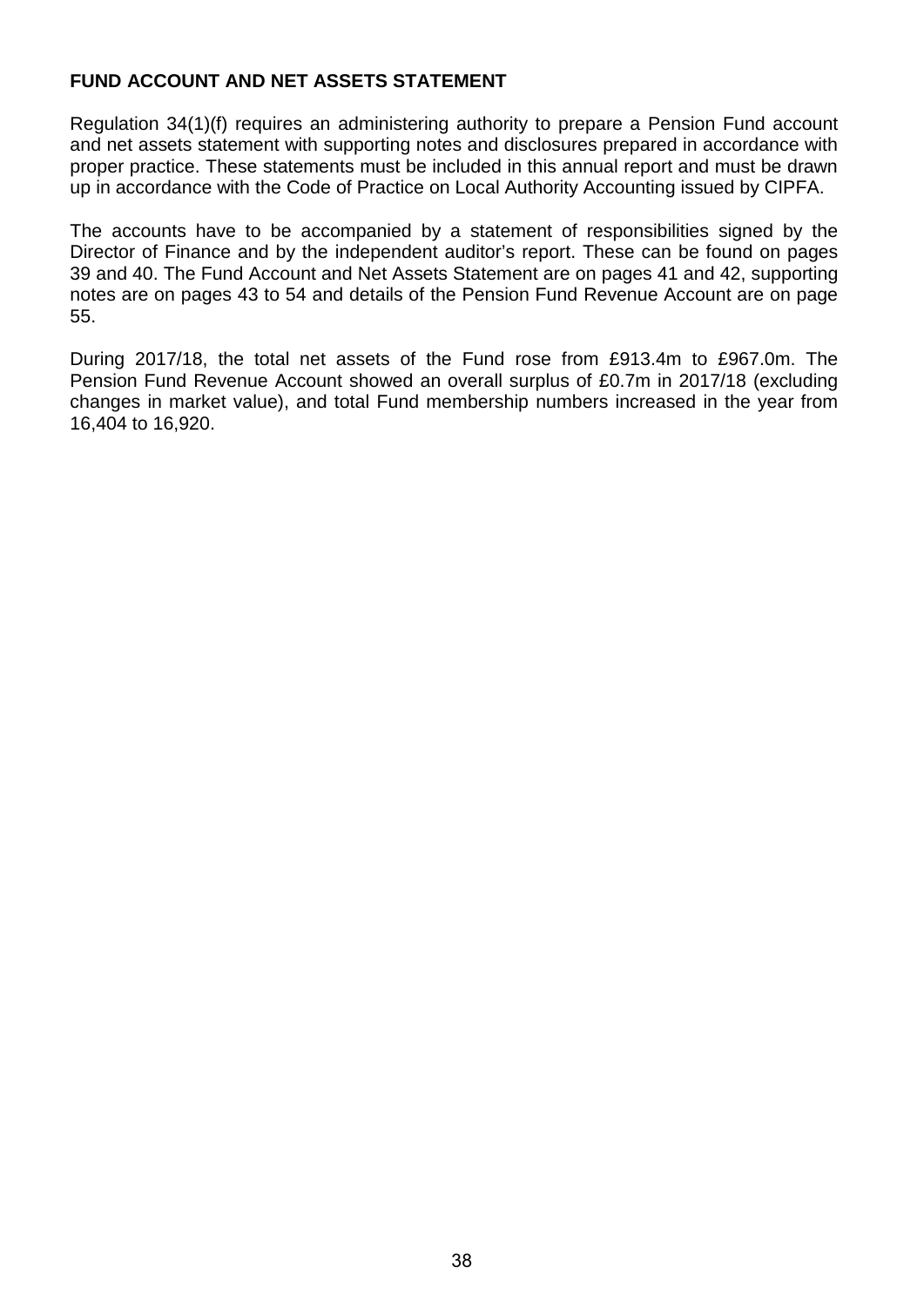### **STATEMENT OF RESPONSIBILITIES**

#### *The Authority's Responsibilities*

The Authority is required:

- to make arrangements for the proper administration of its financial affairs and to secure that one of its officers has the responsibility for the administration of those affairs. In this Authority, that officer is the Director of Finance;
- *\** to manage its affairs to secure economic, efficient and effective use of resources and safeguard its assets; and
- *\** to approve the Statement of Accounts.

#### *The Director of Finance's Responsibilities*

The Director of Finance is responsible for the preparation of the Fund's Statement of Accounts in accordance with proper practices as set out in the CIPFA/LASAAC *Code of Practice on Local Authority Accounting in the United Kingdom* (the Code).

In preparing this Statement of Accounts, the Director of Finance has:

- selected suitable accounting policies and then applied them consistently:
- made judgements and estimates that were reasonable and prudent; and
- complied with the Code of Practice.

The Director of Finance has also:

- kept proper accounting records which were up to date;
- taken reasonable steps for the prevention and detection of fraud and other irregularities.

#### *Director of Finance*

I certify that the Pension Fund accounts set out on pages 41 - 54 of the Pension Fund Annual Report present fairly the financial position of the Authority as at 31<sup>st</sup> March 2018 and its income and expenditure for the year ended 31<sup>st</sup> March 2018.

Peter Turner Director of Finance  $241718$ Dated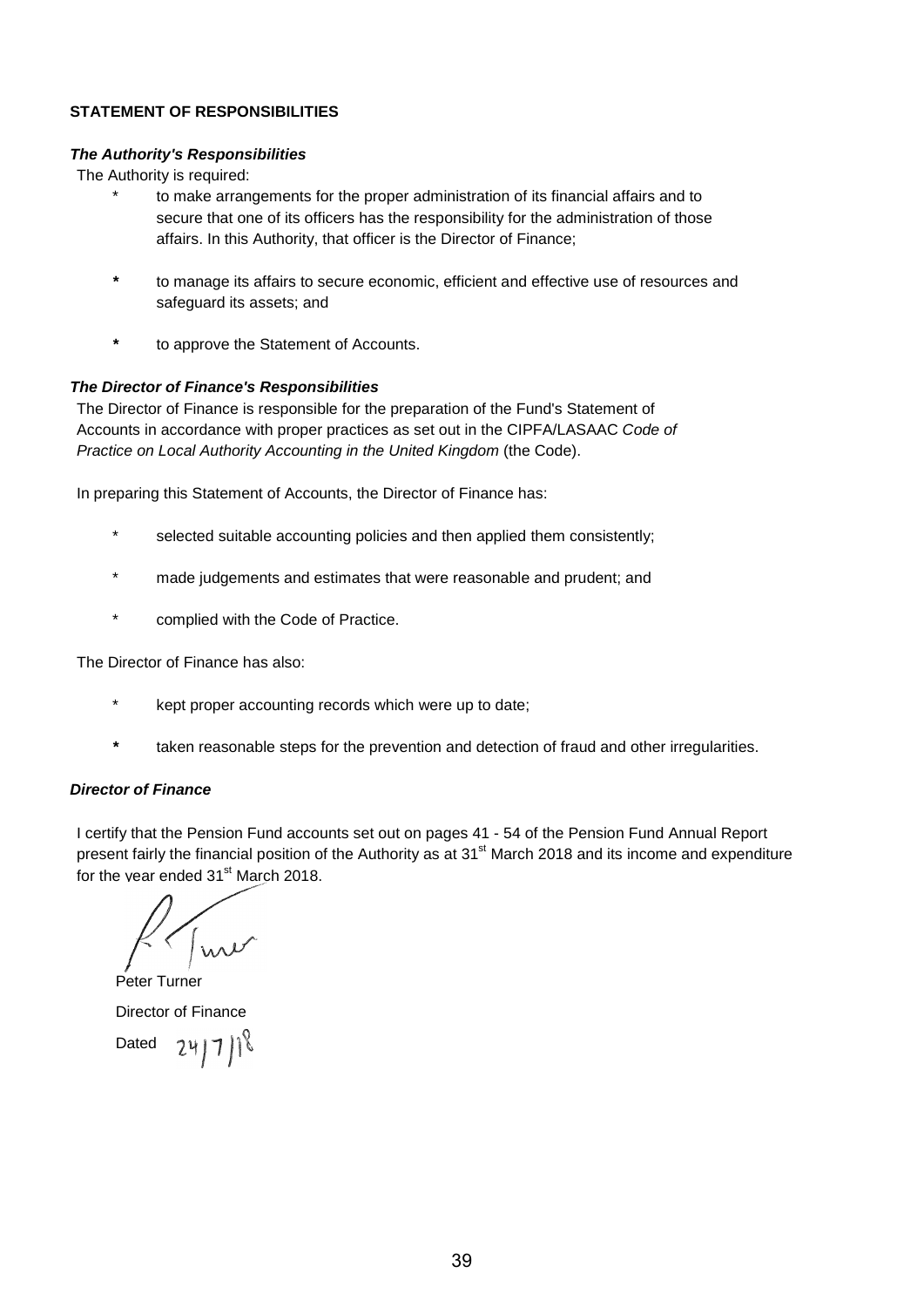### **Independent auditor's report to the members of London Borough of Bromley on the pension fund financial statements published with the Pension Fund Annual Report**

#### **Opinion**

We have examined the pension fund financial statements for the year ended 31 March 2018 w hich comprise the Fund Account, Net Asset Statement and the related notes, including the accounting policies in note 1.

In our opinion, the pension fund financial statements are consistent with the pension fund financial statements included in the annual published statement of accounts of the London Borough of Bromley Pension Fund for the year ended 31 March 2018 and comply w ith applicable law and the Code of Practice on Local Authority Accounting in the United Kingdom 2017/18.

#### **Respective responsibilities of the Director of Finance and the auditor**

As explained more fully in the Statement of the Director of Finance's Responsibilities the Director of Finance is responsible for the preparation of the pension fund financial statements in accordance w ith applicable law and the Code of Practice on Local Authority Accounting in the United Kingdom 2017/18.

Our responsibility is to report to you our opinion on the consistency of the pension fund financial statements included in the Pension Fund Annual Report w ith the pension fund financial statements included in the annual published statement of accounts of the London Borough of Bromley, and their compliance w ith applicable law and the Code of Practice on Local Authority Accounting in the United Kingdom 2017/18.

In addition, w e read the information given in the Pension Fund Annual Report to identify material inconsistencies w ith the pension fund financial statements. If w e become aw are of any apparent material misstatements or inconsistencies w e consider the implications for our report.

Our report on the administering authority's annual published statement of accounts describes the basis of our opinion on those financial statements, the purpose of our audit w ork and to w hom w e ow e our responsibilities.

#### **Matters on which we are required to report by exception**

The Code of Audit Practice requires us to report to you if w e have exercised our responsibilities in respect of the pension fund in the follow ing areas:

- any matters have been reported in the public interest under Section 24 of the Local Audit and Accountability Act 2014 in the course of, or at the conclusion of, the audit;
- any recommendations have been made under Section 24 of the Local Audit and Accountability Act 2014;
- an application has been made to the court for a declaration that an item of account is contrary to law under Section 28 of the Local Audit and Accountability Act 2014;
- an advisory notice has been issued under Section 29 of the Local Audit and Accountability Act 2014;
- an application for judicial review has been made under Section 31 of the Local Audit and Accountability Act 2014.

We have nothing to report in these respects

folit

**Philip Johnstone**

#### **For and on behalf of KPMG LLP, Statutory Auditor**

*Chartered Accountants*

15 Canada Square, London, E14 5GL

26 July 2018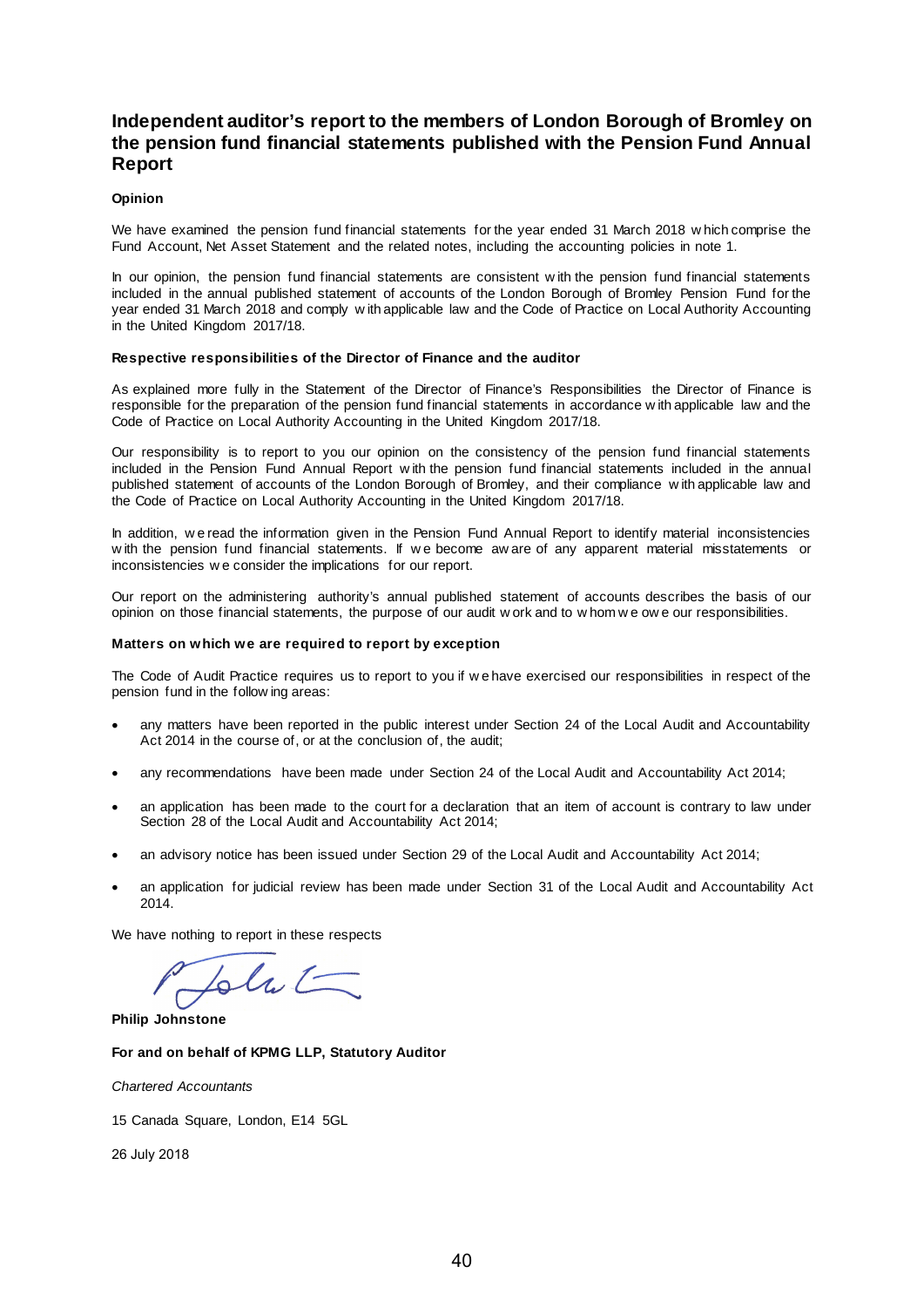### **PENSION FUND ACCOUNT**

| 2016/17   |           |                                                                      | <b>Note</b> | 2017/18   |           |
|-----------|-----------|----------------------------------------------------------------------|-------------|-----------|-----------|
| £000      | £000      |                                                                      |             | £000      | £000      |
|           |           | Dealings with members and employers                                  |             |           |           |
|           |           | <b>Contributions and similar payments</b>                            |             |           |           |
| 6,219     |           | Contributions - from members                                         | 5           | 6,284     |           |
| 19,450    |           | - from employers - normal                                            | 5           | 19,932    |           |
| 1,431     |           | - augmentations                                                      | 5           | 453       |           |
| 6,009     |           | - deficit funding                                                    | 5           | 2,569     |           |
| 3,161     |           | Transfers in from other pension funds (individual)                   |             | 3,568     |           |
|           | 36,270    |                                                                      |             |           | 32,806    |
|           |           | <b>Benefits</b>                                                      |             |           |           |
| (26,061)  |           | Pensions                                                             |             | (26, 332) |           |
| (4,703)   |           | Lump sum benefits - retirement                                       |             | (5,025)   |           |
| (875)     |           | - death                                                              |             | (776)     |           |
|           | (31, 639) |                                                                      |             |           | (32, 133) |
|           |           | Payments to and on account of leavers                                |             |           |           |
| (84)      |           | Refunds of contributions                                             |             | (171)     |           |
| (32, 387) |           | Transfers out (group)                                                |             | (1, 196)  |           |
| (2,709)   |           | Transfers out (individual)                                           |             | (2,646)   |           |
|           | (35,180)  |                                                                      |             |           | (4,013)   |
|           |           | $(4,197)$ Management expenses                                        | 6           |           | (4,768)   |
|           |           | (34,746) Net (withdrawal) / addition from dealings with Fund members |             |           | (8,108)   |
|           |           | <b>Returns on investments</b>                                        |             |           |           |
| 8,593     |           | Investment income - from equities                                    |             | 8,842     |           |
| 17        |           | - from cash deposits                                                 |             | (37)      |           |
|           |           | Profit and losses on disposal of investments and                     |             |           |           |
| 191,512   |           | changes in the market value of investments                           | 8           | 52,898    |           |
|           |           | 200,122 Net return on investments                                    |             |           | 61,703    |
|           |           | 165,376 Net Fund increase during year                                |             |           | 53,595    |
|           |           | 748,009 Opening net assets                                           |             |           | 913,385   |
|           |           | 913,385 Closing net assets                                           |             |           | 966,980   |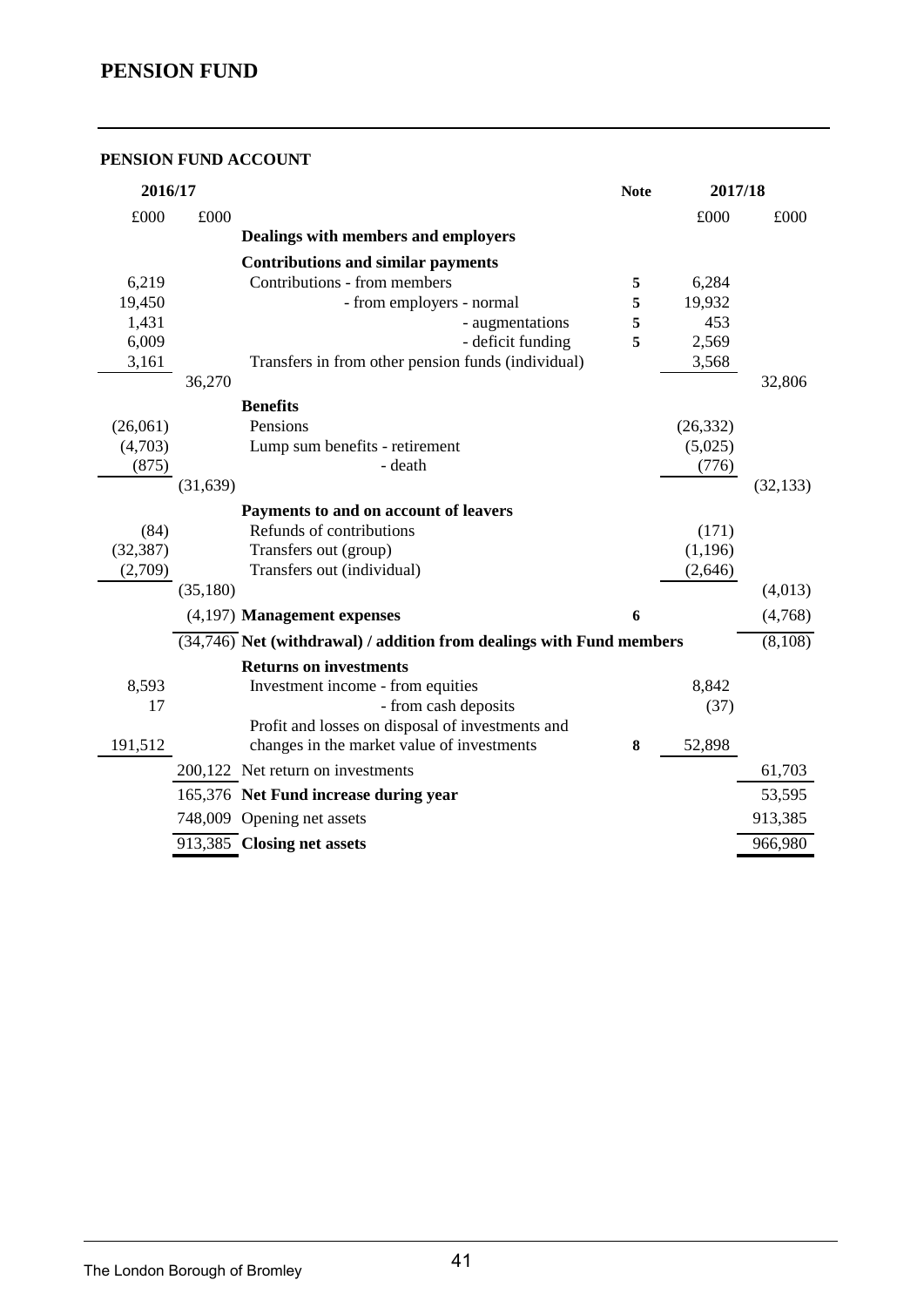### **NET ASSETS STATEMENT**

| 31st March 2017 |           |                                           |   |         | <b>31st March 2018</b> |
|-----------------|-----------|-------------------------------------------|---|---------|------------------------|
| £000            | £000      |                                           |   | £000    | £000                   |
|                 |           | <b>Investment assets</b>                  | 8 |         |                        |
| 28,102          |           | Equities - UK (quoted)                    |   | 28,717  |                        |
| 503,092         |           | - overseas (quoted)                       |   | 546,112 |                        |
|                 | 531,194   |                                           |   |         | 574,829                |
|                 |           | Pooled investments                        |   |         |                        |
| 221,711         |           | - UK unitised insurance policies          |   | 155,148 |                        |
| 180,491         |           | - UK open ended investment companies      |   | 212,858 |                        |
|                 | 402,202   |                                           |   |         | 368,006                |
|                 |           | Pooled property investments               |   |         |                        |
|                 |           | - UK open ended investment companies      |   |         | 15,925                 |
|                 | 10,192    | Cash deposits held by investment managers |   |         | 11,634                 |
|                 | 2,193     | Investment income due                     |   |         | 2,016                  |
| 56              |           | Other investment balances - sales         |   | 238     |                        |
| (104)           |           | - purchases                               |   | (911)   |                        |
|                 | (48)      |                                           |   |         | (673)                  |
|                 |           | 945,733 Net investment assets             | 8 |         | 971,737                |
|                 |           | <b>Current assets and liabilities</b>     |   |         |                        |
| 56              |           | Short term borrowing                      |   | (3,928) |                        |
| 915             |           | Current assets - debtors                  | 9 | 1,075   |                        |
| (33,319)        |           | Current liabilities - creditors           | 9 | (1,904) |                        |
|                 | (32, 348) |                                           |   |         | (4,757)                |
|                 |           | 913,385 Closing net assets                |   |         | 966,980                |

The Fund's financial statements do not take account of liabilities to pay pensions and other benefits after the period end. The Actuarial present value of promised retirement benefits is disclosed in Note 11.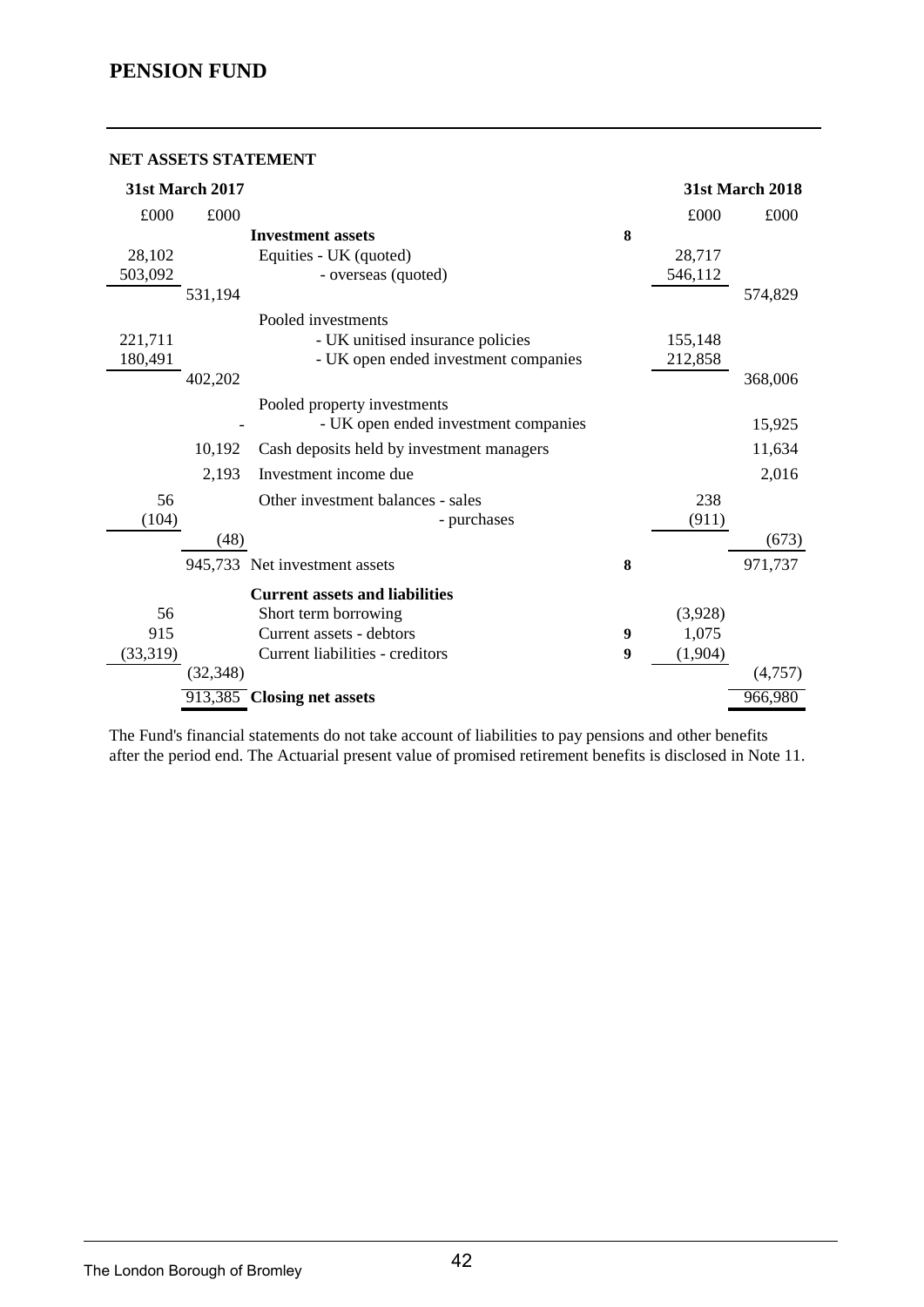*Notes to the Accounts* 

#### *1 Description of Fund*

The following description of the Fund is a summary only. For more detail, reference should be made to the London Borough of Bromley Pension Fund Annual Report 2017/18 and the underlying statutory powers underpinning the scheme, which are listed below.

#### *(a) General*

The London Borough of Bromley Pension Fund is part of the LGPS and is administered by the London Borough of Bromley. It is a contributory defined benefit pension scheme to provide pensions and other benefits for pensionable employees of the Council and of other organisations with scheduled or admitted body status within the Fund. Teachers are not included as they are members of the Teachers' Pension Scheme, administered by the Department for Education. Former NHS public health health staff who transferred to Bromley in April 2013 are also not included as they remain members of the NHS Pension Fund, administered by the Department for Health.

The Fund is governed by the Public Services Pensions Act 2013 and is administered in accordance with with the following legislation:

- The LGPS (Transitional Provisions, Savings and Amendment) Regulations 2014 (as amended)
- The LGPS (Management and Investment of Funds) Regulations 2016.
- The LGPS Regulations 2013 (as amended).

The Fund is overseen by the London Borough of Bromley Pensions Investment Sub-Committee. *(b) Membership*

Membership of the Fund is voluntary and employees are free to choose whether to join the scheme, remain in the scheme or make their own personal pension arrangements outside the scheme. Organisations participating in the Fund include:

- Administering Authority: The London Borough of Bromley
- Scheduled Bodies: Academies, Colleges and Foundation Schools whose staff are automatically entitled to be members of the Fund
- Admitted Bodies: Other organisations that participate in the Fund under admission agreements with the Fund. These may include voluntary, charitable and similar bodies or private contractors carrying out local authority functions after outsourcing to the private sector.

As at 31st March 2018, there were a total of 110 employer organisations in the Bromley Fund, including the Council itself. These are listed below.

| <b>Scheduled Bodies</b>           | <b>Scheduled Bodies</b>                | <b>Scheduled Bodies</b>                |
|-----------------------------------|----------------------------------------|----------------------------------------|
| <b>Primary School Academies</b>   | <b>Primary School Academies (cont)</b> | <b>Primary School Academies (cont)</b> |
| Alexandra Infants                 | Harris Crystal Palace                  | <b>Mottingham Primary</b>              |
| Alexandra Junior                  | Harris Kent House                      | <b>Oaklands Primary School</b>         |
| <b>Balgowan Primary</b>           | Harris Primary Beckenham               | Oak Lodge Primary School               |
| <b>Biggin Hill Primary</b>        | Harris Primary Orpington               | Parish Primary                         |
| <b>Blenheim Primary</b>           | Harris Shortlands                      | Perry Hall Primary                     |
| <b>Burnt Ash Primary</b>          | Hawes Down Infants School              | <b>Pickhurst Infants</b>               |
| Castlecombe Primary               | Hawes Down Junior School               | Pickhurst Junior                       |
| Chelsfield Primary                | <b>Hayes Primary</b>                   | <b>Pratts Bottom Primary</b>           |
| <b>Chislehurst CE Primary</b>     | <b>Highfield Infants</b>               | Raglan Primary                         |
| Churchfields Primary              | Highfield Junior                       | Red Hill Primary                       |
| <b>Clare House Primary</b>        | Hillside Primary                       | <b>Scotts Park Primary</b>             |
| Crofton Infants                   | Holy Innocents RC Primary              | <b>Spring Partnership Trust</b>        |
| <b>Crofton Junior</b>             | <b>James Dixon Primary</b>             | <b>Stewart Fleming Primary</b>         |
| <b>Cudham CE Primary</b>          | <b>Keston CE Primary</b>               | St. Anthony's RC Primary               |
| Darrick Wood Infants              | <b>Langley Park Primary</b>            | St. James RC Primary                   |
| Darrick Wood junior               | La Fontaine                            | St. John's CE Primary                  |
| Farnborough Primary               | Leesons Primary                        | St. Joseph's RC Primary                |
| <b>Grays Farm Primary</b>         | Manor Oak Primary                      | St. Mark's CE Primary                  |
| <b>Green Street Green Primary</b> | Marian Vian Primary School             | St. Mary Cray Primary                  |
| Harris Aspire                     | Mead Road Infant School                | St. Mary's RC Primary                  |
| Harris Beckenham Green            | Midfield Primary                       | St. Peter & St. Paul Primary           |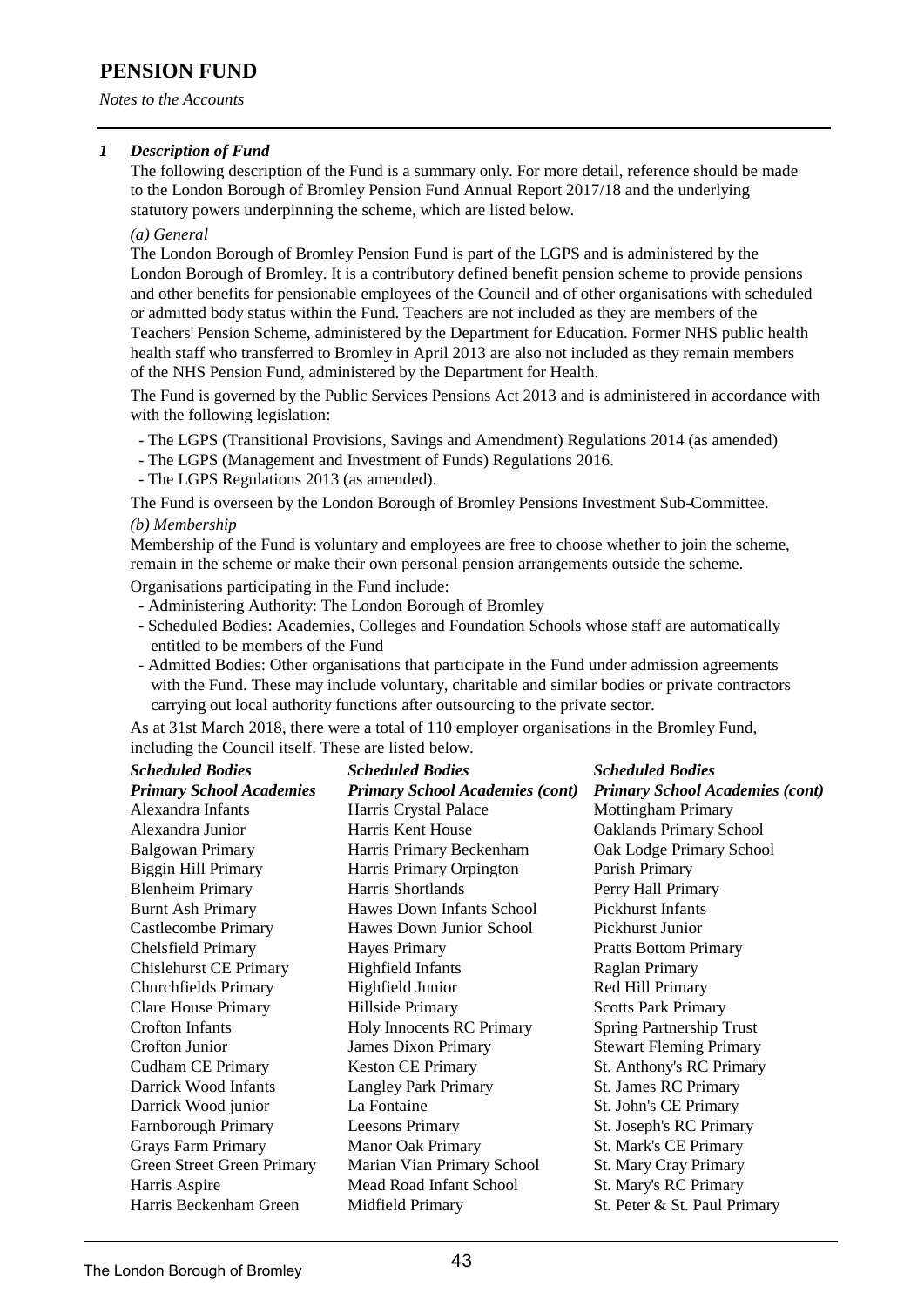*Notes to the Accounts* 

#### *1 Description of Fund continued*

| <b>Primary School Academies</b><br>(cont) | <b>Secondary School Academies</b><br>$\textit{(cont)}$ | <b>Special School/AP Academies</b><br><b>Bromley Trust Academy</b> |
|-------------------------------------------|--------------------------------------------------------|--------------------------------------------------------------------|
| St. Philomena's RC Primary                | Eden Park High School                                  | <b>Bromley Beacon Academy</b>                                      |
| St. Vincent's RC Primary                  | Harris Beckenham                                       | Harris Aspire                                                      |
| The Highway Primary                       | Harris Bromley                                         | The Glebe                                                          |
| <b>Trinity CE Primary</b>                 | Harris Orpington                                       |                                                                    |
| <b>Tubbenden Primary</b>                  | Hayes                                                  | <b>Admitted Bodies</b>                                             |
| <b>Unicorn Primary School</b>             | Kemnal                                                 | Amey                                                               |
| <b>Valley Primary</b>                     | <b>Langley Park Boys</b>                               | <b>Birkin Cleaning Services</b>                                    |
| Warren Road Primary                       | <b>Langley Park Girls</b>                              | <b>British Telecom</b>                                             |
| Wickham Common Primary                    | Newstead Wood                                          | Bromley & Lewisham MIND                                            |
| <b>Worsley Bridge Primary</b>             | Ravens Wood                                            | <b>Bromley Mytime</b>                                              |
|                                           | The Priory                                             | Certitude                                                          |
| <b>Secondary School Academies</b>         | The Ravensbourne                                       | <b>Clarion Housing Group</b>                                       |
| Chislehurst School for Girls              |                                                        | Creative Support Ltd                                               |
| <b>Bishop Justus CE</b>                   | <b>Foundation Schools</b>                              | Cushman and Wakefield                                              |
| <b>Bullers Wood</b>                       | St Olave's & St Saviour's                              | Greenwich Leisure Ltd                                              |
| <b>Charles Darwin</b>                     |                                                        | Liberata UK                                                        |
| Coopers                                   | <b>Scheduled Bodies - Other</b>                        | Mears                                                              |
| Darrick Wood                              | Ravensbourne College                                   | The Landscape Group                                                |
|                                           |                                                        |                                                                    |

The following table shows the total membership of the Fund as at 31st March 2018 and 2017.

|                                  | 2017   | 2018   |
|----------------------------------|--------|--------|
| <b>Members</b>                   | 6,076  | 6,198  |
| Pensioners - widows / dependants | 727    | 743    |
| - other                          | 4.343  | 4.442  |
| <b>Deferred Pensioners</b>       | 5.258  | 5,537  |
| Total                            | 16.404 | 16,920 |

#### *(c) Funding*

Benefits are funded by contributions and investment earnings. Contributions are made by active scheme members in accordance with the LGPS Regulations 2013 and, in 2017/18, ranged from 2.8% to 12.5% of pensionable pay. Contributions are also made by employers and these are set based on triennial actuarial valuations, the rates for 2016/17 being set by the previous valuation as at 31st March 2013. In 2017/18, employer rates ranged from 16.9% to 38.0% of pensionable pay.

#### *(d) Benefits*

Pension benefits accrued prior to 1st April 2014 are based on final pensionable pay and length of pensionable service and are calculated as follows:

Service pre 1st April 2008:

- Pension: each year worked is worth 1/80 x final pensionable salary.
- Lump sum : automatic lump sum of 3/80 for each year worked x final pensionable salary. A proportion of the accrued pension may be exchanged for a one-off tax free cash payment  $(E1)$  pension equates to a £12 lump sum).

Service post 31st March 2008:

- Pension: each year worked is worth 1/60 x final pensionable salary.
- Lump sum : no automatic lump sum, but a proportion of the accrued pension may be exchanged for a one-off tax free cash payment  $(£1$  pension equates to a £12 lump sum).

With effect from 1st April 2014, the LGPS became a career average scheme and pension benefits accrued after 31st March 2014 are calculated as follows:

 - Pension: for each year of scheme membership, a pension equal to 1/49 of pensionable pay for that year will be added to an employee's pension account. Annual additions are then made to ensure the accrued pension keeps pace with inflation.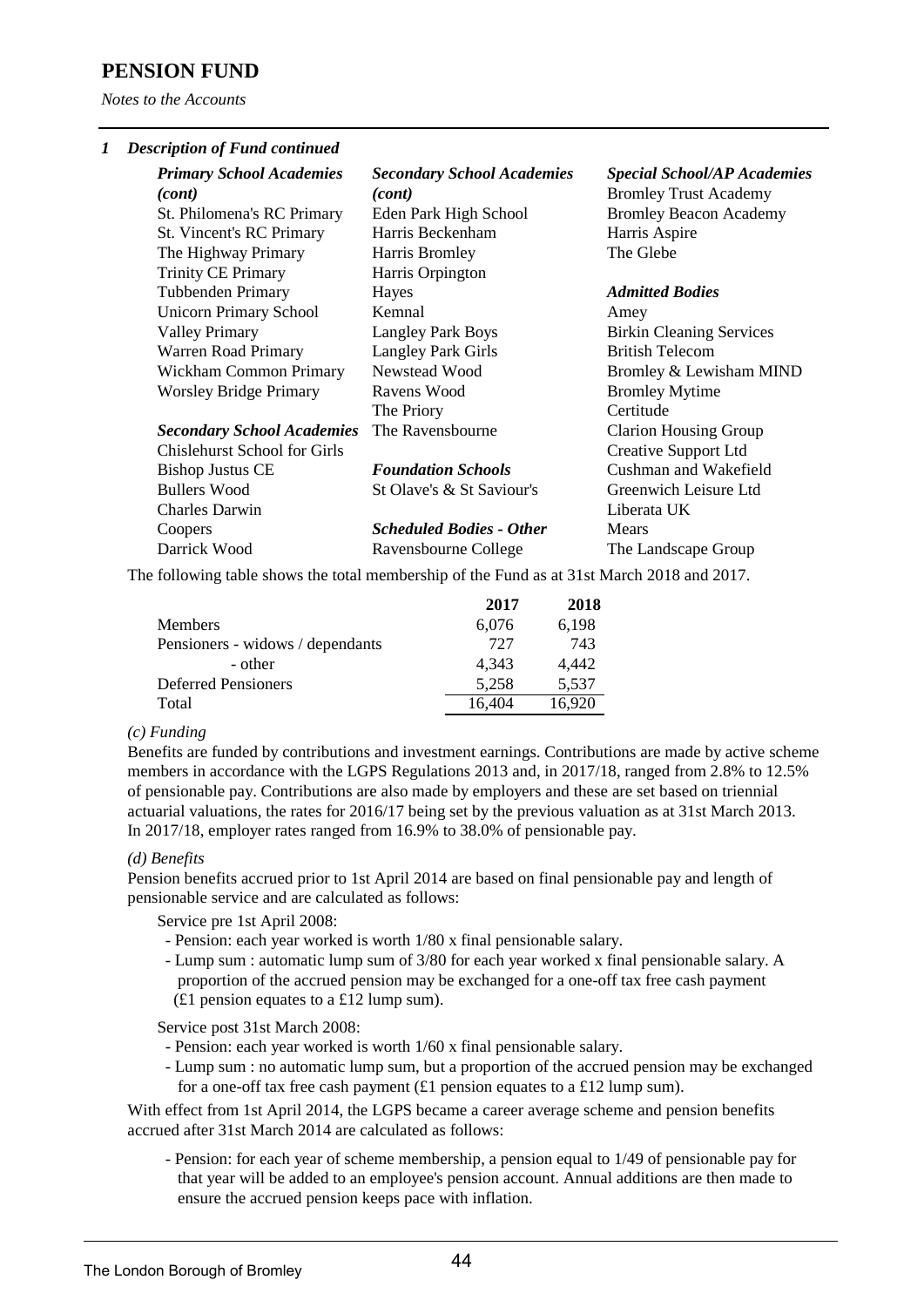*Notes to the Accounts* 

#### *1 Description of Fund continued*

 - Lump sum : no automatic lump sum, but a proportion of the accrued pension may be exchanged for a one-off tax free cash payment  $(f_1)$  pension equates to a  $f_1$ 2 lump sum).

As well as a change to the way in which benefits are calculated, the scheme normal retirement age for benefits accrued after 31st March 2014 changed to State Pension Age or 65, whichever is later. There is a range of additional benefits for members of the scheme including, but not limited to, early retirement, ill health retirement and death benefits.

#### *2 Basis of Preparation*

The Statement of Accounts summarises the Fund's transactions for the 2017/18 financial year and its position as at 31st March 2018. The accounts do not take account of obligations to pay pensions and benefits which fall due after the end of the financial year. The accounts have been prepared in accordance with the Code of Practice on Local Authority Accounting in the United Kingdom 2017/18, which is based on International Financial Reporting Standards (IFRS), as amended for the UK public sector.

The accounts summarise the transactions of the Fund and report on the net assets available to pay pension benefits. The accounts do not take account of  $\mathfrak{c}^{\times}$ fall due after the end of the financial year.

#### *3 Summary of Significant Accounting Policies*

#### *(a) Contribution income*

Normal contributions, both from members and employers, are accounted for on an accruals basis at the percentage rate recommended by the scheme actuary in the payroll period to which they relate. Employers' augmentation contributions and pension strain contributions are accounted for in the period in which the liability arises. Any amount due in the year but unpaid is classified as a current financial asset. Employer deficit contributions are accounted for in accordance with the agreement under which they are paid or, in the absence of an agreement, on a receipts basis.

#### *(b) Transfers to and from other schemes*

Transfer values represent the amounts received and paid during the year for members who have either joined or left the Fund during the financial year and are calculated in accordance with the LGPS Regulations. Individual transfers in/out are accounted for when received/paid, which is normally when the member liability is accepted or discharged.

Bulk (group) transfers are accounted for on an accruals basis in accordance with the terms of the transfer agreement.

#### *(c) Investment Income*

(i) Interest income

Interest income is recognised in the Fund account as it accrues.

#### (ii) Dividend income

Dividend income is recognised on the date the shares are quoted ex-dividend. Any amounts not received by the end of the reporting period are disclosed in the net assets statement as "current assets".

### (iii) Distributions from pooled funds

Distributions from distributing share class pooled funds are recognised at the date of issue. Any amount not received by the end of the reporting period is disclosed in the net assets statement as a current financial asset. For accumulating share classes, the change in market value also includes income, net of withholding tax, which is re-invested in the fund.

#### (iv) Movement in the net market value of investments

The change in market value of investments during the year comprises all increases and decreases in the market value of investments held at any time during the year, including profits and losses realised on sales of investments.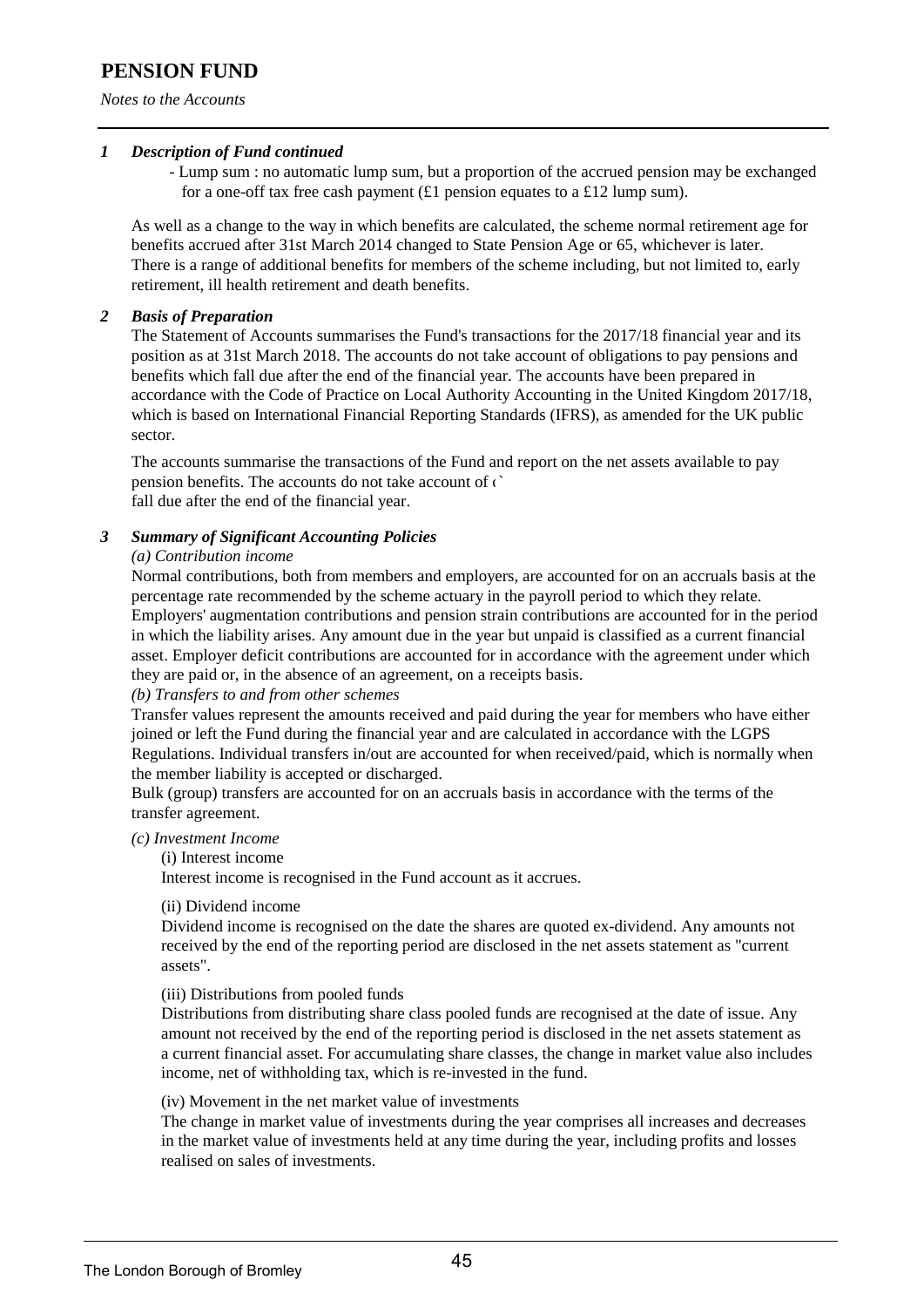*Notes to the Accounts* 

#### *3 Summary of Significant Accounting Policies continued*

#### *(d) Benefits payable*

Where members can choose whether to take their benefits as a full pension or as a lump sum with reduced pension, retirement benefits are accounted for on an accruals basis on the later of the date of retirement and the date the option is exercised. Other benefits are accounted for on an accruals basis on the date of retirement, death or leaving the Fund, as appropriate.

#### *(e) Taxation*

The Fund is a registered public service scheme under the Finance Act 2004 and, as such, is exempt from UK income tax on interest received and from capital gains tax on the proceeds of investments sold. Income from overseas investments suffers withholding tax in the country of origin, unless exemption is permitted. Irrecoverable tax is accounted for as a Fund expense as it arises.

#### *(f) Administrative expenses*

All administrative expenses are accounted for on an accruals basis. Staff costs of the pensions administration team and management, accommodation and other overheads are charged to the Fund in accordance with Council policy.

#### *(g) Investment management expenses*

All investment management expenses are accounted for on an accruals basis and investment manager fees are agreed in the respective mandates governing their appointments. Broadly, these are based on a percentage of the total market value of investments under management and therefore increase or decrease as the total value of investments changes.

#### *(h) Financial assets*

Financial assets are included in the net assets statement on a fair value basis as at the reporting date. A financial asset is recognised in the net assets statement on the date the fund becomes party to the contractual acquisition of the asset. From this date any gains or losses arising from changes in the fair value of the asset are recognised in the fund account.

The values of investments as shown in the net assets statement have been determined at fair value in accordance with the requirements of the Code and IFRS13 (see Note 15).

#### *(i) Foreign currency transactions*

Dividends, interest and purchases and sales of investments in foreign currencies have been accounted for at the spot market rates at the date of transaction. End-of-year spot market exchange rates are used to value cash balances held in foreign currency bank accounts, market values of overseas investments and purchases and sales outstanding at the end of the reporting period.

#### *(j) Cash and cash equivalents*

Cash comprises cash investments placed by the Fund managers and cash held internally by the Fund. Cash equivalents are short-term, highly liquid investments that are readily convertible to known amounts of cash and that are subject to minimal risk of changes in value.

#### *(k) Financial liabilities*

The Fund recognises financial liabilities at fair value as at the reporting date. A financial liability is recognised in the net assets statement on the date the Fund becomes party to it. From this date any gains or losses arising from changes in the fair value of the liability are recognised by the Fund.

#### *(l) Actuarial present value of promised retirement benefits*

The actuarial present value of promised retirement benefits is assessed every three years by the scheme actuary in accordance with the requirements of IAS 19 and relevant actuarial standards. As is permitted under the Code, the Fund has opted to disclose the actuarial present value of promised retirement benefits by way of a note to the Net Assets Statement (see Note 11). A summary of the results of the last full actuarial valuation is shown in Note 10.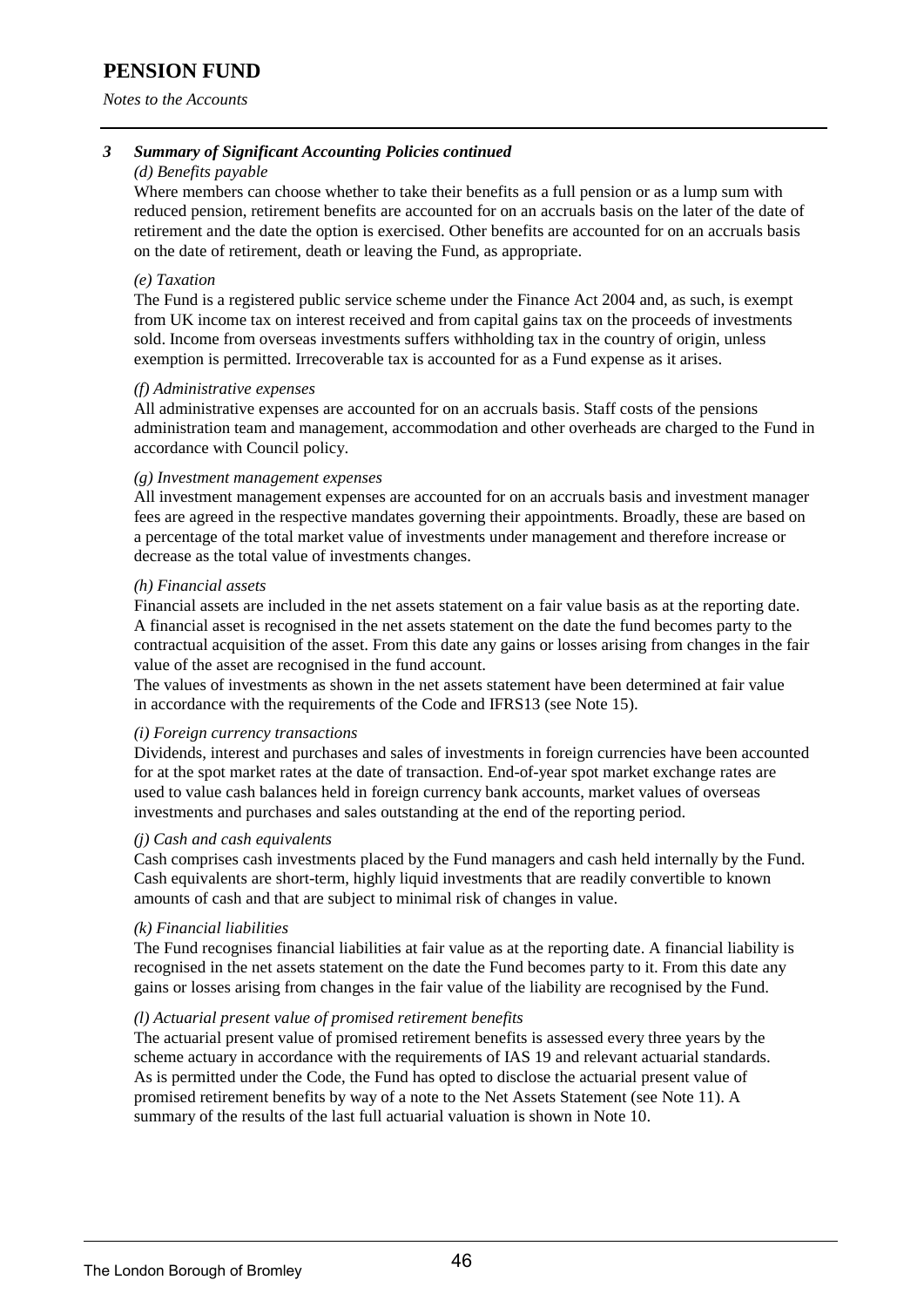*Notes to the Accounts* 

### *3 Summary of Significant Accounting Policies continued*

#### *(m) Additional voluntary contributions (AVCs)*

The Council provides an AVC scheme for its members, the assets of which are invested separately from those of the Pension Fund. AVCs are managed independently of the fund by specialist providers (Aviva and Equitable Life) and each contributor receives an annual statement showing the amount held in their account and the movements in the year. In accordance with the LGPS (Management and Investment of Funds) Regulations 2016, AVCs are not included in the Pension Fund accounts, but are disclosed in Note 12.

*(n) Contingent Assets and Liabilities*

A contingent asset or liability arises where an event has taken place giving rise to a possible asset or liability whose existence will only be confirmed or otherwise by the occurrence of future events. Contingent assets and liabilities are not recognised in the net assets statement but are disclosed by way of narrative in the notes.

#### *4 Critical Judgements in Applying Accounting Policies, Assumptions on the Future and Other Major Sources of Estimation Uncertainty*

The Pension Fund liability is calculated every three years by the scheme actuary, with annual updates in the intervening years. The methodology used is in line with accepted guidelines and in accordance with IAS 19. Assumptions underpinning the valuations are agreed with the actuary and are and are summarised in Note 10. The assumptions were determined after taking into account historical experience, current trends and other factors. This estimate is subject to significant variations based on changes to the underlying assumptions. Consequently, actual results may be materially different from estimates.

### *5 Contributions receivable* **2016/17 2017/18 £000 £000** Employer Contributions L.B. Bromley part of Fund L.B. Bromley - normal 7,773 7,880  $-$  augmentations  $1,431$   $453$ - deficit funding 5,900 2,100 Scheduled bodies - Foundation Schools 334 147 15,438 10,580 **Other** Scheduled bodies - normal - academies 9,508 10,283  $-$  normal  $-$  colleges  $1,116$  634 Admitted bodies - normal 719 988 - deficit funding 109 469 26,890 22,954 Member Contributions L.B. Bromley part of Fund L.B. Bromley 3,234 3,061 Scheduled bodies - Foundation Schools 85 85 40 3,319 3,101 **Other** Scheduled bodies - academies 2,317 2,612 - colleges 355 265 Admitted bodies 228 306<br>6.219 6.284 6,219

Details of the scheduled and admission bodies are included in Note 1 (b).

# The London Borough of Bromley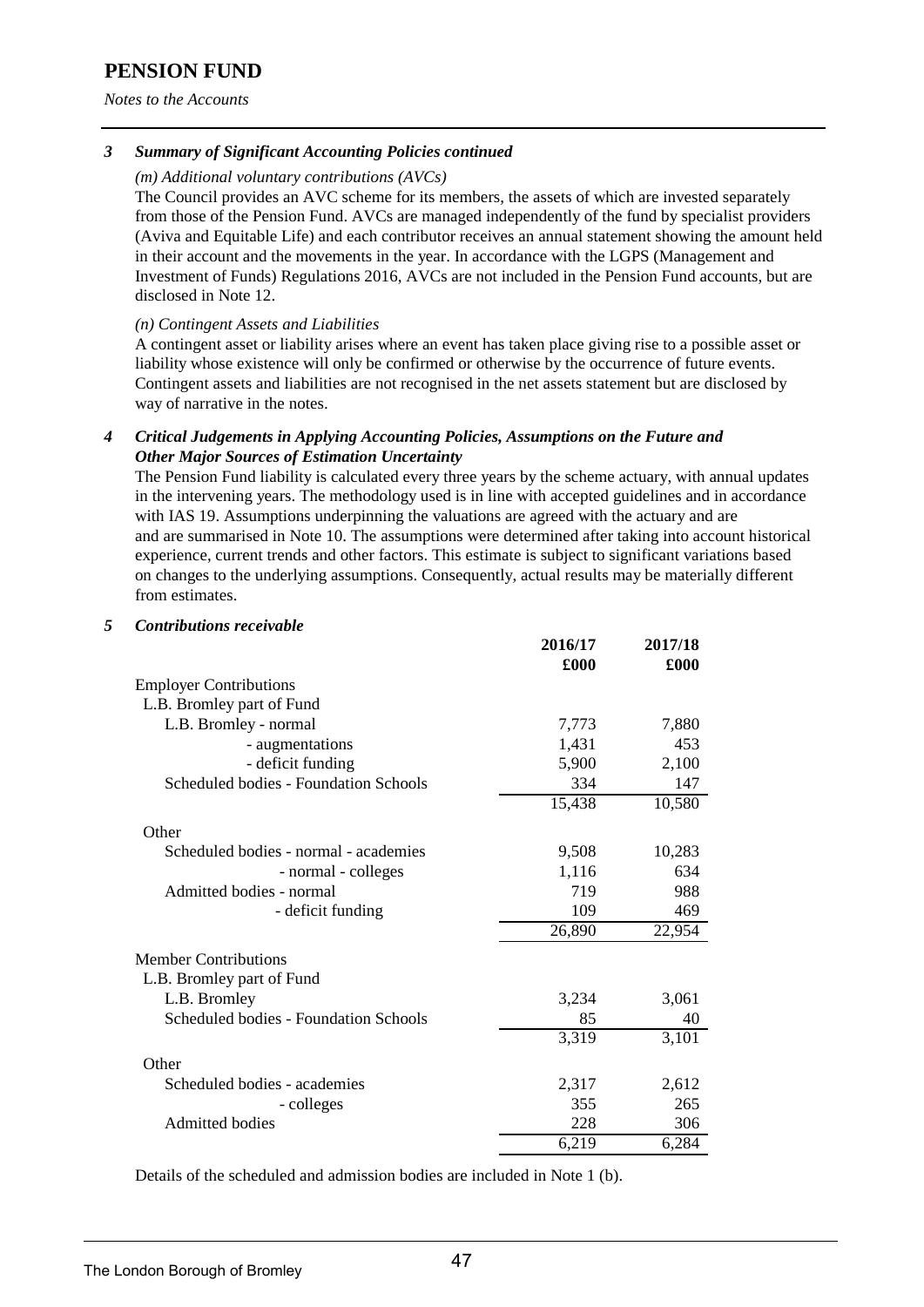*Notes to the Accounts* 

#### *6 Management Expenses*

|   |                                           | 2016/17 | 2017/18 |
|---|-------------------------------------------|---------|---------|
|   |                                           | £000    | £000    |
|   | Administrative costs                      | 517     | 500     |
|   | London CIV implementation $&$ service chg | 100     | 100     |
|   | External audit costs                      | 21      | 21      |
|   | PSAA refund relating to 2016/17 audit     |         | (3)     |
|   | Investment management expenses            | 3,344   | 3,991   |
|   | Oversight and governance costs            | 215     | 159     |
|   |                                           | 4,197   | 4,768   |
| 7 | <b>Investment Management Expenses</b>     |         |         |
|   |                                           | 2016/17 | 2017/18 |
|   |                                           | £000    | £000    |
|   | Management fees                           | 2,976   | 3,654   |
|   | Custody fees                              | 162     | 125     |
|   | <b>Transaction costs</b>                  | 206     | 212     |
|   |                                           | 3,344   | 3,991   |

#### *8 Investments*

Following a review of the Fund's investment strategy in 2017, to help manage the projected cashflow negative position of the Fund, contracts were awarded for two income distributing Multi-Asset Income Funds (20% of the Fund) and a Property Fund (5% of the Fund) in December 2017, funded by the disinvestment of the two Diversified Growth Funds, and a reduction in the allocations to Global Equities and Fixed Income. The managers as at 31st March 2018 were as follows:

Global equities: Baillie Gifford, Blackrock and MFS. Fixed income: Baillie Gifford and Fidelity. Multi-Asset Income: Fidelity. Pooled Property: Fidelity.

In addition, the Fund has £150k of unlisted equity shares in the London LGPS CIV Ltd (London CIV), which was set up to manage/pool the investments of LGPS funds across London.

The bid value of the Fund as at 31st March 2017 and 2018 was divided between the Fund managers as follows:

|                                   | <b>31st March 2017</b> |          | <b>31st March 2018</b> |         |
|-----------------------------------|------------------------|----------|------------------------|---------|
|                                   | £000                   | $\%$     | £000                   | $\%$    |
| Baillie Gifford - global equities | 335,269                | 35.53%   | 380,801                | 39.18%  |
| - fixed income                    | 56,835                 | 6.02%    | 58,039                 | 5.97%   |
| - DGF                             | 49,316                 | 5.23%    |                        | 0.00%   |
| Fidelity - fixed income           | 74,340                 | 7.88%    | 75,635                 | 7.78%   |
| - multi-asset income              |                        | 0.00%    | 79,192                 | 8.15%   |
| - pooled propety                  |                        | $0.00\%$ | 15,925                 | 1.64%   |
| MFS - global equities             | 205,919                | 21.82%   | 206,847                | 21.29%  |
| Blackrock - global                | 193,238                | 20.48%   | 155,148                | 15.97%  |
| Standard Life - DGF               | 28,473                 | 3.02%    |                        | 0.00%   |
| London CIV                        | 150                    | 0.02%    | 150                    | 0.02%   |
|                                   | 943,540                | 100.00%  | 971.737                | 100.00% |

The carrying amounts of financial assets held by Fund managers are held as fair value through profit and loss.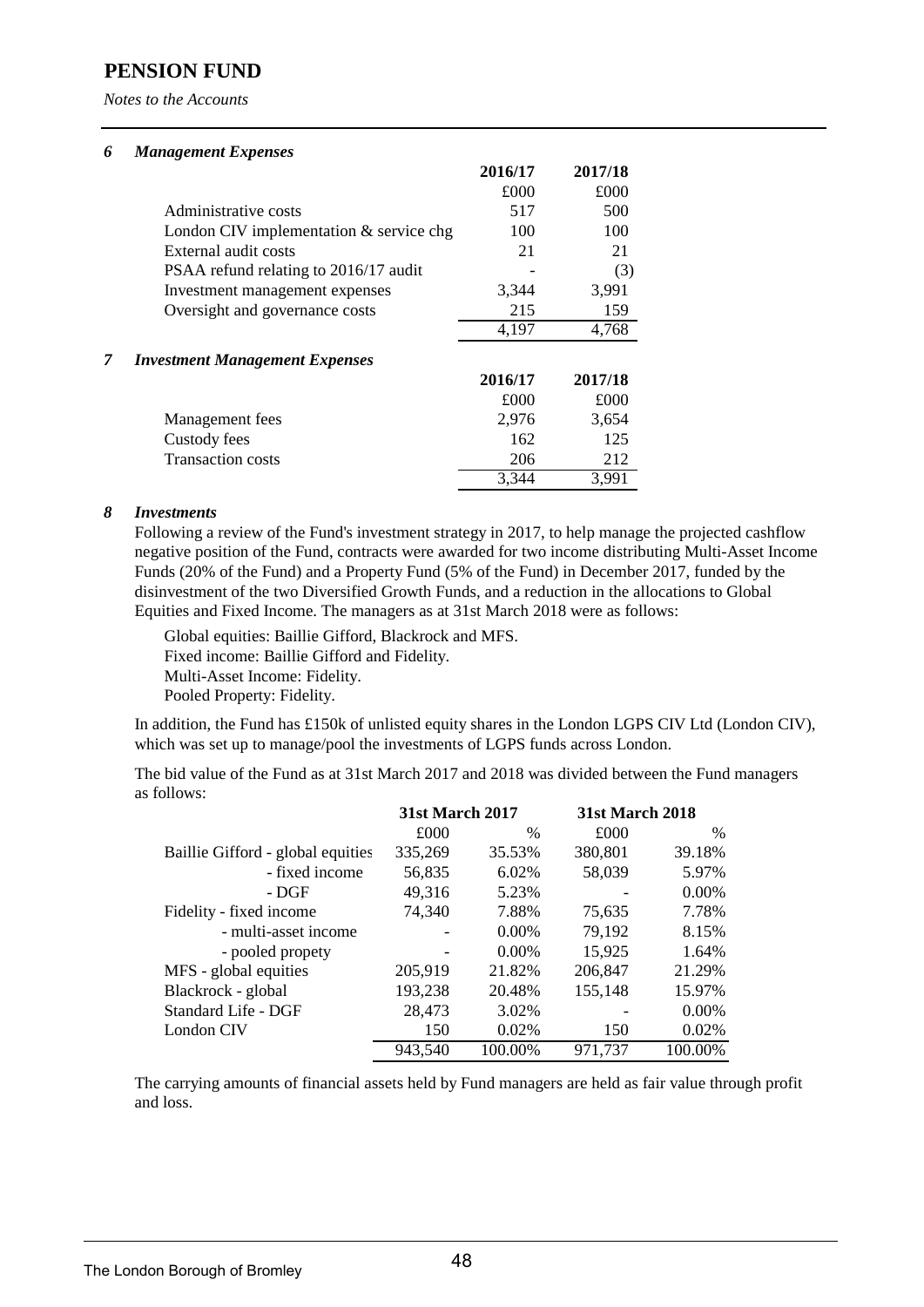*Notes to the Accounts* 

#### *8 Investments continued*

Pooled investments shown in the Net Assets Statement include the following:

|                              | 31st March 31st March |         |
|------------------------------|-----------------------|---------|
|                              | 2017                  | 2018    |
|                              | £000                  | £000    |
| Diversified Growth Funds (2) | 77,781                |         |
| Multi-Asset Income Fund (1)  |                       | 79,192  |
| Property Fund (1)            |                       | 15,925  |
| Global Equity Fund (1)       | 193,238               | 155,148 |
| Sterling Bond Funds (2)      | 131,183               | 133,666 |
|                              | 402,202               | 383,931 |

The table below analyses movements in market values between the start and end of the year.

|                               | <b>Value at</b><br><b>31st March Purchases</b> |         | <b>Sales</b> | Change in | <b>Value at</b><br><b>MV</b> 31st March |
|-------------------------------|------------------------------------------------|---------|--------------|-----------|-----------------------------------------|
|                               | 2017                                           |         |              |           | 2018                                    |
|                               | £000                                           | £000    | £000         | £000      | £000                                    |
| Equities                      | 531,194                                        | 108,357 | (100, 881)   | 36,159    | 574,829                                 |
| Pooled investments            | 402,202                                        | 98,281  | (131,160)    | 14,608    | 383,931                                 |
| Sub-Total                     | 933,396                                        | 206,638 | (232,041)    | 50,767    | 958,760                                 |
| Cash deposits                 | 10,192                                         |         |              | 2,131     | 11,634                                  |
| Amounts receivable for sales  | 56                                             |         |              |           | 238                                     |
| Investment income due         | 2,193                                          |         |              |           | 2,016                                   |
| Amounts payable for purchases | (104)                                          |         |              |           | (911)                                   |
| Net investment assets         | 945,733                                        |         |              | 52,898    | 971,737                                 |

The change in market value (MV) of investments during the year comprises all increases and decreases in the value of investments held at any time during the year, including gains and losses realised on sales of investments and unrealised changes in market value. In the case of pooled investment vehicles, which are accumulation funds, changes in value also include income, net of withholding tax, which is re-invested in the Fund. All gains and losses recognised arose from financial instruments valued at fair value through profit and loss.

Transaction costs, comprising costs charged directly to the scheme such as fees, commissions, stamp stamp duty and other fees, are included in the cost of purchases and sale proceeds. Transaction costs incurred during the year totalled £218k (£206k in 2016/17). Indirect costs are also incurred through the bid-offer spread on investments within pooled investment vehicles, but amounts are not separately provided to the scheme.

The Code requires the Council to disclose any single investments exceeding either 5% of the net assets available for benefits or 5% of any class or type of security. Details are shown below.

|                                              | 31st March 2017 |            | <b>31st March 2018</b> |            |
|----------------------------------------------|-----------------|------------|------------------------|------------|
|                                              | £000            | % of total | £000                   | % of total |
|                                              |                 | Fund       |                        | Fund       |
| <b>Baillie Gifford</b>                       |                 |            |                        |            |
| - Sterling Aggregate Plus Bond Fund          | 49,780          | 5.26       | 49.780                 | 5.12       |
| - Diversified Growth Fund                    | 49,316          | 5.21       |                        |            |
| Standard Life - Global Absolute Return Fund  | 28,473          | 3.01       |                        |            |
| Blackrock - Ascent Life Global Equities Fund | 193,238         | 20.43      | 155,148                | 15.97      |
| Fidelity                                     |                 |            |                        |            |
| - Institutional Aggregate Bond Fund          | 74.340          | 7.86       | 75.627                 | 7.78       |
| - Diversified Income Fund                    |                 |            | 79,192                 | 8.15       |
| - UK Real Estate Fund                        |                 |            | 15,925                 | 1.64       |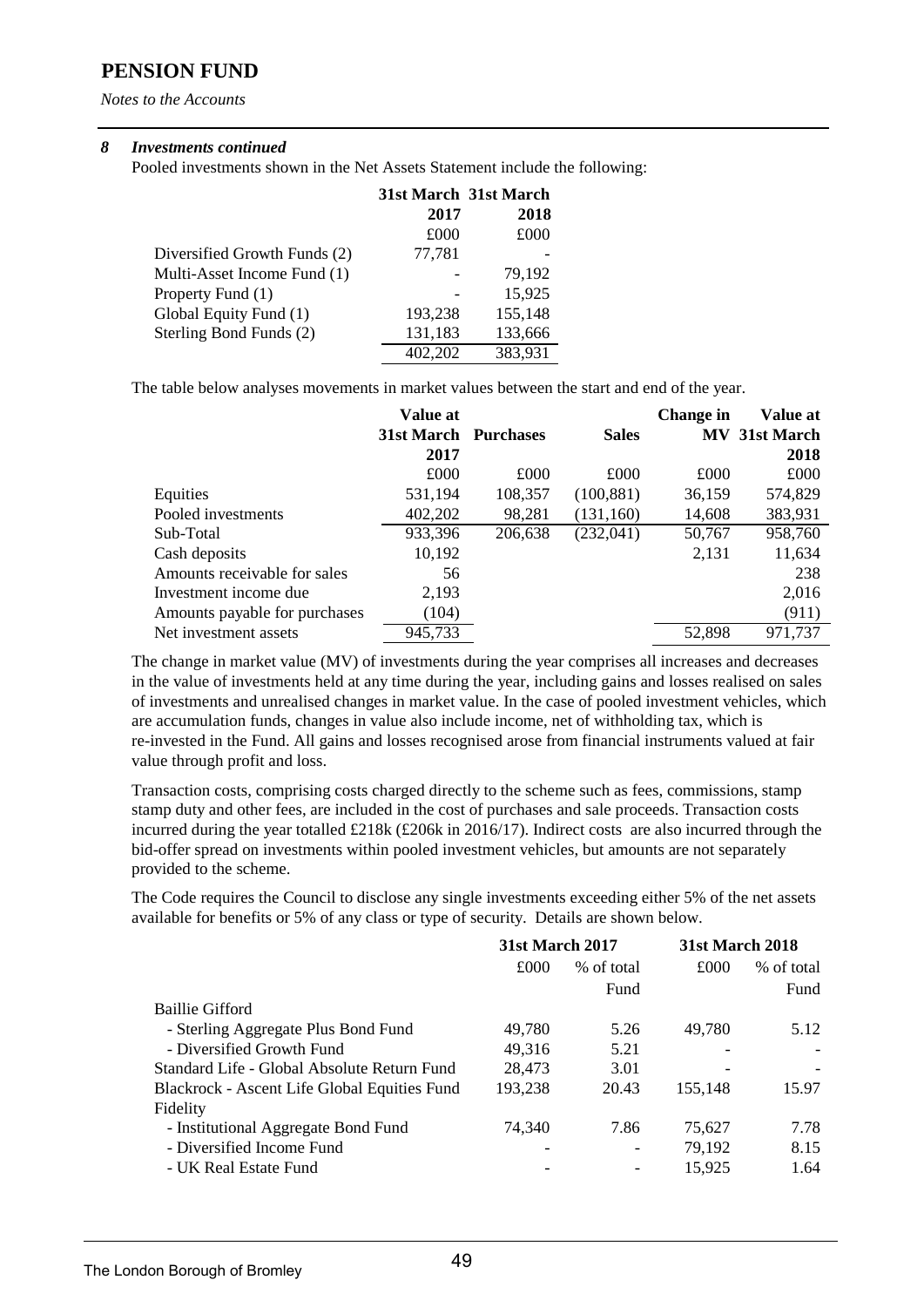*Notes to the Accounts* 

#### *9 Current assets and liabilities*

Current assets and liabilities are held respectively on the Balance Sheet as loans and receivables and financial liabilities at amortised cost.

| £000  |
|-------|
| 1,072 |
|       |
| 1,075 |
|       |
| 734   |
| 1,165 |
|       |
| 1.904 |
|       |

#### *10 Funding Arrangements*

The Fund is valued triennially in accordance with the provisions of the Local Government Pension Scheme Regulations 2013. The Fund's actuary, Mercer Ltd, carried out a full valuation of the Fund as at 31st March 2013, when its solvency level was calculated at 82%.

The 2013 actuarial valuation set the level of employer contributions required to attain 100% solvency within 15 years. It set employer rates for the years ending 31st March 2015, 2016 and 2017 at an average of 15.3% (excluding past deficit adjustment) and specified total annual lump sum past-deficit contributions of £6.0m.

The most recent full valuation of the Fund (as at 31st March 2016) was carried out by the actuary during 2016/17. This calculated a new sovency funding level of 91% and set a common employer contribution rate of 20.3% and total annual lump sum past-deficit contributions of £2.6m from 1st April 2017 until 31st March 2020 with the aim of recovering that deficit over 12 years.

A significant number of schools adopted academy status between 2014/15 and 2017/18. Calculations of deficit shares and contribution rates for academies are carried out individually by the Council's actuary and are set at either the same rate as the Council or at a rate sufficient to ensure that the deficit share is recovered within 12 years.

The following assumptions were employed in the 2013 and 2016 valuations.

|                                           | 2013         | 2016     |
|-------------------------------------------|--------------|----------|
| Economic assumptions                      | $%$ p.a.     | $%$ p.a. |
| Increases in earnings - long term         | 4.1          | 3.7      |
| - short term (3 years)                    | 1.0          | n/a      |
| <b>General Inflation</b>                  | 2.6          | 2.2      |
| Increases in pensions                     | 2.6          | 2.2      |
| Investment return - Overall discount rate | 5.0          | 4.2      |
| <b>Mortality assumptions</b>              | <b>Years</b> | Years    |
| Life expectancy - male aged 65 now        | 22.9         | 23.2     |
| - at 65 for male aged 45 now              | 25.1         | 25.8     |
| - female aged 65 now                      | 25.3         | 25.9     |
| - at 65 for female aged 45 now            | 28.2         | 28.2     |

Commutation assumption - It has been assumed that, on average, 50% of retiring members will take the maximum tax-free cash available at retirement and 50% will take a 3/80ths cash sum (the standard for pre April 2008 service).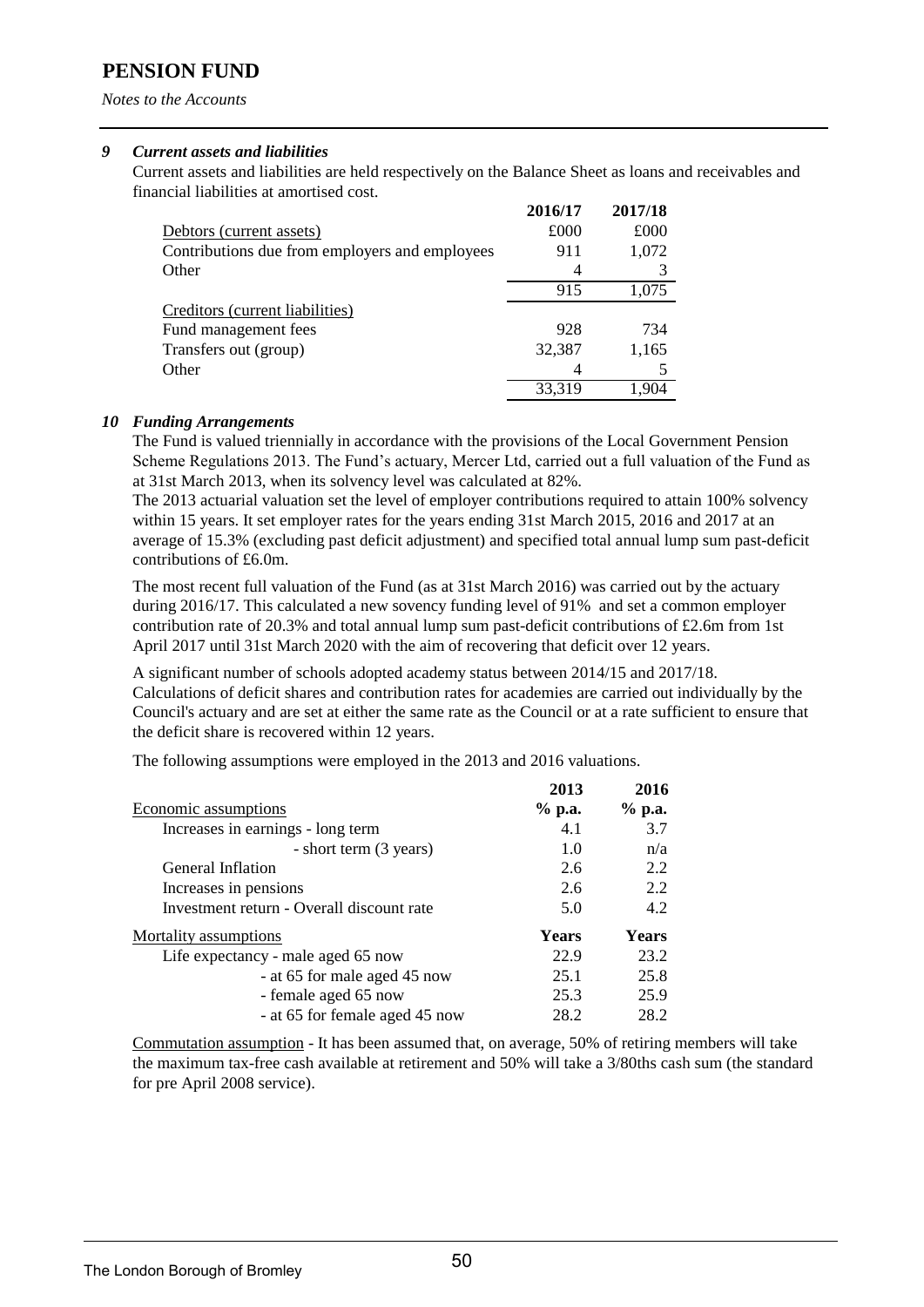*Notes to the Accounts* 

#### *11 Actuarial Present Value of Promised Retirement Benefits*

The net liability of the London Borough of Bromley part of the Fund in relation to the actuarial promised retirement benefits and the net assets available to fund these benefits (both based on IAS 19 information available as at 31st March) is shown in detail in Note 45 to the main financial statements. The figures shown in the Net Assets Statement are in respect of the Whole Fund.

The Fund is also required to disclose the actuarial present value of future benefits for the Fund as a whole. This was assessed by the Council's actuary under IAS 26 as £1,111m as at 31st March 2018 (£1,115m as at 31st March 2017).

The demographic assumptions used in the IAS 26 report were the same as those used for the 2016 full valuation (see Note 10) and the following financial assumptions were used:

|                                           | 2017     | 2018     |  |
|-------------------------------------------|----------|----------|--|
|                                           | $%$ p.a. | $%$ p.a. |  |
| Increases in earnings                     | 3.8      | 3.6      |  |
| Increases in pensions                     | 2.3      | 2.2      |  |
| Inflation                                 | 2.3      | 2.1      |  |
| Investment return - Overall discount rate | 2.5      | 26       |  |

#### *12 Additional Voluntary Contributions*

Contributing members have the right to make AVCs to enhance their pensions. In accordance with the LGPS (Management and Investment of Funds) Regulations 2016, AVCs are not included in the Pension Fund accounts. A summary of contributions made by members in 2016/17 and 2017/18 and the total value of AVC Funds as at 31st March 2017 and 2018 is shown below.

|                       | 2016/17 | 2017/18 |
|-----------------------|---------|---------|
| AVC contributions     | £000    | £000    |
| - to Aviva            | 39      | 47      |
| - to Equitable Life * |         |         |
| Total contributions   | 39      |         |
|                       |         |         |

\* the total contribution to Equitable Life in 2016/17 was less than £500, and zero in 2017/18.

|                           | 2016/17 | 2017/18 |
|---------------------------|---------|---------|
| Market Value              | £000    | £000    |
| - Aviva                   | 1.054   | 899     |
| - Equitable Life          | 68      | 66      |
| <b>Total Market Value</b> | 1.122   | 965     |

#### *13 Related Parties*

Two members of the Pensions Investment Sub-Committee during the year were in receipt of a pension, and one is a deferred pensioner.

A special responsibility allowance of £1,970 was paid to the Chairman of the Sub-Committee in both 2016/17 and 2017/18. No other payments were made for meeting attendance.

The Council incurred costs of £593k (£631k in 2016/17) in relation to the administration of the fund and was subsequently reimbursed by the fund for these expenses.

Two key management personnel of the Fund (the Director of Corporate Services and the Director of Finance) are active members of the Fund.

#### *14 Nature and extent of risks arising from financial instruments*

The Code of Practice on Local Authority Accounting in the United Kingdom 2017/18 requires disclosure of the nature and extent of risks arising from financial instruments. This requirement extends to the specific risks related to Pension Fund investments. Detailed disclosures concerning these risks are included in this note on the next two pages.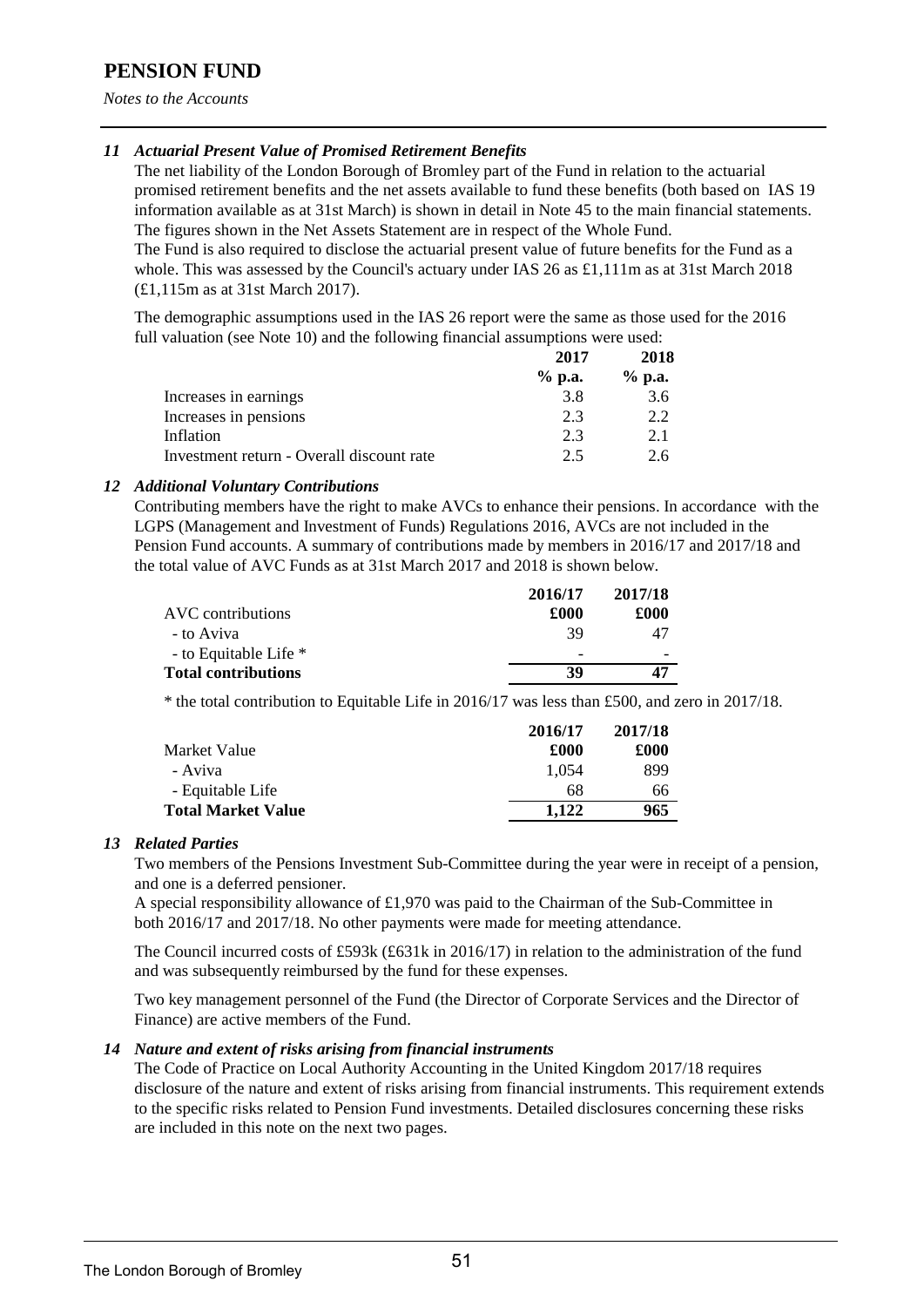*Notes to the Accounts* 

#### *14 Nature and extent of risks arising from financial instruments continued*  Risk and Risk Management

The Fund's primary long-term risk is that its assets will fall short of its liabilities (i.e. promised benefits payable to members). Therefore, the aim of investment risk management is to minimise the risk of an overall reduction in the value of the Fund and to maximise the opportunity for gains across the whole Fund portfolio. The Fund achieves this through asset diversification to reduce exposure to market risk, price risk, currency risk and credit risk to an acceptable level. In addition, the Fund manages its liquidity risk to ensure that there is sufficient liquidity to meet its forecast cash-flows. The Authority manages these investment risks as part of its overall Pension Fund risk management programme.

#### Market Risk

Market risk is the risk of loss from fluctuations in equity and commodity prices, interest and foreign exchange rates and credit spreads. The Fund is exposed to market risk from its investment activities, particularly through its equity holdings. The level of risk exposure depends on market conditions, expectations of future price and yield movements and the asset mix. The objective of the Fund's risk management strategy is to identify, manage and control market risk exposure within acceptable parameters, whilst optimising the return on risk.

In general, excessive volatility in market risk is managed through the diversification of the portfolio in terms of geographical and industry sector and individual securities. The Fund has an asset allocation rebalancing policy that ensures that diversification is maintained in the event that particular asset class values increase or decrease to an extent that rebalancing is required to retain diversification. These ranges are reviewed quarterly by the Director of Finance. Further details of current policy are included in the Fund's Statement of Investment Principles. To mitigate market risk, the Authority and the Fund's investment advisers undertake appropriate monitoring of market conditions and benchmark analysis.

#### Other price risk

Other price risk represents the risk that the value of the financial instrument will fluctuate as a result of changes in market prices (other than those arising from interest rate risk or foreign currency), whether those changes are caused by factors specific to the individual instrument or its issuer or factors affecting all such instruments in the market.

The Fund is exposed to share price risk. This arises from investments held by the Fund for which the future price is uncertain. All securities investments present a risk of loss of capital. Except for shares sold short, the maximum risk resulting from financial instruments is determined by the fair value of the financial instruments. Possible losses from shares sold short are unlimited.

The Fund's investment management agreements for non-pooled investments provide tolerances for investment manager deviation from market asset class returns expressed as the tracking error from benchmark returns. Fund officers review these metrics with Fund managers at each quarter.

The Fund's investment managers mitigate this price risk through diversification and the selection of securities and other financial instruments is monitored by the Authority to ensure it is within limits specified in the Fund's investment strategy.

#### Currency Risk

Currency risk represents the risk that the fair value of future cash flows of a financial instrument will fluctuate because of changes in foreign exchange rates. The Fund is exposed to currency risk on financial instruments that are denominated in any currency other than the base currency of the Fund, i.e. £Sterling.

Many securities denominated in foreign currencies also gain significant proportions of their income and profits from jurisdictions outside of the market on which those securities are quoted. Over the long-term, currency rates reflect value in a particular territory and, to the extent that a particular security is exposed to currency risk in a particular territory, investment managers make decisions about this in their analysis of what securities to buy, sell or hold.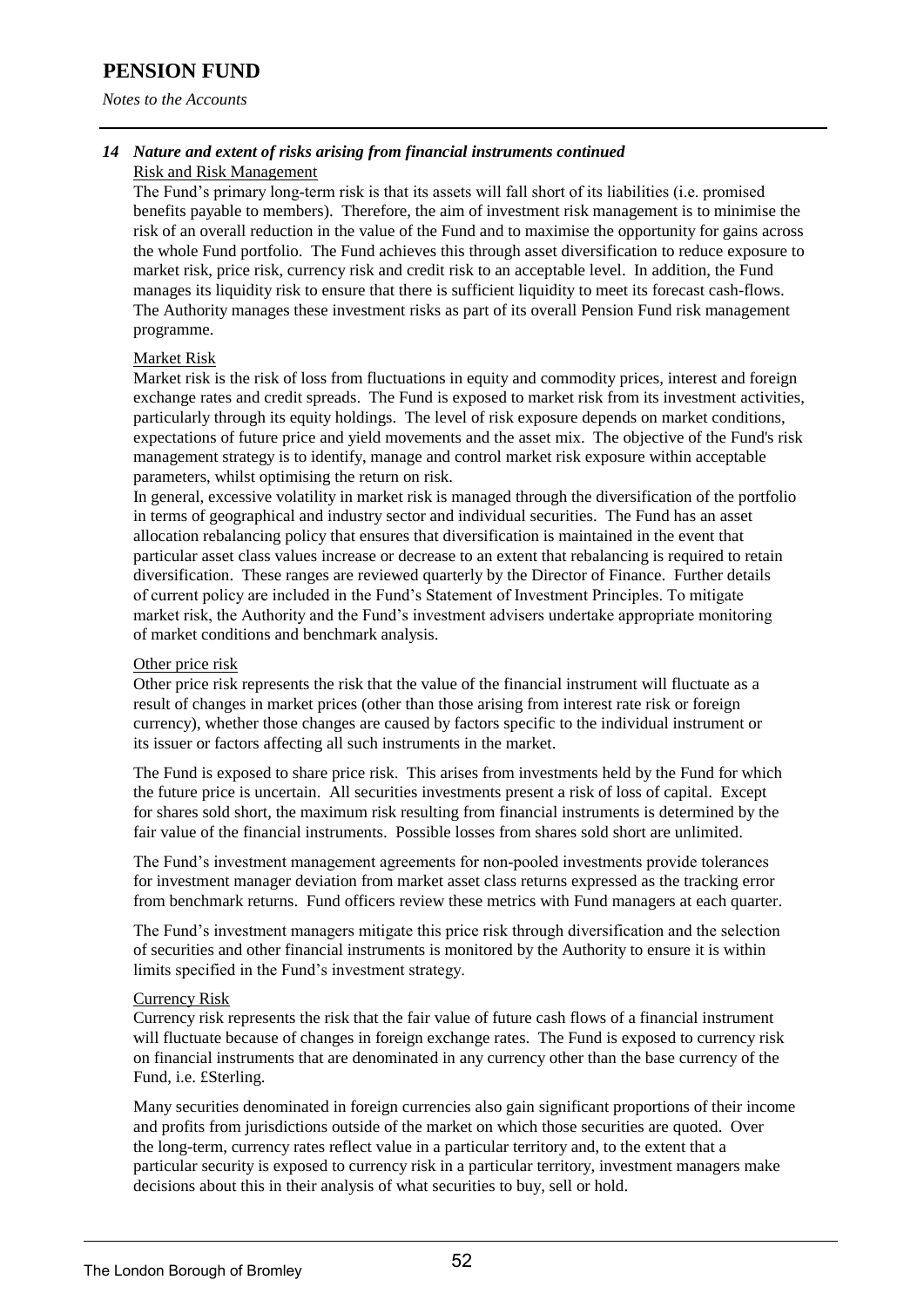*Notes to the Accounts* 

# *14 Nature and extent of risks arising from financial instruments continued*

Currency Risk continued

The Fund manages this risk by setting investment benchmarks and comparing overall outcomes against those benchmarks. These outcomes are reported to the Director of Finance and the Pensions Investment Sub-Committee every quarter.

#### Credit Risk

Credit risk represents the risk that the counterparty to a transaction or a financial instrument will fail to discharge an obligation and cause the Fund to incur a financial loss. The market values of investments generally reflect an assessment of credit in their pricing and consequently the risk of loss is implicitly provided for in the carrying value of the Fund's financial assets and liabilities.

In essence, the Fund's entire investment portfolio is exposed to some form of credit risk. However, the selection of high quality counterparties, brokers and financial institutions minimises credit risk that may occur through the failure to settle a transaction in a timely manner.

Deposits are not made with banks and financial institutions unless they are rated independently and meet the Council's credit criteria. The Council has also set limits as to the maximum percentage of the deposits placed with any one bank or building society. In addition, the Council may invest in AAA-rated money market funds to provide diversification.

The Council believes it has managed its exposure to credit risk, and has had no experience of default or uncollectable deposits over the past five financial years. The Fund had temporary borrowing of £3.9m under its treasury management arrangements at 31st March 2018 (£0.1m temporary loan as at 31st March 2017). Although the Pension Fund Revenue Account cashflow position was cash negative for most of the year, the new income distributing funds (see note 8) are intended to rectify this position going forward, and, as a result, it was not considered viable to separate out Pension Fund cash from Council cash.

The Council reviews exposure to different classes of credit ratings for fixed-interest securities and these results are reviewed quarterly by the Director of Finance.

#### Liquidity Risk

Liquidity risk represents the risk that the Fund will not be able to meet its financial obligations as they fall due. The Authority therefore takes steps to ensure that the Pension Fund has adequate cash resources to meet its commitments.

The Fund has immediate access to its cash holdings that are invested by the Authority, although, as is stated above, the level of cash held was not sufficient to warrant separate investment. The levels of cash held are reviewed by the Authority as part of the periodic cash-flow forecasting and form part of the Fund's investment strategy. The Fund's investment strategy ensures that most, if not all, of the Fund is invested in assets that can be sold at short notice to avoid any liquidity risk. The Fund managers held no illiquid assets (i.e. assets that could not be sold within 10 days) as at both 31st March 2017 and 2018.

#### Interest rate risk

The Fund invests in financial assets for the primary purpose of obtaining a return on investments. These investments are subject to interest rate risks, which represent the risk that the fair value or future cash flows of a financial instrument will fluctuate because of changes in market interest rates.

Changes in interest rates principally affect investments held in cash or fixed interest securities. Changes in interest rates, currencies and credit risk are all inter-related and affected by many influences including sovereign interest rates and factors affecting each individual investment. Investment managers manage these risks through the choice of their investments, by having benchmark outputs to attain and reporting variances from benchmark returns. The Council reviews outcomes versus the assigned benchmark and the exposure to different classes of credit ratings and these results are reviewed quarterly by the Director of Finance.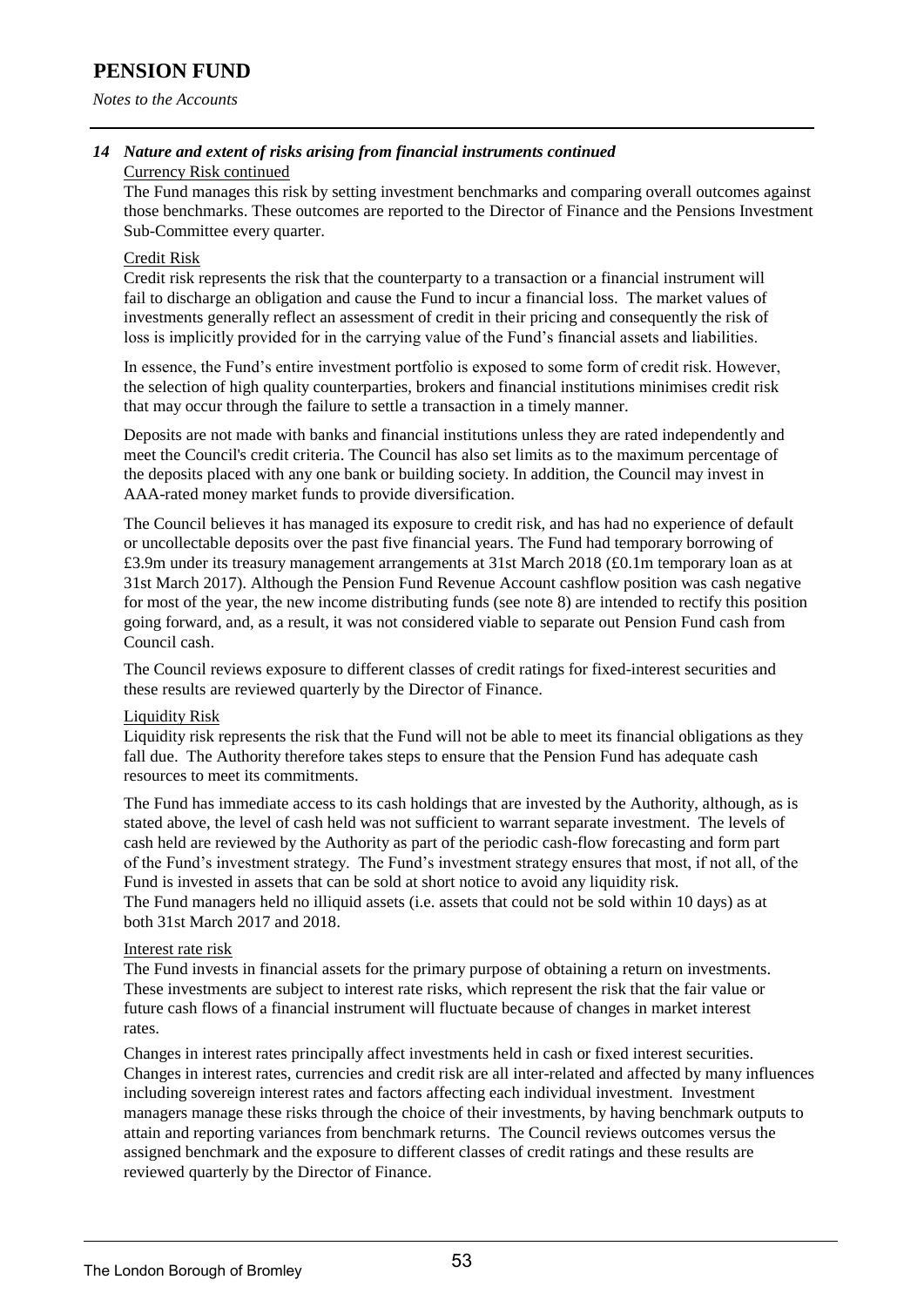*Notes to the Accounts* 

### *14 Nature and extent of risks arising from financial instruments continued*

#### Summary

The following table sets out the potential sums at risk, most of which are remote possibilities, under the various types of risk:

|                              | <b>Market</b> | <b>Other</b>       | <b>Currency</b>          | <b>Interest</b>    | <b>Credit</b> |
|------------------------------|---------------|--------------------|--------------------------|--------------------|---------------|
|                              | <b>Risk</b>   | <b>Price Risk</b>  | <b>Risk</b>              | <b>Rate Risk</b>   | <b>Risk</b>   |
|                              | $\pmb{.}600$  | $\pmb{\pounds}000$ | £000                     | $\pmb{\pounds}000$ | £000          |
| UK Equities (quoted)         | 28,717        | 28,717             | $\overline{\phantom{0}}$ |                    | 28,717        |
| Overseas Equities (quoted)   | 546,112       | 546,112            | 546,112                  |                    | 546,112       |
| Pooled Investments           |               |                    |                          |                    |               |
| - Multi-Asset Income Funds * | 79,192        | 79,192             | 79,192                   | 79,192             | 79,192        |
| - Global Equity Fund         | 155,148       | 155,148            | 155,148                  | -                  | 155,148       |
| - Sterling Bond Funds        | 133,666       |                    | $\overline{\phantom{a}}$ | 133,666            | 133,666       |
| - Property Funds             | 15,925        | 15,925             | $\overline{\phantom{a}}$ |                    | 15,925        |
| Cash and cash equivalents    |               | 10,961             | $\overline{\phantom{a}}$ | 10,961             | 10,961        |
|                              | 958,760       | 836,055            | 780,452                  | 223,819            | 969,721       |

\* The Multi-Asset Income Fund invests in a wide range of assets, including equities, bonds and alternative investments, as determined by the Fund managers. As a result, there is exposure to all types of risk up to the value of the investments held.

#### *15 Determination of the fair value of assets*

All investment assets are held at fair value. The determination of the fair value can be complex depending on the investment and the complexity of measurement can be represented by the fair value hierarchy. The fair value hierarchy ranks fair values at levels between 1 and 3.

Valuations considered to be Level 1 are based on quoted prices, and the valuation of the Fund's equities fall into this category.

Level 2 valuations are based on observable inputs relating to the assets, such as the quoted price of similar assets or market data relating to the assets held. The valuation of the Fund's pooled investments fall into this category.

Level 3 valuations are based on non-observable inputs. These types of valuation are common to the valuation of private equity and other alternative investments. The investment in the London CIV falls into this category.

#### *16 Contingent Assets*

The Council is party to a joint venture (JV) arrangement, More Homes Bromley LLP. As part of the overall arrangement the Council has resolved that, on receipt of the property stock at the conclusion of the agreement, the properties will subsequently be 'gifted' to the Pension Fund with a view to reducing current pension contributions. The assets to be 'gifted' at the end of the arrangement will not exceed the value of the Council's Pension Fund deficit at that time. The eventual consideration may differ from the actuarial assumptions used due to the long term nature of the arrangement and the application of different professional standards. Whilst there is a constructive obligation to transfer the whole or part of the property stock this is subject to a number of caveats and there is not sufficient certainty for it to be recognised by the Pension Fund as an asset at this stage.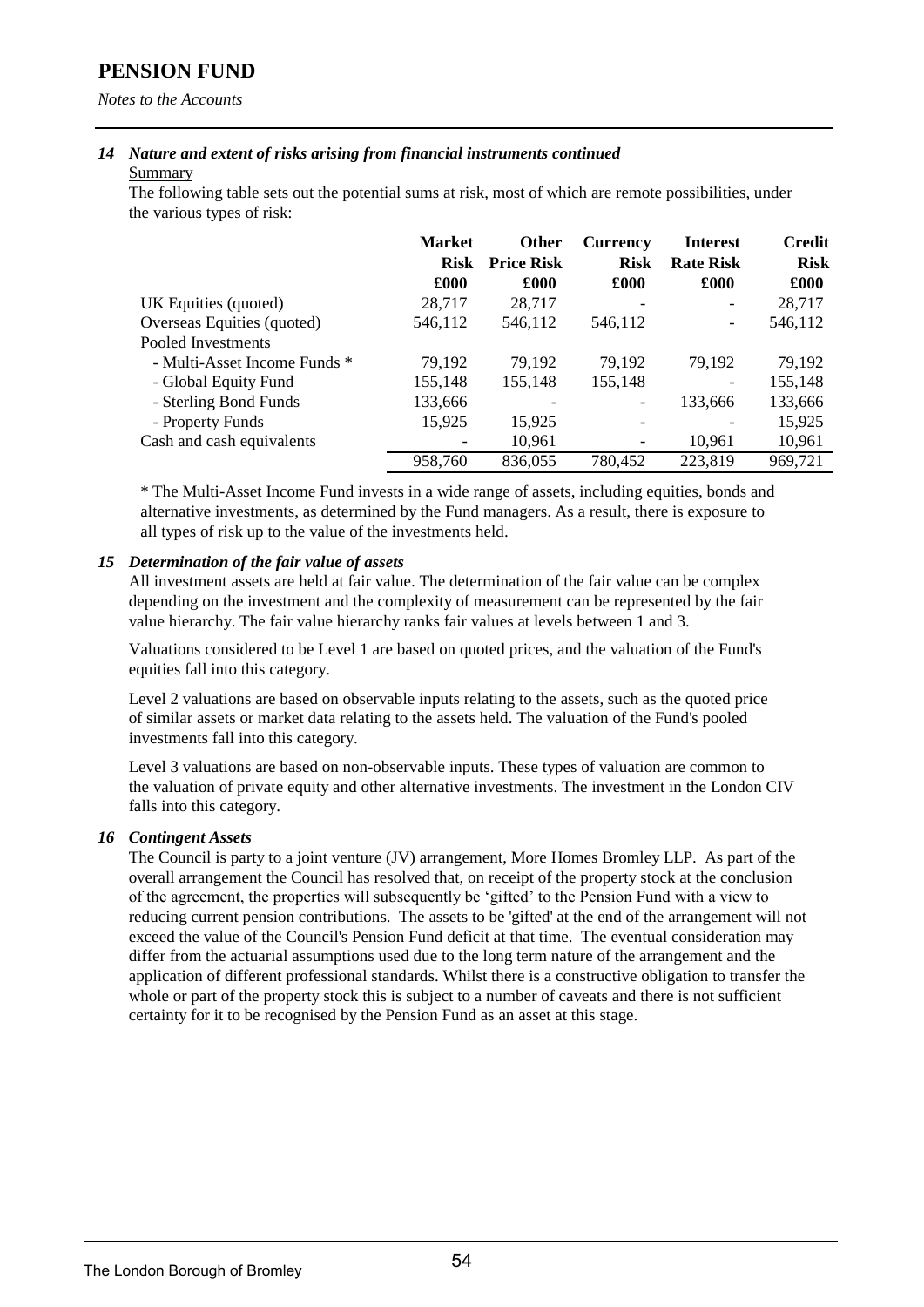### **PENSION FUND REVENUE ACCOUNT AND MEMBERSHIP**

|                                   | <b>Final Outturn</b><br>2016/17<br>£'000's | <b>Estimate</b><br>2017/18<br>£'000's | <b>Final Outturn</b><br>2017/18<br>£'000's |
|-----------------------------------|--------------------------------------------|---------------------------------------|--------------------------------------------|
| <b>INCOME</b>                     |                                            |                                       |                                            |
| <b>Employee Contributions</b>     | 6,219                                      | 6,300                                 | 6,284                                      |
| <b>Employer Contributions</b>     |                                            |                                       |                                            |
| - Normal                          | 20,881                                     | 17,000                                | 20,385                                     |
| - Past-deficit                    | 6,009                                      | 7,580                                 | 2,569                                      |
| <b>Transfer Values Receivable</b> | 3,161                                      | 2,000                                 | 3,568                                      |
| Investment Income                 | 8,610                                      | 9,000                                 | 8,805                                      |
| <b>Total Income</b>               | 44,880                                     | 41,880                                | 41,611                                     |
| <b>EXPENDITURE</b>                |                                            |                                       |                                            |
| Pensions                          | 26,061                                     | 26,800                                | 26,332                                     |
| Lump Sums                         | 5,578                                      | 5,500                                 | 5,801                                      |
| <b>Transfer Values Paid</b>       | 35,096                                     | 1,500                                 | 3,842                                      |
| Administration                    |                                            |                                       |                                            |
| - Manager fees                    | 3,344                                      | 3,500                                 | 3,654                                      |
| - Other (incl. pooling costs)     | 853                                        | 870                                   | 1,114                                      |
| <b>Refund of Contributions</b>    | 84                                         | 80                                    | 171                                        |
| <b>Total Expenditure</b>          | 71,016                                     | 36,350                                | 40,914                                     |
| Surplus/Deficit (-)               | $-26,136$                                  | 6,250                                 | 697                                        |
| <b>MEMBERSHIP</b>                 | 31/03/2017                                 |                                       | 31/03/2018                                 |
| Employees                         | 6,076                                      |                                       | 6,198                                      |
| Pensioners                        | 5,070                                      |                                       | 5,185                                      |
| <b>Deferred Pensioners</b>        | 5,258                                      |                                       | 5,537                                      |
|                                   | 16,404                                     |                                       | 16,920                                     |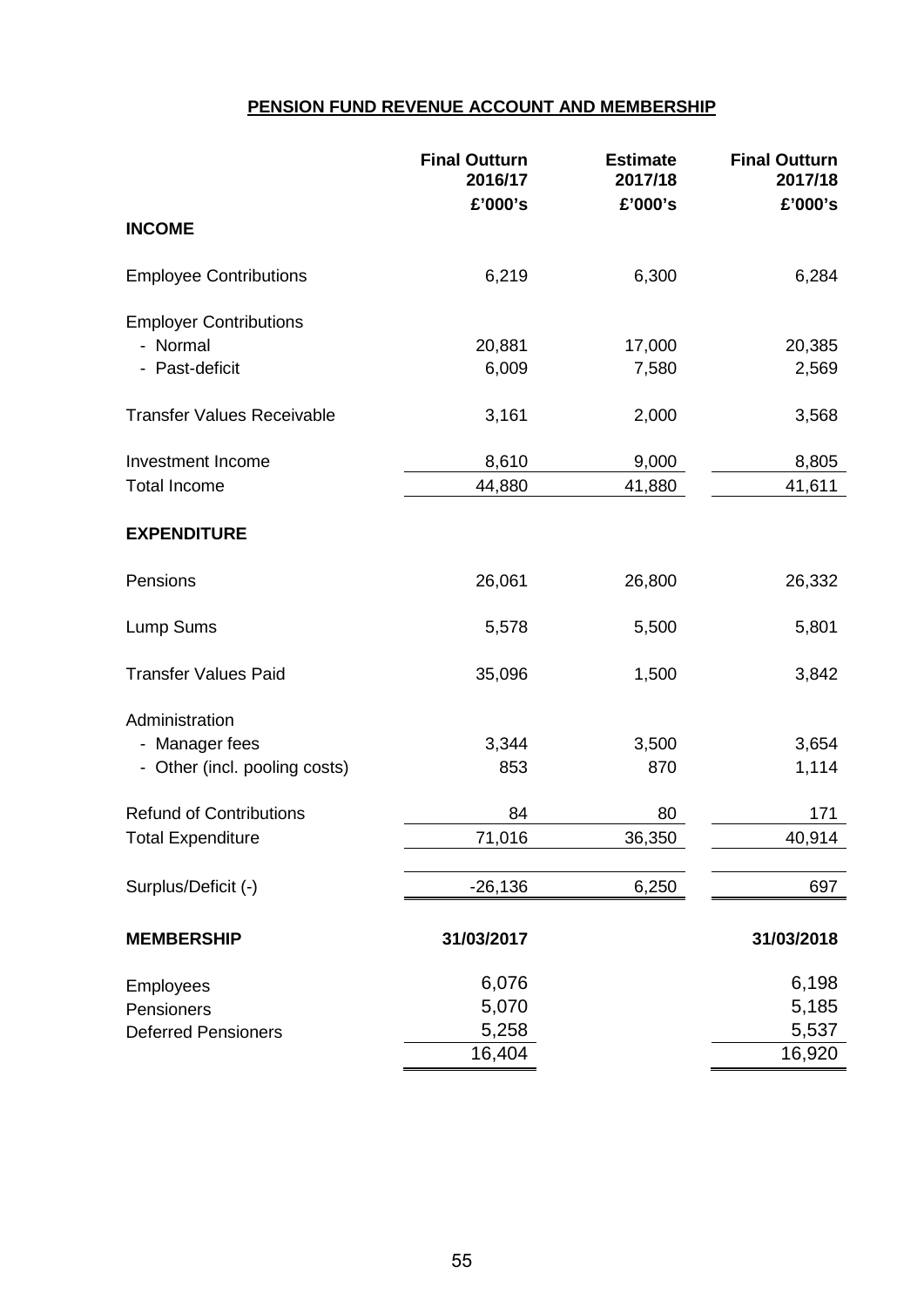### **LONDON BOROUGH OF BROMLEY PENSION FUND FUNDING STRATEGY STATEMENT (FSS)**

*This Funding Strategy Statement has been prepared by London Borough of Bromley (the Administering Authority) to set out the funding strategy for the London Borough of Bromley Pension Fund (the "Fund"), in accordance with Regulation 58 of the Local Government Pension Scheme Regulations 2013 (as amended) and guidance issued by the Chartered Institute of Public Finance and Accountancy (CIPFA).* 

# **1. EXECUTIVE SUMMARY**

Ensuring that the London Borough of Bromley Pension Fund (the "Fund") has sufficient assets to meet its pension liabilities in the long term is the fiduciary responsibility of the Administering Authority (London Borough of Bromley). The Funding Strategy adopted by the London Borough of Bromley Pension Fund will therefore be critical in achieving this. The purpose of this Funding Strategy Statement ("FSS") is to set out a clear and transparent funding strategy that will identify how each Fund employer's pension liabilities are to be met going forward.

The details contained in this Funding Strategy Statement will have a financial and operational impact on all participating employers in the London Borough of Bromley Pension Fund.

### **THE FUND'S OBJECTIVE**

The Administering Authority's long term objective is for the Fund to achieve a 100% solvency level over a reasonable time period and then maintain sufficient assets in order for it to pay all benefits arising as they fall due. This objective will be considered on an employer specific level where appropriate.

The general principle adopted by the Fund is that the assumptions used, taken as a whole, will be chosen sufficiently prudently for pensions already in payment to continue to be paid, and to reflect the commitments that will arise from members' accrued pension rights. The funding strategy set out in this document has been developed alongside the Fund's investment strategy on an integrated basis taking into account the overall financial and demographic risks inherent in the Fund. The funding strategy includes appropriate margins to allow for the possibility of events turning out worse than expected.

# **SOLVENCY AND LONG TERM COST EFFICIENCY**

Each employer's contributions are set at such a level to achieve full solvency in a reasonable timeframe. Solvency is defined as a level where the Fund's liabilities i.e. benefit payments can be reasonably met as they arise.

# **DEFICIT RECOVERY PLAN AND CONTRIBUTIONS**

As the solvency level of the Fund is 91% at the valuation date (i.e. the assets of the Fund are less than the liabilities), a deficit recovery plan needs to be implemented such that additional contributions are paid into the Fund to meet the shortfall.

Deficit contributions paid to the Fund by each employer will either be expressed as £s amounts (flat or increasing year on year) or as a percentage of pay, as deemed appropriate by the Administering Authority. The recovery periods will be set by the Fund, although employers will be free to select any shorter deficit recovery period if they wish.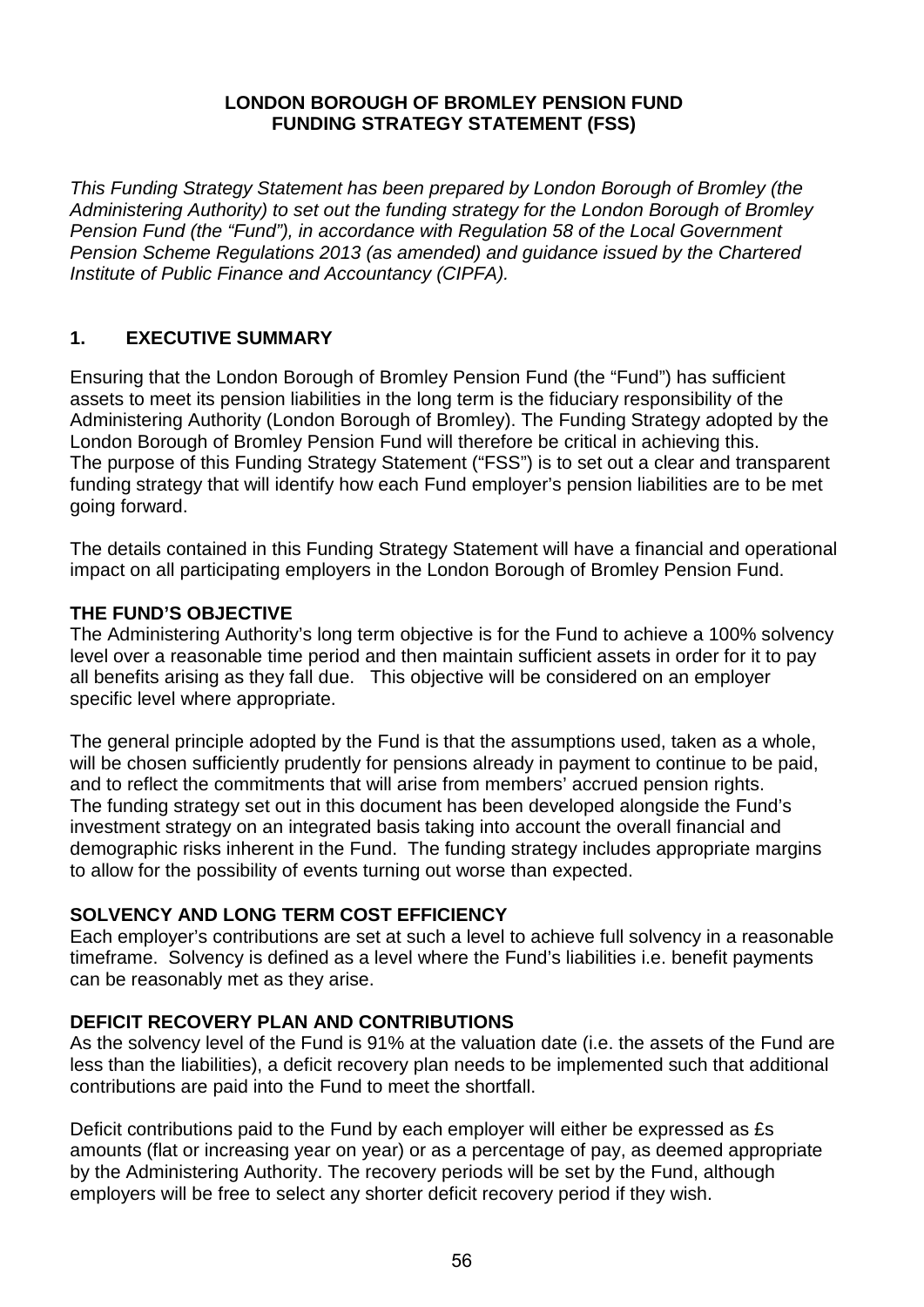The objective is to recover any deficit over a reasonable timeframe, and this will be periodically reviewed. Full details are set out in this FSS.

The target recovery period for the Fund as a whole is 12 years at this valuation which is 3 years shorter than the corresponding recovery period from the previous valuation.

### **ACTUARIAL ASSUMPTIONS**

The actuarial assumptions used for assessing the funding position of the Fund and the individual employers, the "Primary" contribution rate, and any contribution variations due to underlying surpluses or deficits (i.e. the "Secondary" rate) are set out in Appendix A to this FSS.

The discount rate in excess of CPI inflation (the "real discount rate") has been derived by considering the expected return on the Fund's assets based on the long term strategy set out in its Investment Strategy Statement (ISS). When assessing the appropriate discount rate, consideration has been given to the level of expected asset returns in excess of CPI inflation (i.e. the rate at which the benefits in the LGPS generally increase each year). It is proposed at this valuation the real return over CPI inflation for determining the past service liabilities is 2.0% per annum and for determining the future service ("Primary") contribution rates is 2.65% per annum.

The demographic assumptions are based on the Fund Actuary's bespoke analysis for the Fund, also taking into account the experience of the wider LGPS where relevant.

### **EMPLOYER ASSET SHARES**

The Fund is a multi-employer pension fund that is not formally unitised and so individual employer asset shares are calculated at each actuarial valuation. This means it is necessary to make some approximations in the timing of cashflows and allocation of investment returns when deriving each employer's asset share.

At each review, cashflows into and out of the Fund relating to each employer, any movement of members between employers within the Fund, along with investment return earned on the asset share, are allowed for when calculating asset shares at each valuation.

Other adjustments are also made on account of the funding positions of orphan bodies which fall to be met by all other active employers in the Fund.

### **FUND POLICIES**

In addition to the information/approaches required by overarching guidance and Regulation, this statement also summarises the Fund's practice and policies in a number of key areas:

### **Covenant assessment and monitoring**

An employer's financial covenant underpins its legal obligation and crucially the ability to meet its financial responsibilities to the Fund now and in the future. The strength of covenant to the Fund effectively underwrites the risks to which the Fund is exposed. These risks include underfunding, longevity, investment and market forces.

The strength of employer covenant can be subject to substantial variation over relatively short periods of time and, as such, regular monitoring and assessment is vital to the overall risk management and governance of the Fund. The employers' covenants will be assessed and monitored objectively in a proportionate manner, and an employer's ability to meet their obligations in the short and long term will be considered when determining its funding strategy.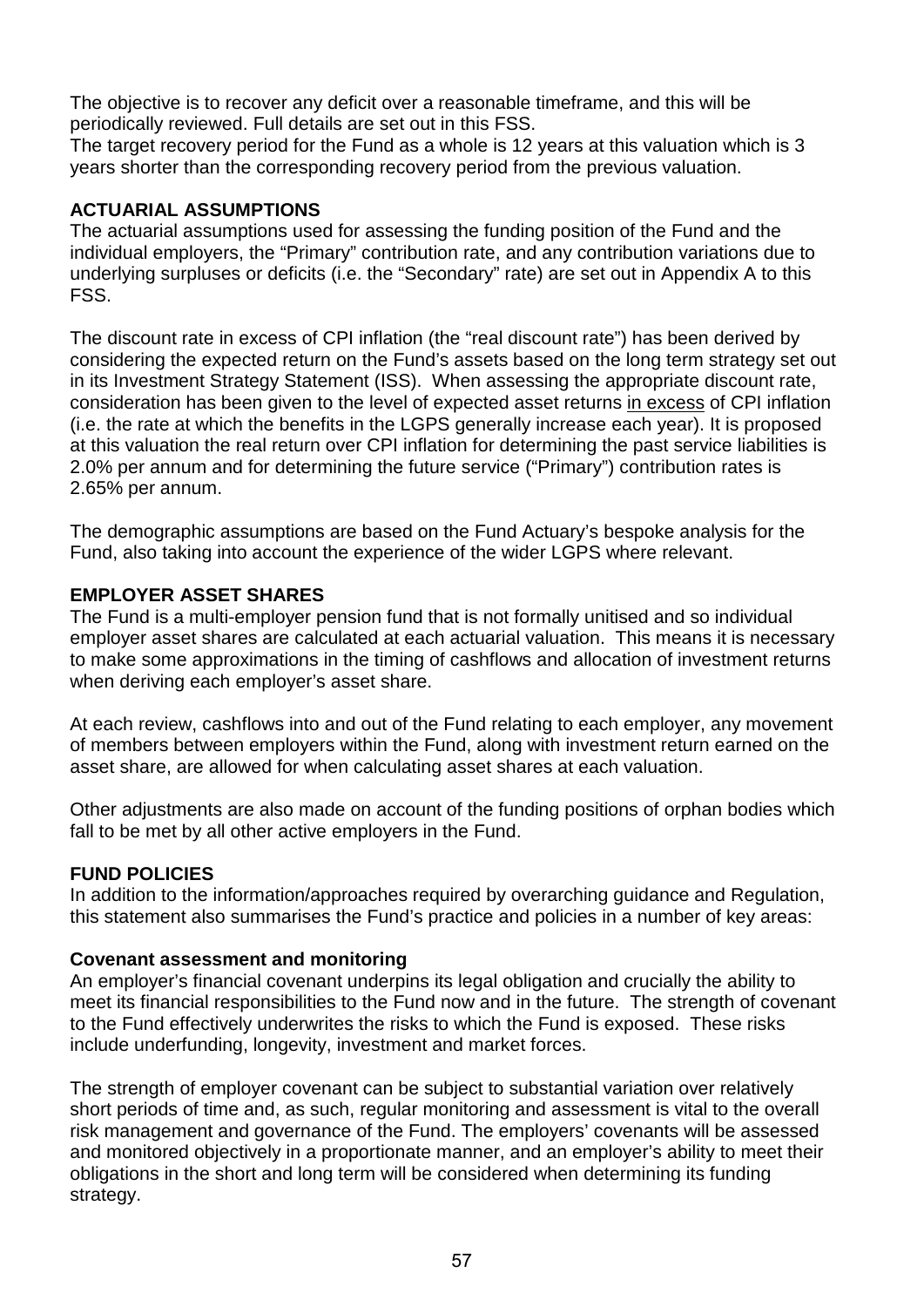Following the valuation, the Fund may continue to monitor employers' covenants in conjunction with their funding positions over the inter-valuation period. This will enable the Fund to anticipate and pre-empt any material issues arising and thus adopt a proactive approach in partnership with the employer. More details are provided in Appendix D to this statement.

# **Admitting employers to the Fund**

Various types of employers are permitted to join the LGPS under certain circumstances, and the conditions upon which their entry to the Fund is based and the approach taken is set out in Appendix C. Examples of new employers include:

# Fund Employers

Designated bodies - those that are permitted to join if they pass a resolution Admission bodies - usually arising as a result of an outsourcing or a transfer to an entity that provides some form of public service and their funding primarily derives from local or central government.

Certain employers will be required to provide a guarantee or alternative security before entry will be allowed, in accordance with the Regulations and Fund policies.

# **Termination policy for employers exiting the Fund**

When an employer ceases to participate within the Fund, it becomes an exiting employer under the Regulations. The Fund is then required to obtain an actuarial valuation of that employer's liabilities in respect of the benefits of the exiting employer's current and former employees, along with a termination contribution certificate.

# **2. INTRODUCTION**

The Local Government Pension Scheme Regulations 2013 (as amended) ("the 2013 Regulations") and the Local Government Pension Scheme (Transitional Provisions, Savings and Amendment) Regulations 2014 ("the 2014 Transitional Regulations") (collectively; "the Regulations") provide the statutory framework from which the Administering Authority is required to prepare a Funding Strategy Statement (FSS). The key requirements for preparing the FSS can be summarised as follows:

- Following consultation with such persons as it considers appropriate to the London Borough of Bromley Pension Fund (the "Fund"), the Administering Authority will prepare and publish their funding strategy;
- In preparing the FSS, the Administering Authority must have regard to:
	- o the guidance issued by CIPFA for this purpose; and
	- o the Investment Strategy Statement (ISS) for the Fund published under Regulation 7 of the Local Government Pension Scheme (Management and Investment of Funds) Regulations 2016 (as amended);
- The FSS must be revised and published whenever there is a material change in either the policy set out in the FSS or the ISS.

# **BENEFITS**

The benefits provided by the Fund are specified in the governing legislation contained in the Regulations referred to above. Benefits payable under the Fund are guaranteed by statute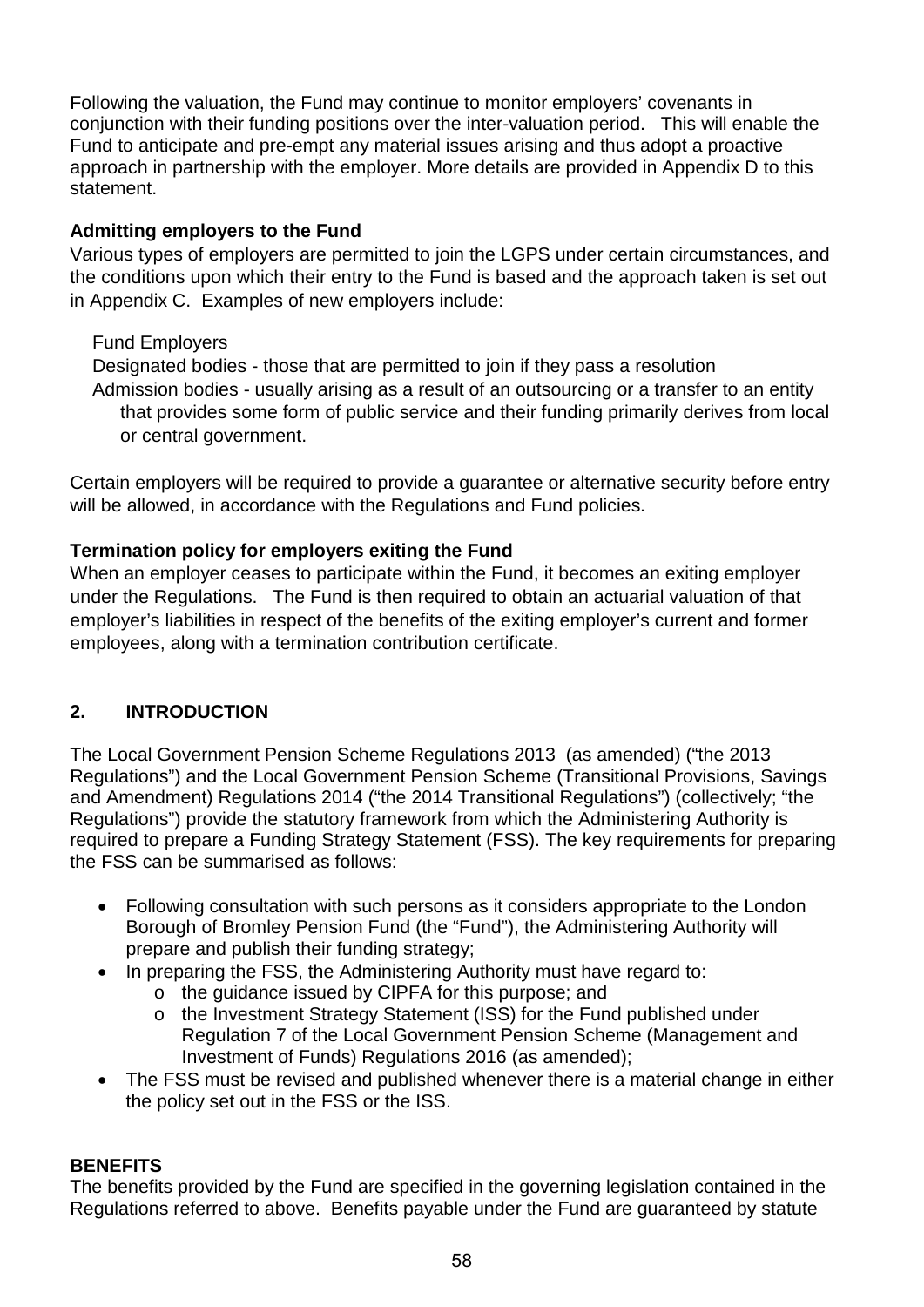and thereby the pensions promise is secure for members. The FSS addresses the issue of managing the need to fund those benefits over the long term, whilst at the same time facilitating scrutiny and accountability through improved transparency and disclosure.

The Fund is a defined benefit arrangement with principally final salary related benefits from contributing members up to 1 April 2014 and Career Averaged Revalued Earnings ("CARE") benefits earned thereafter. There is also a "50:50 Scheme Option", where members can elect to accrue 50% of the full Fund benefits in relation to the member only and pay 50% of the normal member contribution.

# **EMPLOYER CONTRIBUTIONS**

The required levels of employee contributions are specified in the Regulations. Employer contributions are determined in accordance with the Regulations (which require that an actuarial valuation is completed every three years by the actuary, including a rates and adjustments certificate specifying the "primary" and "secondary" rate of the employer's contribution).

# **PRIMARY RATE**

The "Primary rate" for an employer is the contribution rate required to meet the cost of the future accrual of benefits, ignoring any past service surplus or deficit, but allowing for any employer-specific circumstances, such as its membership profile, the funding strategy adopted for that employer, the actuarial method used and/or the employer's covenant.

The Primary rate for the whole fund is the weighted average (by payroll) of the individual employers' Primary rates.

### **SECONDARY RATE**

The "Secondary rate" is an adjustment to the Primary rate to arrive at the total rate of contribution each employer is required to pay. The Secondary rate may be expressed as a percentage adjustment to the Primary rate, and/or a cash adjustment in each of the three years beginning 1 April in the year following the actuarial valuation.

Secondary rates for the whole fund in each of the three years shall also be disclosed. These will be the calculated weighted average based on the whole fund payroll in respect of percentage rates and the total amount in respect of cash adjustments.

# **3. PURPOSE OF FSS IN POLICY TERMS**

Funding is the making of advance provision to meet the cost of accruing benefit promises. Decisions taken regarding the approach to funding will therefore determine the rate or pace at which this advance provision is made. Although the Regulations specify the fundamental principles on which funding contributions should be assessed, implementation of the funding strategy is the responsibility of the Administering Authority, acting on the professional advice provided by the actuary.

The Administering Authority's long term objective is for the Fund to achieve a 100% solvency level over a reasonable time period and then maintain sufficient assets in order for it to pay all benefits arising as they fall due.

The purpose of this Funding Strategy Statement is therefore: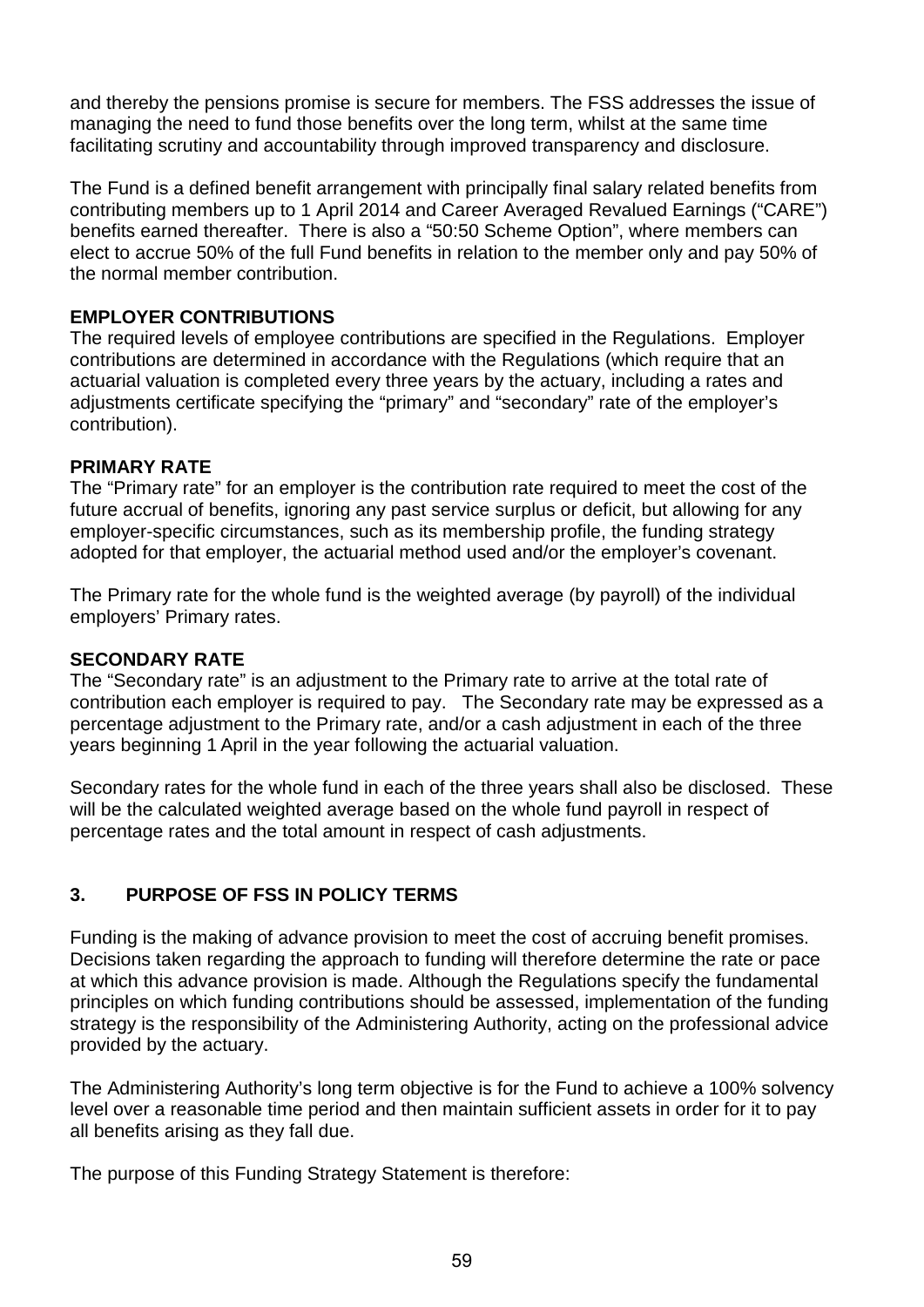- to establish a clear and transparent fund-specific strategy which will identify how employers' pension liabilities are best met going forward by taking a prudent longerterm view of funding those liabilities;
- to establish contributions at a level to "secure the solvency" of the pension fund and the "long term cost efficiency",
- to have regard to the desirability of maintaining as nearly constant a primary rate of contribution as possible.

The intention is for this strategy to be both cohesive and comprehensive for the Fund as a whole, recognising that there will be conflicting objectives which need to be balanced and reconciled. Whilst the position of individual employers must be reflected in the statement, it must remain a single strategy for the Administering Authority to implement and maintain.

# **4. AIMS AND PURPOSE OF THE FUND**

The aims of the fund are to:

- manage employers' liabilities effectively and ensure that sufficient resources are available to meet all liabilities as they fall due
- enable employer contribution rates to be kept at a reasonable and affordable cost to the taxpayers, scheduled, resolution and admitted bodies, while achieving and maintaining fund solvency and long term cost efficiency, which should be assessed in light of the profile of the Fund now and in the future due to sector changes
- maximise the returns from investments within reasonable risk parameters taking into account the above aims.

The purpose of the fund is to:

- receive monies in respect of contributions, transfer values and investment income, and
- pay out monies in respect of Fund benefits, transfer values, costs, charges and expenses as defined in the 2013 Regulations, the 2014 Transitional Regulations and the Local Government Pension Scheme (Management and Investment of Funds) Regulations 2016.

# **5. RESPONSIBILITIES OF THE KEY PARTIES**

The efficient and effective management of the Fund can only be achieved if all parties exercise their statutory duties and responsibilities conscientiously and diligently. The key parties for the purposes of the FSS are the Administering Authority (and in particular the Pensions Investment Sub-Committee), the individual employers and the Fund Actuary and details of their roles are set out below. Other parties required to play their part in the fund management process are bankers, custodians, investment managers, auditors and legal, investment and governance advisors, along with the Local Pensions Board created under the Public Service Pensions Act 2013.

Key parties to the FSS:

# The **Administering Authority** should:

• operate the pension fund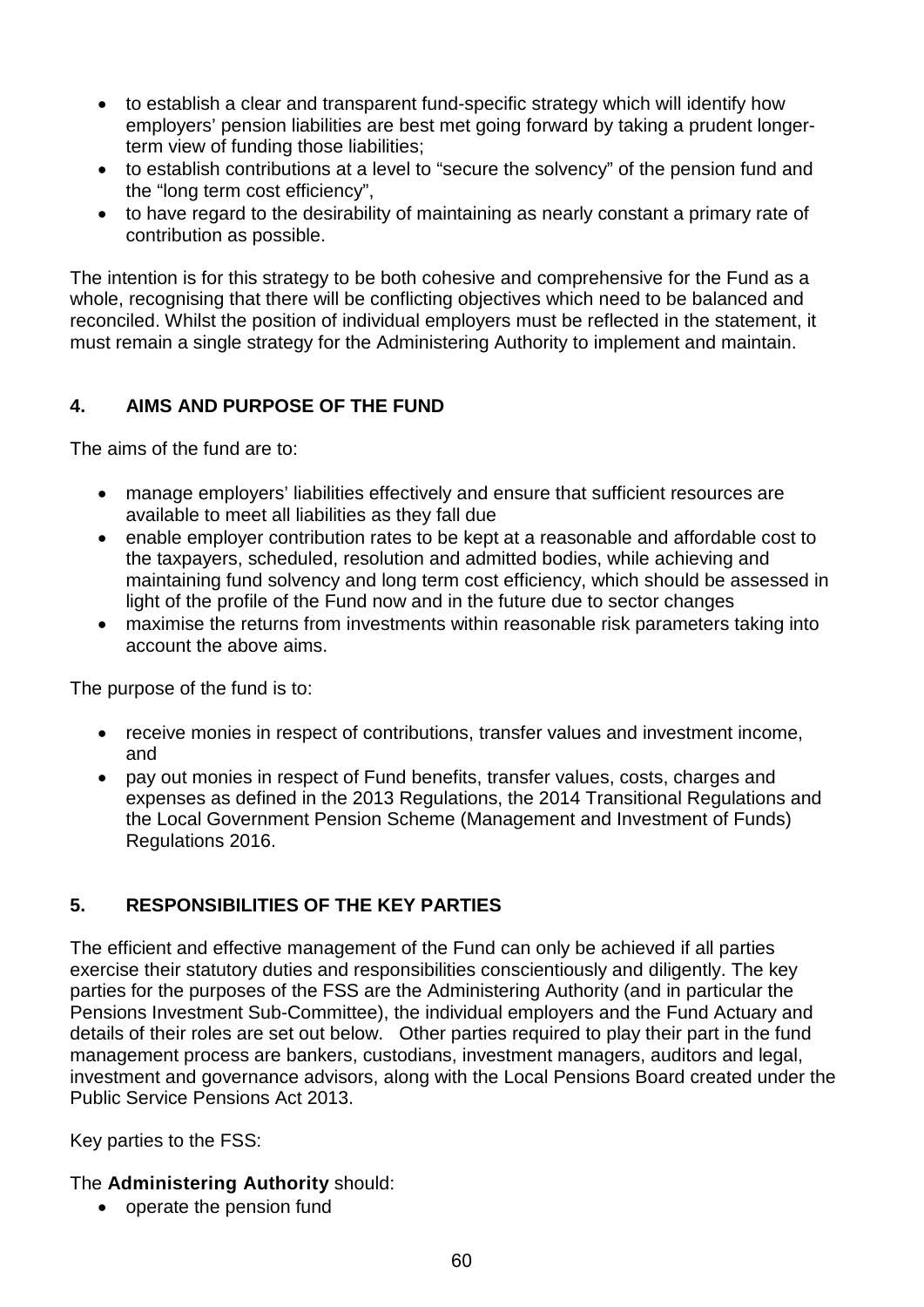- collect employer and employee contributions, investment income and other amounts due to the pension fund as stipulated in the Regulations
- pay from the pension fund the relevant entitlements as stipulated in the Regulations
- invest surplus monies in accordance the Regulations
- ensure that cash is available to meet liabilities as and when they fall due
- take measures as set out in the Regulations to safeguard the fund against the consequences of employer default
- manage the valuation process in consultation with the Fund's actuary
- prepare and maintain a FSS and an ISS
- monitor all aspects of the Fund's performance and funding, amending the FSS/ISS as necessary
- effectively manage any potential conflicts of interest arising from its dual role as both fund administrator and a Fund employer
- establish, support and monitor a Local Pension Board (LPB) as required by the Public Service Pensions Act 2013, the Regulations and the Pensions Regulator's relevant Code of Practice.

# The **Individual Employer** should:

- deduct contributions from employees' pay correctly after determining the appropriate employee contribution rate (in accordance with the Regulations)
- pay all contributions, including their own as determined by the actuary, promptly by the due date
- develop a policy on certain discretions and exercise those discretions as permitted within the regulatory framework
- make additional contributions in accordance with agreed arrangements in respect of, for example, augmentation of Fund benefits, early retirement strain
- have regard to the Pensions Regulator's focus on data quality and comply with any requirement set by the Administering Authority in this context
- notify the Administering Authority promptly of any changes to membership which may affect future funding.

# The **Fund Actuary** should:

- prepare valuations including the setting of employers' contribution rates at a level to ensure fund solvency after agreeing assumptions with the Administering Authority and having regard to their FSS and the Regulations
- prepare advice and calculations in connection with bulk transfers and individual benefit-related matters such as pension strain costs, ill health retirement costs etc
- provide advice and valuations on the termination of admission agreements
- provide advice to the Administering Authority on bonds and other forms of security against the financial effect on the Fund of employer default
- assist the Administering Authority in assessing whether employer contributions need to be revised between valuations as required by the Regulations
- advise on funding strategy, the preparation of the FSS and the inter-relationship between the FSS and the ISS
- ensure the Administering Authority is aware of any professional guidance or other professional requirements which may be of relevance to the Fund Actuary's role in advising the Fund.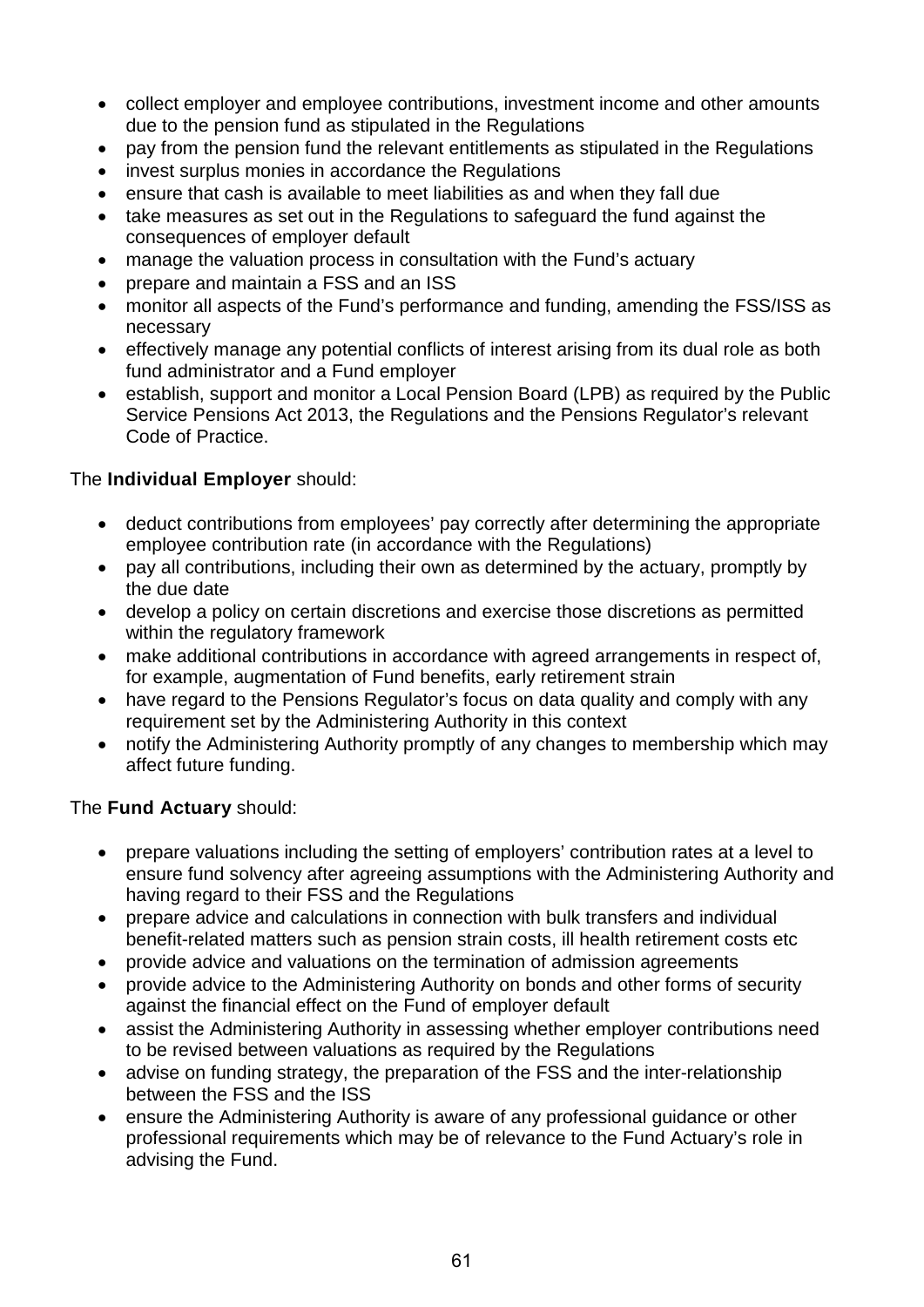# **6. SOLVENCY FUNDING TARGET**

Securing the "solvency" and "long term cost efficiency" is a regulatory requirement. To meet these requirements the Administering Authority's long term funding objective is for the Fund to achieve and then maintain sufficient assets to cover 100% of projected accrued liabilities (the "funding target") assessed on an ongoing past service basis including allowance for projected final pay where appropriate. In the long term, an employer's total contribution rate would ultimately revert to its Primary rate of contribution.

### **SOLVENCY AND LONG TERM EFFICIENCY**

Each employer's contributions are set at such a level to achieve full solvency in a reasonable timeframe. Solvency is defined as a level where the Fund's liabilities i.e. benefit payments can be reasonably met as they arise.

Employer contributions are also set in order to achieve long term cost efficiency. Long term cost-efficiency implies that contributions must not be set at a level that is likely to give rise to additional costs in the future. For example, deferring costs to the future would be likely to result in those costs being greater overall than if they were provided for at the appropriate time. Equally the FSS must have regard to the desirability of maintaining as nearly constant a primary rate of contribution as possible.

When formulating the funding strategy the Administering Authority has taken into account these key objectives and also considered the implications of the requirements under Section 13(4)(c) of the Public Service Pensions Act 2013. As part of these requirements the Government Actuary's Department (GAD) must, following an actuarial valuation, report on whether the rate of employer contributions to the Fund is set at an appropriate level to ensure the "solvency" of the pension fund and "long term cost efficiency" of the LGPS so far as relating to the Fund.

### **DETERMINATION OF THE SOLVENCY FUNDING TARGET AND DEFICIT RECOVERY PLAN**

The principal method and assumptions to be used in the calculation of the funding target are set out in **Appendix A**. The Employer Deficit Recovery Plans are set out in **Appendix B**.

Underlying these assumptions are the following two tenets:

- that the Fund is expected to continue for the foreseeable future; and
- favourable investment performance can play a valuable role in achieving adequate funding over the longer term.

This allows the Fund to take a longer term view when assessing the contribution requirements for certain employers.

In considering this the Administering Authority, based on the advice of the Actuary, will consider if this results in a reasonable likelihood that the funding plan will be successful potentially taking into account any changes in funding after the valuation date up to the finalisation of the valuation by 31 March 2017 at the latest.

As part of each valuation separate employer contribution rates are assessed by the Fund Actuary for each participating employer or group of employers. These rates are assessed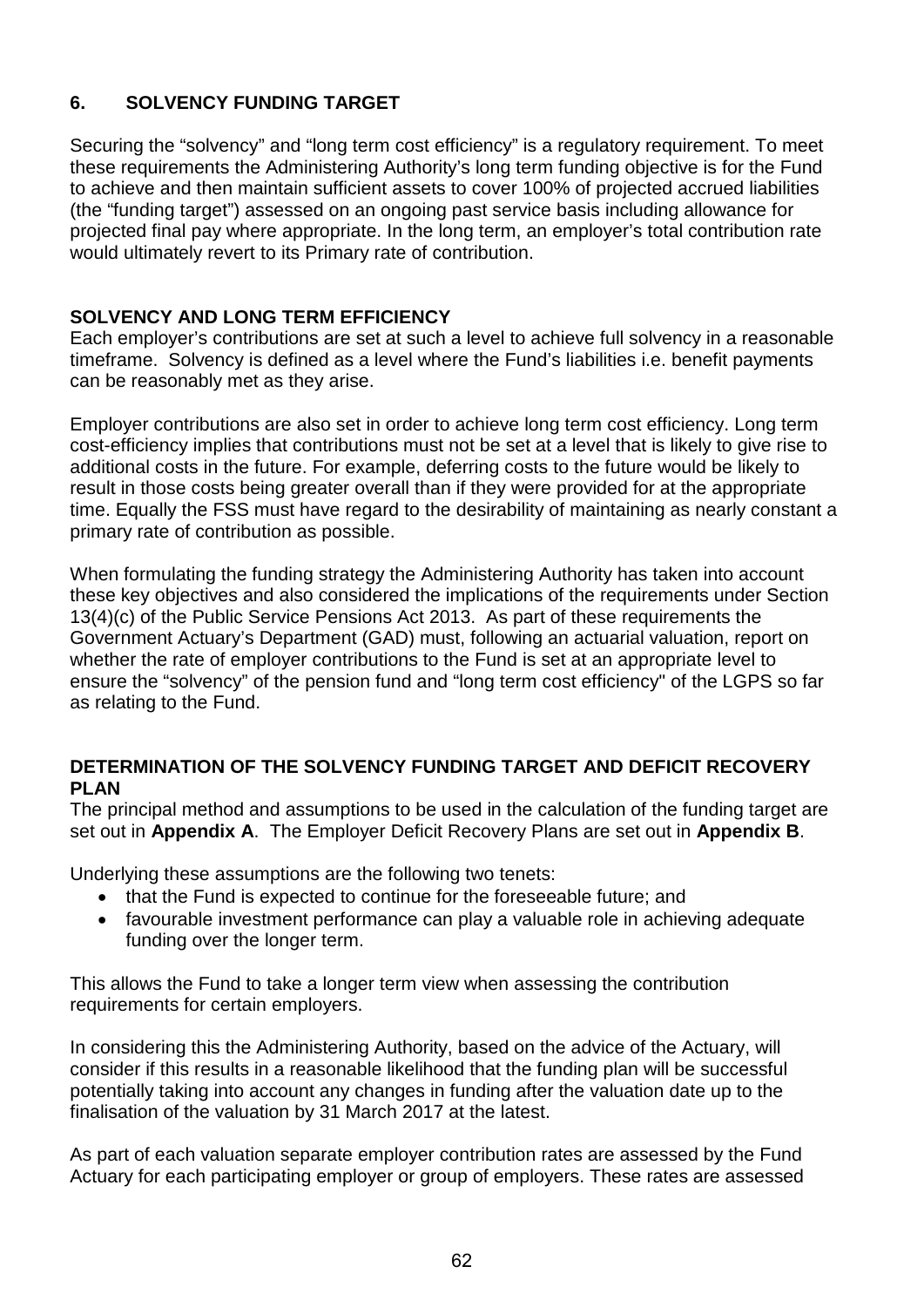taking into account the experience and circumstances of each employer, following a principle of no cross-subsidy between the distinct employers and employer groups in the Fund.

The Administering Authority has adopted the following objectives for setting the individual employer contribution rates arising from the 2016 actuarial valuation:

- As a general rule, a maximum recovery period of 12 years will be adopted.
- By number, academies form the largest group of employers in the Fund. The target total contribution rate for each academy will be equal to the total contribution rate being paid by the LEA schools within the London Borough of Bromley. Recovery periods are adjusted on an individual basis to achieve this, subject to a maximum recovery period of 12 years being applied. Where the maximum recovery period does apply, higher contributions will be payable by those individual academies.
- For other employers, as a general rule the deficit recovery period will remain the same for employers at this valuation when compared to the preceding valuation. This is to target full solvency over a similar (or shorter) time horizon.
- Individual employer contributions will be expressed and certified as two separate elements:
	- o the **Primary rate**: a percentage of pensionable payroll in respect of the cost of the future accrual of benefits
	- o the **Secondary rate**: a schedule of lump sum monetary amounts or contribution rates expressed as a percentage of pensionable payroll over 2017/20 in respect of an employer's surplus or deficit
- For any employer, the total contributions they are actually required to pay in any one year is the sum of the Primary and Secondary rates (subject to an overall minimum of zero). Both elements are subject to further review from April 2020 based on the results of the 2019 actuarial valuation.
- On the cessation of an employer's participation in the Fund, in accordance with the Regulations, the Fund Actuary will be asked to make a termination assessment. Any deficit in the Fund in respect of the employer will be due to the Fund as a termination contribution, unless it is agreed by the Administering Authority and the other parties involved that the assets and liabilities relating to the employer will transfer within the Fund to another participating employer. The termination policy is set out in Appendix C.
- In all cases the Administering Authority reserves the right to apply a different approach at its sole discretion, taking into account the risk associated with an employer in proportion to the Fund as a whole. Any employer affected will be notified separately.

# **FUNDING FOR NON-ILL HEALTH EARLY RETIREMENT COSTS**

Unless allowance is built into the Employers contribution rate, Employers are required to meet all costs of early retirement strain by immediate capital payments into the Fund.

# **7. LINK TO INVESTMENT POLICY AND THE INVESTMENT STRATEGY STATEMENT (ISS)**

The results of the 2016 valuation show the liabilities to be 91% covered by the current assets, with the funding deficit of 9% being covered by future deficit contributions.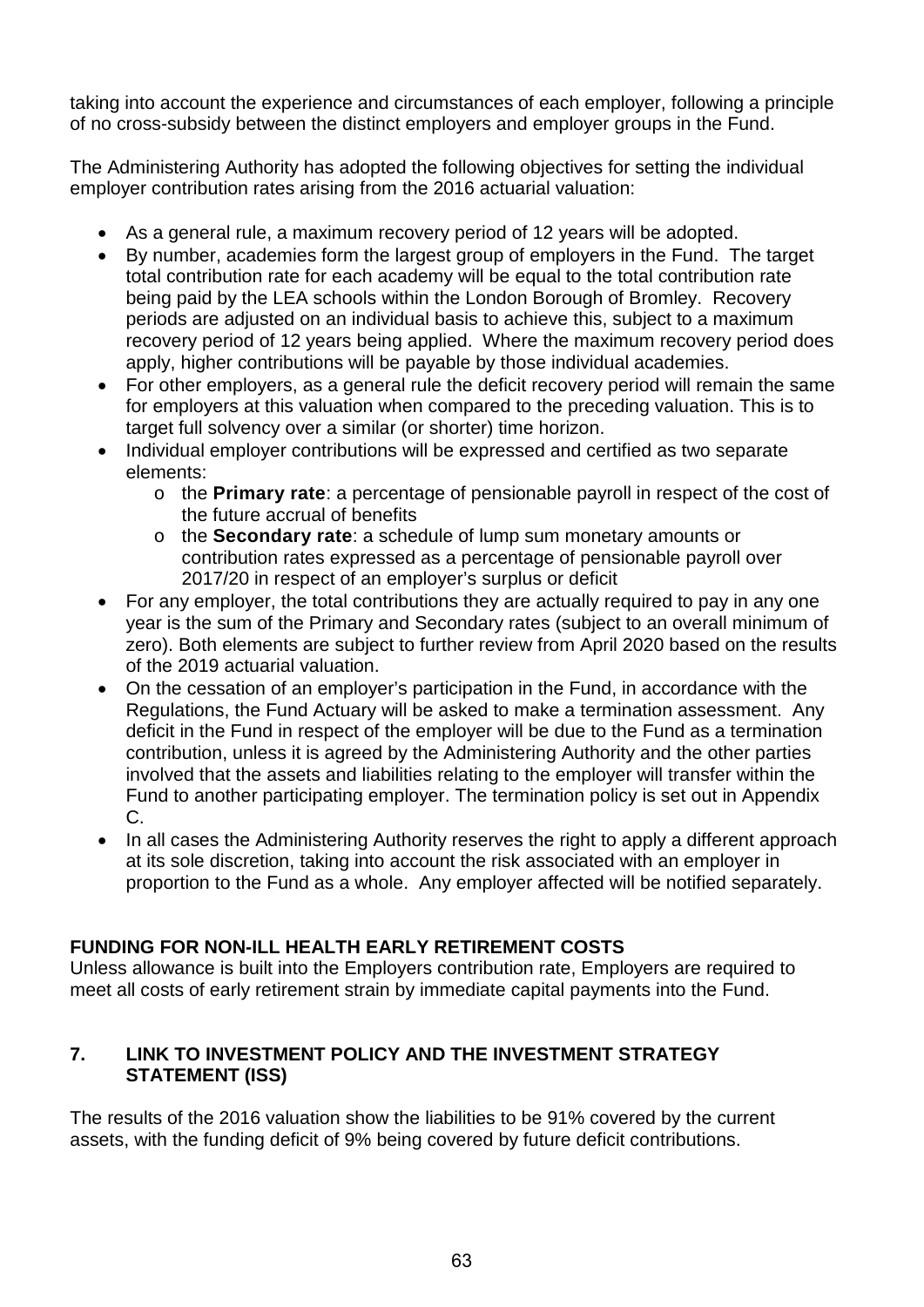In assessing the value of the Fund's liabilities in the valuation, allowance has been made for growth asset out-performance as described below, taking into account the investment strategy adopted by the Fund, as set out in the ISS.

It is not possible to construct a portfolio of investments which produces a stream of income exactly matching the expected liability outgo. However, it is possible to construct a portfolio which represents the "minimum risk" investment position which would deliver a very high certainty of real returns above assumed CPI inflation. Such a portfolio would consist of a mixture of long-term index-linked, fixed interest gilts and possible swaps.

Investment of the Fund's assets in line with this portfolio would minimise fluctuations in the Fund's funding position between successive actuarial valuations.

If, at the valuation date, the Fund had been invested in this portfolio, then in carrying out this valuation it would not be appropriate to make any allowance for growth assets outperformance or any adjustment to market implied inflation assumption due to supply/demand distortions in the bond markets. This would result in a real return versus CPI inflation of nil per annum at the valuation date. On this basis of assessment, the assessed value of the Fund's liabilities at the valuation would have been significantly higher, resulting in a funding level of 64%.

Departure from a minimum risk investment strategy, in particular to include growth assets such as equities, gives a better prospect that the assets will, over time, deliver returns in excess of CPI inflation and reduce the contribution requirements. The target solvency position of having sufficient assets to meet the Fund's pension obligations might in practice therefore be achieved by a range of combinations of funding plan, investment strategy and investment performance.

|                          | Benchmark % |
|--------------------------|-------------|
| <b>Global Equities</b>   | 60          |
| Multi-Asset Income Funds | 20          |
| <b>Fixed Income</b>      | 15          |
| <b>Property Funds</b>    | 5           |
| Total                    | 100%        |
|                          |             |

The current strategy is:

# **8. IDENTIFICATION OF RISKS AND COUNTER-MEASURES**

The funding of defined benefits is by its nature uncertain. Funding of the Fund is based on both financial and demographic assumptions. These assumptions are specified in the actuarial valuation report. When actual experience is not in line with the assumptions adopted a surplus or shortfall will emerge at the next actuarial assessment and will require a subsequent contribution adjustment to bring the funding back into line with the target.

The Administering Authority has been advised by the Fund Actuary that the greatest risk to the funding level is the investment risk inherent in the predominantly equity based strategy, so that actual asset out-performance between successive valuations could diverge significantly from that assumed in the long term.

# **FINANCIAL**

The financial risks are as follows:-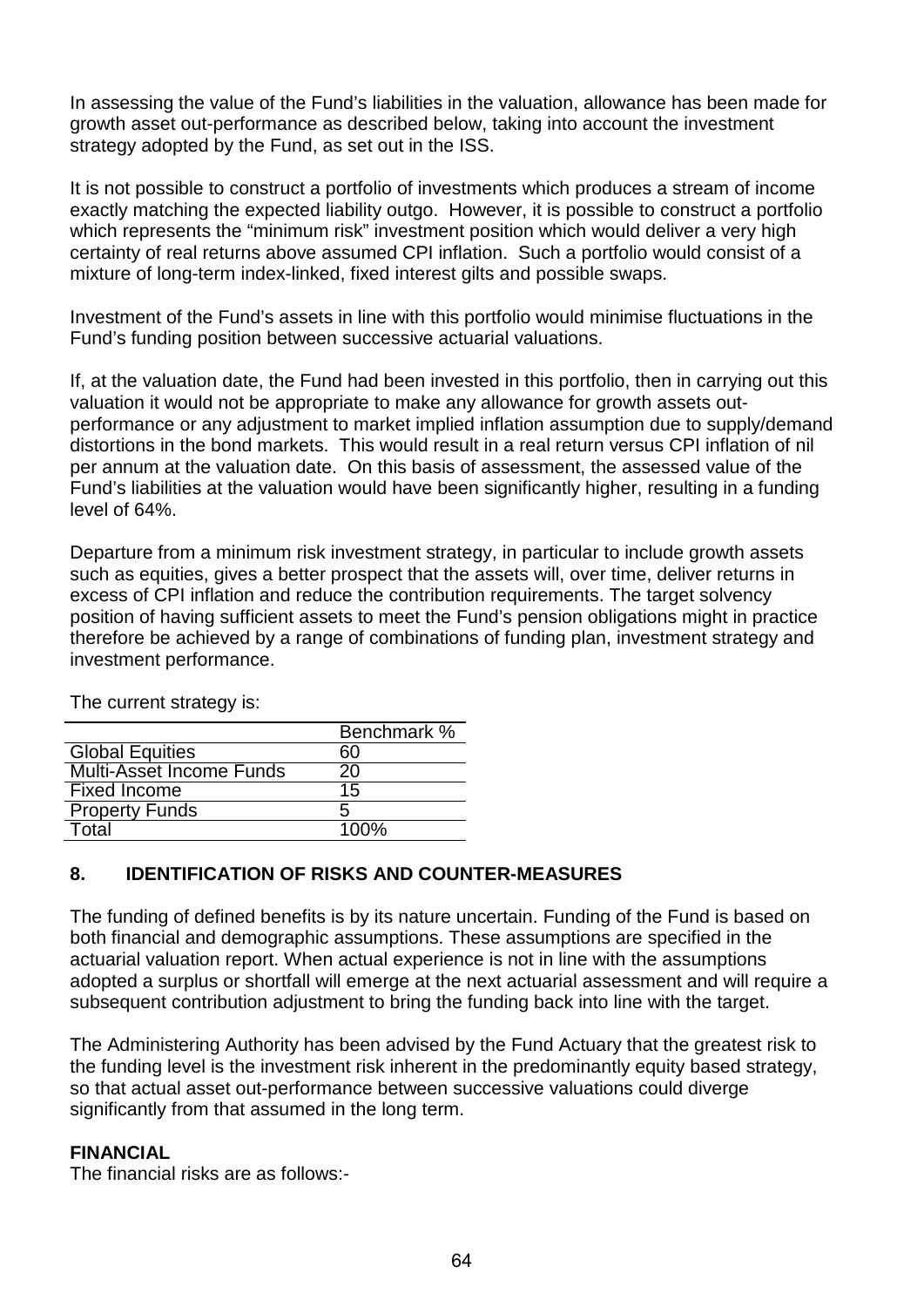- Investment markets fail to perform in line with expectations
- Market outlook moves at variance with assumptions
- Investment Fund Managers fail to achieve performance targets over the longer term
- Asset re-allocations in volatile markets may lock in past losses
- Pay and price inflation significantly more or less than anticipated
- Future underperformance arising as a result of participating in the larger asset pooling vehicle.

Any increase in employer contribution rates (as a result of these risks) may in turn impact on the service delivery of that employer and their financial position.

In practice the extent to which these risks can be reduced is limited. However, the Fund's asset allocation is kept under constant review and the performance of the investment managers is regularly monitored.

### **DEMOGRAPHIC**

The demographic risks are as follows:-

- Longevity horizon continues to expand
- Deteriorating pattern of early retirements (including those granted on the grounds of ill health)
- Unanticipated acceleration of the maturing of the Fund resulting in materially negative cashflows and shortening of liability durations
- The level of take-up of the 50:50 option at a higher or lower level than built into the actuarial assumptions.

Increasing longevity is something which government policies, both national and local, are designed to promote. It does, however, result in a greater liability for pension funds.

Whilst regulatory procedures are in place to ensure that ill-health retirements are properly controlled, employing bodies also need to recognise that unforeseen costs for them will arise in the event that the number of ill-health retirements were to exceed the assumptions made. Early retirements for reasons of redundancy and efficiency do not affect the solvency of the Fund because they are the subject of a direct charge.

With regards to increasing maturity (e.g. due to further cuts in workforce and/or restrictions on new employees accessing the Fund), the Administering Authority regularly monitors the Fund's cashflow requirements and considers the impact on the investment strategy.

# **INSURANCE OF CERTAIN BENEFITS**

The contributions for any employer may be varied as agreed by the Actuary and Administering Authority to reflect any changes in contribution requirements as a result of any benefit costs being insured with a third party or internally within the Fund.

### **REGULATORY**

The key regulatory risks are as follows:-

• Changes to Regulations, e.g. changes to the benefits package, retirement age, potential new entrants to Fund,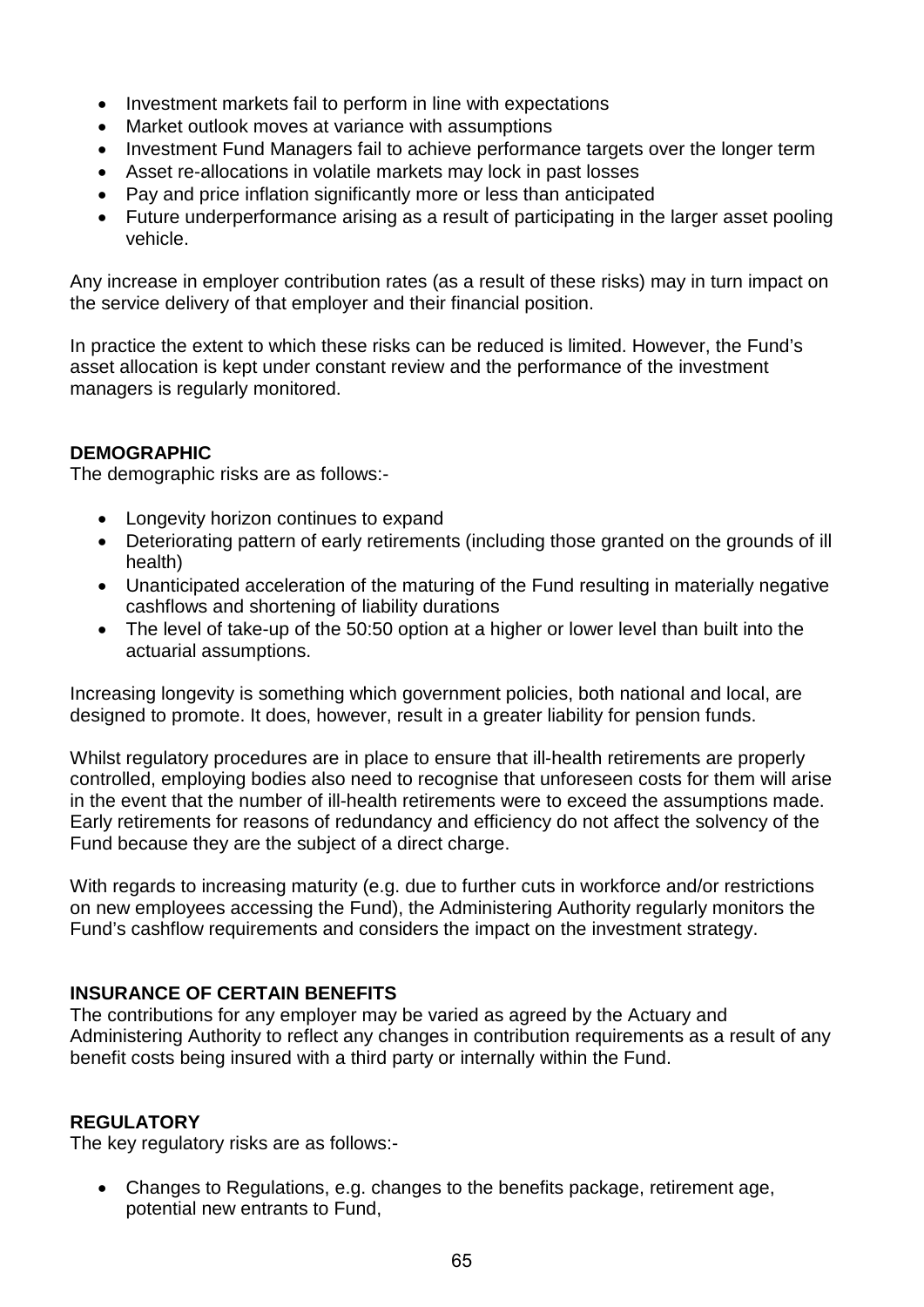• Changes to national pension requirements and/or HMRC Rules

Membership of the LGPS is open to all local government staff and should be encouraged as a valuable part of the contract of employment. However, increasing membership does result in higher employer monetary costs.

### **GOVERNANCE**

The Fund has done as much as it believes it reasonably can to enable employing bodies and Fund members (via their representatives on the Local Pension Board) to make their views known to the Fund and to participate in the decision-making process.

Governance risks are as follows:-

- The quality of membership data deteriorates materially due to breakdown in processes for updating the information resulting in liabilities being under or overstated
- Administering Authority unaware of structural changes in employer's membership (e.g. large fall in employee numbers, large number of retirements) with the result that contribution rates are set at too low a level
- Administering Authority not advised of an employer closing to new entrants, something which would normally require an increase in contribution rates
- An employer ceasing to exist with insufficient funding or adequacy of a bond
- Changes in the Pensions Investment Sub-Committee membership.

For these risks to be minimised much depends on information being supplied to the Administering Authority by the employing bodies. Arrangements are strictly controlled and monitored, but in most cases the employer, rather than the Fund as a whole, bears the risk.

# **9. MONITORING AND REVIEW**

The Administering Authority has taken advice from the actuary in preparing this Statement.

A full review of this Statement will occur no less frequently than every three years, to coincide with completion of a full actuarial valuation. Any review will take account of the current economic conditions and will also reflect any legislative changes.

The Administering Authority will monitor the progress of the funding strategy between full actuarial valuations. If considered appropriate, the funding strategy will be reviewed (other than as part of the triennial valuation process), for example, if there:

- has been a significant change in market conditions, and/or deviation in the progress of the funding strategy
- have been significant changes to the Fund membership, or LGPS benefits
- have been changes to the circumstances of any of the employing authorities to such an extent that they impact on or warrant a change in the funding strategy
- have been any significant special contributions paid into the Fund.

When monitoring the funding strategy, if the Administering Authority considers that any action is required, the relevant employing authorities will be contacted. In the case of admitted bodies, there is statutory provision for rates to be amended between valuations but it is unlikely that this power will be invoked other than in exceptional circumstances.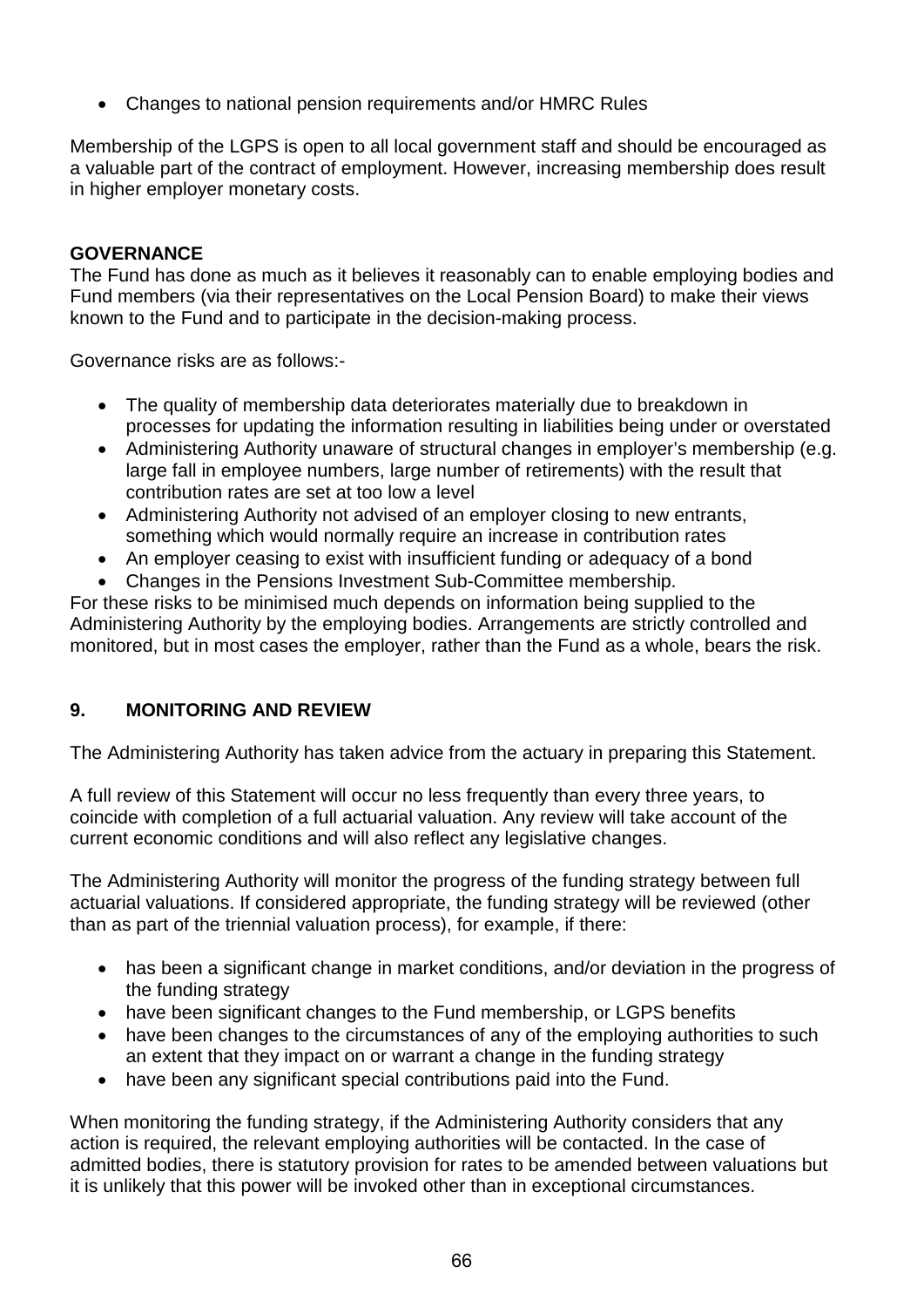### **LONDON BOROUGH OF BROMLEY PENSION FUND INVESTMENT STRATEGY STATEMENT (ISS)**

### **INTRODUCTION**

This Statement has been prepared by the London Borough of Bromley (the Administering Authority) to set out the Investment Strategy for the London Borough of Bromley Pension Fund (the Fund), in accordance with Regulation 7 of the Local Government Pension Scheme (Management and Investment of Funds) Regulations 2016 and the guidance paper issued by the Department for Communities and Local Government, having consulted with such persons as it considers appropriate.

The Regulations provide that an administering authority must prepare, maintain and publish a written statement of the principles governing its decisions about investments. The Regulations specify six issues that must be addressed in the statement. The following sections of this statement address these issues in turn.

This statement will be kept under review and revised from time to time, but at least every three years.

### *(a) Investing fund money in a wide variety of investments*

The Fund's main long-term objective is to ensure that it has sufficient assets to meet its pension liabilities as they fall due. In order to achieve this, the Fund invests its assets with the aim of maximising investment returns whilst maintaining an acceptable risk level.

The Fund's asset allocation strategy of 60% Global Equities, 20% Multi-Asset Income Funds, 15% Fixed Income and 5% Property Funds aims to ensure that the Fund's assets are broadly diversified in terms of geographic, foreign exchange, sector or asset class exposure to help reduce overall portfolio risk and volatility, whilst aiming to deliver or exceed the target returns on its investments.

Within these classes, there are three investment managers with a mandate to invest in Global Equities (although this will reduce to two when the revised strategy is fully implemented in 2018/19), two for Fixed Income, one for Multi-Asset Income (increasing to two), and one Property Fund, who are all authorised to invest in all assets permitted under the Regulations, subject to the provisions of their benchmarks and certain minor restrictions. Details of the Investment Guidelines and Restrictions are included below.

### *(b) The suitability of particular investments and types of investments*

The funding strategy adopted for the 2016 valuation is based on an assumption of real investment return of 2.0% per annum above CPI inflation for past service benefits and 2.65% above inflation for future service benefits. In order to maintain as stable as possible a level of employer contributions, the investment returns of the Fund are targeted to match this level.

The trustees of the Fund, the Pensions Investment Sub-Committee, recognise the changing nature of the cash flow and liquidity requirements of the Fund as it matures, with increasing cash outflows from the payment of benefits exceeding cash inflows from employer and employee contributions leading to a cash-negative position which requires investment income to meet its liabilities.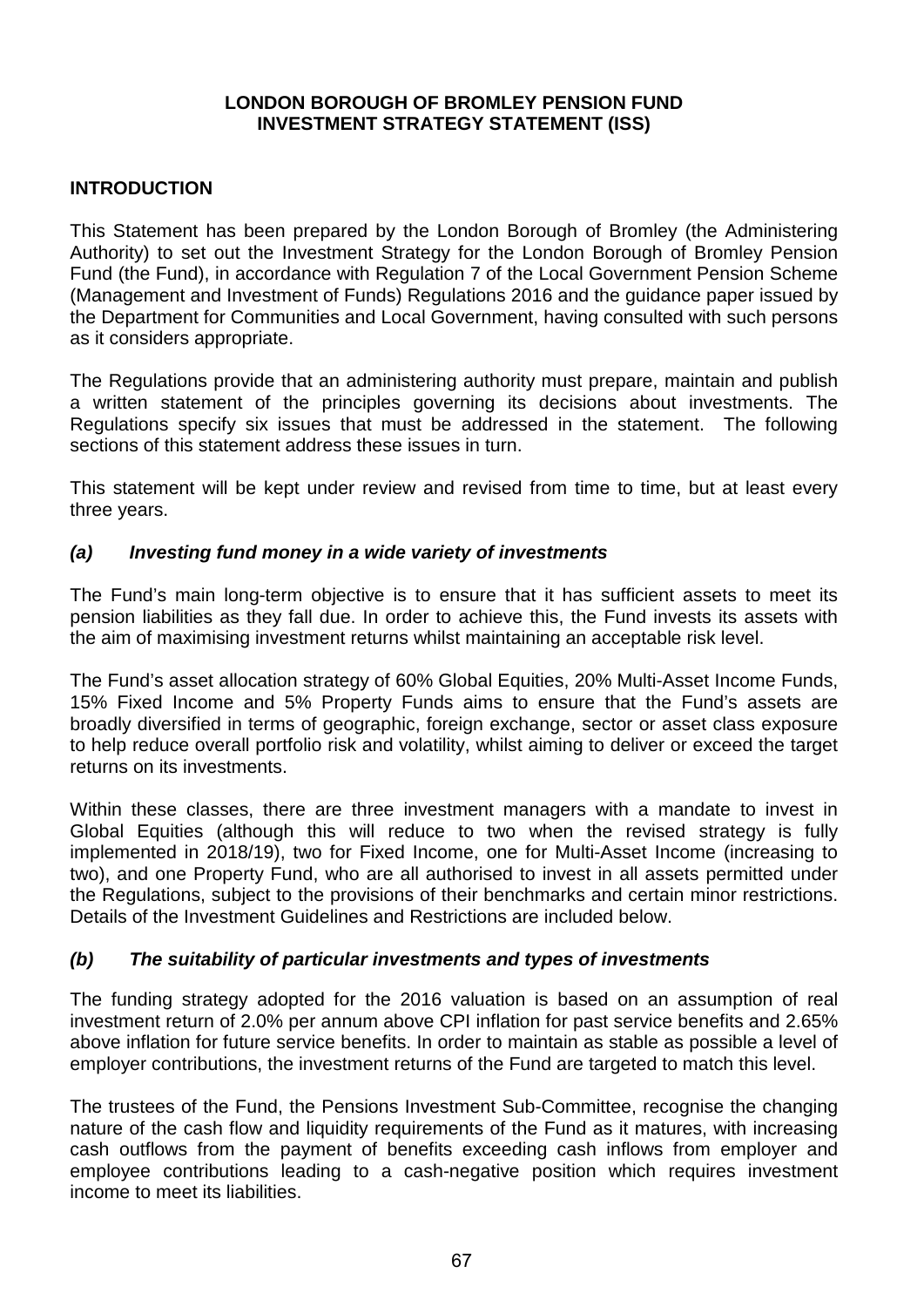The asset allocation strategy and investment manager selection will be kept under review to ensure that it is able to meet the future cash flow and liquidity requirements of the Fund whilst aiming to meet or exceed the target return and maintain an appropriate balance of risk and volatility.

### *(c) The approach to risk, including the ways in which risks are to be assessed and managed*

At the last full valuation of the Fund (as at 31<sup>st</sup> March 2016), the Scheme Actuary valued the fund's assets at 91% of the fund's liabilities (82% in the previous valuation as at 31 $^{\rm st}$  March 2013), and determined employers' contribution rates with a view to achieving 100% solvency over a 12-year period, taking into account the investment strategy as set out in this statement.

The Pensions Investment Sub-Committee has set targets to out-perform various benchmarks and it believes that the risks associated with a high allocation to growth assets, in particular equities, are justified by the need to improve its funding level and maintain employer contribution rates at a relatively stable level.

By maintaining a diverse portfolio through multiple asset classes and fund managers, the investment strategy is designed to mitigate investment risks such as:

- Concentration/credit The risk of underperformance or default from a significant allocation to any single investment or type of investment.
- Illiquidity The risk that the Fund has insufficient liquid assets to meet its cash flow requirements.
- Currency risk The risk that the currencies of the Fund's assets underperform relative to Sterling.
- Interest rate risk The risk that the values or future cash flows from investments fluctuate as a result of changes in market interest rates
- Manager underperformance The failure by the investment managers to achieve their benchmark rate of investment return.

Other key risks that could have an adverse impact on the achievement of the fund's funding strategy and target funding levels are analysed in the fund's Funding Strategy Statement, where they are analysed over financial, demographic, regulatory and governance risks.

### *(d) The approach to pooling investments, including the use of collective investment vehicles and shared services*

The Fund formally became a member of the London Collective Investment Vehicle (CIV) in October 2016 as part of the Government's pooling agenda. The London CIV has been operational for some time and is in the process of opening further sub-funds covering a variety of asset types.

Following the outcome of the revised asset allocation strategy agreed in April 2017 and subsequent implementation process, options will be pursued for transferring investments into the CIV. Assets may be retained outside of the London CIV pool, for example if it is not deemed cost effective in terms of management fees and transition costs, or if the CIV does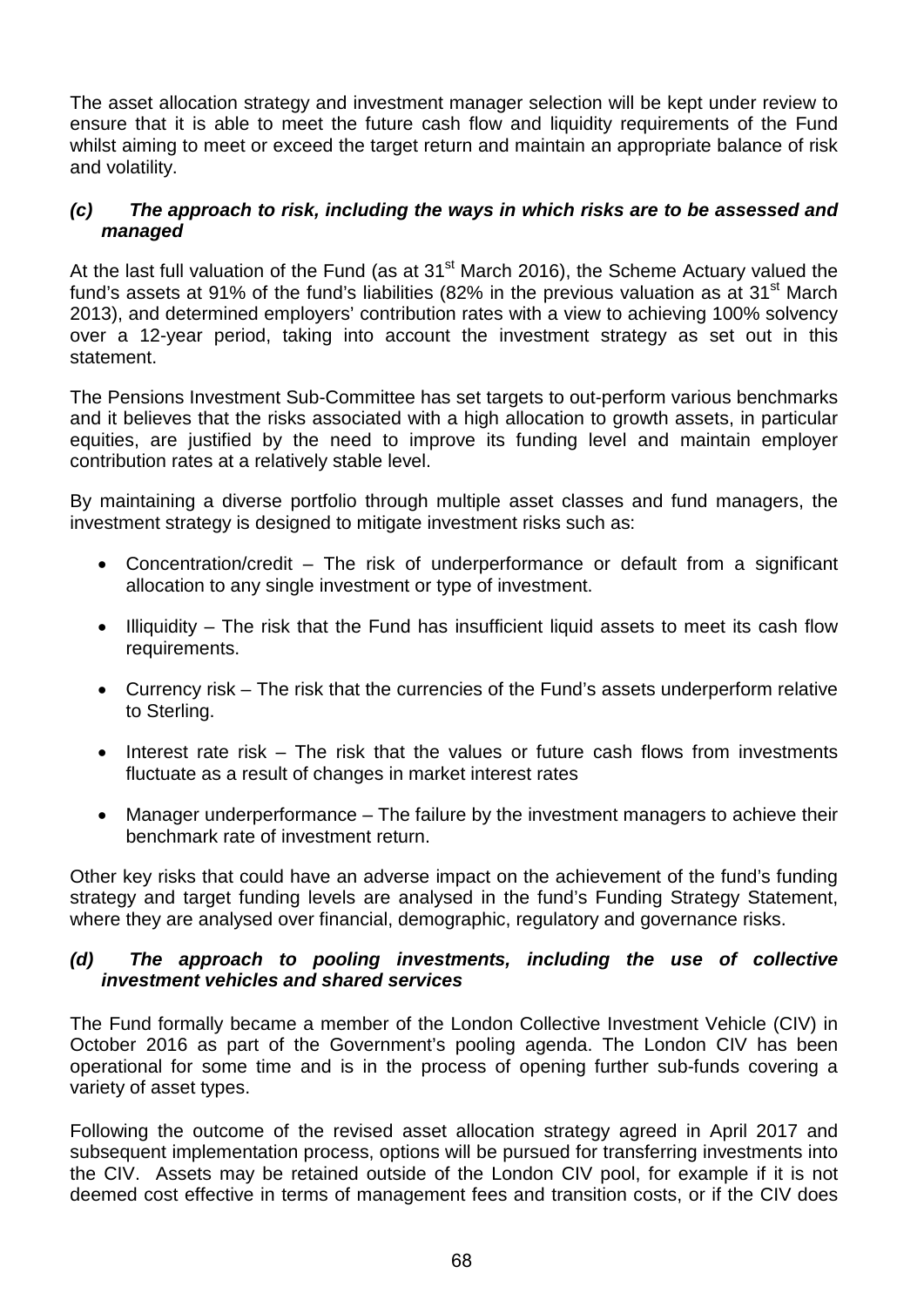not have a suitable sub-fund which meets the requirements of the Funds asset allocation and investment strategy.

### *(e) How social, environmental and corporate governance considerations are taken into account in the selection, non-selection, retention and realisation of investments;*

The authority has been advised that its primary responsibility is to secure the best returns for the fund in the interests of its council taxpayers and its members. The Council has decided to take no action at this time in developing an ethical investment policy, having also considered:

- the difficulties involved in identifying companies meeting any ethical investment criteria;
- the possibility of judicial review in the case of any company included in error;
- the difficulty and cost of monitoring any policy;
- the unpredictable impact on investment performance;
- the complications that would arise in relation to performance measurement;
- the requirement this would imply for segregated mandates for all investment managers, potentially leading to increased management and custody costs, and
- the lack of support for such a policy from other employers in the fund.

The authority therefore does not impose any obligation on the investment managers to take account of such considerations in making investments. However, the managers seek to encourage best corporate practice in companies' management of the social, environmental and ethical impact of their activities. They seek to achieve this by engaging in dialogue with companies in which they invest in order to encourage them to improve policies and practices. In their investments they seek to favour those companies that pursue best practices provided it does not act to the detriment of the return or risk of the portfolio. They also take account of any social, environmental or ethical factors that they consider to be relevant to investment risk.

# *(f) The exercise of the rights (including voting rights) attaching to the investments*

The investment managers have been authorised to exercise voting rights on behalf of the Fund unless specifically instructed to vote in a particular way on any individual resolution. In exercising those rights, they will have regard to the Combined Code issued by the Hampel Committee on Corporate Governance. They have been instructed to report back to the Council's Pensions Investment Sub-Committee every quarter on any material divergence from the recommendations of the Combined Code by companies in which the Council is invested and on action taken by them in response to the divergence. They have also been instructed to report to the Sub-Committee at least every six months on their corporate governance activities generally, including their dialogue with companies' management to encourage sound social, environmental and ethical practices in their activities.

The Sub-Committee will issue instructions on individual matters only in exceptional circumstances, when asked for instructions by a manager or when a specific resolution is brought to their attention. With regard to other rights such as the taking up of rights issues, this is left for the investment managers to decide in the light of their assessment of market conditions at the time.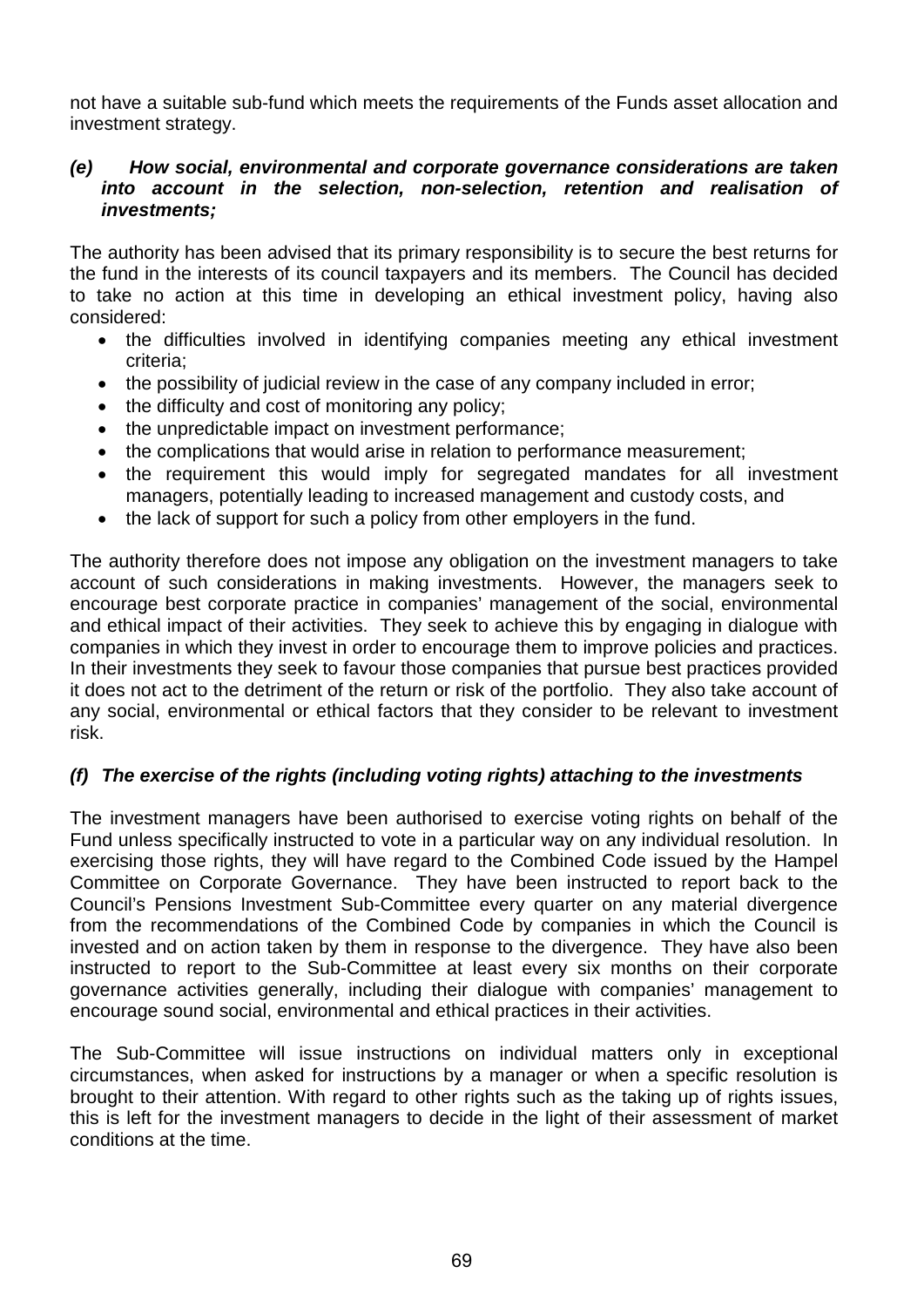# **INVESTMENT GUIDELINES AND RESTRICTIONS**

### **General**

Investment is permitted in all classes of assets, subject to the limits imposed by the Regulations on the proportion of the fund which may be invested in certain investments and certain other restrictions imposed by the authority. In addition, the investment managers do not use certain investments as a matter of policy.

All references to percentages in this appendix are to percentages of the total value of all existing investments in the fund before making the investment which is subject to the limit. The limits only apply at the time the investment is made.

### **Limits imposed by the Regulations**

• All investments of fund money to be invested in entities which are connected with that authority within the meaning of section 212 of the Local Government and Public Involvement in Health Act 2007(d): 5%

### **Other restrictions imposed by the authority**

- Cash held at custodian's bank is not to exceed £2.5m for each individual fund manager, with any excess placed on the money market with the main clearing banks or placed in institutional cash funds approved by the authority
- No sub-underwriting
- Certain limits on use of futures and options are recorded in the relevant investment management agreements and fund prospectuses
- All contributions to any single partnership: 2%
- All contributions to partnerships: 5%
- All deposits with any local authority or precepting body which is an exempt person (within the meaning of the Financial Services and Markets Act 2000) in respect of accepting deposits as a result of an order made under section 38(1) of that Act, and all loans: 10%
- All deposits with any single bank, institution or person (other than the National Savings Bank): 10%
- All investments in unlisted securities of companies: 10%
- Any single holding in unlisted securities: 2% (limit imposed by the authority)
- Any other single holding, apart from investments in OEICs and unit trusts: 10% (there is no limit on investment in single OEICs or unit trusts)
- Any single insurance contract: 25%
- All securities transferred under stocklending arrangements: 25%

# **Asset Allocation**

The current investment strategy comprises the following strategic asset allocations:

| <b>Grand Total</b>     | 100 |
|------------------------|-----|
| Property               | 5   |
| <b>Fixed Income</b>    | 15  |
| Multi-Asset Income     | 20  |
| <b>Global Equities</b> | 60  |
|                        | %   |

The strategic asset allocations are regularly compared to the actuals and adjusted where required following appropriate advice from the Fund's Independent Investment Advisor.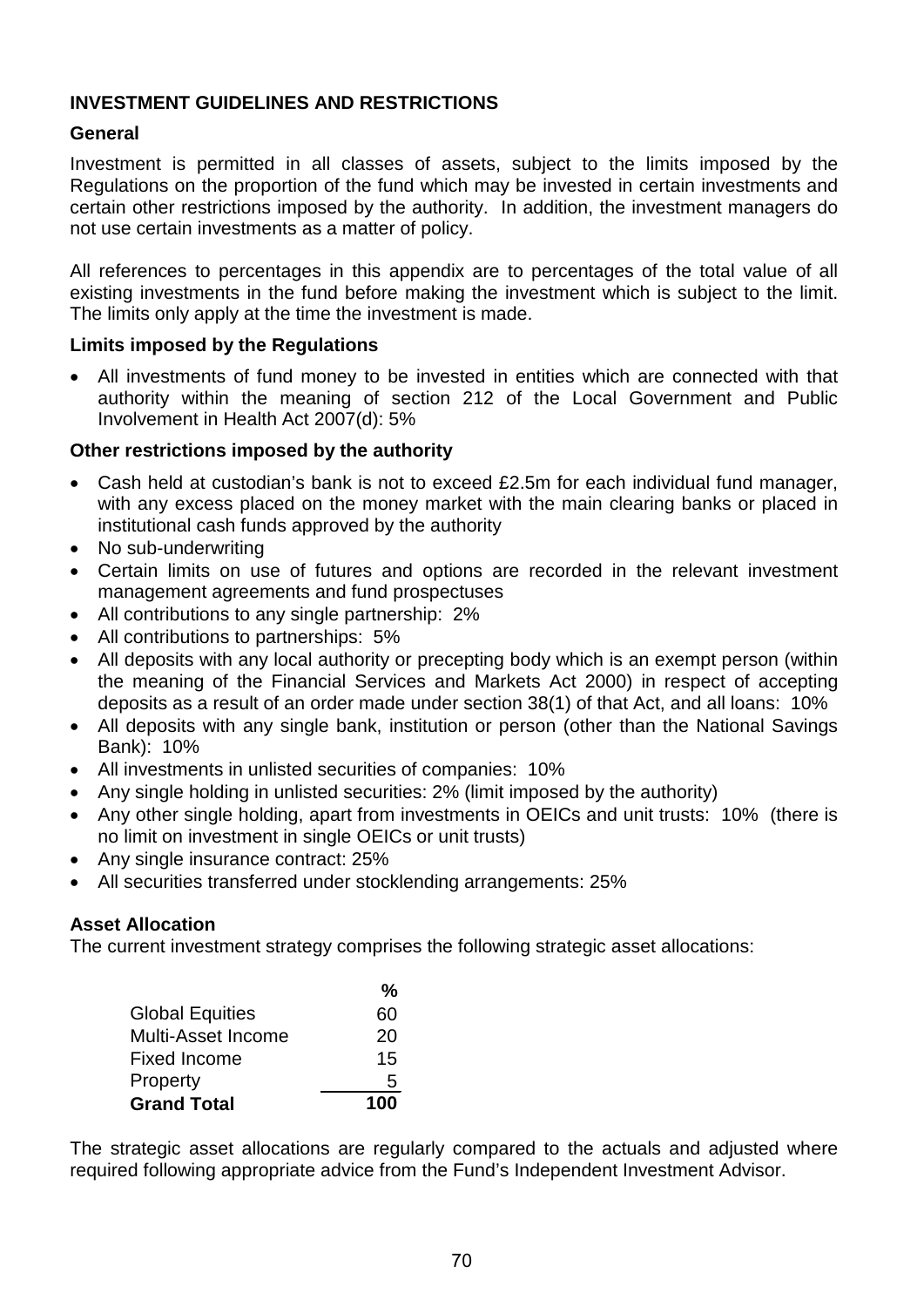The Fund Managers have been set the following targets/benchmarks which their performance is measured against:

- Global equities Baillie Gifford, Blackrock and MFS are all required to outperform the MSCI All Countries World Index.
- Multi-Asset Income Fidelity are required to generate a total return in excess of 4% p.a.
- Fixed income Baillie Gifford are required to outperform 88% Sterling Aggregate Benchmark (50% FTSE UK Conventional Gilts Actuaries All stocks index and 50% Bank of America Merrill Lynch Sterling Non-Gilt Index), 6% JP Morgan GBI-EM Global Diversified Index un-hedged in Sterling and 6% Bloomberg Barclays Global Aggregate Credit GBP Hedged Index; Fidelity are required to outperform 50% iBoxx Gilts/50% iBoxx non-Gilts.
- Property Fidelity are required to outperform the IPD UK PFI All Balanced Property Fund Index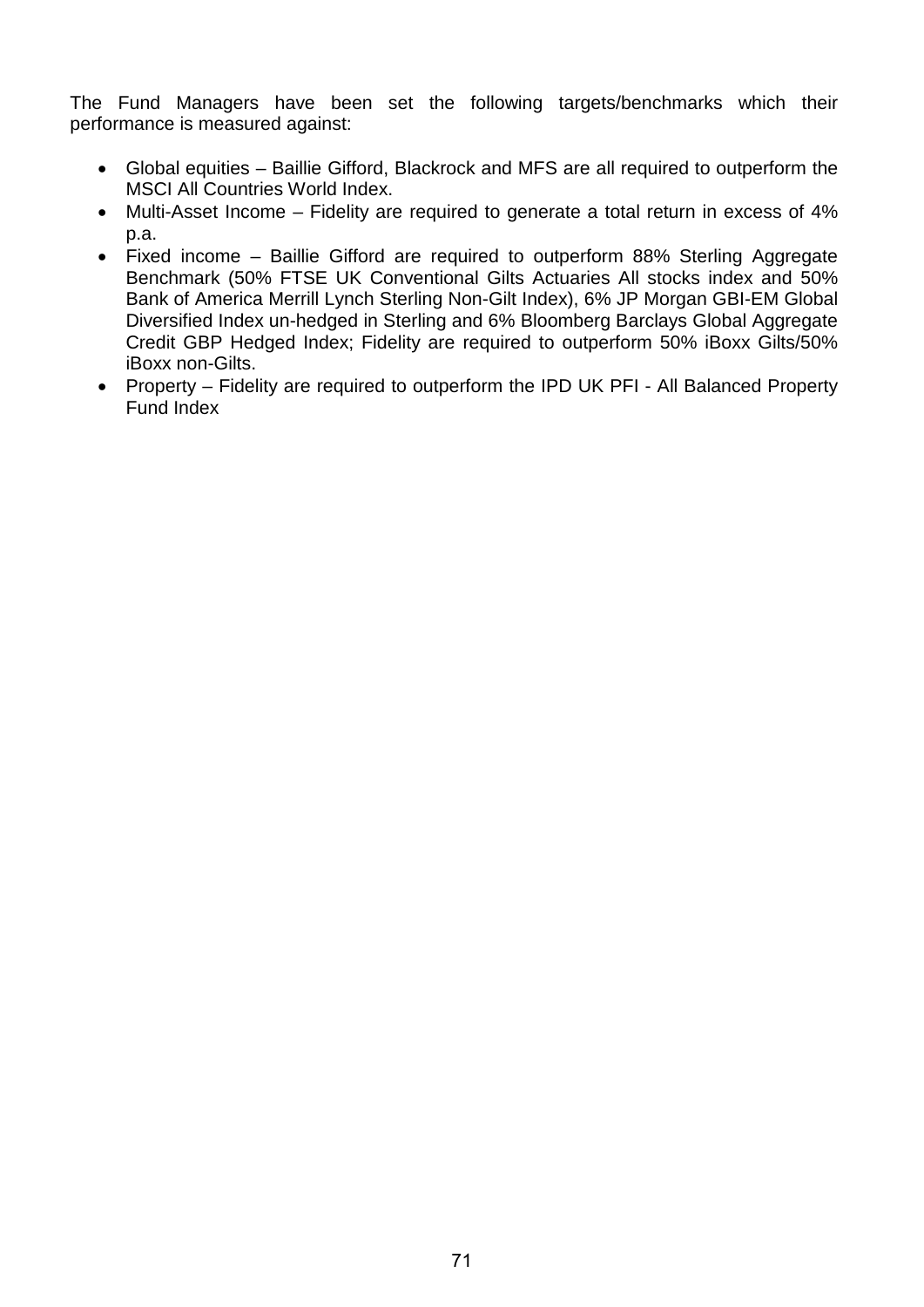### **LONDON BOROUGH OF BROMLEY PENSION FUND COMMUNICATIONS POLICY STATEMENT**

Regulation 61 of the Local Government Pension Scheme Regulations 2013 requires administering authorities to prepare, maintain and publish a Communications Policy Statement. This statement sets out the Council's policy concerning communications with members, members' representatives, prospective members and employing authorities.

| <b>Prospective Members</b> |                                                            | <b>Responsibility</b>    |
|----------------------------|------------------------------------------------------------|--------------------------|
| <b>Employees' Guide to</b> | <b>Council employees</b>                                   | Booklet - Liberata.      |
| the Local                  | All new prospective Scheme members are                     | Distribution - Head of   |
| Government                 | provided with a booklet before an                          | HR and Schools.          |
| <b>Pension Scheme</b>      | appointment.                                               |                          |
|                            | <b>Employees of scheduled bodies other</b>                 | Booklet - Liberata.      |
|                            | than the Council                                           | Distribution -           |
|                            | All new prospective Scheme members are                     | Scheduled body.          |
|                            | provided with a booklet before or on                       |                          |
|                            | appointment.                                               |                          |
|                            | <b>Employees of admitted bodies</b>                        | Booklet - Liberata.      |
|                            | All new prospective Scheme members are                     | Distribution - Admitted  |
|                            | provided with a booklet on meeting the                     | body.                    |
|                            | body's admission requirements.                             |                          |
| Annual newsletter          | All prospective members are issued with the                | Production &             |
|                            | Scheme's annual newsletter, which carries                  | distribution -Liberata   |
|                            | information on joining the Scheme.                         | in partnership with      |
|                            |                                                            | LBB.                     |
| <b>Staff Intranet</b>      | The staff intranet contains outline information            | <b>Head of Human</b>     |
|                            | about the Scheme and details of where                      | Resources in             |
|                            | further information may be obtained.                       | conjunction with         |
|                            |                                                            | Director of Finance.     |
| <b>National Website</b>    | The address of the LGPS website                            | www.lgps.org.uk          |
|                            | maintained by the Employer's Organisation                  |                          |
|                            | for Local Government is published in the                   |                          |
|                            | Scheme booklet, the annual newsletter and                  |                          |
|                            | various other documents.                                   |                          |
| <b>Members</b>             |                                                            |                          |
| <b>Employees' Guide to</b> | A booklet is issued on or before appointment.              |                          |
| the LGPS                   | A further copy is available on request.                    |                          |
| <b>Annual Newsletter</b>   | An annual newsletter is issued to all active               | Production &             |
|                            | and prospective members covering relevant                  | distribution -Liberata   |
|                            | pension topics within the LGPS. It will also               | in partnership with      |
|                            | include any material changes or                            | LBB.                     |
|                            | developments in the Scheme.                                |                          |
| <b>Annual Benefit</b>      | A statement of accrued and prospective                     | Production &             |
| <b>Statement</b>           | benefits as at 31 <sup>st</sup> March each year is sent to | distribution - Liberata. |
|                            | the home address of all active members. An                 |                          |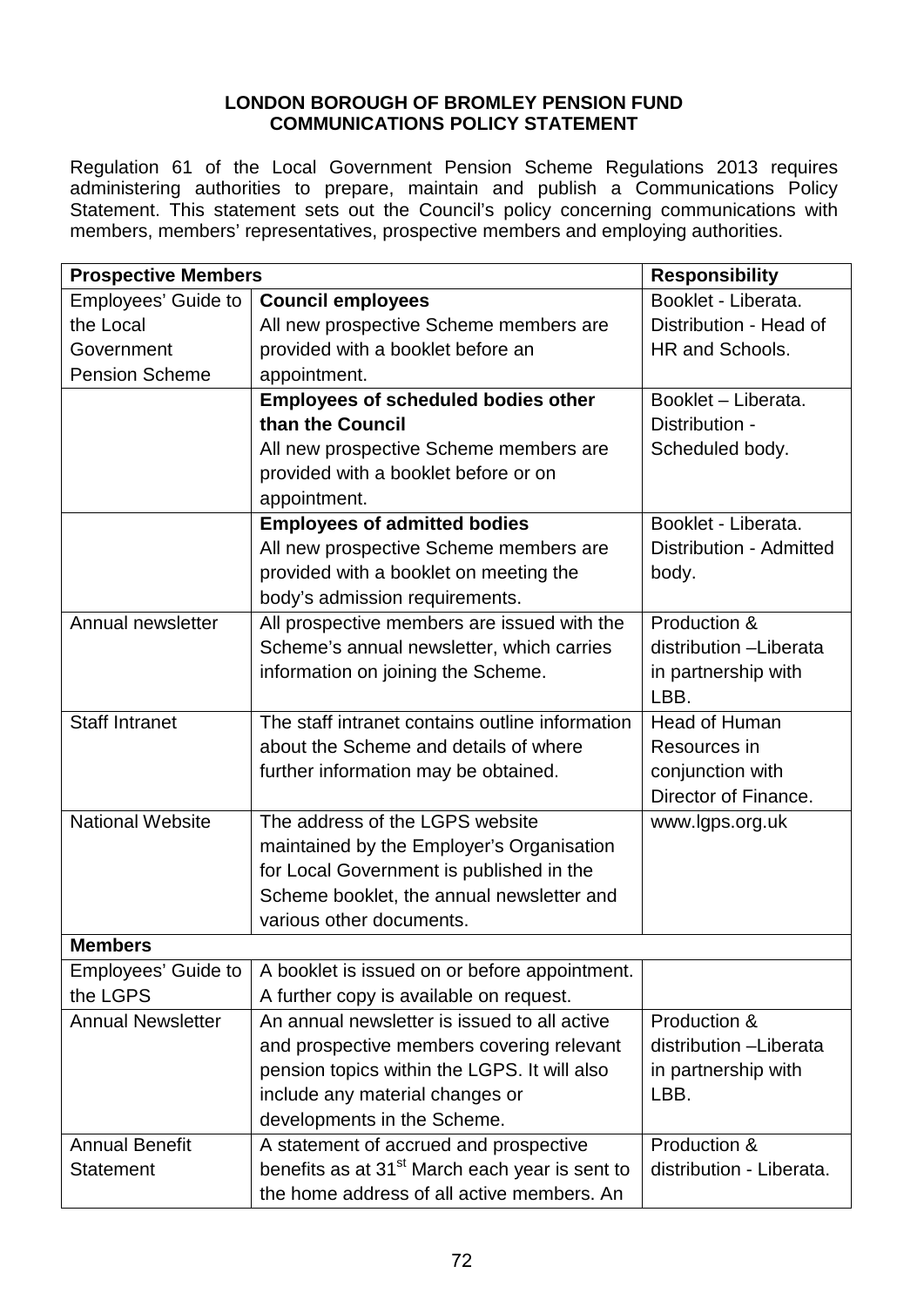|                                   | explanation of the statement and a note of      |                            |
|-----------------------------------|-------------------------------------------------|----------------------------|
|                                   | any material changes or developments in the     |                            |
|                                   | Scheme accompany this.                          |                            |
|                                   | A statement of the current value of accrued     | Production &               |
|                                   | benefits is sent annually to the home address   | distribution - Liberata.   |
|                                   | of deferred members where the current           |                            |
|                                   | address is known. An explanation of the         |                            |
|                                   | statement and a note of any material            |                            |
|                                   | changes or developments in the Scheme           |                            |
|                                   | accompany this.                                 |                            |
| Pay Advice to                     | A monthly pay advice is sent to Scheme          | Production &               |
| pensioners                        | pensioners if a material difference of £10.00.  | distribution - Liberata.   |
| Annual pensions                   | A statement setting out increases to            | Production &               |
| increase advice                   | pensions is sent to pensioners annually in      | distribution - Liberata.   |
|                                   | March/April. This is accompanied by a note      |                            |
|                                   | of any relevant changes to the Scheme and       |                            |
|                                   | a reminder to the pensioner to inform the       |                            |
|                                   | Council of any changes in details.              |                            |
| <b>Staff Intranet</b>             | The staff intranet contains outline information | <b>Head of Human</b>       |
|                                   | about the Scheme and details of where           | Resources in               |
|                                   | further information may be obtained.            | conjunction with           |
|                                   |                                                 | Director of Finance.       |
| National website                  | The address of the LGPS website                 | www.lgps.org.uk            |
|                                   | maintained by the Employer's Organisation       |                            |
|                                   | for Local Government is published in the        |                            |
|                                   | Scheme booklet, the annual newsletter and       |                            |
|                                   | various other documents.                        |                            |
| <b>Representatives of members</b> |                                                 |                            |
| Scheme booklet,                   | Available on request to Liberata.               |                            |
| annual newsletter                 |                                                 |                            |
| and other literature              |                                                 |                            |
| Consultative                      | Consultative documents issued by ODPM           | <b>Head of Human</b>       |
| documents                         | are distributed to the trades unions,           | <b>Resources</b>           |
|                                   | departmental representatives and staff side     |                            |
|                                   | secretary where relevant.                       |                            |
| <b>Employing Authorities</b>      |                                                 |                            |
| <b>Procedure Manual</b>           | A manual setting out administrative             | Production &               |
|                                   | procedures is issued to employing               | maintenance -              |
|                                   | authorities.                                    | Liberata.                  |
| <b>Report of Actuarial</b>        | A report on the triennial valuation of the      | <b>Director of Finance</b> |
| Valuation                         | pension fund is distributed to employing        |                            |
|                                   | authorities shortly after completion.           |                            |
| Consultative                      | Consultative documents issued by ODPM           | <b>Director of Finance</b> |
| documents                         | are distributed to employing authorities        |                            |
|                                   | where relevant.                                 |                            |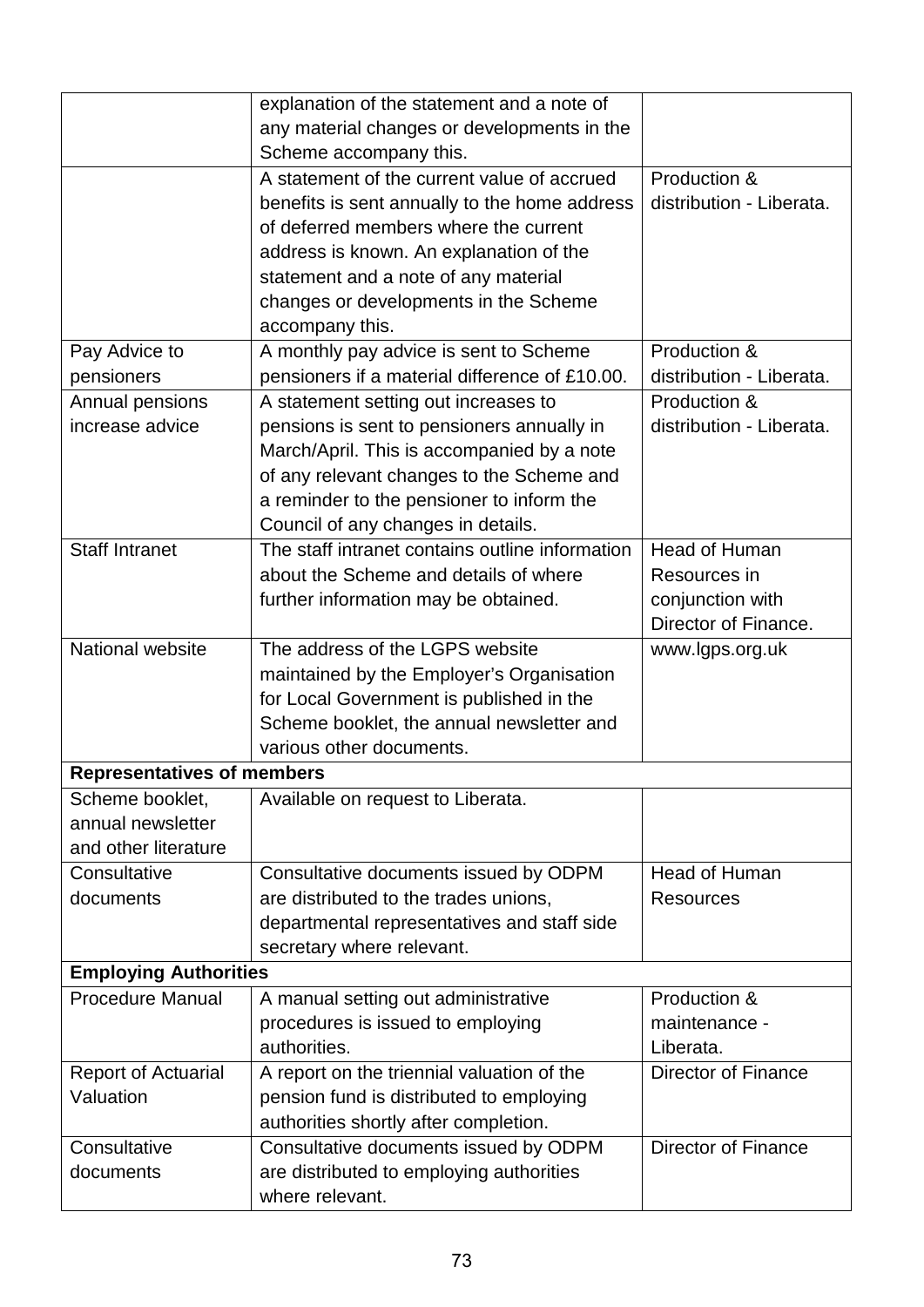### **ACTUARIAL METHOD AND ASSUMPTIONS**

### **METHOD**

The actuarial method to be used in the calculation of the solvency funding target is the Projected Unit method, under which the salary increases assumed for each member are projected until that member is assumed to leave active service by death, retirement or withdrawal from service. This method implicitly allows for new entrants to the Fund on the basis that the overall age profile of the active membership will remain stable. As a result, for those employers which are closed to new entrants, alternative methods are adopted, which make advance allowance for the anticipated future ageing and decline of the current closed membership group potentially over the period of the rates and adjustments certificate.

# **FINANCIAL ASSUMPTIONS – SOLVENCY FUNDING TARGET**

#### **Investment return (discount rate)**

The discount rate has been derived based on the expected return on the Fund assets based on the long term strategy set out in the Investment Strategy Statement (ISS). It includes appropriate margins for prudence. When assessing the appropriate discount rate consideration has been given to the returns in excess of CPI inflation (as derived below). The discount rate at the valuation has been derived based on an assumed return of 2.0% per annum above CPI inflation, i.e. a total discount rate of 4.2% per annum. This real return will be reviewed from time to time based on the investment strategy, market outlook and the Fund's overall risk metrics.

#### **Inflation (Consumer Prices Index)**

Retirement pensions increase annually by the change in the CPI.

The CPI inflation assumption is determined, firstly, by taking the investment market's expectation for RPI inflation as indicated by the difference between yields derived from market instruments, principally conventional and index-linked UK Government gilts as at the valuation date, reflecting the profile and duration of the Fund's accrued liabilities, then by making the following adjustments:

- an allowance for supply/demand distortions in the bond market is incorporated, and
- an adjustment to allow for the Consumer Price Index being different to the Retail Price Index

The overall adjustment to "market implied" RPI at the valuation date to arrive at the CPI assumption is a reduction of 1.0% per annum.

#### **Salary increases**

In relation to benefits earned prior to 1 April 2014, the assumption for real salary increases (salary increases in excess of price inflation) will be determined by an allowance of 1.5% p.a. over the inflation assumption as described above.

#### **Pension increases/Indexation of CARE benefits**

Increases to pensions are assumed to be in line with the inflation (CPI) assumption described above. This is modified appropriately to reflect any benefits which are not fully indexed in line with the CPI (e.g. some Guaranteed Minimum Pensions where the LGPS is not currently required to provide full indexation).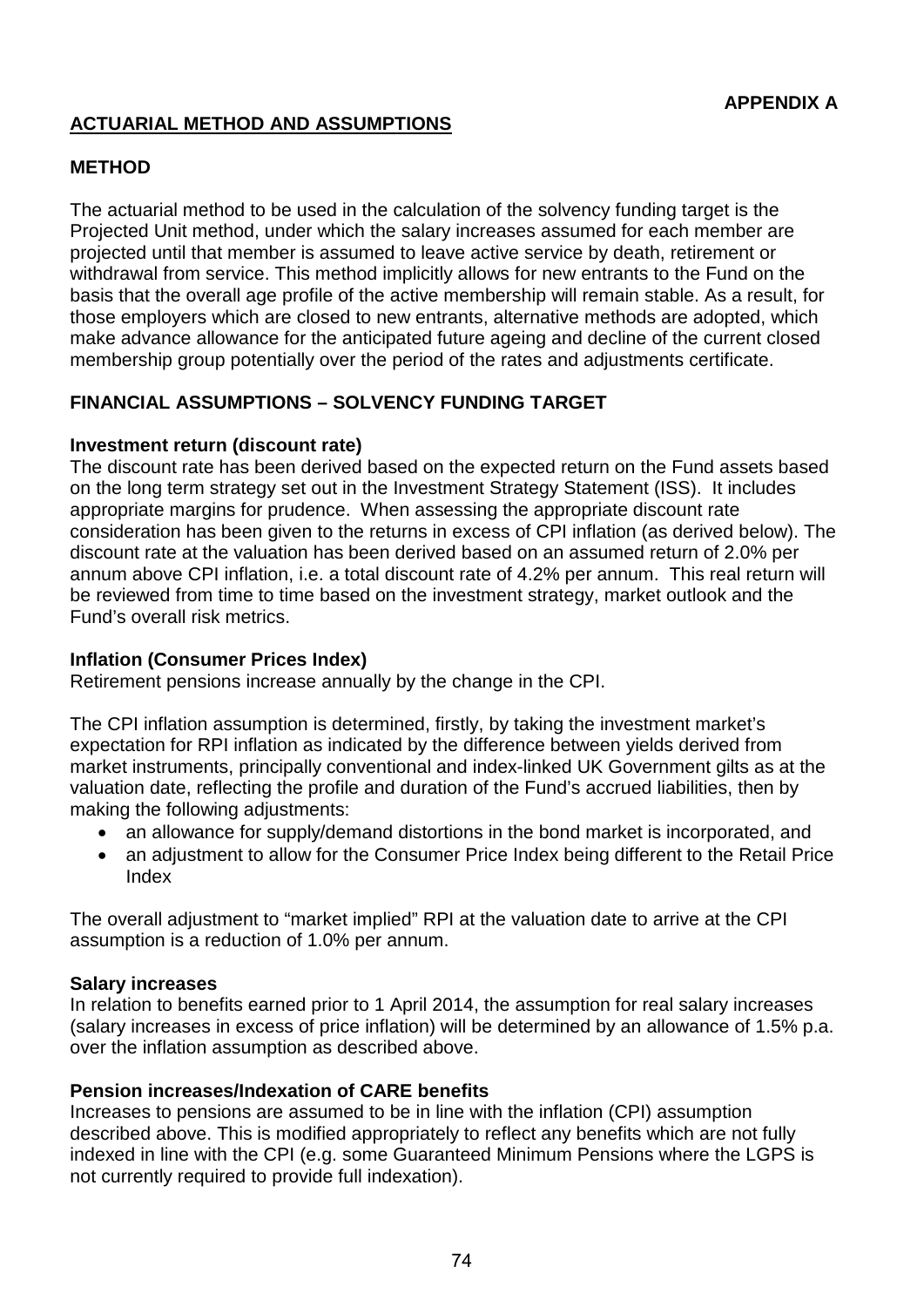# **DEMOGRAPHIC ASSUMPTIONS**

#### **Mortality/Life Expectancy**

The mortality in retirement assumptions will be based on the most up-to-date information in relation to self-administered pension schemes published by the Continuous Mortality Investigation (CMI), making allowance for future improvements in longevity. The mortality tables used are set out below, with a loading reflecting LGPS experience. The derivation of the mortality assumption is set out in a separate paper as supplied by the Actuary. Current members who retire on the grounds of ill health are assumed to exhibit average mortality equivalent to that for a good health retiree at an age 4 years older whereas for existing ill health retirees we assume this is at an age 3 years older. For all members, it is assumed that the accelerated trend in longevity seen in recent years will continue in the longer term and as such, the assumptions build in a minimum level of longevity 'improvement' year on year in the future in line with the CMI projections subject to a long-term improvement trend of 1.75% per annum for males and 1.5% per annum for females.

The mortality before retirement has also been adjusted based on LGPS wide experience.

#### **Commutation**

It has been assumed that, on average, 50% of retiring members will take the maximum taxfree cash available at retirement and 50% will take the standard 3/80ths cash sum. The option which members have to commute part of their pension at retirement in return for a lump sum is a rate of £12 cash for each £1 p.a. of pension given up.

#### **Other Demographics**

Following an analysis of Fund experience carried out by the Actuary, the proportions married/civil partnership assumption has been modified from the last valuation. No allowance will be made for the future take-up of the 50:50 option. Where any member has actually opted for the 50:50 scheme, this will be allowed for in the assessment of the rate for the next 3 years. Other assumptions are as per the last valuation.

#### **Expenses**

Expenses are met out the Fund, in accordance with the Regulations. This is allowed for by adding 1.0% of pensionable pay to the contributions as required from participating employers. This addition is reassessed at each valuation. Investment expenses have been allowed for implicitly in determining the discount rates.

#### **Discretionary Benefits**

The costs of any discretion exercised by an employer in order to enhance benefits for a member through the Fund will be subject to additional contributions from the employer as required by the Regulations as and when the event occurs. As a result, no allowance for such discretionary benefits has been made in the valuation

### **METHOD AND ASSUMPTIONS USED IN CALCULATING THE COST OF FUTURE ACCRUAL (OR PRIMARY RATE)**

The future service liabilities are calculated using the same assumptions as the funding target except that a different financial assumption for the discount rate is used. A critical aspect here is that the Regulations state the desirability of keeping the "Primary Rate" (which is the future service rate) as stable as possible so this needs to be taken into account when setting the assumptions.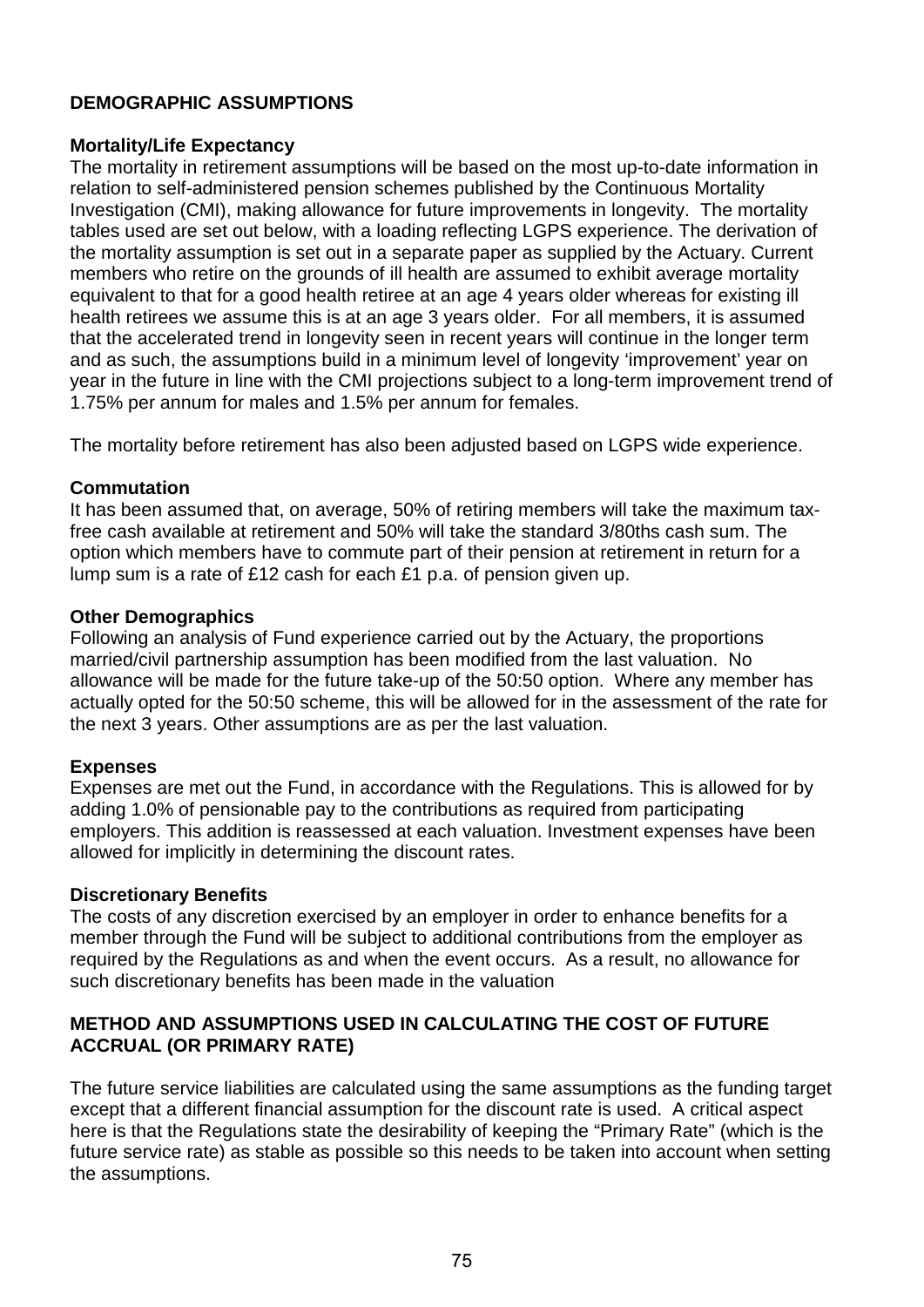As future service contributions are paid in respect of benefits built up in the future, the Primary Rate should take account of the market conditions applying at future dates, not just the date of the valuation and a slightly higher expected return from the investment strategy has been assumed. In addition the future liabilities for which these contributions will be paid have a longer average duration than the past service liabilities as they relate to active members only.

The financial assumptions in relation to future service (i.e. the normal cost) are not specifically linked to investment conditions as at the valuation date itself, and are based on an overall assumed real discount rate of 2.65% per annum above the long term average assumption for consumer price inflation of 2.2% per annum.

### **EMPLOYER ASSET SHARES**

The Fund is a multi-employer pension scheme that is not formally unitised and so individual employer asset shares are calculated at each actuarial valuation. This means it is necessary to make some approximations in the timing of cashflows and allocation of investment returns when deriving the employer asset share.

In attributing the overall investment performance obtained on the assets of the Fund to each employer a pro-rata principle is adopted. This approach is effectively one of applying a notional individual employer investment strategy identical to that adopted for the Fund as a whole unless agreed otherwise between the employer and the Fund at the sole discretion of the Administering Authority.

At each review, cashflows into and out of the Fund relating to each employer, any movement of members between employers within the Fund, along with investment return earned on the asset share, are allowed for when calculating asset shares at each valuation.

Other adjustments are also made on account of the funding positions of orphan bodies which fall to be met by all other active employers in the Fund.

#### **SUMMARY OF KEY WHOLE FUND ASSUMPTIONS USED FOR CALCULATING FUNDING TARGET AND COST OF FUTURE ACCRUAL (THE "PRIMARY RATE") FOR THE 2016 ACTUARIAL VALUATION**

| Long-term yields                         |             |
|------------------------------------------|-------------|
| Market implied RPI inflation             | 3.2% p.a.   |
| <b>Solvency Funding Target financial</b> |             |
| assumptions                              |             |
| <b>Investment return/Discount Rate</b>   | 4.2% p.a.   |
| CPI price inflation                      | $2.2%$ p.a. |
| Long Term Salary increases               | 3.7% p.a.   |
| Pension increases/indexation of CARE     | 2.2% p.a.   |
| benefits                                 |             |
| Future service accrual financial         |             |
| assumptions                              |             |
| <b>Investment return/Discount Rate</b>   | 4.85% p.a.  |
| CPI price inflation                      | 2.2% p.a.   |
| Long Term Salary increases               | 3.7% p.a.   |
| Pension increases/indexation of CARE     | 2.2% p.a.   |
| benefits                                 |             |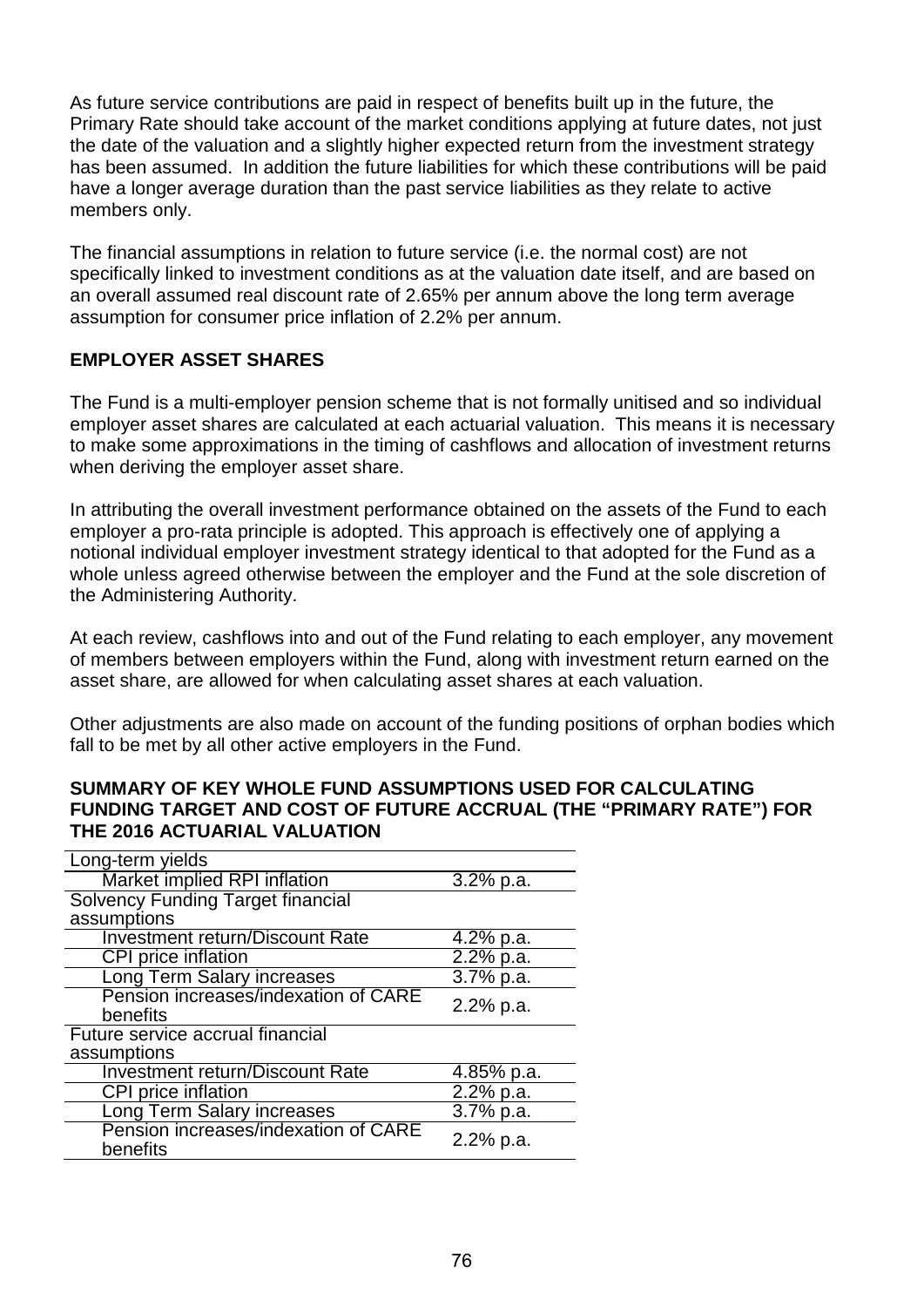# **Life expectancy assumptions**

|  | The post retirement mortality tables adopted for this valuation are set out below: |  |  |  |
|--|------------------------------------------------------------------------------------|--|--|--|
|  |                                                                                    |  |  |  |
|  |                                                                                    |  |  |  |
|  |                                                                                    |  |  |  |

| <b>Current Status</b> | <b>Retirement Type</b> | 2016 study                          |
|-----------------------|------------------------|-------------------------------------|
| Annuitant             | Normal Health          | 94% S2PMA_CMI_2015[1.75%] /         |
|                       |                        | 87% S2PFA_CMI_2015[1.5%]            |
|                       | Dependant              | 117% S2PMA_CMI_2015[1.75%] /        |
|                       |                        | 98% S2DFA_CMI_2015[1.5%]            |
|                       | <b>III Health</b>      | 94% S2PMA_CMI_2015[1.75%] + 3 yrs / |
|                       |                        | 87% S2PFA_CMI_2015[1.5%] + 3 yrs    |
| Active                | Normal Health          | 94% S2PMA_CMI_2015[1.75%] /         |
|                       |                        | 87% S2PFA_CMI_2015[1.5%]            |
|                       | <b>III Health</b>      | 94% S2PMA_CMI_2015[1.75%] + 4 yrs / |
|                       |                        | 87% S2PFA_CMI_2015[1.5%] + 4 yrs    |
| <b>Deferred</b>       | All                    | 94% S2PMA_CMI_2015[1.75%] /         |
|                       |                        | 87% S2PFA_CMI_2015[1.5%]            |

Other demographic assumptions are set out in the Actuary's formal report.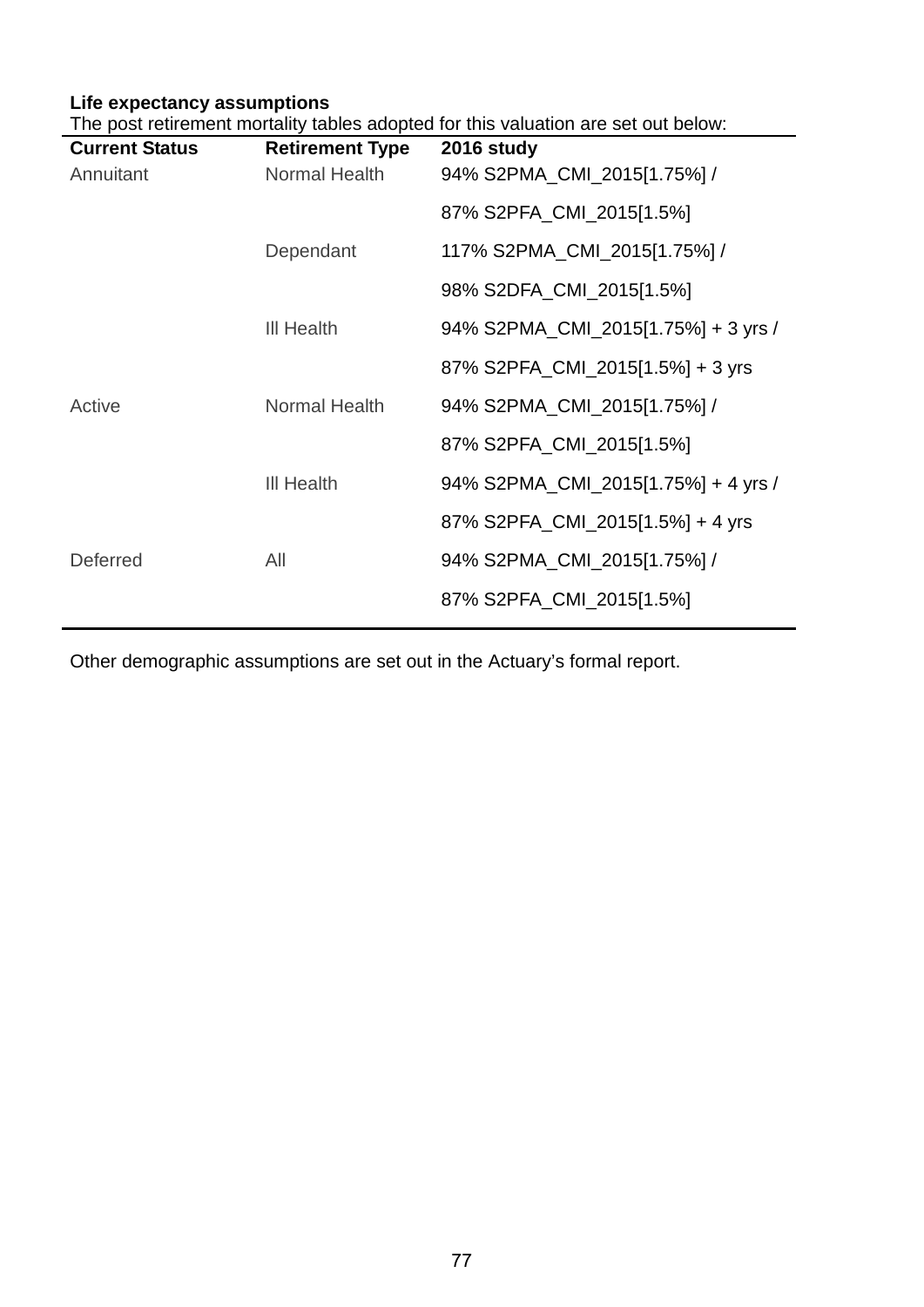### **EMPLOYER DEFICIT RECOVERY PLANS**

As the assets of the Fund are less than the liabilities at the effective date, a deficit recovery plan needs to be adopted such that additional contributions are paid into the Fund to meet the shortfall.

Deficit contributions paid to the Fund by each employer will either be expressed as £s amounts (flat or increasing year on year) or as a percentage of pay, as deemed appropriate by the Administering Authority, and it is the Fund's objective that any funding deficit is eliminated as quickly as the participating employers can reasonably afford based on the Administering Authority's view of the employer's covenant and risk to the Fund.

Recovery periods will be set by the Fund on a consistent basis across employer categories where possible and communicated as part of the discussions with employers. This will determine the minimum contribution requirement.

The determination of the recovery periods is summarised in the table below:

| Category                                              | <b>Default Deficit Recovery</b><br><b>Period</b>                          | <b>Derivation</b>                                                                                                                                           |
|-------------------------------------------------------|---------------------------------------------------------------------------|-------------------------------------------------------------------------------------------------------------------------------------------------------------|
| <b>Fund Employers</b>                                 | 12 years                                                                  | Determined by reducing the<br>period from the preceding<br>valuation by at least 3 years.                                                                   |
|                                                       |                                                                           | For academies, determined<br>in order to match total<br>contribution rate for LEA<br>schools, subject to recovery<br>period being no more than<br>12 years. |
| <b>Open Admitted Bodies</b>                           | 12 years                                                                  | Determined by reducing the<br>period from the preceding<br>valuation by at least 3 years.                                                                   |
| <b>Closed Employers</b>                               | Lower of 12 years and the<br>future working lifetime of<br>the membership | Determined initially by<br>reducing the period from the<br>previous valuation by at least<br>3 years.                                                       |
| Employers with a limited<br>participation in the Fund | Determined on a case by<br>case basis                                     | Length of expected period of<br>participation in the Fund                                                                                                   |

In determining the actual recovery period to apply for any particular employer or employer grouping, the Administering Authority may take into account some or all of the following factors:

- The size of the funding shortfall;
- The business plans of the employer;
- The assessment of the financial covenant of the Employer, and security of future income streams;
- Any contingent security available to the Fund or offered by the Employer such as guarantor or bond arrangements, charge over assets, etc.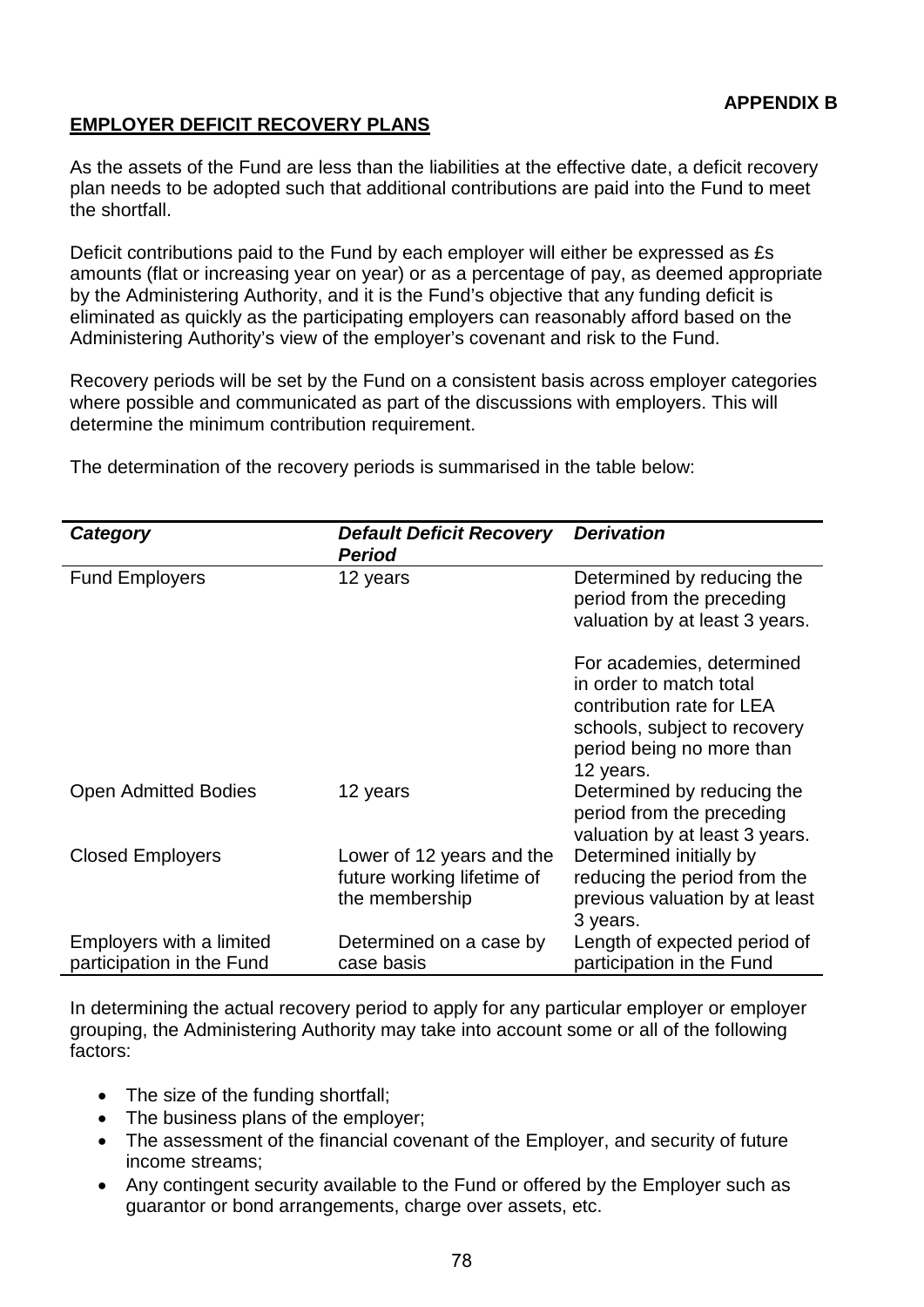The objective is to recover any deficit over a reasonable timeframe, and this will be periodically reviewed.

### **Other factors affecting the Employer Deficit Recovery Plans**

As part of the process of agreeing funding plans with individual employers, the Administering Authority may consider the use of contingent assets and other tools such as bonds or guarantees that could assist employing bodies in managing the cost of their liabilities or could provide the Fund with greater security against outstanding liabilities.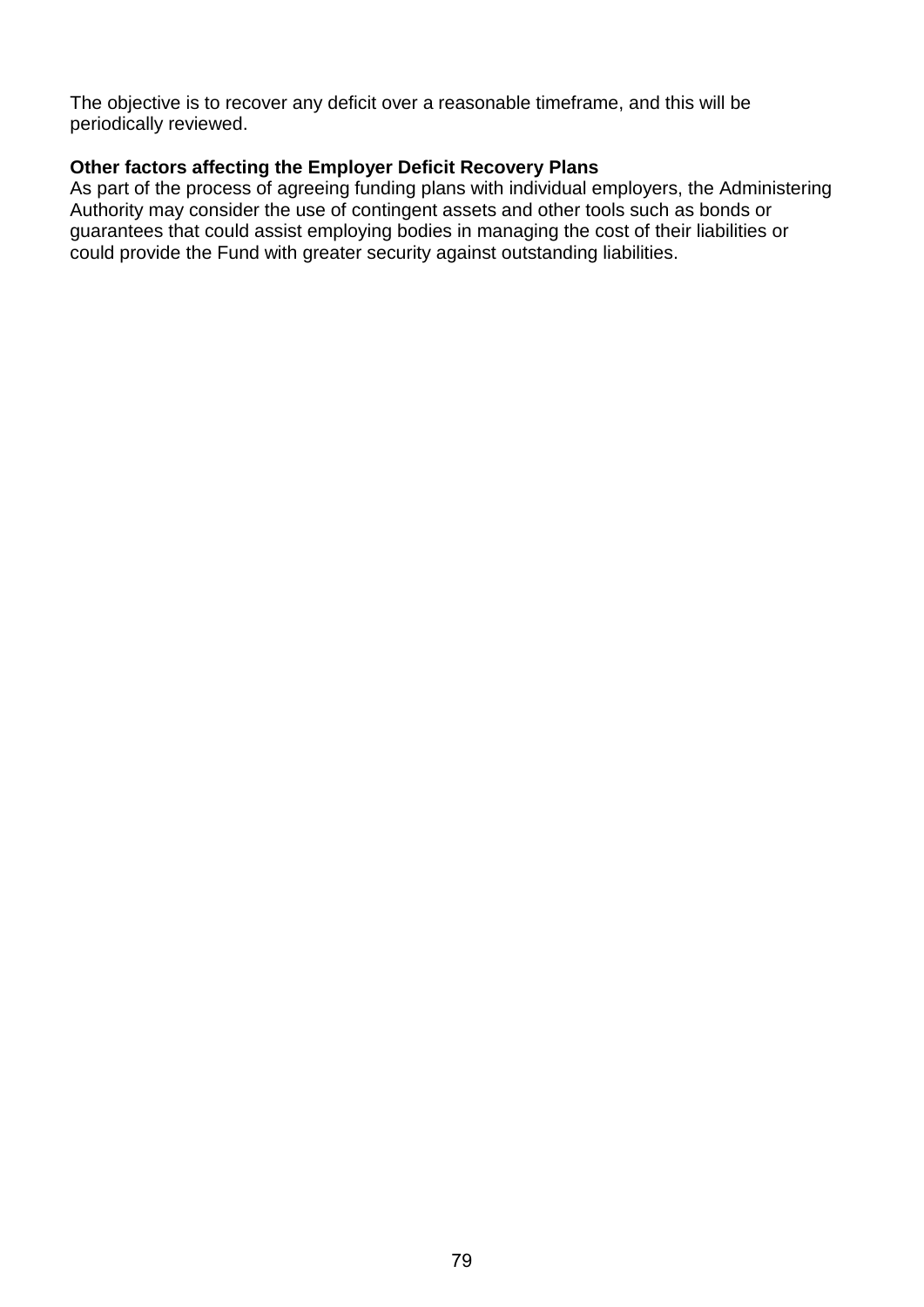# **ADMISSION AND TERMINATION POLICY**

This document details the London Borough of Bromley Pension Fund's (LBBPF) policy on the methodology for assessment of ongoing contribution requirements and termination payments in the event of the cessation of an employer's participation in the Fund. This document also covers LBBPF's policy on admissions into the Fund and sets out the considerations for current and former admission bodies. It supplements the general policy of the Fund as set out in the Funding Strategy Statement (FSS).

Admission bodies are required to have an "admission agreement" with the Fund. In conjunction with the Regulations, the admission agreement sets out the conditions of participation of the admission body including which employees (or categories of employees) are eligible to be members of the Fund.

Scheme Employers have a statutory right to participate in the LGPS and their staff therefore can become members of the LGPS at any time, although some organisations (Part 2 Scheme Employers) do need to designate eligibility for its staff.

A list of all current employing bodies participating in the LBBPF is kept as a live document and will be updated by the Administering Authority as bodies are admitted to, or leave the LBBPF.

Please see the glossary for an explanation of the terms used throughout this Appendix.

### **ENTRY TO THE FUND**

Prior to admission to the Fund, an Admitted Body is required to carry out an assessment of the level of risk on premature termination of the contract to the satisfaction of the Administering Authority. If the risk assessment and/or bond amount is not to the satisfaction of the Administering Authority (as required under the LGPS Regulations) it will consider and determine whether the admission body must pre-fund for termination with contribution requirements assessed using the minimum risk methodology and assumptions.

Some aspects that the Administering Authority may consider when deciding whether to apply a minimum risk methodology are:

- Uncertainty over the security of the organisation's funding sources e.g. the body relies on voluntary or charitable sources of income or has no external funding guarantee/reserves;
- If the admitted body has an expected limited lifespan of participation in the Fund;
- The average age of employees to be admitted and whether the admission is closed to new joiners.

In order to protect other Fund employers, where it has been considered undesirable to provide a bond, a guarantee must be sought in line with the LGPS Regulations.

### **ADMITTED BODIES PROVIDING A SERVICE**

Generally Admitted Bodies providing a service will have a suitable bond or guarantor that will stand behind the liabilities. Accordingly, in general, the minimum risk approach to funding and termination will not apply for these bodies.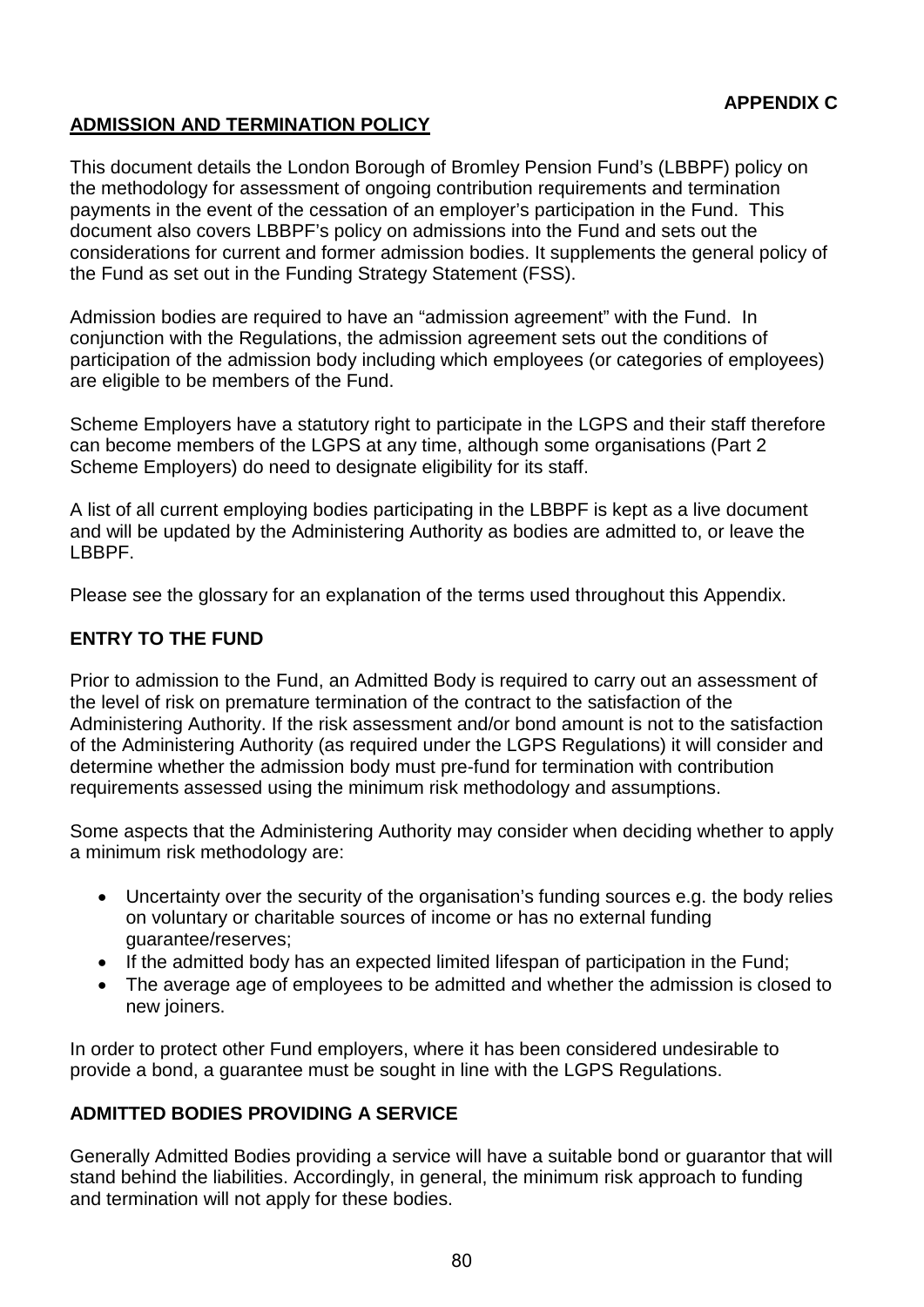As above, the Admitted Body is required to carry out an assessment of the level of risk on premature termination of the contract to the satisfaction of the Administering Authority. This assessment would normally be based on advice in the form of a "risk assessment report" provided by the actuary to the LBBPF. As the Scheme Employer is effectively the ultimate guarantor for these admissions to the LBBPF it must also be satisfied (along with the Administering Authority) over the level (if any) of any bond requirement. Where bond agreements are to the satisfaction of the Administering Authority, the level of the bond amount will be subject to review on a regular basis.

In the absence of any other specific agreement between the parties, deficit recovery periods for Admitted Bodies will be set in line with the Fund's general policy as set out in the FSS.

Any risk sharing arrangements agreed between the Scheme Employer and the Admitted Body will be documented in the commercial agreement between the two parties and not the admission agreement.

In the event of termination of the Admitted Body, any orphan liabilities in the Fund will be subsumed by the relevant Scheme Employer.

An exception to the above policy applies if the guarantor is not a participating employer within the LBBPF, including if the guarantor is a participating employer within another LGPS Fund. In order to protect other employers within the LBBPF the Administering Authority may in this case treat the admission body as pre-funding for termination, with contribution requirements assessed using the minimum risk methodology and assumptions

#### **PRE-FUNDING FOR TERMINATION**

An employing body may choose to pre-fund for termination i.e. to amend their funding approach to a minimum risk methodology and assumptions. This will substantially reduce the risk of an uncertain and potentially large debt being due to the Fund at termination. However, it is also likely to give rise to a substantial increase in contribution requirements, when assessed on the minimum risk basis.

For any employing bodies funding on such a minimum risk strategy, a notional investment strategy will be assumed as a match to the liabilities. In particular the employing body's notional asset share of the Fund will be credited with an investment return in line with the minimum risk funding assumptions adopted rather than the actual investment return generated by the actual asset portfolio of the entire Fund. The Fund reserves the right to modify this approach in any case where it might materially affect the finances of the Scheme, or depending on any case specific circumstances.

### **EXITING THE FUND**

#### **Termination of an employer's participation**

When an employing body terminates for any reason, employees may transfer to another employer, either within the Fund or elsewhere. If this is not the case the employees will retain pension rights within the Fund i.e. either deferred benefits or immediate retirement benefits.

In addition to any liabilities for current employees the Fund will also retain liability for payment of benefits to former employees, i.e. to existing deferred and pensioner members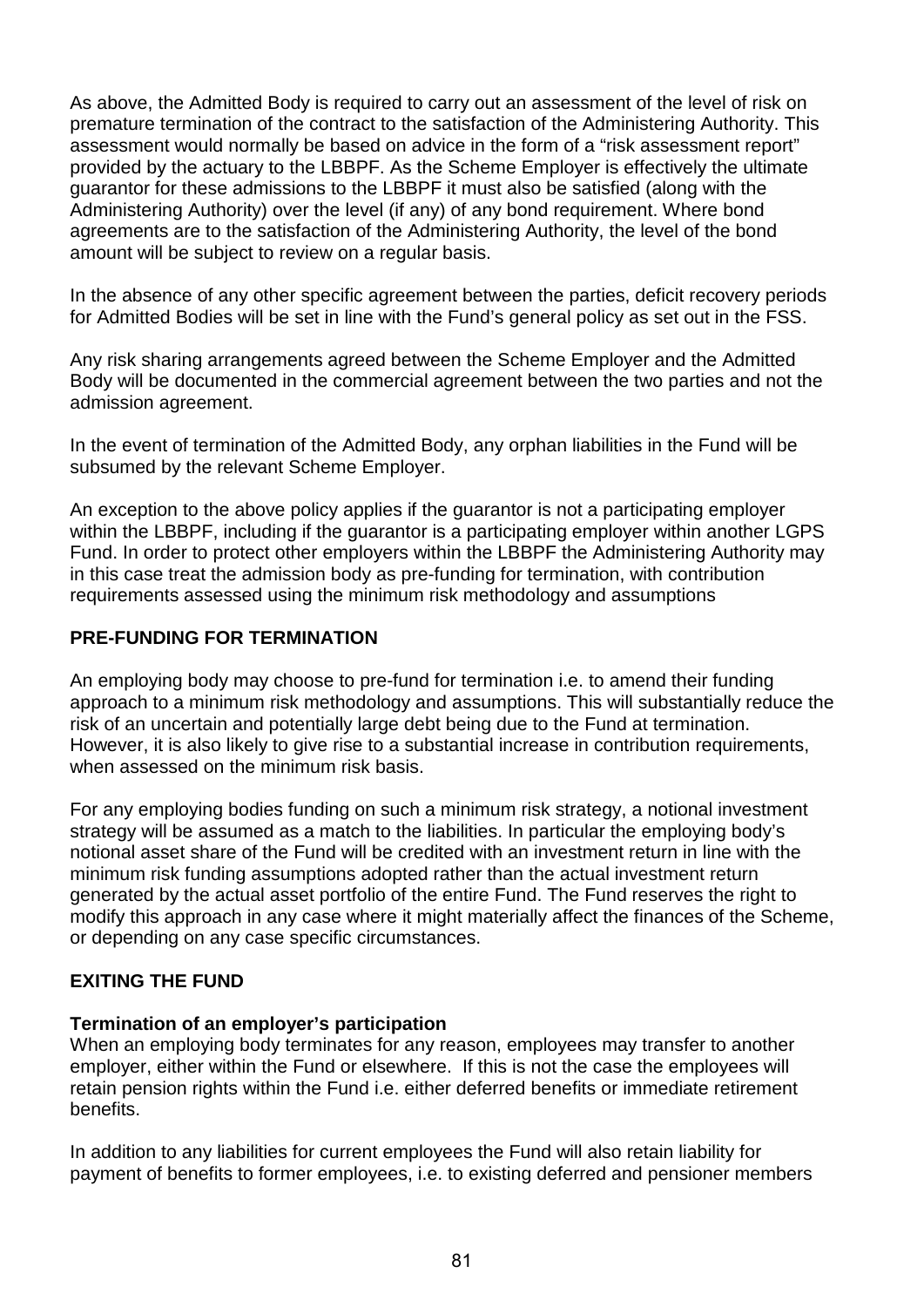except where there is a complete transfer of responsibility to another Fund with a different Administering Authority.

In the event that unfunded liabilities arise that cannot be recovered from the employing body, these will normally fall to be met by the Fund as a whole (i.e. all employers) unless there is a guarantor or successor body within the Fund.

The LBBPF's policy is that a termination assessment will be made based on a minimum risk funding basis, unless the employing body has a guarantor within the Fund or a successor body exists to take over the employing body's liabilities (including those for former employees). This is to protect the other employers in the Fund as, at termination, the employing body's liabilities will become orphan liabilities within the Fund, and there will be no recourse to it if a shortfall emerges in the future (after participation has terminated).

If, instead, the employing body has a guarantor within the Fund or a successor body exists to take over the employing body's liabilities, the LBBPF's policy is that the valuation funding basis will be used for the termination assessment unless the guarantor informs the LBBPF otherwise. The guarantor or successor body will then, following any termination payment made, subsume the assets and liabilities of the employing body within the Fund. (For Admission Bodies, this process is sometimes known as the "novation" of the admission agreement.) This may, if agreed by the successor body, constitute a complete amalgamation of assets and liabilities to the successor body, including any funding deficit on closure. In these circumstances no termination payment will be required from the outgoing employing body itself, as the deficit would be recovered via the successor body's own deficit recovery plan.

It is possible under certain circumstances that an employer can apply to transfer all assets and current and former members' benefits to another LGPS Fund in England and Wales. In these cases no termination assessment is required as there will no longer be any orphan liabilities in the LBBPF. Therefore, a separate assessment of the assets to be transferred will be required.

#### **Future Terminations**

In many cases, termination of an employer's participation is an event that can be foreseen, for example, because the organisation's operations may be planned to be discontinued and/or the admission agreement is due to cease. Under the Regulations, in the event of the Administering Authority becoming aware of such circumstances, it can amend an employer's minimum contributions such that the value of the assets of the employing body is neither materially more nor materially less than its anticipated liabilities at the date it appears to the Administering Authority that it will cease to be a participating employer. In this case, employing bodies are encouraged to open a dialogue with the Fund to commence planning for the termination as early as possible. Where termination is disclosed in advance the Fund will operate procedures to reduce the sizeable volatility risks to the debt amount in the run up to actual termination of participation. The Fund will modify the employing body's approach in any case, where it might materially affect the finances of the Scheme, or depending on any case specific circumstances.

The Fund's standard policy is to recover termination deficits (including interest and expenses) as a one off payment. However, at the discretion of the Administering Authority, the deficit can be recovered over an agreed period as certified by the Actuary. This period will depend on the Administering Authority's view on the covenant of the outgoing employer.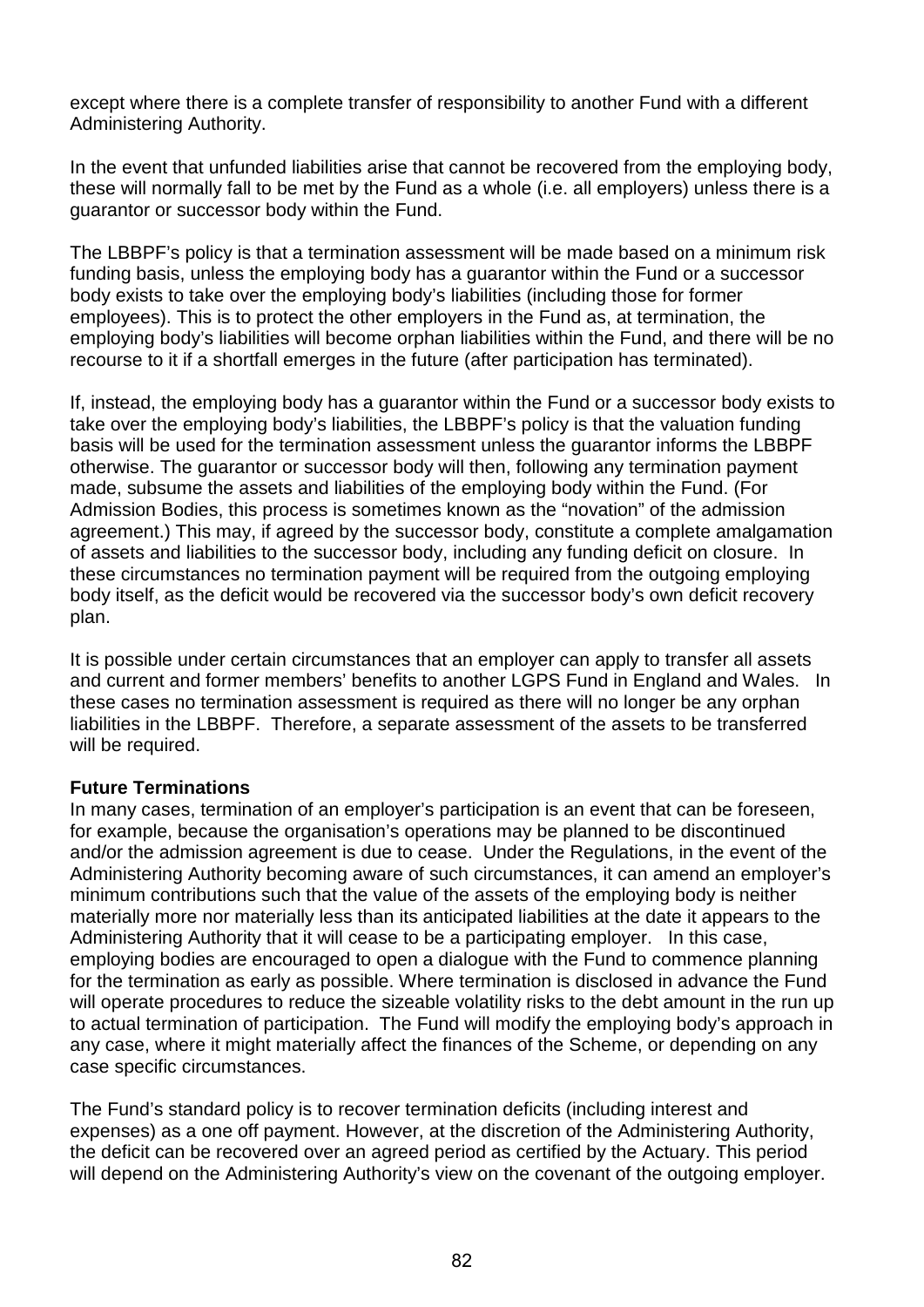#### **Minimum Risk Termination basis**

The minimum risk financial assumptions that applied at the actuarial valuation date (31 March 2016) are set out below in relation to any liability remaining in the Fund. These will be updated on a case-by-case basis, with reference to prevailing market conditions at the relevant employing body's cessation date.

| <b>Least risk assumptions</b>                    | 31 March 2016                           |
|--------------------------------------------------|-----------------------------------------|
| Discount Rate<br>CPI price inflation             | 2.2% p.a.<br>  2.2% p.a.<br>  2.2% p.a. |
| Pension increases/indexation of CARE<br>benefits |                                         |

All demographic assumptions will be the same as those adopted for the 2016 actuarial valuation, except in relation to the life expectancy assumption. Given the minimum risk financial assumptions do not protect against future adverse demographic experience a higher level of prudence will be adopted in the life expectancy assumption.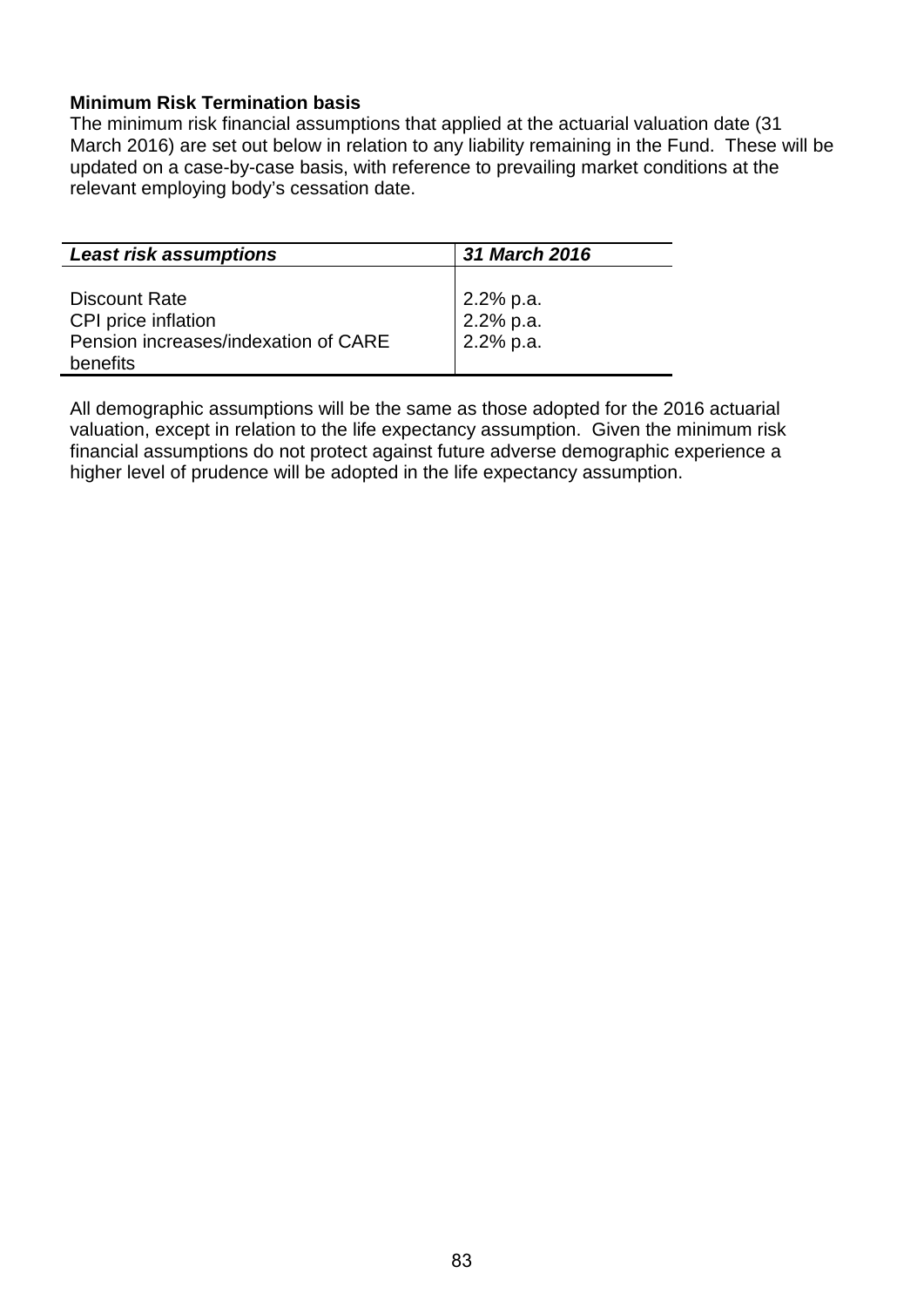# **COVENANT ASSESSMENT AND MONITORING POLICY**

An employer's covenant underpins its legal obligation and ability to meet its financial responsibilities now and in the future. The strength of covenant depends upon the robustness of the legal agreements in place and the likelihood that the employer can meet them. The covenant effectively underwrites the risks to which the Fund is exposed, including underfunding, longevity, investment and market forces.

An assessment of employer covenant focuses on determining the following:

- Type of body and its origins
- Nature and enforceability of legal agreements
- Whether there is a bond in place and the level of the bond
- Whether a more accelerated recovery plan should be enforced
- Whether there is an option to call in contingent assets
- Is there a need for monitoring of ongoing and termination funding ahead of the next actuarial valuation?

The strength of employer covenant can be subject to substantial variation over relatively short periods of time and, as such, regular monitoring and assessment is vital.

### **RISK CRITERIA**

The assessment criteria upon which an employer should be reviewed could include:

- Nature and prospects of the employer's industry
- Employer's competitive position and relative size
- Management ability and track record
- Financial policy of the employer
- Profitability, cashflow and financial flexibility
- Employer's credit rating
- Position of the economy as a whole

Not all of the above would be applicable to assessing employer risk within the Fund; rather a proportionate approach to consideration of the above criteria would be made, with further consideration given to the following:

- The scale of obligations to the pension scheme relative to the size of the employer's operating cashflow
- The relative priority placed on the pension scheme compared to corporate finances
- An estimate of the amount which might be available to the scheme on insolvency of the employer as well as the likelihood of that eventuality.

### **ASSESSING EMPLOYER COVENANT**

The employer covenant will be assessed objectively and its ability to meet their obligations will be viewed in the context of the Fund's exposure to risk and volatility based on publically available information and/or information provided by the employer. The monitoring of covenant strength along with the funding position (including on the termination basis)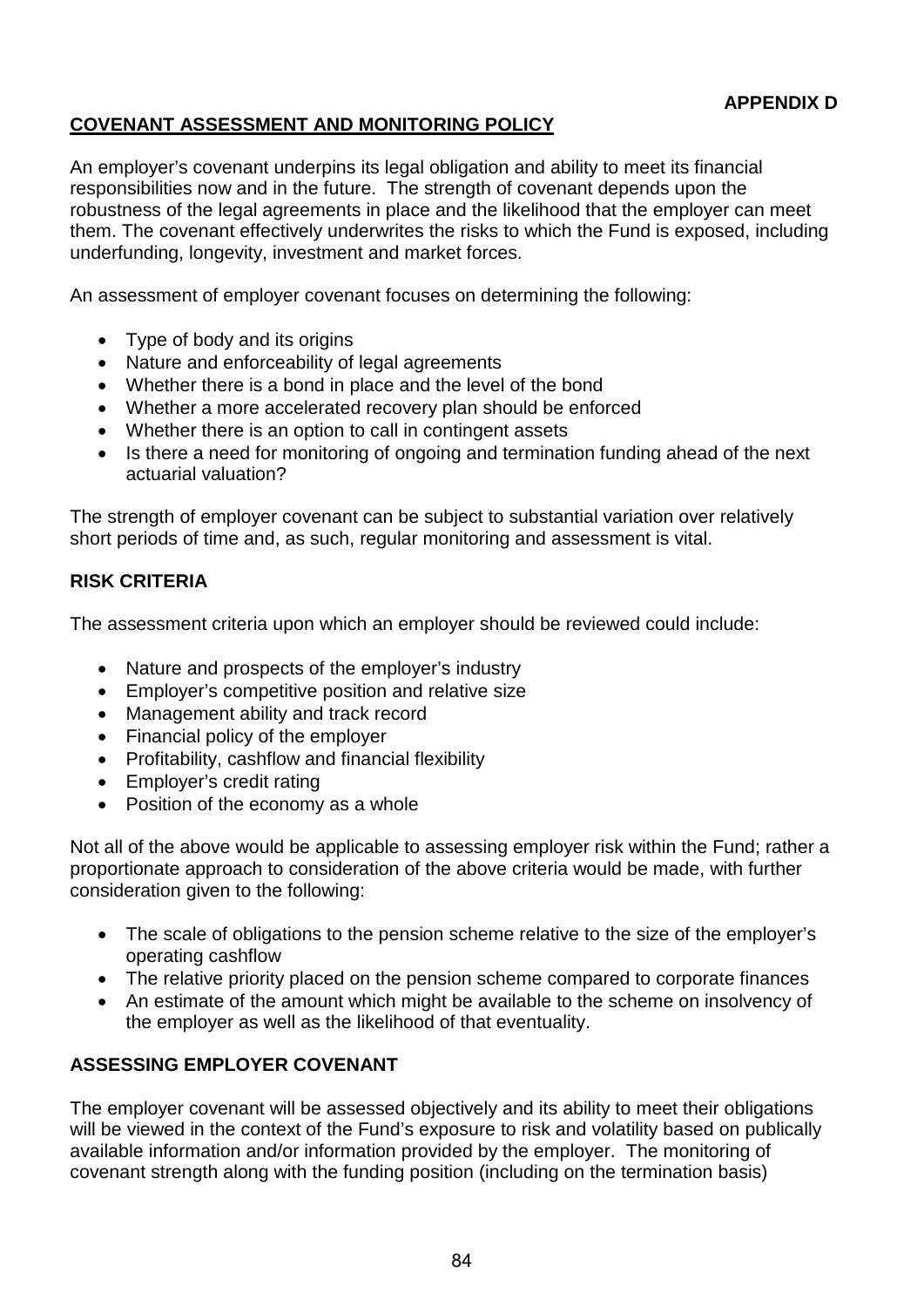enables the Fund to anticipate and pre-empt employer funding issues and thus adopt a proactive approach.

In order to accurately monitor employer covenant, it will be necessary for research to be carried out into employers' backgrounds and, in addition, for those employers to be contacted to gather as much information as possible. Focus will be placed on the regular monitoring of employers with a proactive rather than reactive view to mitigating risk.

### **FREQUENCY OF MONITORING**

The funding position and contribution rate for each employer participating in the Fund will be reviewed as a matter of course with each triennial actuarial valuation. However, it is important that the relative financial strength of employers is reviewed regularly.

Employers subject to a more detailed review, where a risk criterion is triggered, will be reviewed at least every six months, but more realistically with a quarterly focus.

### **COVENANT RISK MANAGEMENT**

The focus of the Fund's risk management is the identification and treatment of the risks and it will be a continuous and evolving process which runs throughout the Fund's strategy. Mechanisms that will be explored with certain employers, as necessary, will include but are not limited to the following:

- Parental Guarantee and/or Indemnifying Bond
- Transfer to a more prudent actuarial basis (e.g. the termination basis)
- Shortened recovery periods and increased cash contributions
- Managed exit strategies
- Contingent assets and/or other security such as escrow accounts.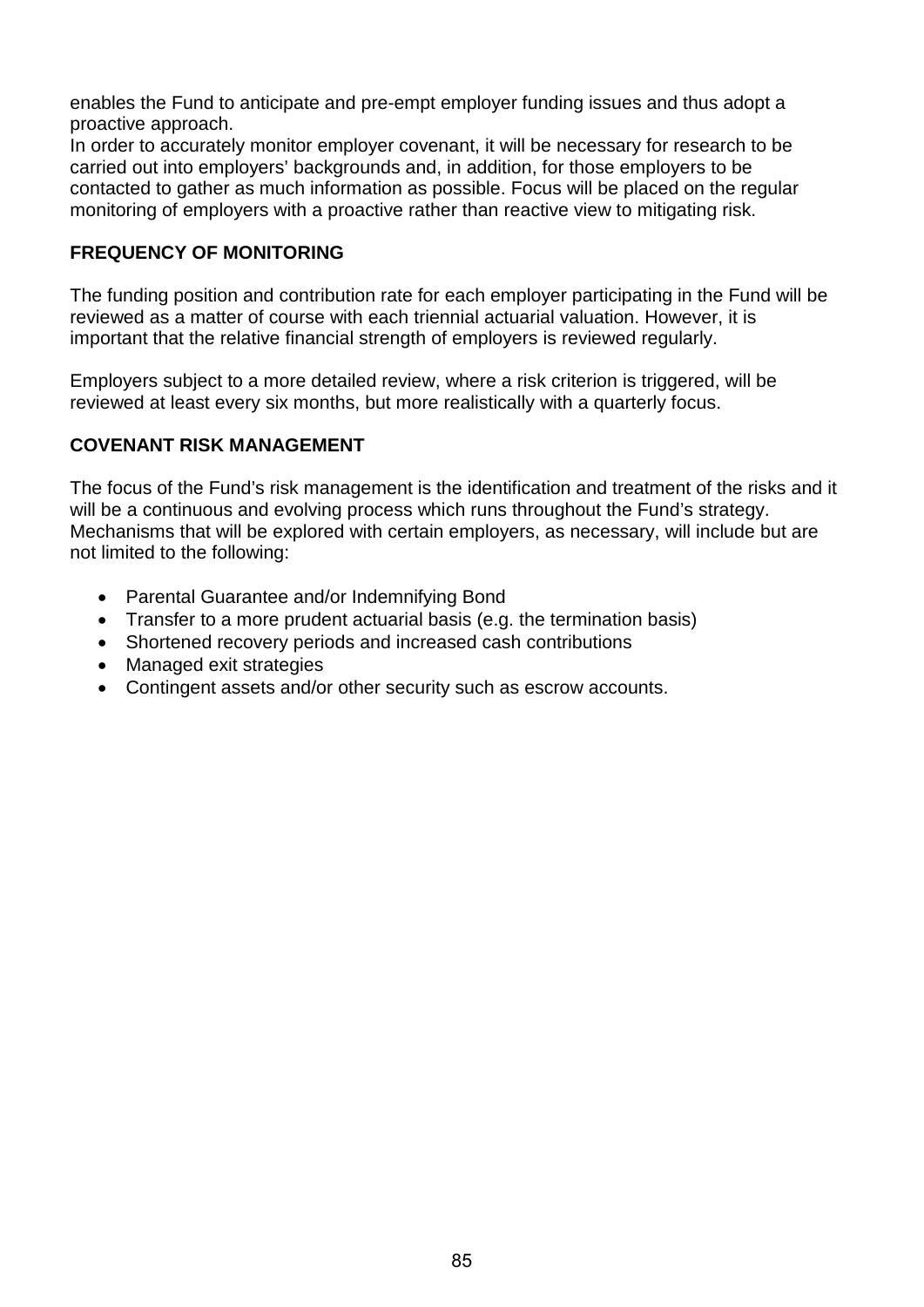# **GLOSSARY**

**Actuarial Valuation:** an investigation by an actuary into the ability of the Fund to meet its liabilities. For the LGPS the Fund Actuary will assess the funding level of each participating employer and agree contribution rates with the administering authority to fund the cost of new benefits and make good any existing deficits as set out in the separate Funding Strategy Statement. The asset value is based on market values at the valuation date.

**Administering Authority:** the council with a statutory responsibility for running the Fund and that is responsible for all aspects of its management and operation.

**Admission bodies:** A specific type of employer under the Local Government Pension Scheme (the "LGPS") who do not automatically qualify for participation in the Fund but are allowed to join if they satisfy the relevant criteria set out in the Regulations.

**Benchmark:** a measure against which fund performance is to be judged.

**Best Estimate Assumption:** an assumption where the outcome has a 50/50 chance of being achieved.

**Bonds:** loans made to an issuer (often a government or a company) which undertakes to repay the loan at an agreed later date. The term refers generically to corporate bonds or government bonds (gilts).

**Career Average Revalued Earnings Scheme (CARE):** with effect from 1 April 2014, benefits accrued by members in the LGPS take the form of CARE benefits. Every year members will accrue a pension benefit equivalent to 1/49th of their pensionable pay in that year. Each annual pension accrued receives inflationary increases (in line with the annual change in the Consumer Prices Index) over the period to retirement.

**CPI:** acronym standing for "Consumer Prices Index". CPI is a measure of inflation with a basket of goods that is assessed on an annual basis. The reference goods and services differ from those of RPI. These goods are expected to provide lower, less volatile inflation increases. Pension increases in the LGPS are linked to the annual change in CPI.

**Covenant:** the assessed financial strength of the employer. A strong covenant indicates a greater ability (and willingness) to pay for pension obligations in the long run. A weaker covenant means that it appears that the employer may have difficulties meeting its pension obligations in full over the longer term or affordability constraints in the short term.

**Deficit:** the extent to which the value of the Fund's past service liabilities exceeds the value of the Fund's assets. This relates to assets and liabilities built up to date, and ignores the future build-up of pension (which in effect is assumed to be met by future contributions).

**Deficit recovery period:** the target length of time over which the current deficit is intended to be paid off. A shorter period will give rise to a higher annual contribution, and vice versa.

**Discount Rate:** the rate of interest used to convert a cash amount e.g. future benefit payments occurring in the future to a present value.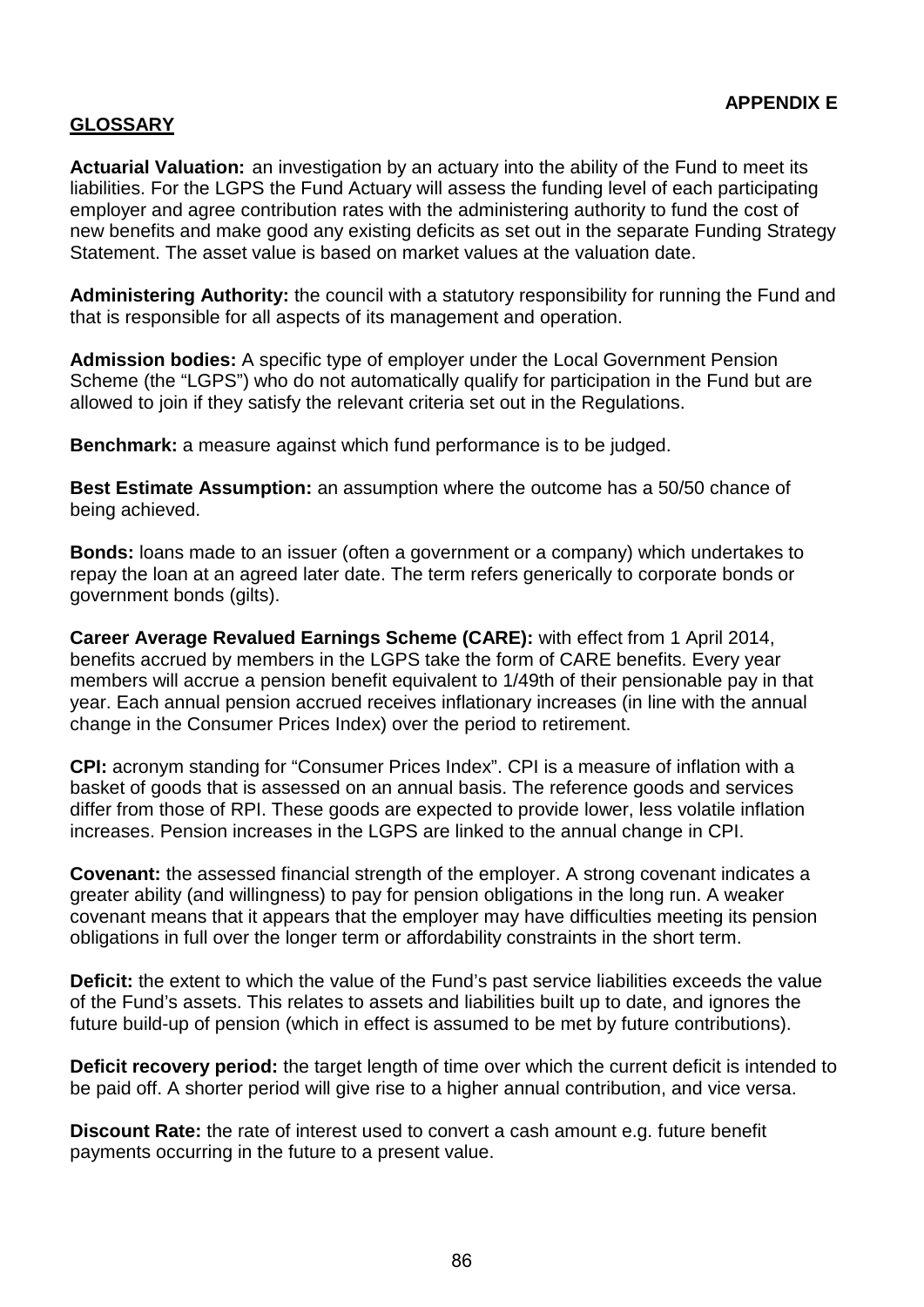**Employer's Future Service Contribution Rate:** the contribution rate payable by an employer, expressed as a % of pensionable pay, as being sufficient to meet the cost of new benefits being accrued by active members in the future. The cost will be net of employee contributions and will include an allowance for the expected level of administrative expenses.

**Employing bodies:** any organisation that participates in the LGPS, including admission bodies and Fund employers.

**Equities:** shares in a company which are bought and sold on a stock exchange.

**Fund / Scheme Employers:** employers that have the statutory right to participate in the LGPS. These organisations (set out in Part 1 of Schedule 2 of the 2013 Regulations) would not need to designate eligibility, unlike the Part 2 Fund Employers.

**Funding or solvency Level:** the ratio of the value of the Fund's assets and the value of the Fund's liabilities expressed as a percentage.

**Funding Strategy Statement:** this is a key governance document that outlines how the administering authority will manage employer's contributions and risks to the Fund.

**Government Actuary's Department (GAD):** the GAD is responsible for providing actuarial advice to public sector clients. GAD is a non-ministerial department of HM Treasury.

**Guarantee / guarantor:** a formal promise by a third party (the guarantor) that it will meet any pension obligations not met by a specified employer. The presence of a guarantor will mean, for instance, that the Fund can consider the employer's covenant to be as strong as its guarantor's.

**Investment Strategy:** the long-term distribution of assets among various asset classes that takes into account the Funds objectives and attitude to risk.

**Letting employer:** an employer that outsources part of its services/workforce to another employer, usually a contractor. The contractor will pay towards the LGPS benefits accrued by the transferring members, but ultimately the obligation to pay for these benefits will revert to the letting employer.

**Liabilities:** the actuarially calculated present value of all benefit entitlements i.e. Fund cashflows of all members of the Fund, built up to date or in the future. The liabilities in relation to the benefit entitlements earned up to the valuation date are compared with the present market value of Fund assets to derive the deficit and funding/solvency level. Liabilities can be assessed on different set of actuarial assumptions depending on the purpose of the valuation.

**LGPS**: the Local Government Pension Scheme, a public sector pension arrangement put in place via Government Regulations, for workers in local government. These Regulations also dictate eligibility (particularly for Scheduled Bodies), members' contribution rates, benefit calculations and certain governance requirements.

**Maturity:** a general term to describe a Fund (or an employer's position within a Fund) where the members are closer to retirement (or more of them already retired) and the investment time horizon is shorter. This has implications for investment strategy and, consequently, funding strategy.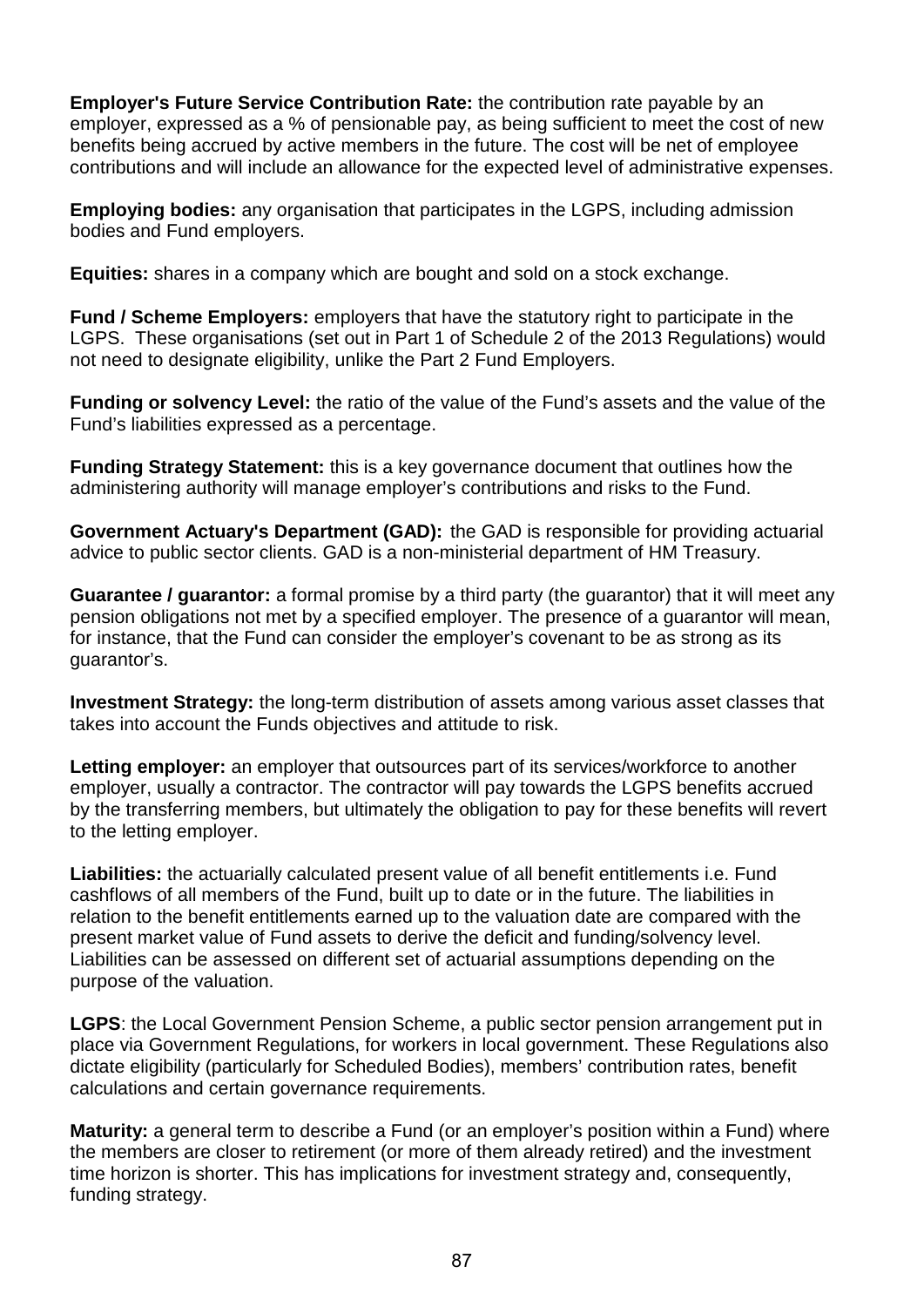**Members:** The individuals who have built up (and may still be building up) entitlement in the Fund. They are divided into actives (current employee members), deferreds (ex-employees who have not yet retired) and pensioners (ex-employees who have now retired, and dependants of deceased ex-employees).

**Minimum risk basis:** an approach where the discount rate used to assess the liabilities is determined based on returns in line with assumed CPI inflation only. This is usually adopted when an employer is exiting the Fund.

**Orphan liabilities:** liabilities in the Fund for which there is no sponsoring employer within the Fund. Ultimately orphan liabilities must be underwritten by all other employers in the Fund.

**Percentiles**: relative ranking (in hundredths) of a particular range. For example, in terms of expected returns a percentile ranking of 75 indicates that in 25% of cases, the return achieved would be greater than the figure, and in 75% cases the return would be lower.

**Phasing/stepping of contributions:** when there is an increase/decrease in an employer's long term contribution requirements, the increase in contributions can be gradually stepped or phased in over an agreed period. The phasing/stepping can be in equal steps or on a bespoke basis for each employer.

**Present Value:** the value of projected benefit payments, discounted back to the valuation date.

**Profile:** the profile of an employer's membership or liability reflects various measurements of that employer's members, i.e. current and former employees. This includes: the proportions which are active, deferred or pensioner; the average ages of each category; the varying salary or pension levels; the lengths of service of active members vs their salary levels, etc.

**Prudent Assumption:** an assumption where the outcome has a greater than 50/50 chance of being achieved i.e. the outcome is more likely to be overstated than understated. Legislation and Guidance requires the assumptions adopted for an actuarial valuation to be prudent.

**Rates and Adjustments Certificate:** a formal document required by the LGPS Regulations, which must be updated at least every three years at the conclusion of the formal valuation. This is completed by the actuary and confirms the contributions to be paid by each employer (or pool of employers) in the Fund for the three year period until the next valuation is completed.

**Real Return or Real Discount Rate:** a rate of return or discount rate net of (CPI) inflation.

**Recovery Plan:** a strategy by which an employer will make up a funding deficit over a specified period of time ("the recovery period"), as set out in the Funding Strategy Statement. **Scheduled bodies:** types of employer explicitly defined in the LGPS Regulations, whose employers must be offered membership of their local LGPS Fund. These include Councils, colleges, universities, police and fire authorities etc, other than employees who have entitlement to a different public sector pension scheme (e.g. teachers, police and fire officers, university lecturers).

**Section 13 Valuation:** in accordance with Section 13 of the Public Service Pensions Act 2014, the Government Actuary's Department (GAD) have been commissioned to advise the Department for Communities and Local Government (DCLG) in connection with reviewing